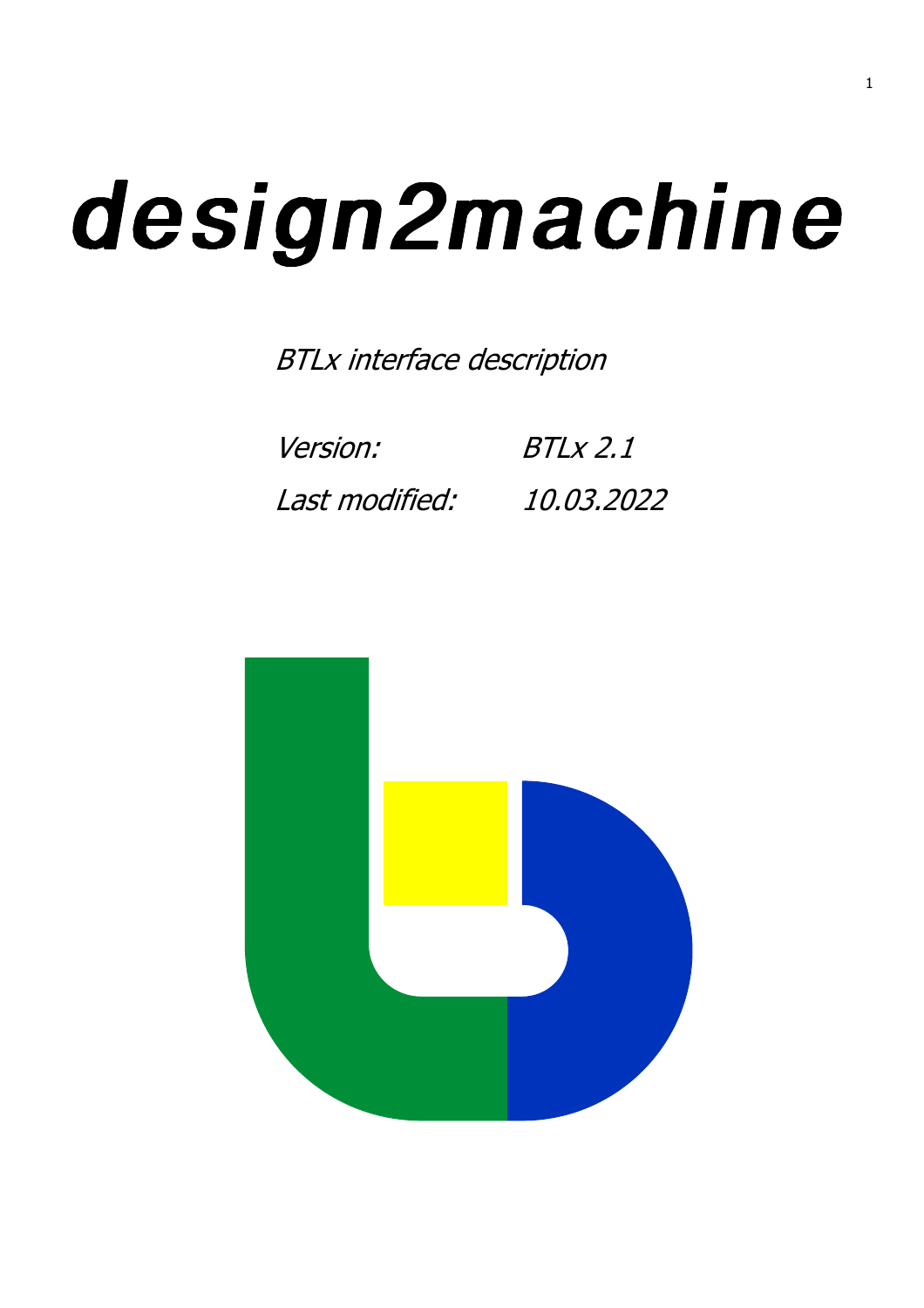## Common Data Interface for Wood Working Machines

The following interface description is designed for the structured representation of the data relevant to the manufacturing process.

It does not contain any machine specific data. This allows the interface to be used as a common data interface.

If there is a need to prepare the data stored in this interface for some special wood working machine or some special control, then these data should be imported by a suitable CAM system and then properly processed.

This documentation is a graphical appendix to the BTLX schema. You can find this schema at

https://www.design2machine.com/btlx/BTLx\_2\_0\_0.xsd

BTLx files are identified by the ".btlx" file extension.

A BTLx file contains general data related to the project, information about the building elements as well as the relationship between them and parametric descriptions of the processings of each building element.

In order to minimize storage space requirements, the specification defines compressed BTLx files which are identified by the ".btlz" file extension. Such a file has to be a standard zip file and may only contain a single BTLx file.

For more information or questions regarding the BTLx format, please contact:

Page

www.design2machine.com info@design2machine.com

# **Content**

| <b>History</b>             | 3   |
|----------------------------|-----|
| General                    | 4   |
| ReferenceSide              | 5   |
| ReferencePlane             | 6   |
| List of processings        | 8   |
| Description of processings | q   |
| Prefabrication             | 102 |
|                            |     |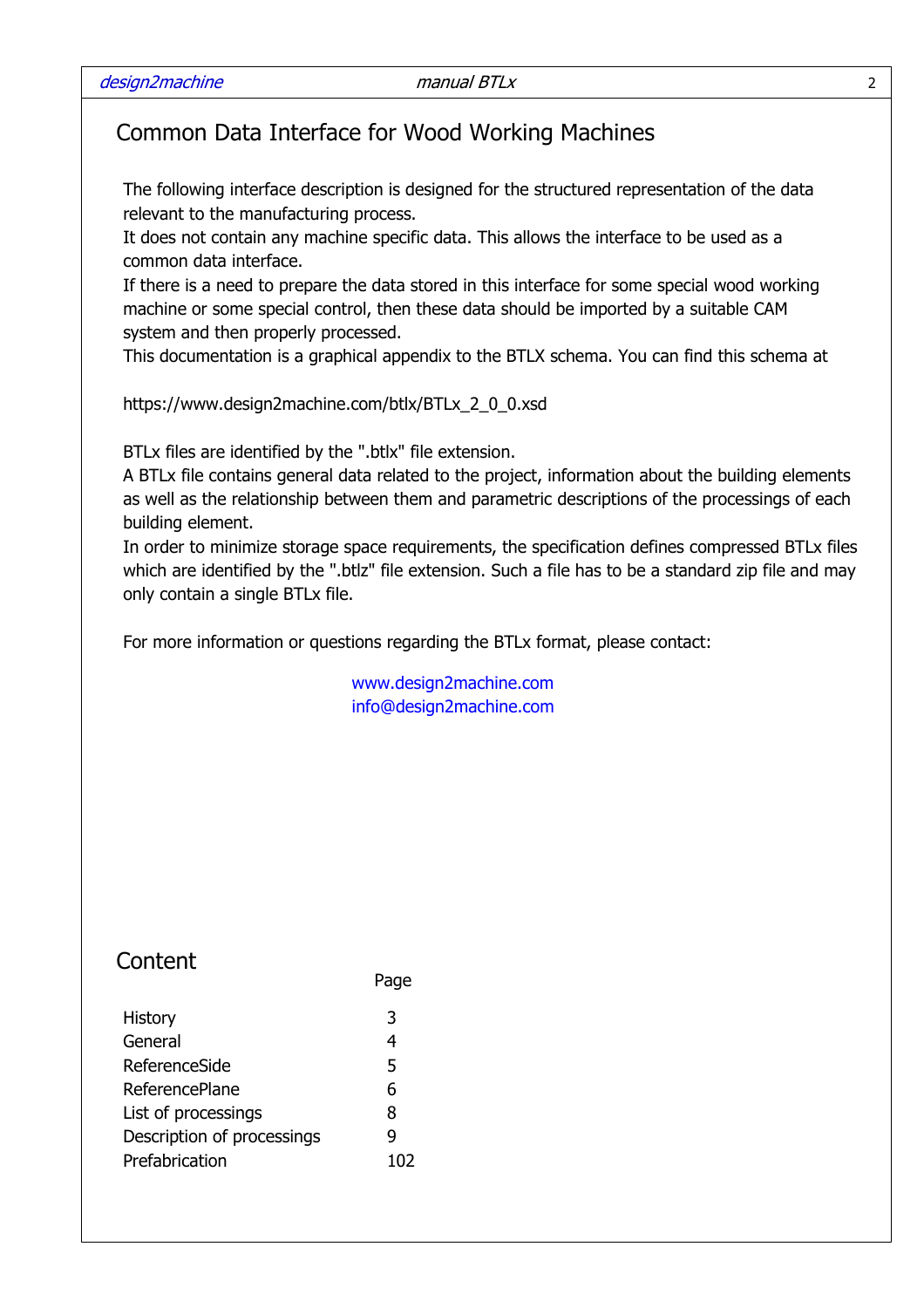# History

| Date       | Modification                                                             | <b>Build</b> | Page                                |
|------------|--------------------------------------------------------------------------|--------------|-------------------------------------|
| 23.03.2017 | Lap: Definition of LeadAngle and LeadInclination                         | 1.0          | 30, 31                              |
| 23.03.2017 | Birdsmouth: Definition of LeadAngle and LeadInclination                  | 1.0          | 23, 24                              |
| 13.06.2017 | LongitudinalCut: Changed definiton of ToolPosition                       | 1.0          | 11                                  |
| 06.11.2018 | RidgeValleyCut: StartDepht can also be < 0                               | 1.0          | 16                                  |
| 16.09.2019 | Dovetail: Better description                                             | 1.0          | 58,59,60                            |
| 19.05.2017 | New Element for Shape. Geometry of part in X3D Format                    | 1.1          | 105                                 |
| 17.11.2017 | Birdsmouth: Correction at LeadAngle and LeadInclination                  | 1.1          | 23, 24                              |
| 26.07.2019 | Dovetail: Better description                                             | 1.1          | 58,59,60                            |
| 04.03.2020 | SawCut: Changed limit of Angle from 0/+180 to -180/+180                  | 1.1          | 18                                  |
| 20.07.2020 | Japanese Tenon                                                           | 2.0          | 64                                  |
| 20.07.2020 | Japanese Mortise                                                         | 2.0          | 62                                  |
| 20.07.2020 | <b>NURBSCurve</b>                                                        | 2.0          | 106                                 |
| 20.07.2020 | <b>NURBSPatch</b>                                                        | 2.0          | 106                                 |
| 20.07.2020 | Face limited top or Bottom                                               | 2.0          | 105                                 |
| 20.07.2020 | X3D Shape                                                                | 2.0          | 8                                   |
| 20.07.2020 | SawCut Limits                                                            | 2.0          | 19                                  |
| 26.10.2020 | Contour: Better description for Depth and DepthBounded                   | 2.0          | 104, 105                            |
| 26.10.2020 | House: Better description for StartDepth                                 | 2.0          | 54                                  |
| 05.11.2020 | Remark: Part attributes "Count" and "Transformations"                    | 2.0          | 4                                   |
| 05.11.2020 | Tenon: description for LengthLimitedTop and LengthLimitedBottom          | 2.0          | 51                                  |
| 05.11.2020 | Contour: Correlation between ContourType and Line attributes             | 2.0          | 104                                 |
| 06.11.2020 | Mortise: description for LengthLimitedTop and LengthLimitedBottom        | 2.0          | 53                                  |
| 09.07.2021 | Graphically corrections: sawcut (Machine limits) and lap (No StartDepth) | 2.0          | 19, 33                              |
| 28.12.2021 | Annotations: Processings, which trim the part                            | 2.1.0        | 11, 14, 38, 45, 70, 72, 75, 92, 103 |
| 28.12.2021 | Types of Rawparts                                                        | 2.1.0        | 4                                   |
| 28.12.2021 | Contour: CrampAngleRefType                                               | 2.1.0        | 108                                 |
| 28.12.2021 | RecessAdvType: Description                                               | 2.1.0        | 7                                   |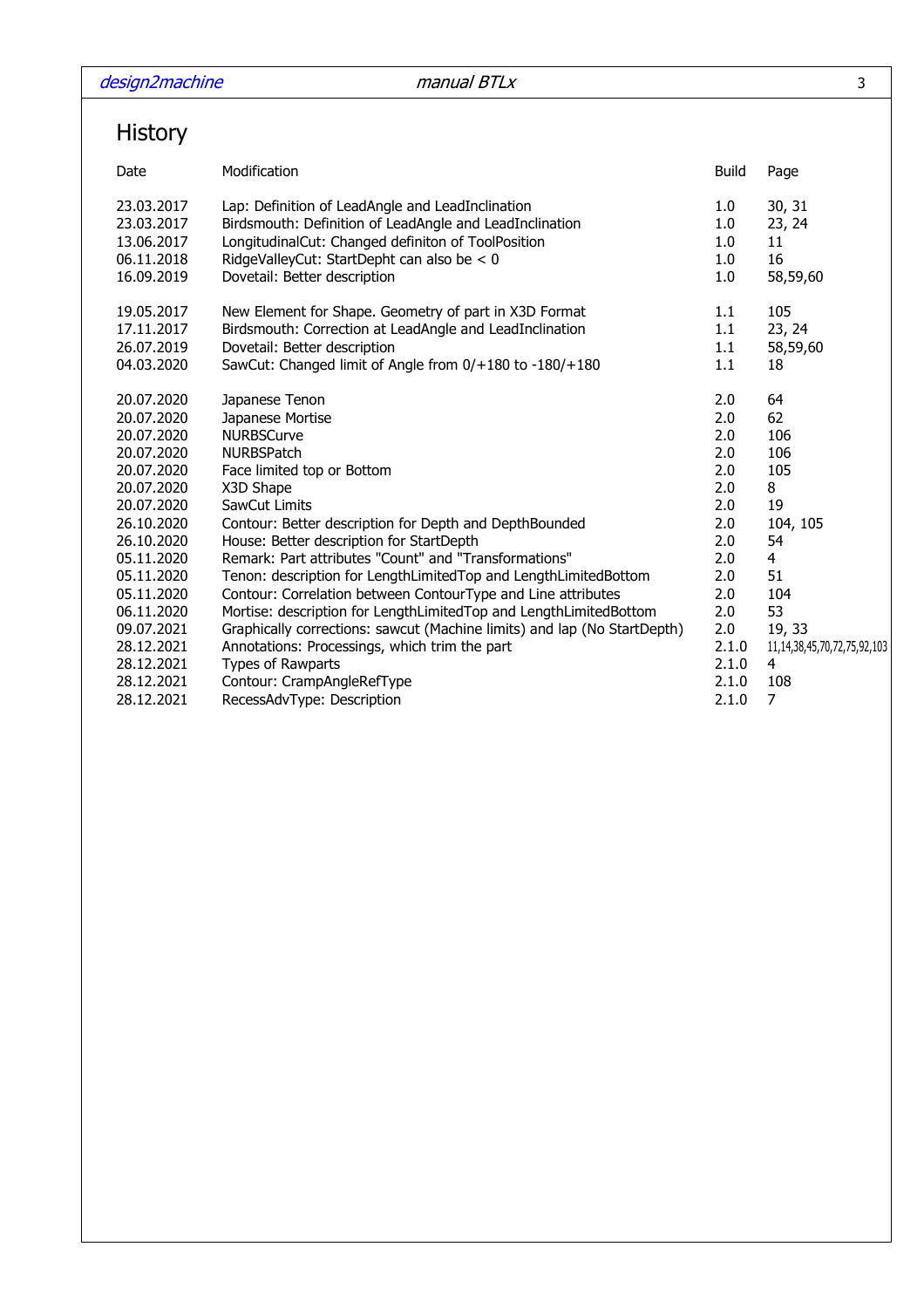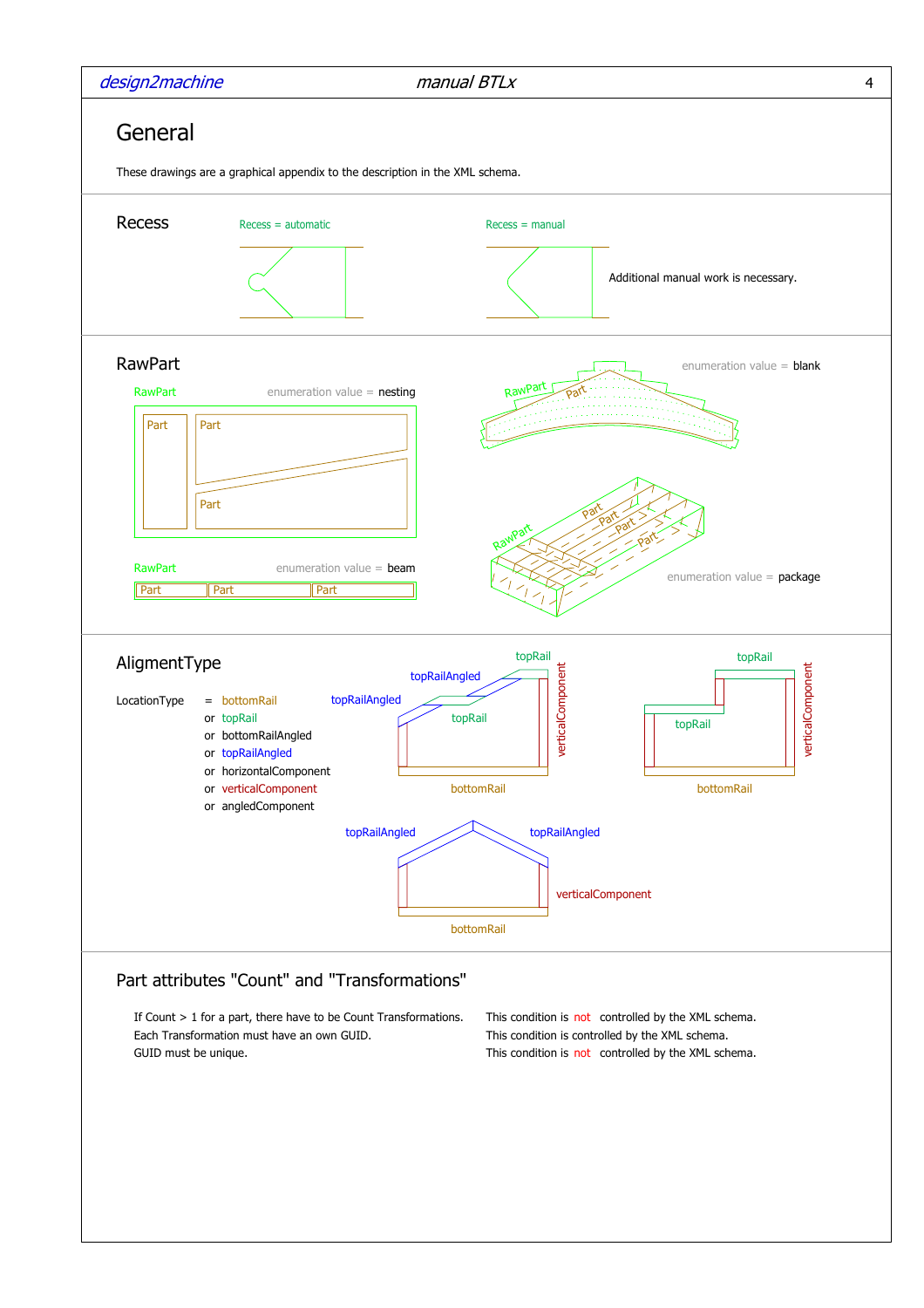

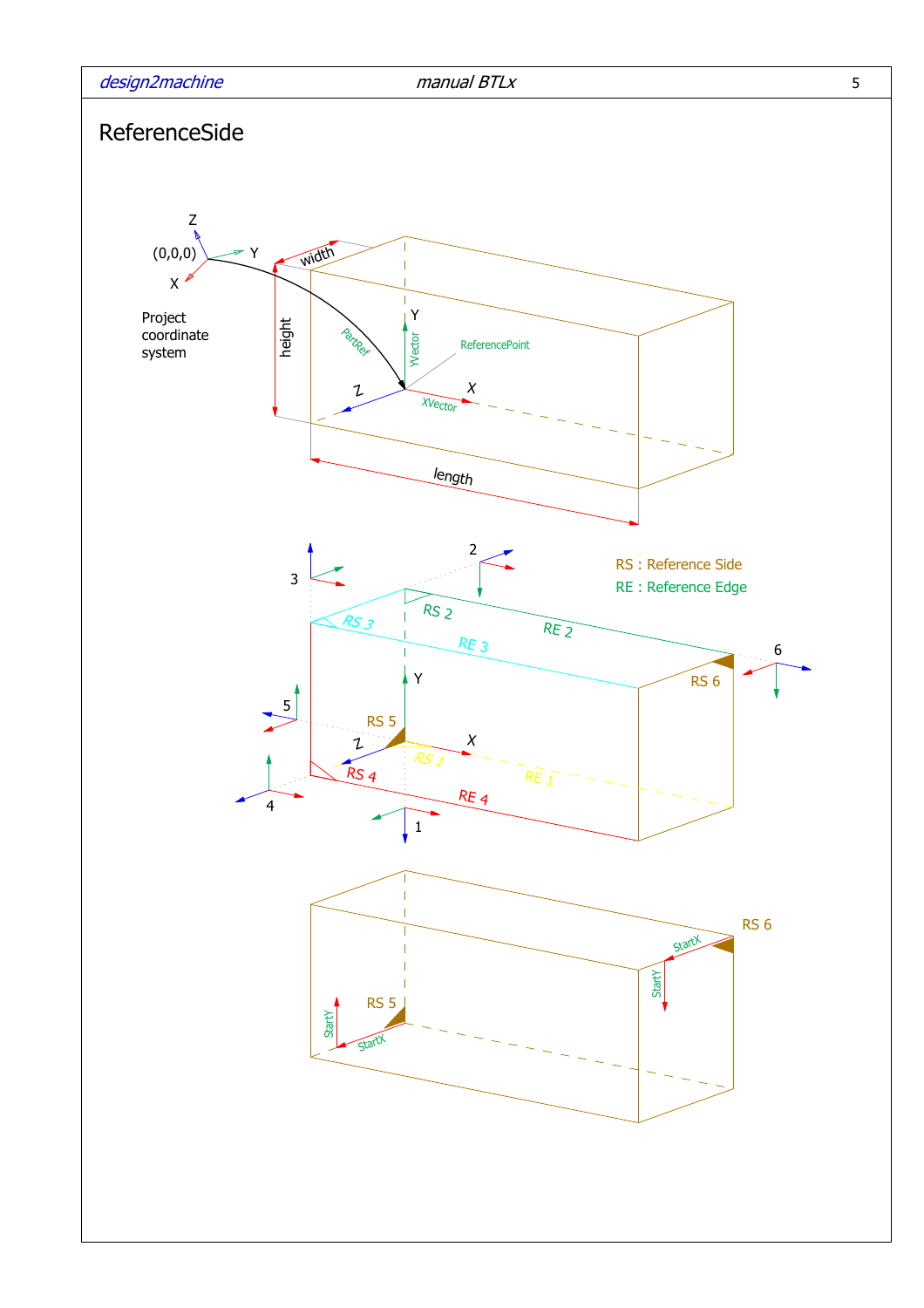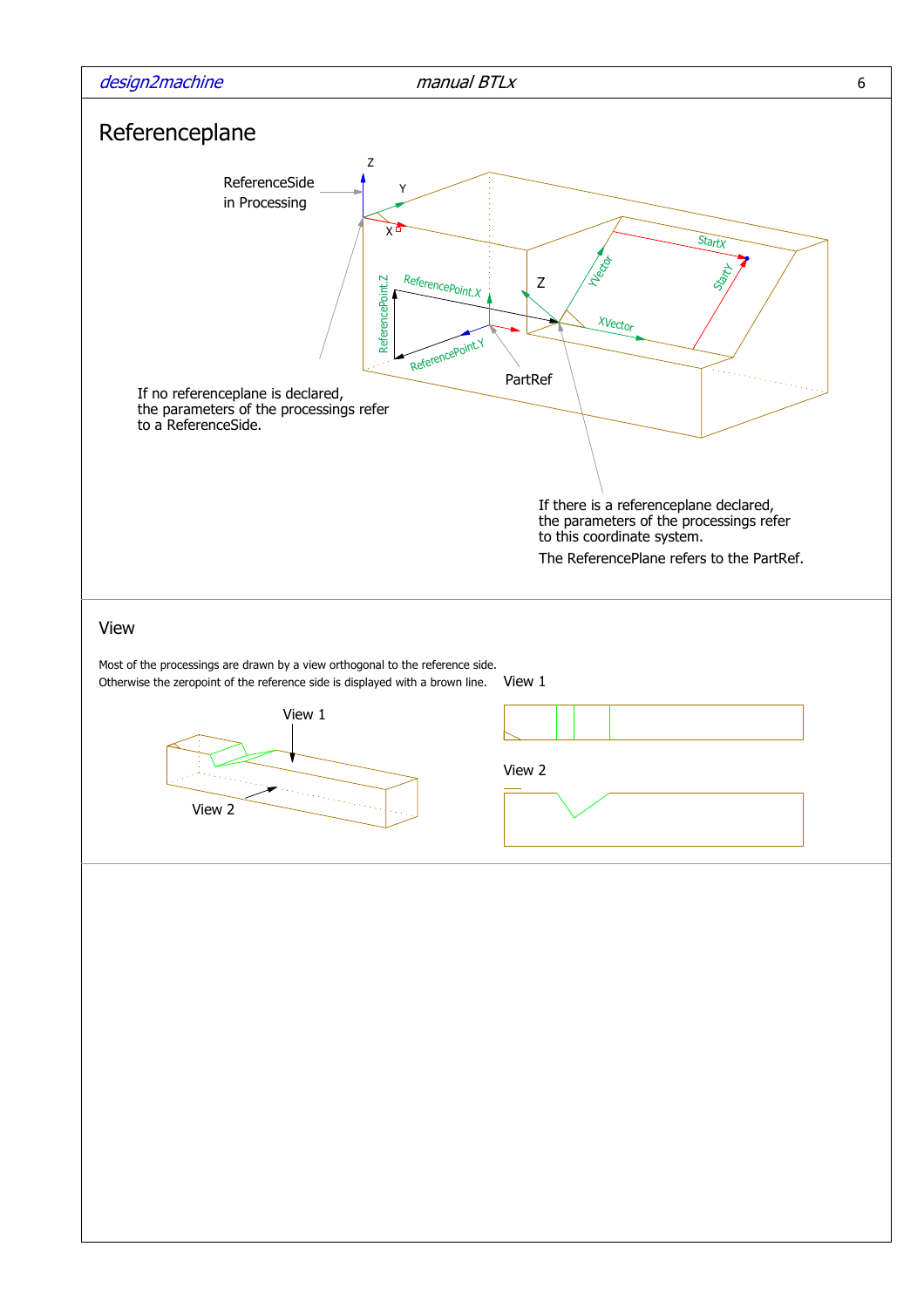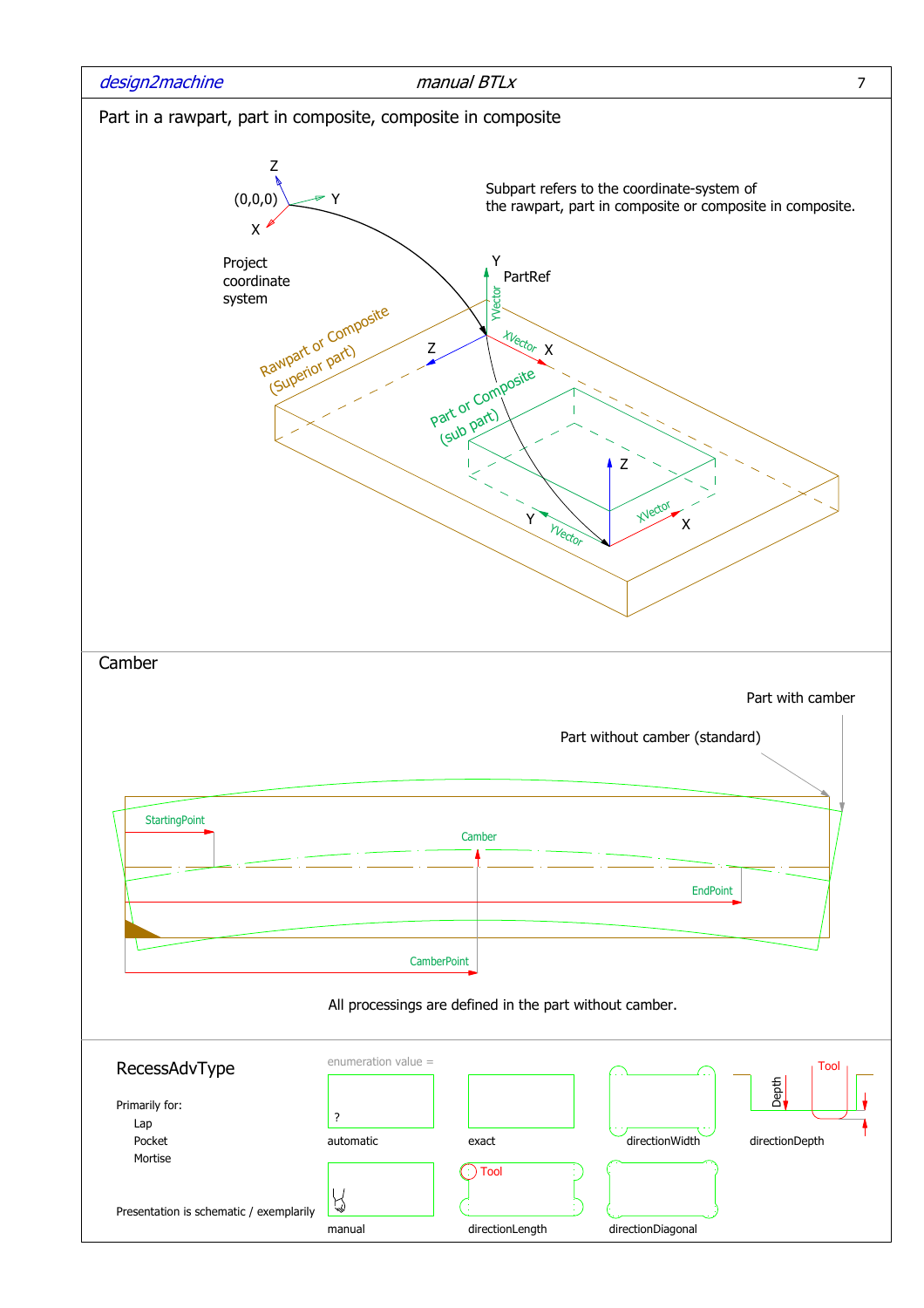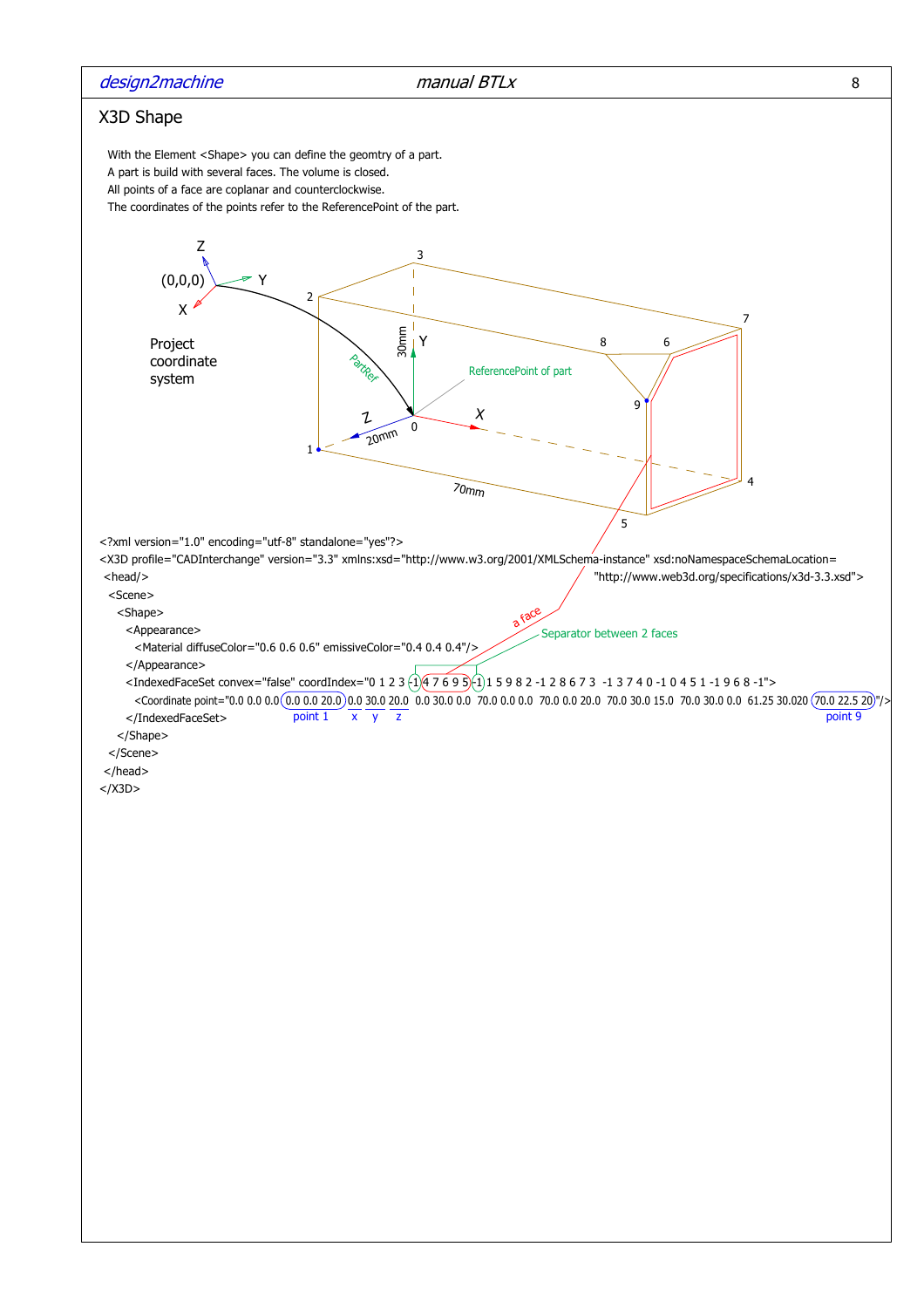# List of Processings

| Processing                       | Page     |
|----------------------------------|----------|
| <b>JackRafterCut</b>             | 10       |
| LongitudinalCut                  | 12       |
| DoubleCut                        | 14       |
| <b>RidgeValleyCut</b>            | 16       |
| SawCut                           | 18       |
| Slot                             | 20       |
| BirdsMouth                       | 24       |
| HipValleyRafterNotch             | 29       |
| Lap                              | 31       |
| LogHouseHalfLap                  | 35       |
| FrenchRidgeLap                   | 37       |
| Chamfer                          | 39       |
| LogHouseJoint                    | 41       |
| LogHouseFront                    | 44       |
| Pocket                           | 46       |
| Drilling                         | 48       |
| Tenon                            | 50       |
| Mortise                          | 52       |
| House                            | 54       |
| HouseMortise                     | 56<br>58 |
| DovetailTenon<br>DovetailMortise | 60       |
| Japanese Mortise                 | 62       |
| Japanese Tenon                   | 64       |
| Marking                          | 66       |
| Text                             | 68       |
| SimpleScarf                      | 70       |
| <b>ScarfJoint</b>                | 72       |
| <b>StepJoint</b>                 | 74       |
| <b>StepJoint Notch</b>           | 76       |
| Planing                          | 78       |
| ProfileFront                     | 80       |
| ProfileCambered                  | 82       |
| RoundArch                        | 84       |
| ProfileHead                      | 86       |
| Sphere                           | 88       |
| TriangleCut                      | 90       |
| TyroleanDovetail                 | 92       |
| Dovetail                         | 101      |
| SimpleContour                    | 104      |
| <b>NURBS Curve</b>               | 106      |
| <b>NURBS Patch</b>               | 106      |
| Composite                        | 109      |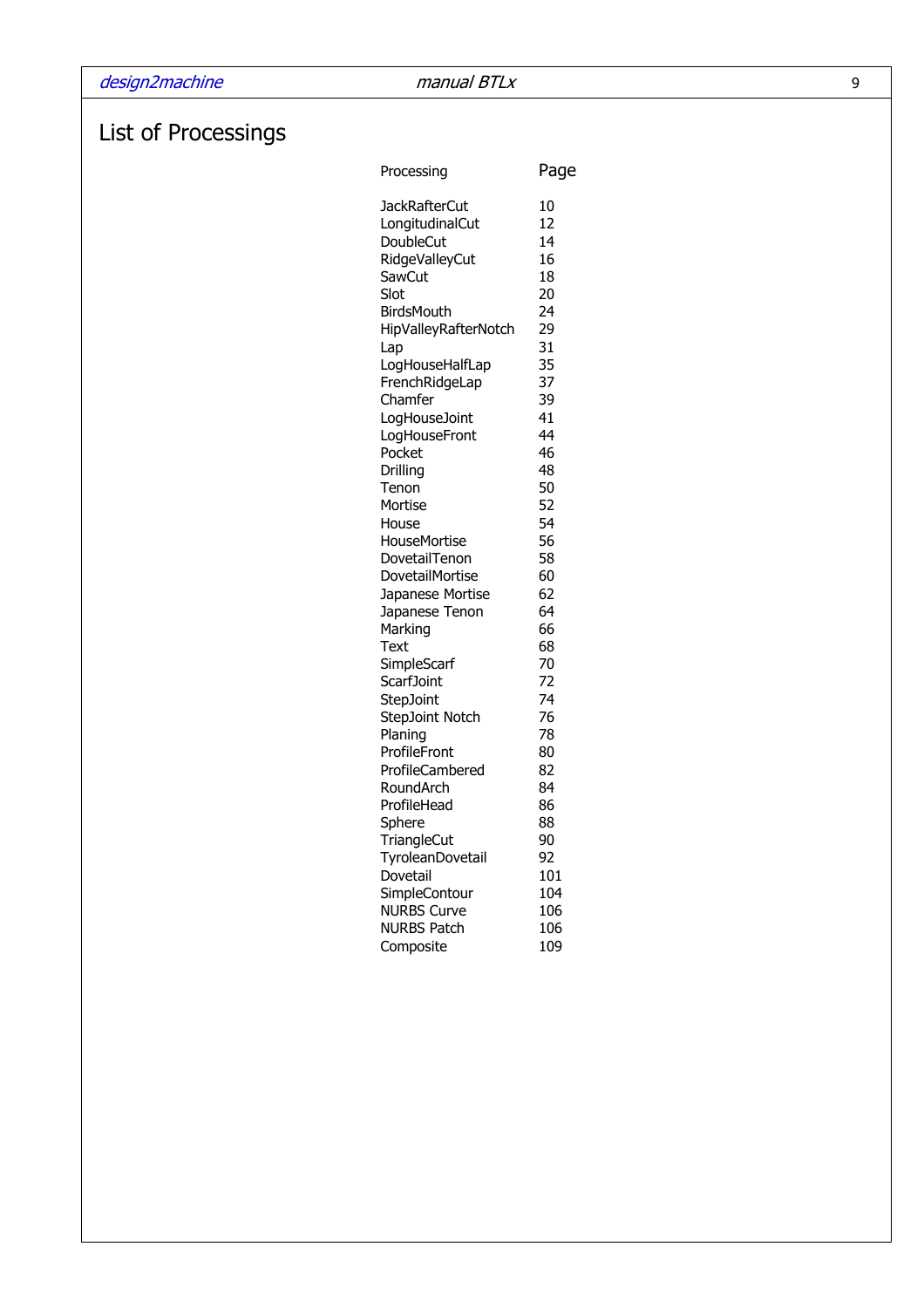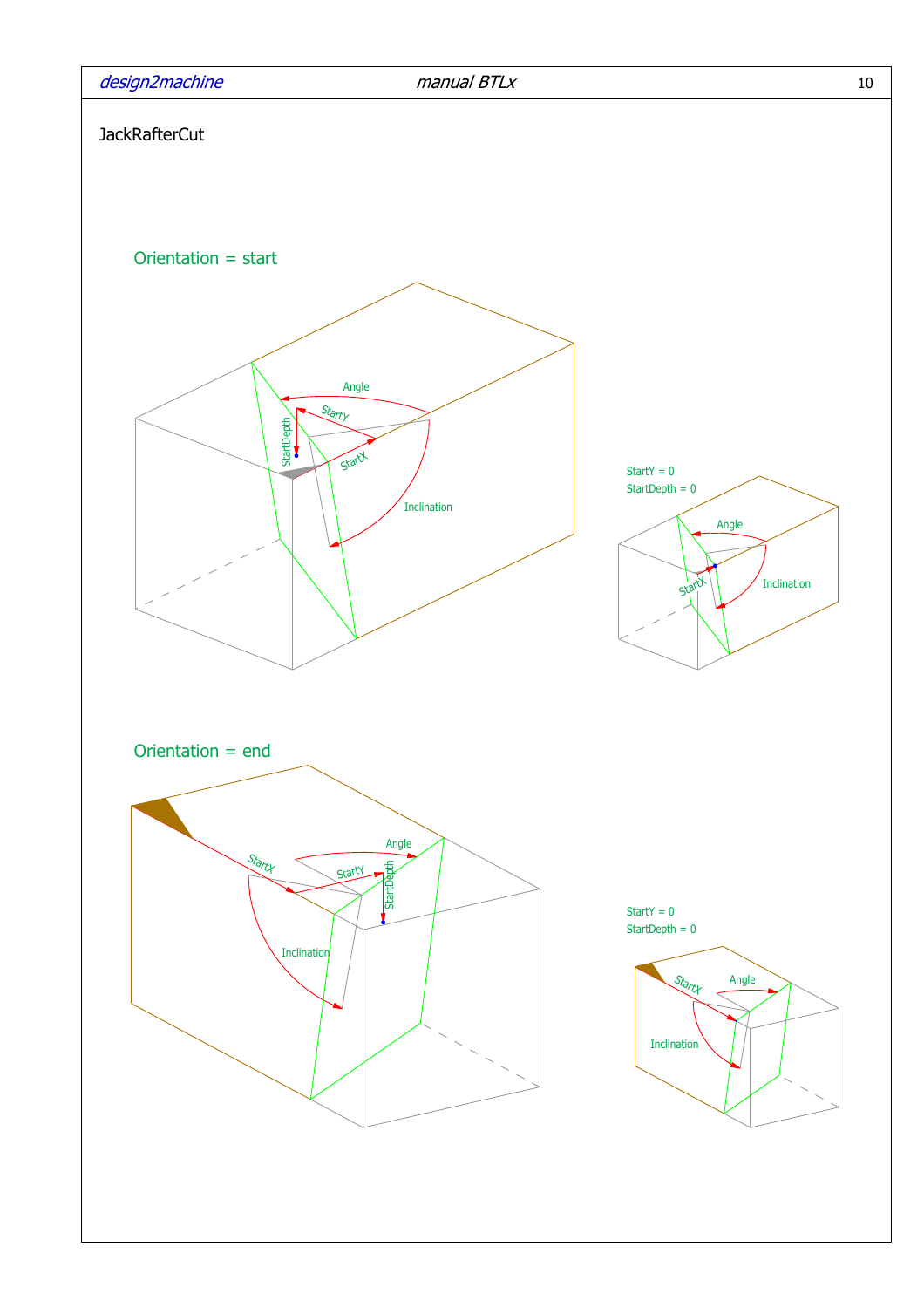## Parameters JackRafterCut

| Name                                                                  | Type                                                                                 | Default                           | Min                                              | Max                                                     |
|-----------------------------------------------------------------------|--------------------------------------------------------------------------------------|-----------------------------------|--------------------------------------------------|---------------------------------------------------------|
| Orientation<br>StartX<br>StartY<br>StartDepth<br>Angle<br>Inclination | OrientationType<br>LengthPosType<br>WidthType<br>WidthType<br>AngleType<br>AngleType | 0.0<br>0.0<br>0.0<br>90.0<br>90.0 | start<br>$-100000.0$<br>0.0<br>0.0<br>0.1<br>0.1 | end<br>100000.0<br>50000.0<br>50000.0<br>179.9<br>179.9 |

This processing trims the part, even it is on a ReferencePlane Examples:

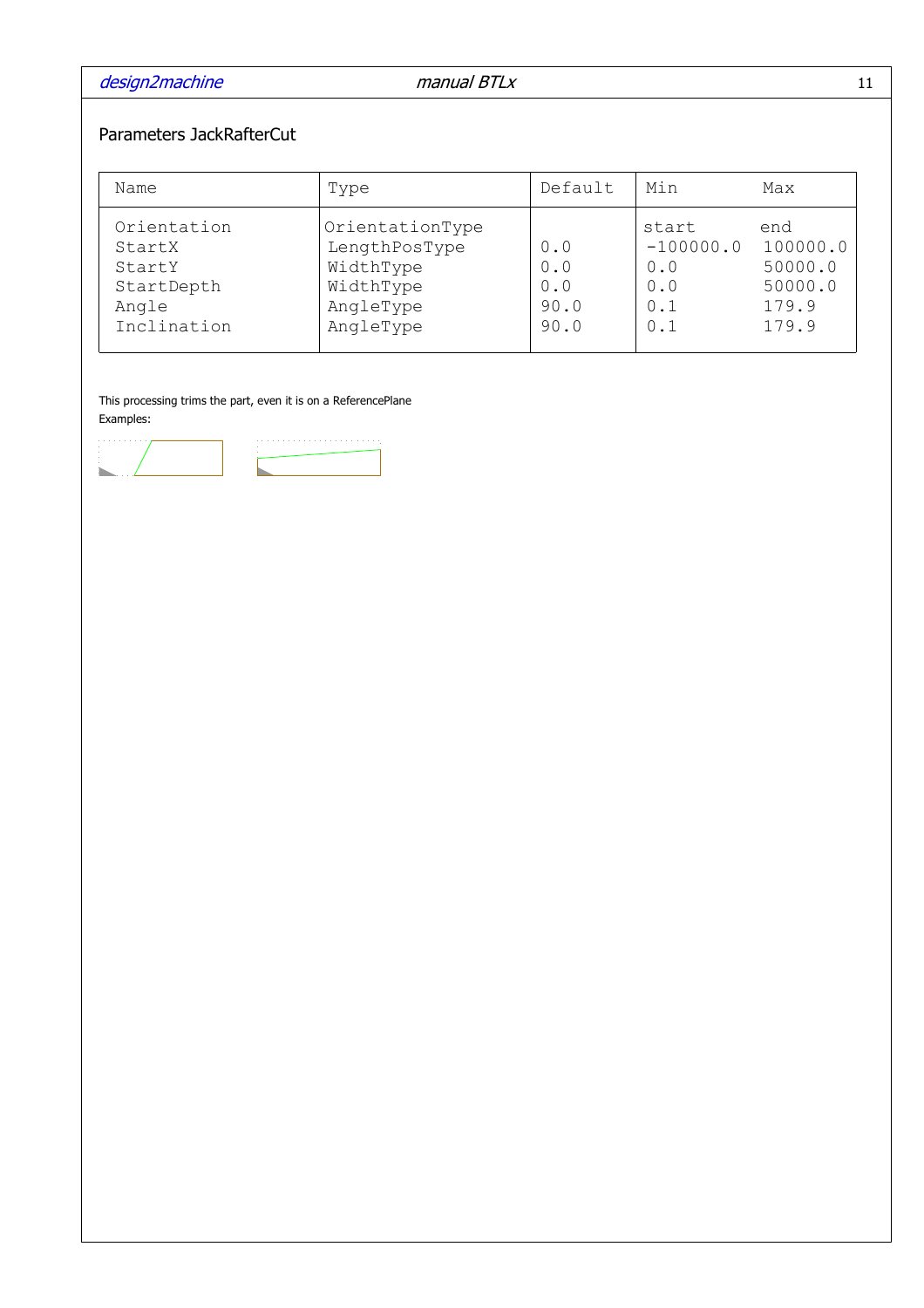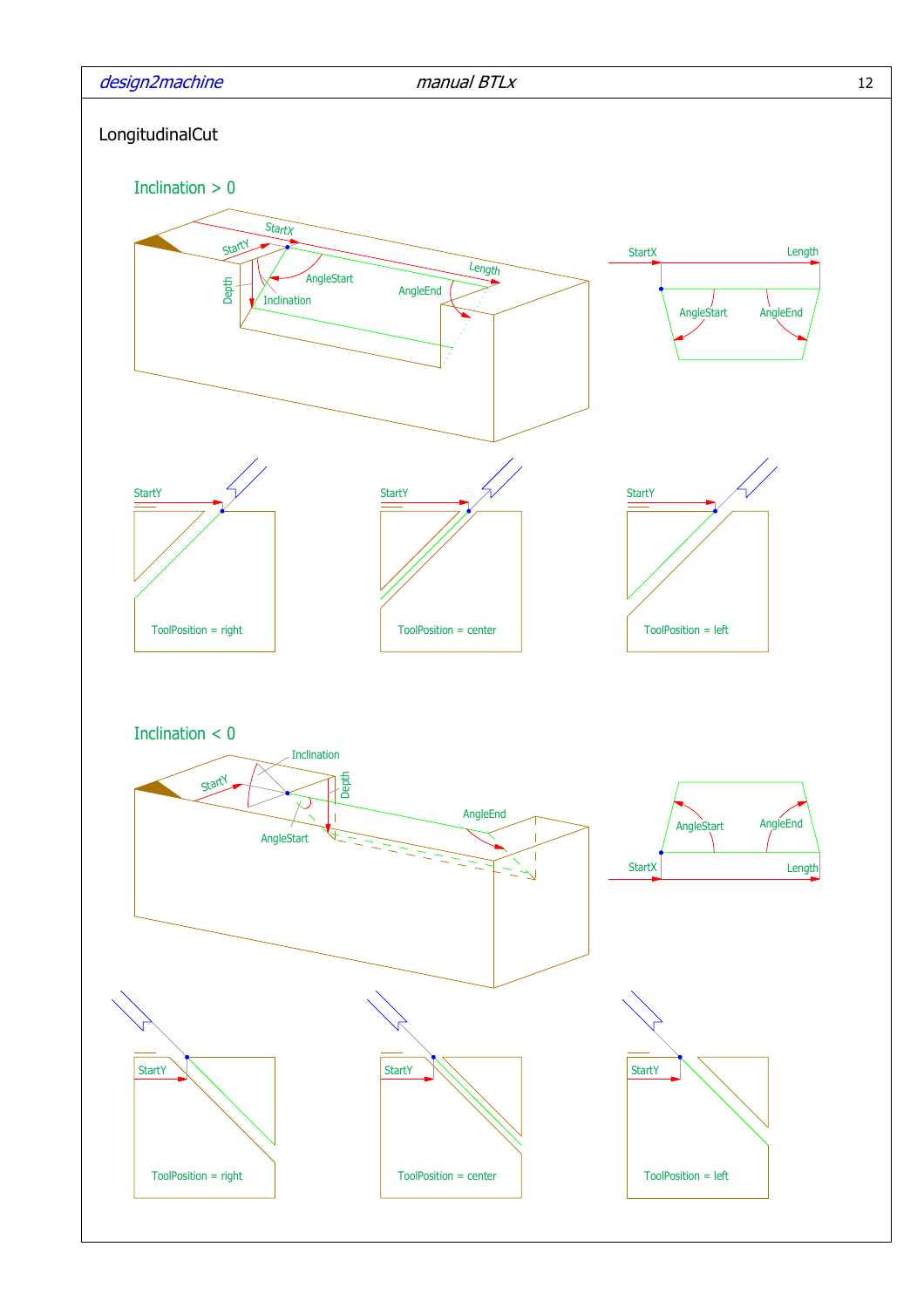## Parameters Longitudinal Cut

| Name                                                                                                                                       | Type                                                                                                                                                                 | Default                                                                    | Min                                                                                              | Max                                                                                       |
|--------------------------------------------------------------------------------------------------------------------------------------------|----------------------------------------------------------------------------------------------------------------------------------------------------------------------|----------------------------------------------------------------------------|--------------------------------------------------------------------------------------------------|-------------------------------------------------------------------------------------------|
| StartX<br>StartY<br>Inclination<br>StartLimited<br>EndLimited<br>Length<br>DepthLimited<br>Depth<br>AngleStart<br>AngleEnd<br>ToolPosition | LengthPosType<br>WidthType<br>Inclination2Type<br>BooleanType<br>BooleanType<br>LengthType<br>BooleanType<br>WidthType<br>AngleType<br>AngleType<br>ToolPositionType | 0.0<br>0.0<br>45.0<br>no<br>no<br>0.0<br>no<br>0.0<br>90.0<br>90.0<br>left | $-100000.0$<br>0.0<br>$-90.0$<br>no<br>no<br>0.0<br>no<br>0.0<br>0.1<br>0.1<br>left/center/right | 100000.0<br>50000.0<br>90.0<br>yes<br>yes<br>100000.0<br>yes<br>50000.0<br>179.9<br>179.0 |

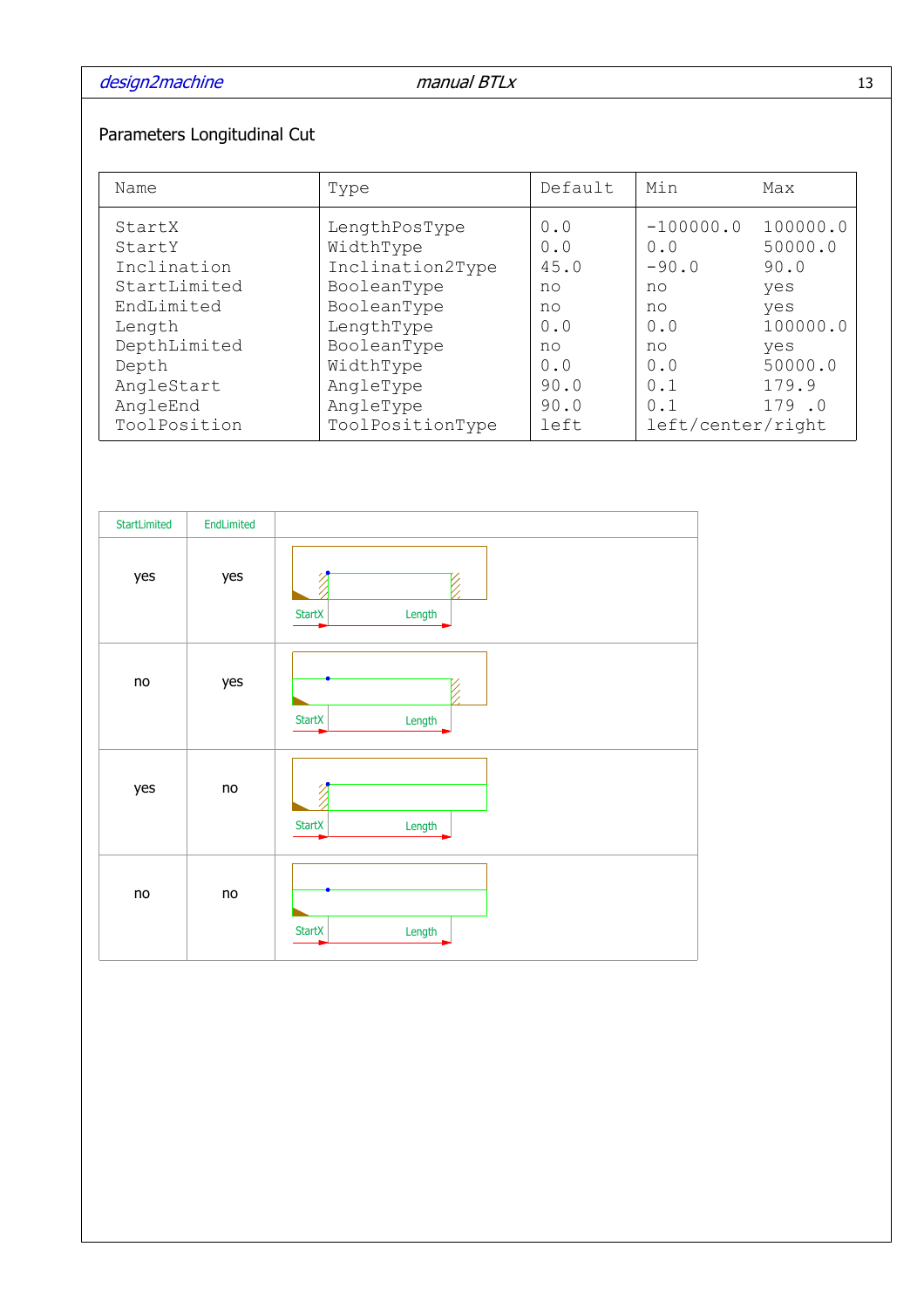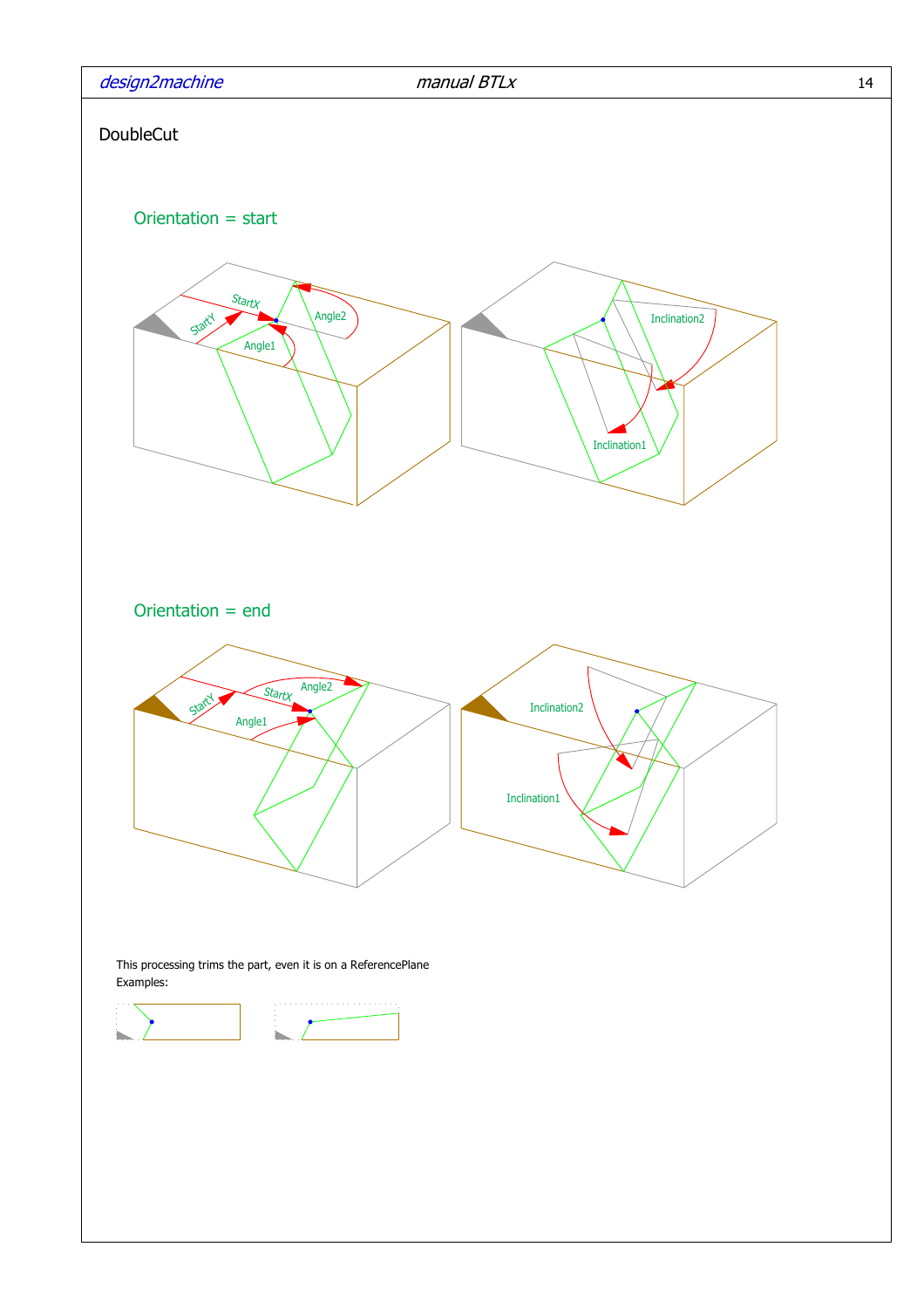## Parameters Double Cut

| Name                                                                                | Type                                                                                               | Default                                     | Min                                                            | Max                                                            |
|-------------------------------------------------------------------------------------|----------------------------------------------------------------------------------------------------|---------------------------------------------|----------------------------------------------------------------|----------------------------------------------------------------|
| Orientation<br>StartX<br>StartY<br>Angle1<br>Inclination1<br>Angle2<br>Inclination2 | OrientationType<br>LengthPosType<br>WidthNType<br>AngleType<br>AngleType<br>AngleType<br>AngleType | 0.0<br>50.0<br>45.0<br>90.0<br>90.0<br>90.0 | start<br>$-100000.0$<br>$-50000.0$<br>0.1<br>0.1<br>0.1<br>0.1 | end<br>100000.0<br>50000.0<br>179.9<br>179.9<br>179.9<br>179.9 |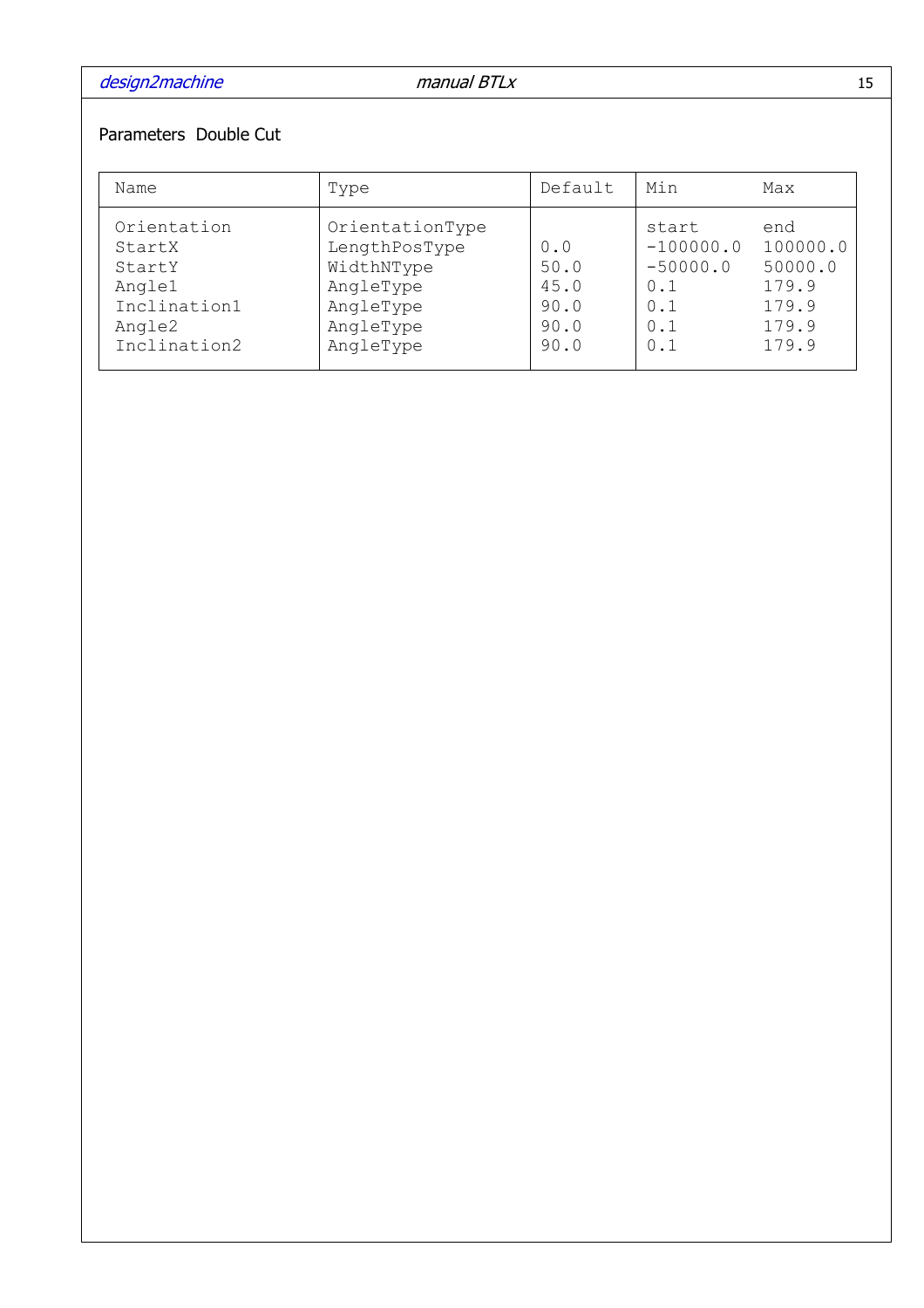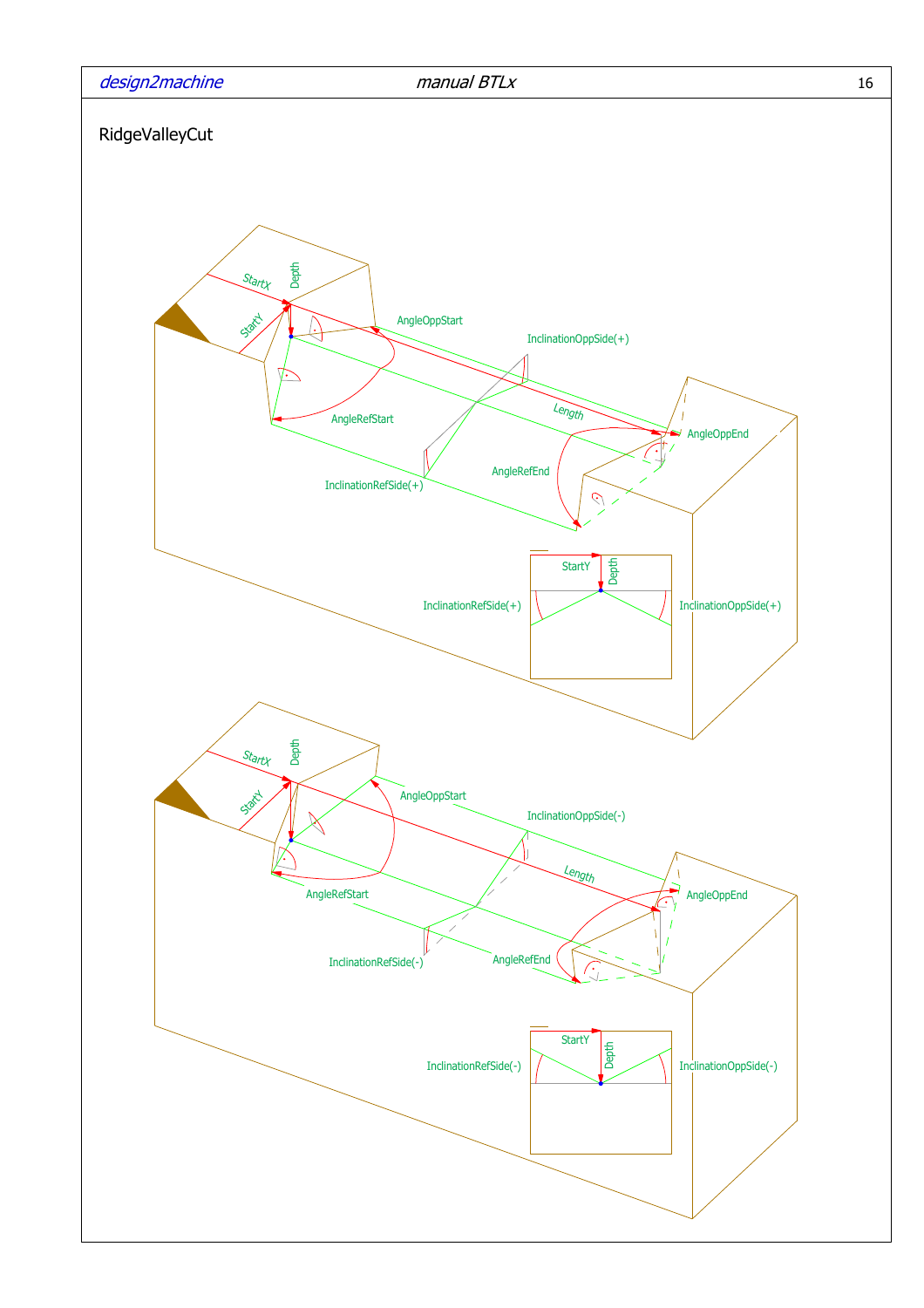## Parameters RidgeValleyCut

| Name                                                 | Type                                                        | Default                    | Min                                         | Max                                    |
|------------------------------------------------------|-------------------------------------------------------------|----------------------------|---------------------------------------------|----------------------------------------|
| StartX<br>StartY<br>StartDepth<br>InclinationRefSide | LengthPosType<br>WidthType<br>WidthNType<br>InclinationType | 0.0<br>50.0<br>0.0<br>45.0 | $-100000.0$<br>0.0<br>$-50000.0$<br>$-89.9$ | 100000.0<br>50000.0<br>50000.0<br>89.9 |
| InclinationOppSide                                   | InclinationType                                             | 45.0                       | $-89.9$                                     | 89.9                                   |
| StartLimited                                         | BooleanType                                                 | no                         | no                                          | yes                                    |
| EndLimited                                           | BooleanType                                                 | no                         | no                                          | yes                                    |
| Length                                               | LengthType                                                  | 0.0                        | 0.0                                         | 100000.0                               |
| AngleRefStart                                        | AngleType                                                   | 90.0                       | 0.1                                         | 179.9                                  |
| AngleRefEnd                                          | AngleType                                                   | 90.0                       | 0.1                                         | 179.9                                  |
| AngleOppStart                                        | AngleType                                                   | 90.0                       | 0.1                                         | 179.9                                  |
| AngleOppEnd                                          | AngleType                                                   | 90.0                       | 0.1                                         | 179.9                                  |

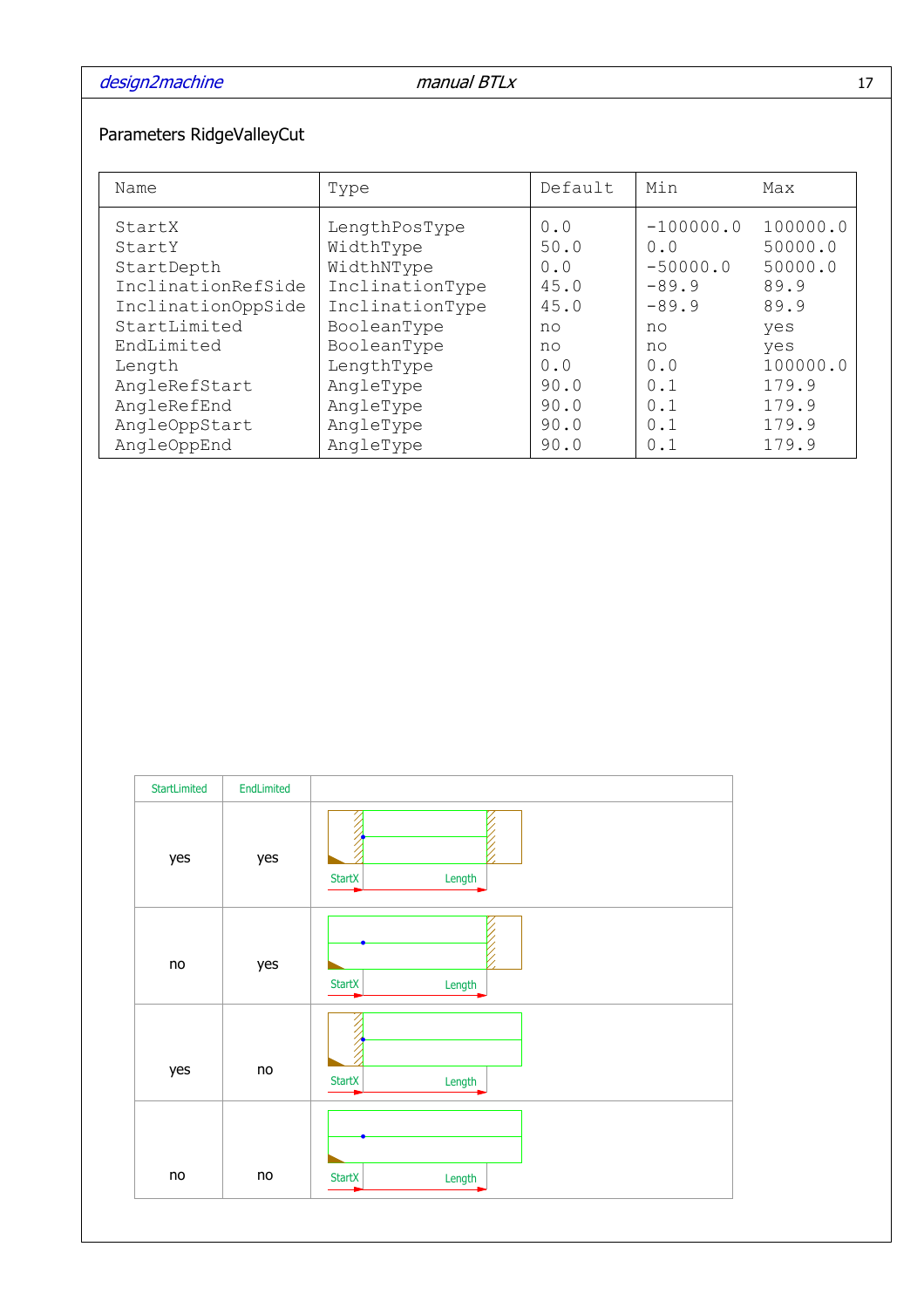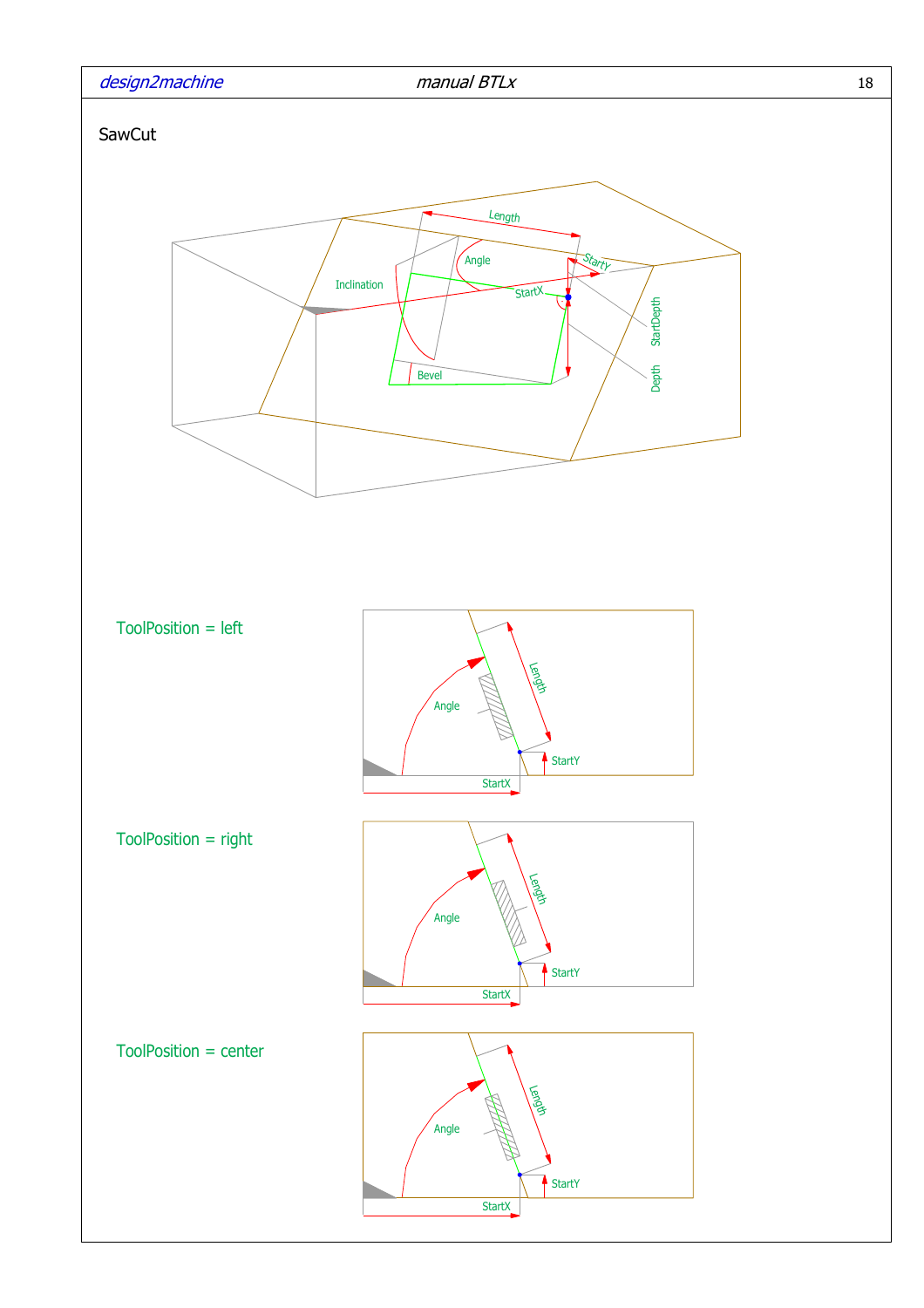### Parameters SawCut

| Name                                                                                                                  | Type                                                                                                                                                         | Default                                                                | Min                                                                                                            | Max                                                                                    |
|-----------------------------------------------------------------------------------------------------------------------|--------------------------------------------------------------------------------------------------------------------------------------------------------------|------------------------------------------------------------------------|----------------------------------------------------------------------------------------------------------------|----------------------------------------------------------------------------------------|
| StartX<br>StartY<br>StartDepth<br>Angle<br>Inclination<br>Bevel<br>Length<br>Depth<br>ToolPosition<br>MachiningLimits | LengthPosType<br>WidthNType<br>WidthNType<br>Angle2Type<br>AngleType<br>InclinationType<br>LengthType<br>WidthType<br>ToolPositionType<br>MachiningLimitType | 0.0<br>0.0<br>0.0<br>90.0<br>90.0<br>0.0<br>0.0<br>50.0<br>left<br>yes | $-100000.0$<br>$-50000.0$<br>$-50000.0$<br>$-180.0$<br>0.1<br>$-89.9$<br>0.0<br>0.0<br>left/center/right<br>no | 100000.0<br>50000.0<br>50000.0<br>180.0<br>179.9<br>89.9<br>100000.0<br>50000.0<br>yes |
|                                                                                                                       |                                                                                                                                                              |                                                                        |                                                                                                                |                                                                                        |



FaceLimitedStart =yes FaceLimitedEnd =yes FaceLimitedBottom =yes

FaceLimitedStart =yes FaceLimitedEnd =no FaceLimitedBottom =yes



FaceLimitedStart =no FaceLimitedEnd =yes FaceLimitedBottom =yes

FaceLimitedStart =yes FaceLimitedEnd =yes FaceLimitedBottom =no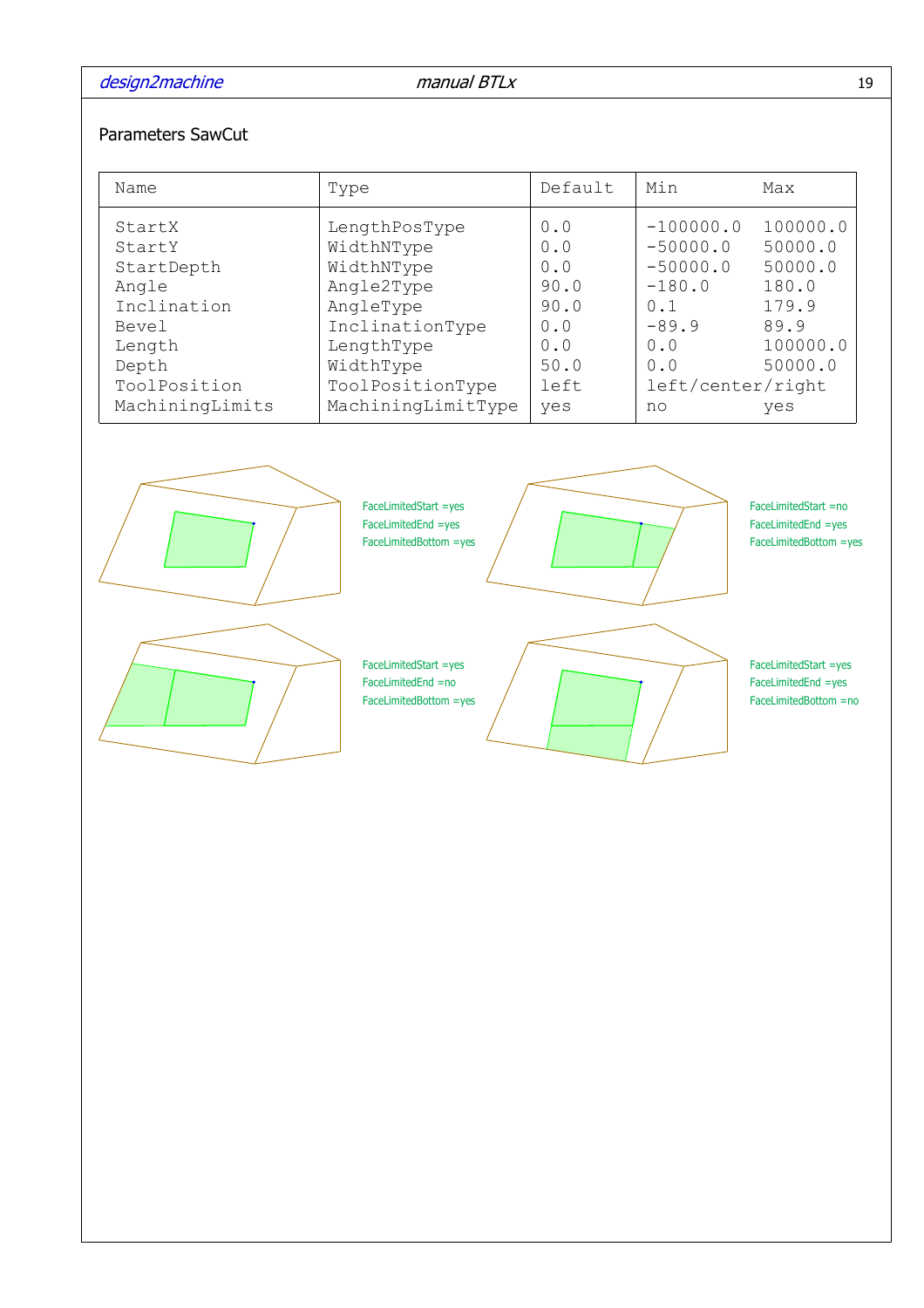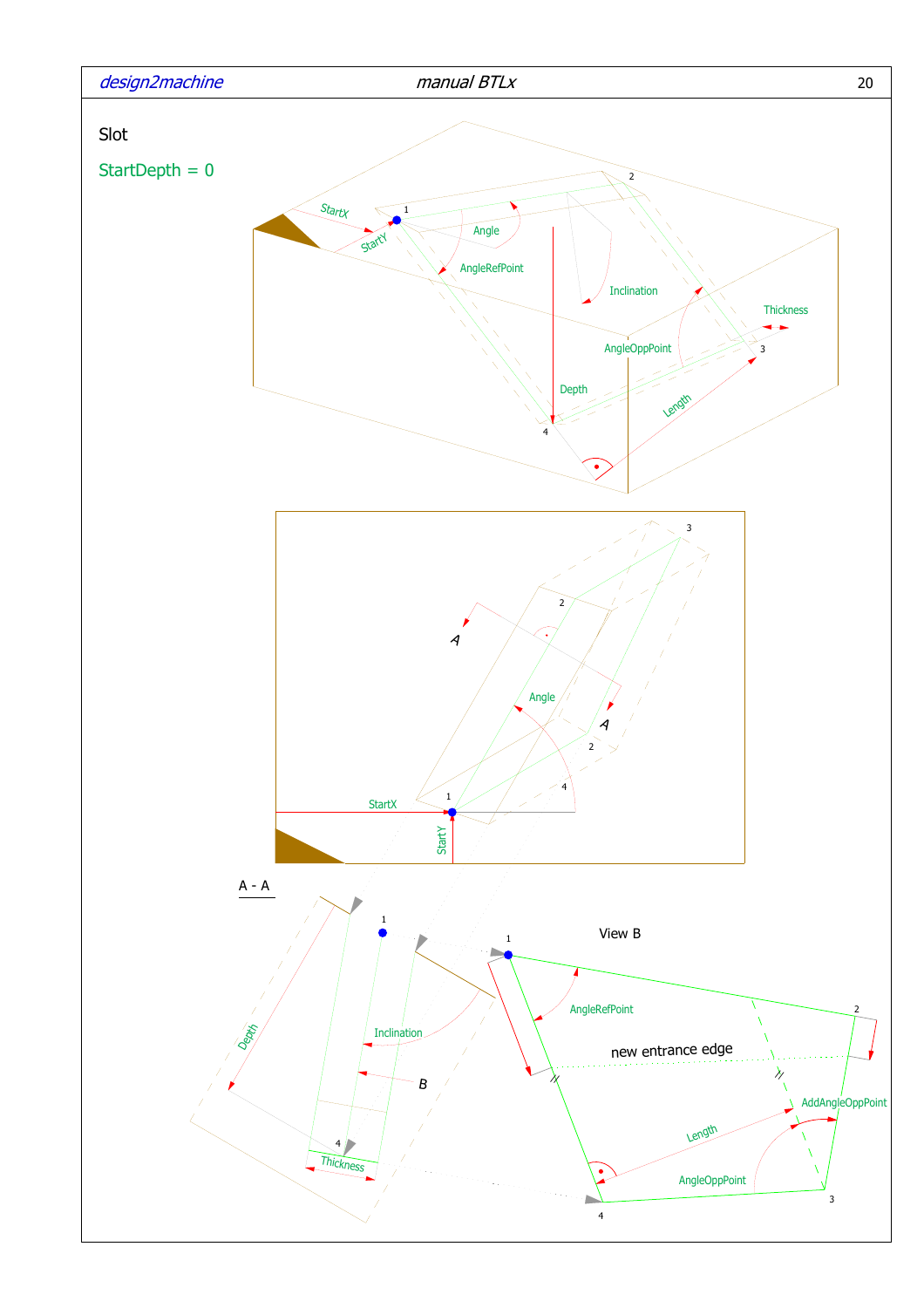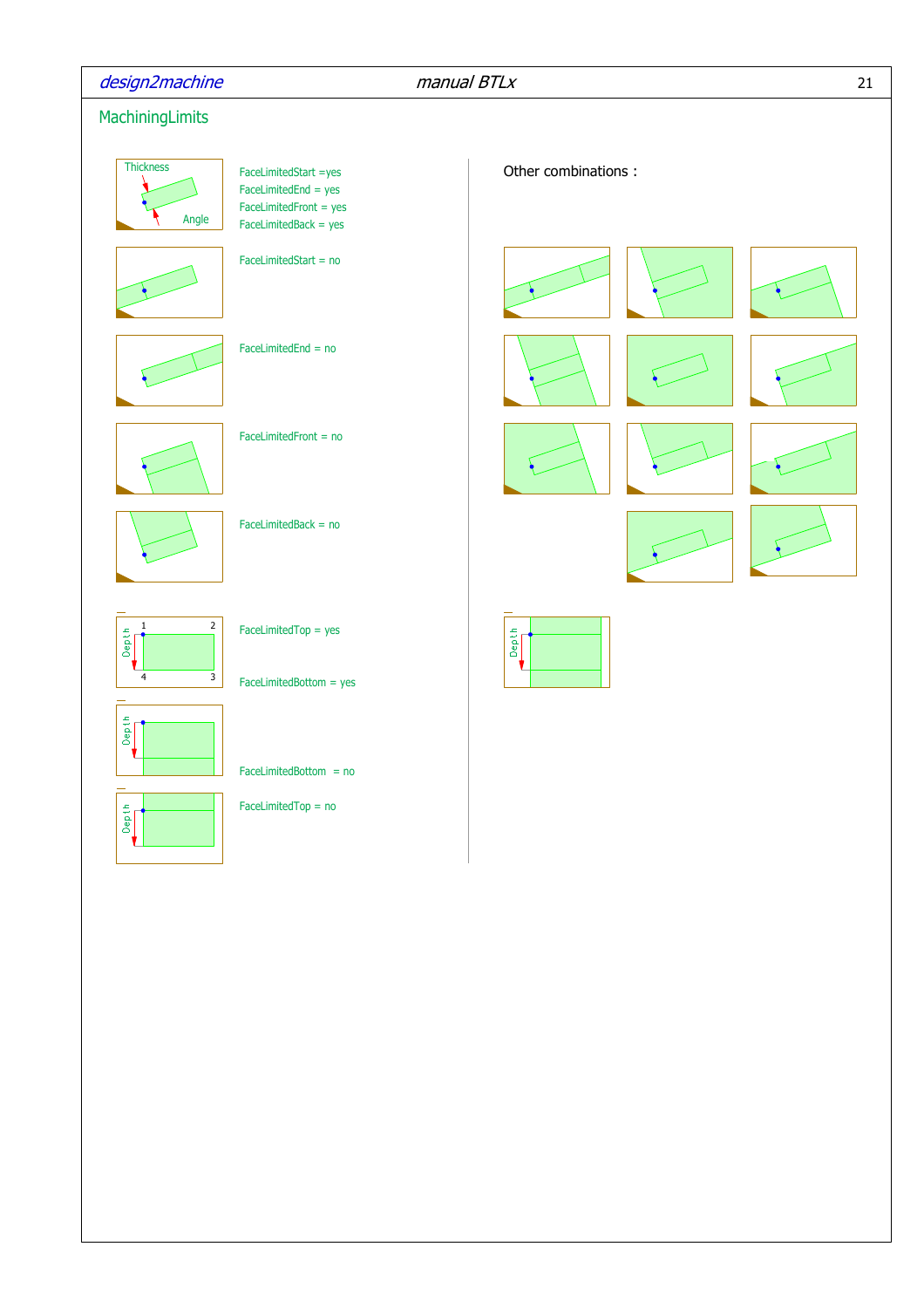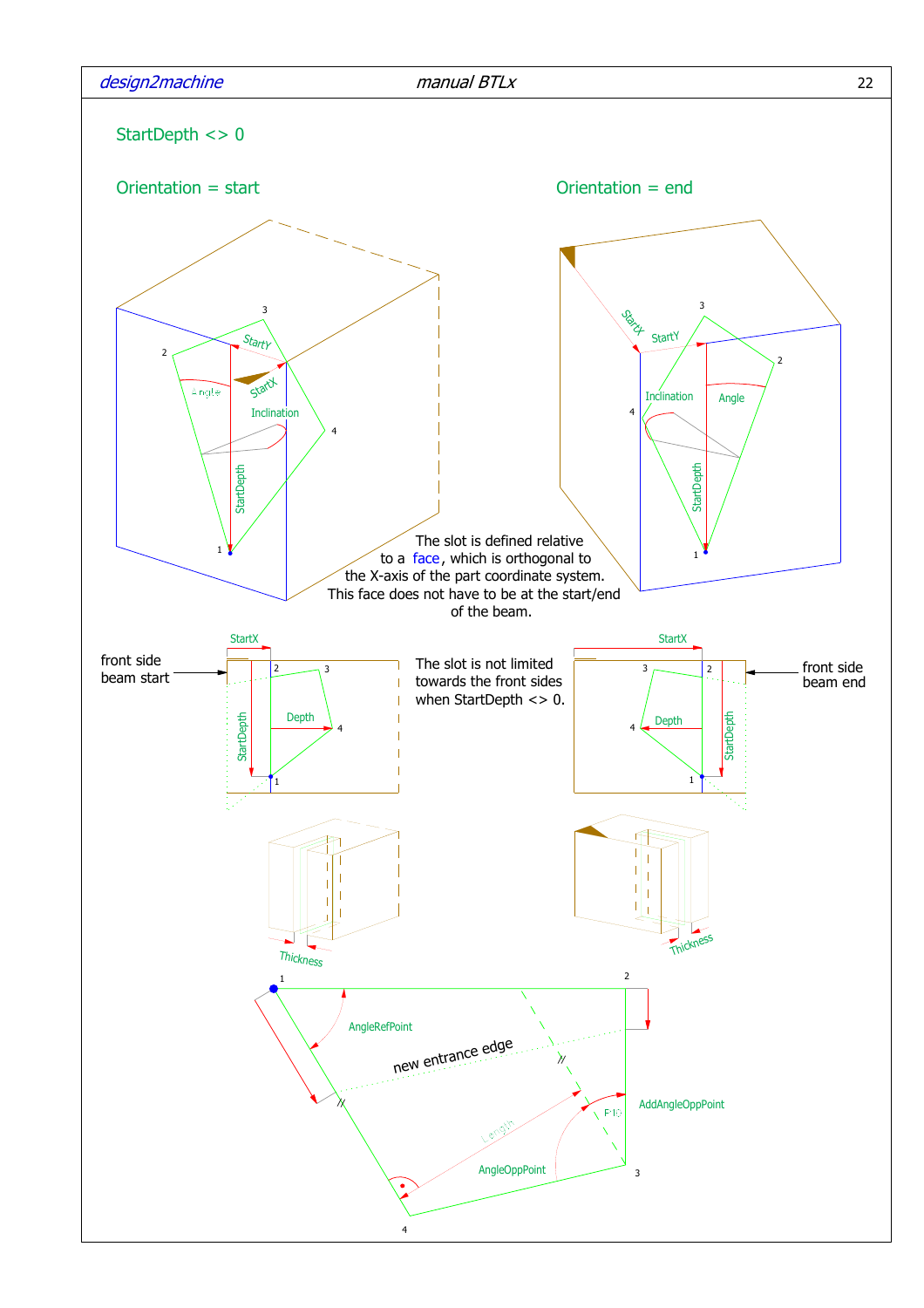## Parameters Slot

| Name                                                                                                                                                        | Type                                                                                                                                                                         | Default                                                                          | Min                                                                                                        | Max                                                                                                                 |
|-------------------------------------------------------------------------------------------------------------------------------------------------------------|------------------------------------------------------------------------------------------------------------------------------------------------------------------------------|----------------------------------------------------------------------------------|------------------------------------------------------------------------------------------------------------|---------------------------------------------------------------------------------------------------------------------|
| Orientation<br>StartX<br>StartY<br>StartDepth<br>Angle<br>Inclination<br>Length<br>Depth<br>Thickness<br>AngleRefPoint<br>AngleOppPoint<br>AddAngleOppPoint | OrientationType<br>LengthPosType<br>WidthNType<br>WidthType<br>Inclination2Type<br>AngleType<br>LengthType<br>WidthType<br>WidthType<br>AngleType<br>AngleType<br>AngleNType | 0.0<br>0.0<br>0.0<br>0.0<br>90.0<br>200.0<br>10.0<br>10.0<br>90.0<br>90.0<br>0.0 | start<br>$-100000.0$<br>$-50000.0$<br>0.0<br>$-90.0$<br>0.1<br>0.0<br>0.0<br>0.0<br>0.1<br>0.1<br>$-179.9$ | end<br>100000.0<br>50000.0<br>50000.0<br>90.0<br>179.9<br>100000.0<br>50000.0<br>50000.0<br>179.9<br>179.9<br>179.9 |
| MachiningLimits                                                                                                                                             | MachiningLimitType                                                                                                                                                           |                                                                                  |                                                                                                            |                                                                                                                     |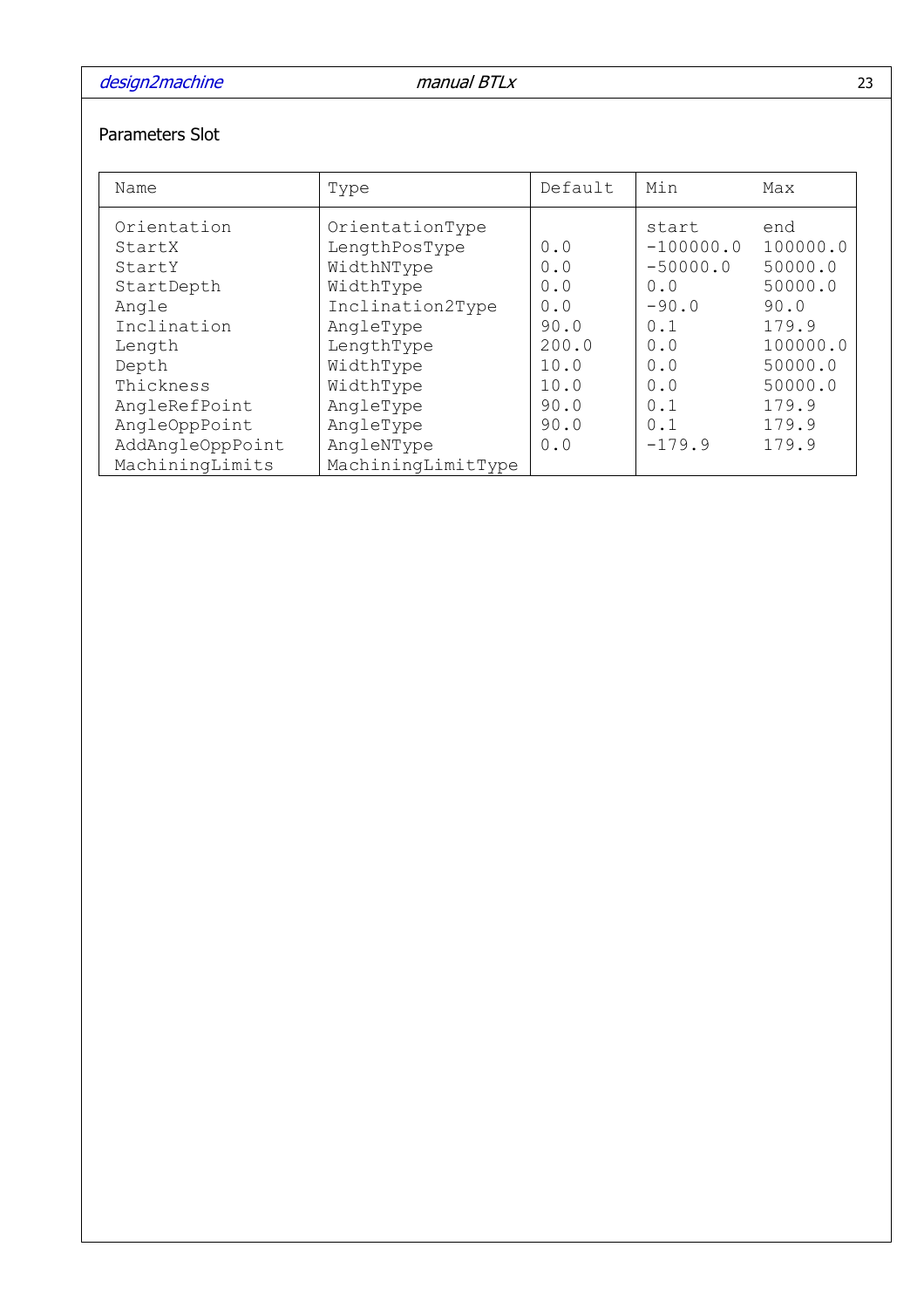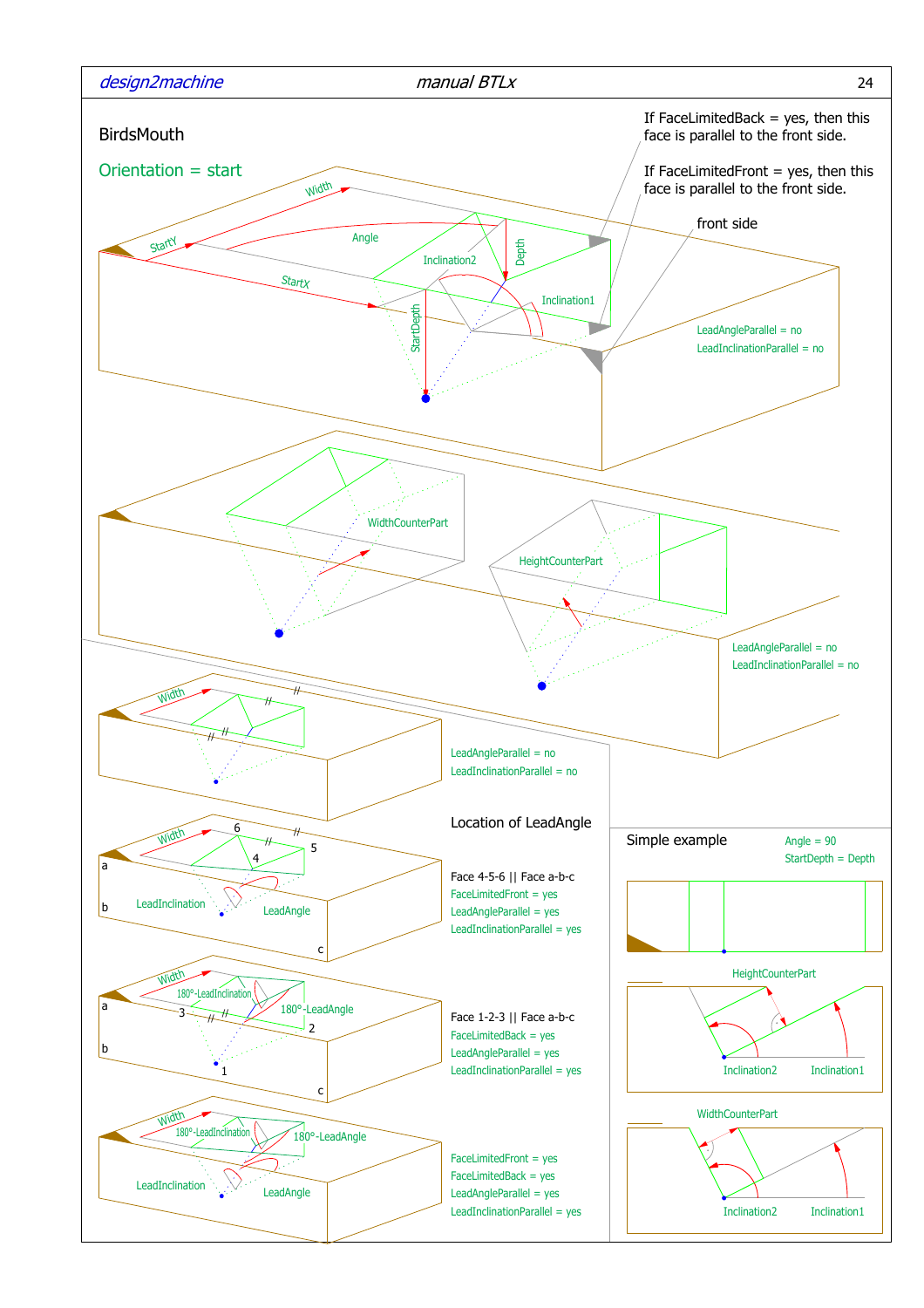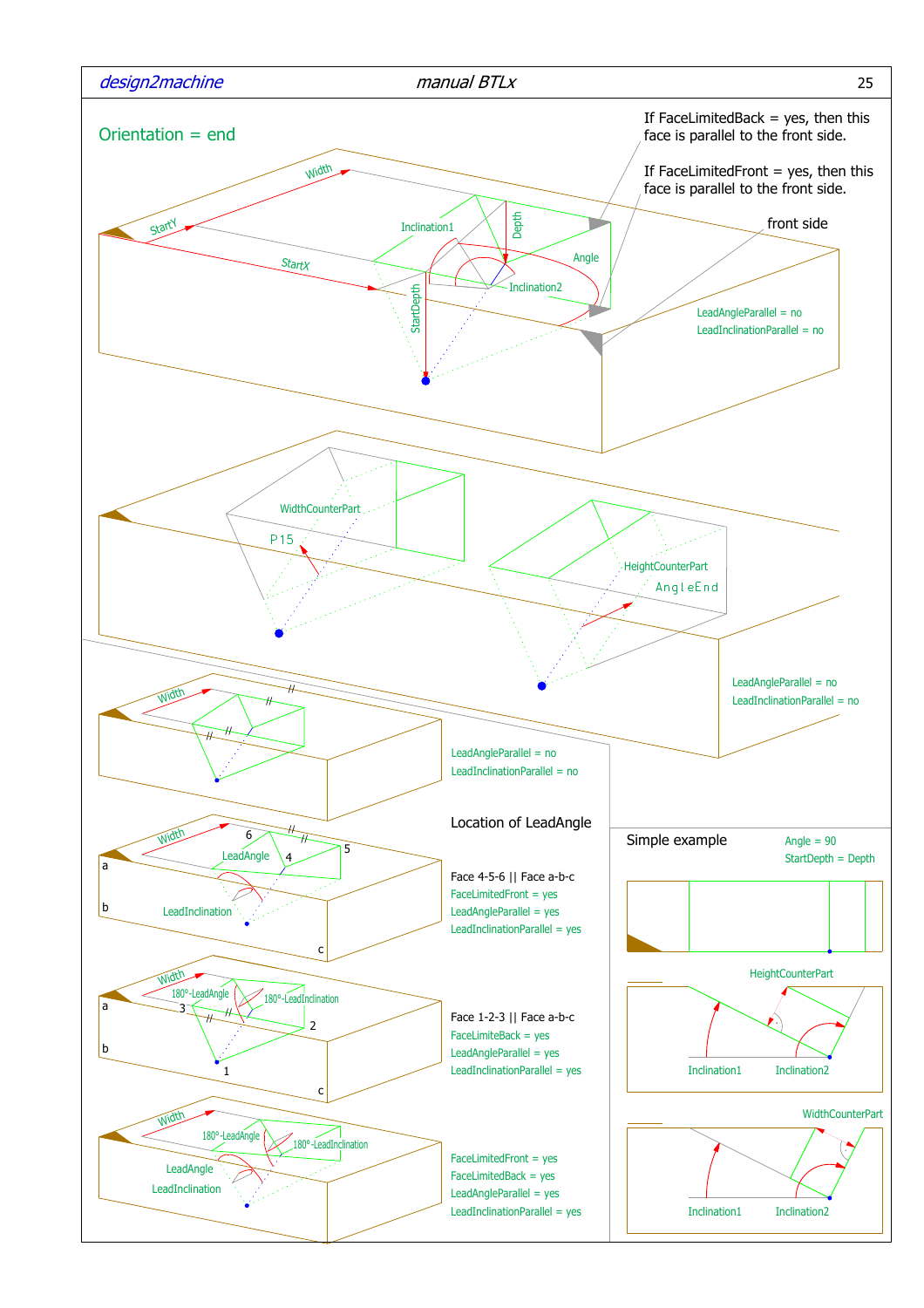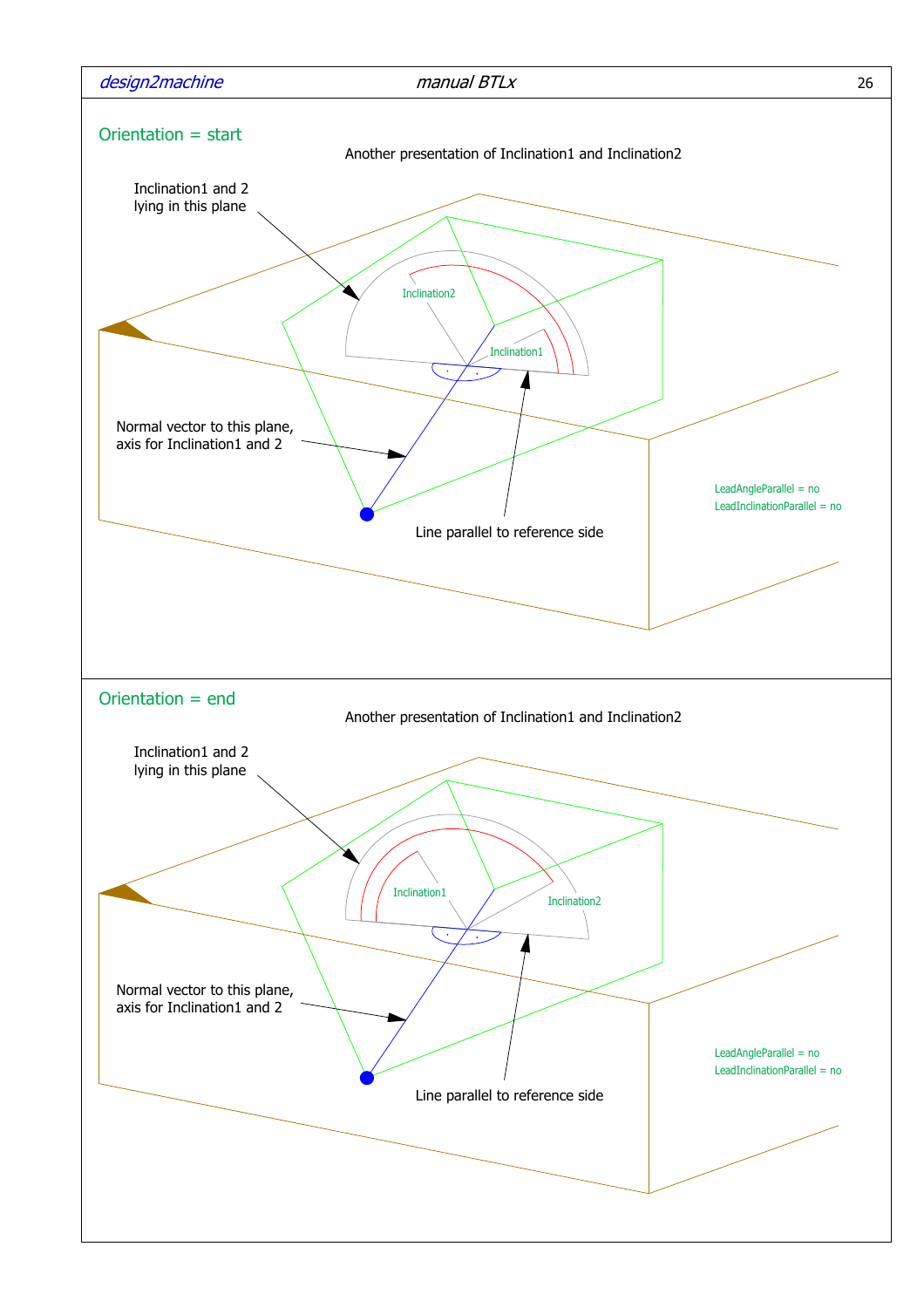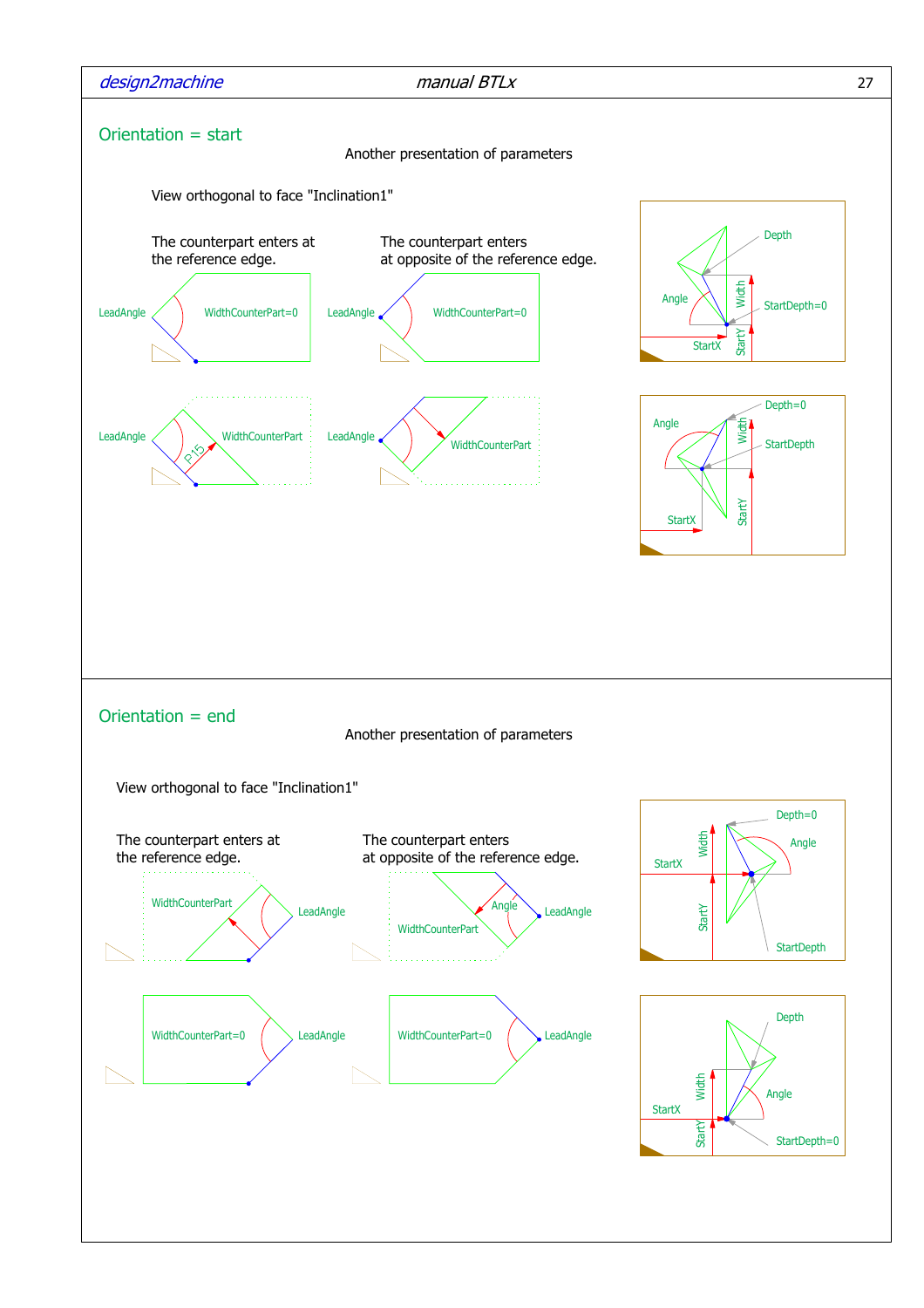## Parameters BirdsMouth

| Name                     | Type            | Default | Min         | Max      |
|--------------------------|-----------------|---------|-------------|----------|
| Orientation              | OrientationType |         | start       | end      |
| StartX                   | LengthPosType   | 0.0     | $-100000.0$ | 100000.0 |
| StartY                   | WidthNType      | 0.0     | $-50000.0$  | 50000.0  |
| StartDepth               | WidthType       | 20.0    | 0.0         | 50000.0  |
| Angle                    | AngleType       | 90.0    | 0.1         | 179.9    |
| Inclination1             | Angle2Type      | 45.0    | 0.0         | 180.0    |
| Inclination2             | Angle2Type      | 135.0   | 0.0         | 180.0    |
| Depth                    | WidthType       | 20.0    | 0.0         | 50000.0  |
| Width                    | WidthType       | 0.0     | 0.0         | 50000.0  |
| WidthCounterPartLimited  | BooleanType     | no      | $n^{\circ}$ | yes      |
| WidthCounterPart         | WidthType       | 120.0   | 0.0         | 50000.0  |
| HeightCounterPartLimited | BooleanType     | no      | no          | yes      |
| HeightCounterPart        | WidthType       | 120.0   | 0.0         | 50000.0  |
| FaceLimitedFront         | BooleanType     | no      | no          | yes      |
| FaceLimitedBack          | BooleanType     | no      | no          | yes      |
| LeadAngleParallel        | BooleanType     | yes     | no          | yes      |
| LeadAngle                | AngleType       | 90.0    | 0.1         | 179.9    |
| LeadInclinationParallel  | BooleanType     | yes     | no          | yes      |
| LeadInclination          | AngleType       | 90.0    | 0.1         | 179.9    |
| RafterNailHole           | BooleanType     | no      | no          | yes      |

4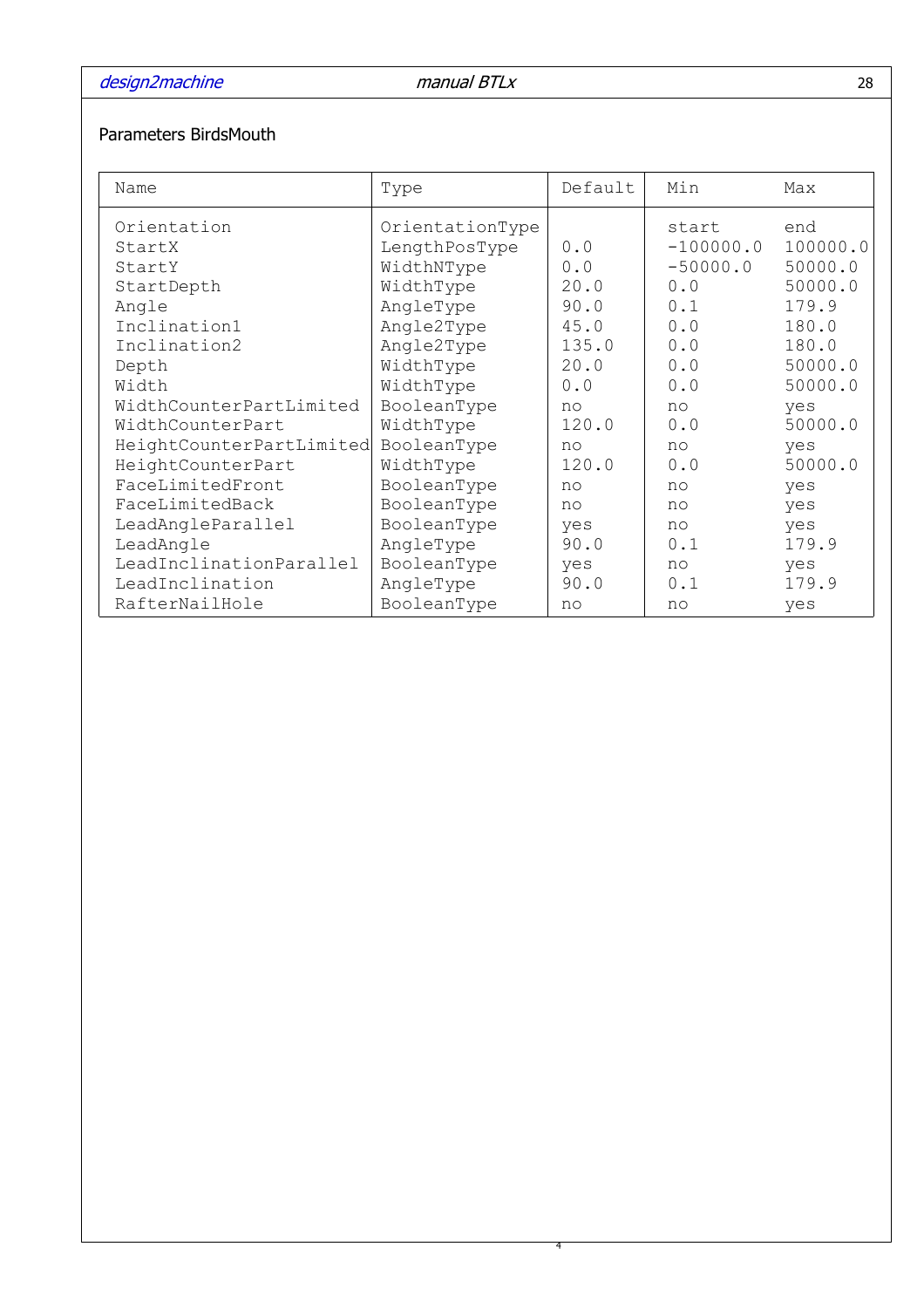

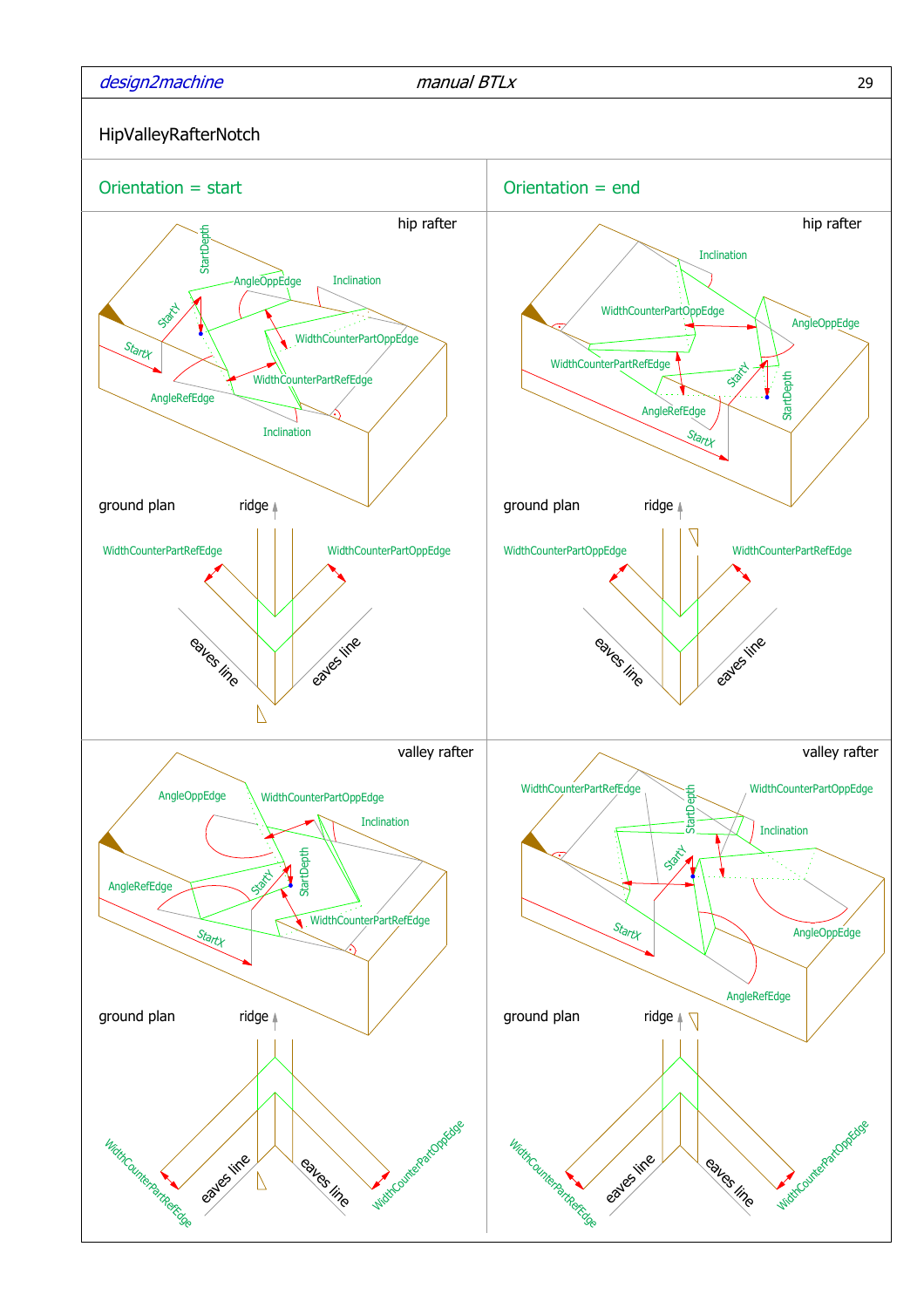## Parameters HipValleyRafterNotch

| Name                           | Type            | Default | Min       | Max    |
|--------------------------------|-----------------|---------|-----------|--------|
| Orientation                    | OrientationType |         | start     | end    |
| StartX                         | LengthPosType   | 0.0     | $-100000$ | 100000 |
| StartY                         | WidthNType      | 0.0     | $-50000$  | 50000  |
| StartDepth                     | WidthType       | 20.0    | 0.0       | 50000  |
| AngleRefEdge                   | AngleType       | 45.0    | 0.1       | 179.9  |
| AngleOppEdge                   | AngleType       | 45.0    | 0.1       | 179.9  |
| Inclination                    | Angle2Type      | 30.0    | 0.0       | 180.0  |
| WidthCounterPartRefEdgeLimited | BooleanType     | no      | no        | yes    |
| WidthCounterPartRefEdge        | WidthType       | 0.0     | 0.0       | 50000  |
| WidthCounterPartOppEdgeLimited | BooleanType     | no      | no        | yes    |
| WidthCounterPartOppEdge        | WidthType       | 0.0     | 0.0       | 50000  |
| RafterNailHole                 | BooleanType     | no      | no        | yes    |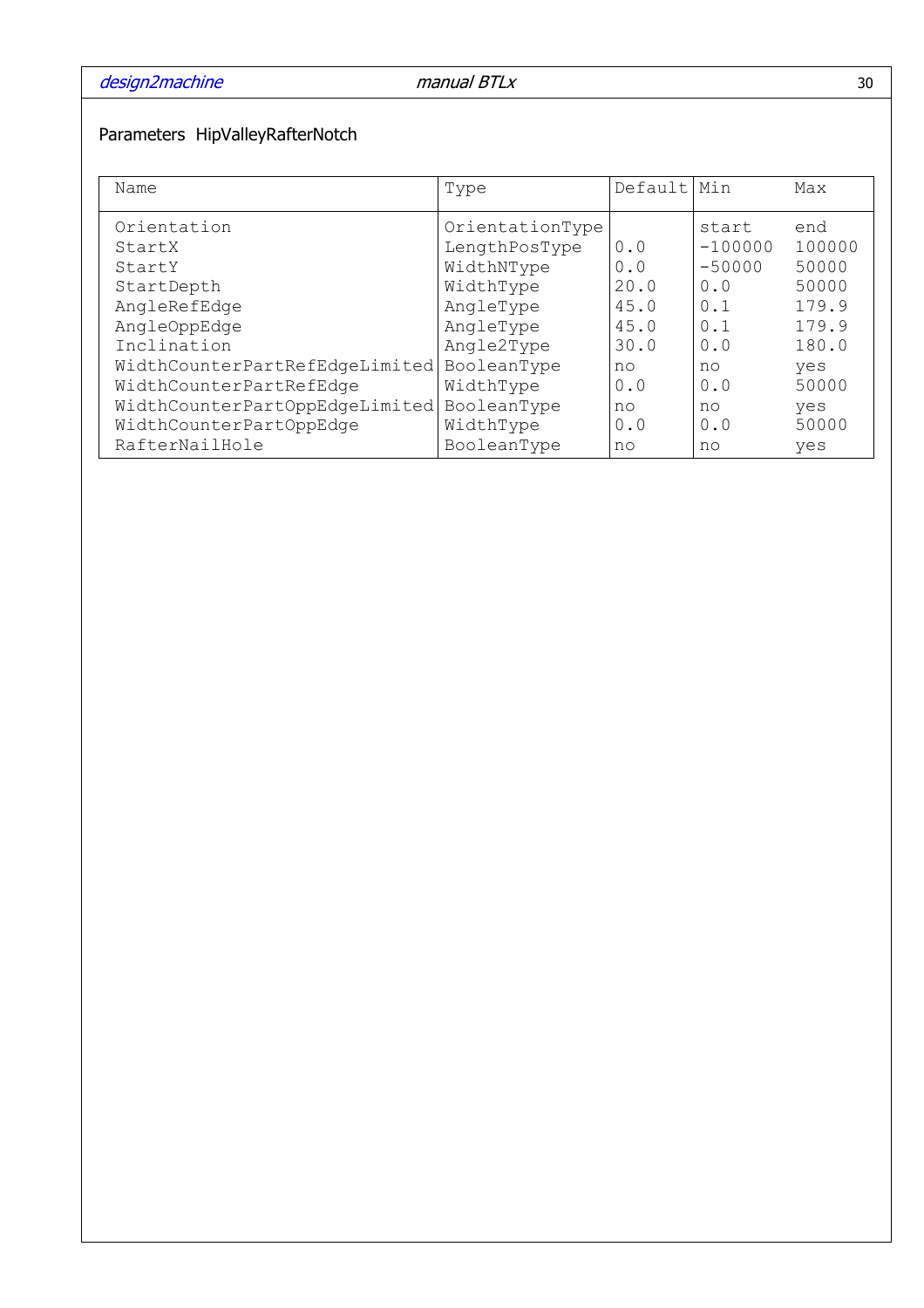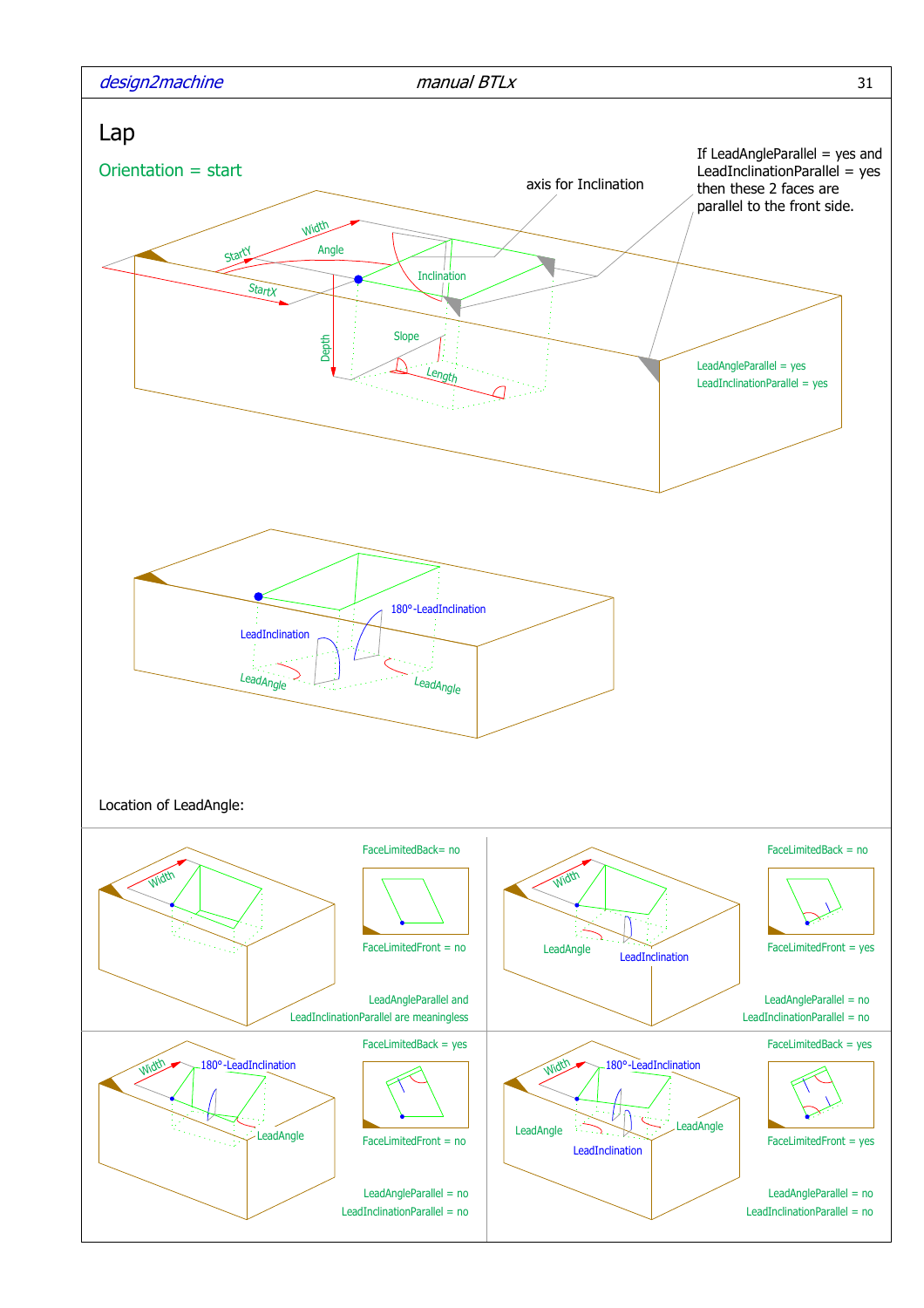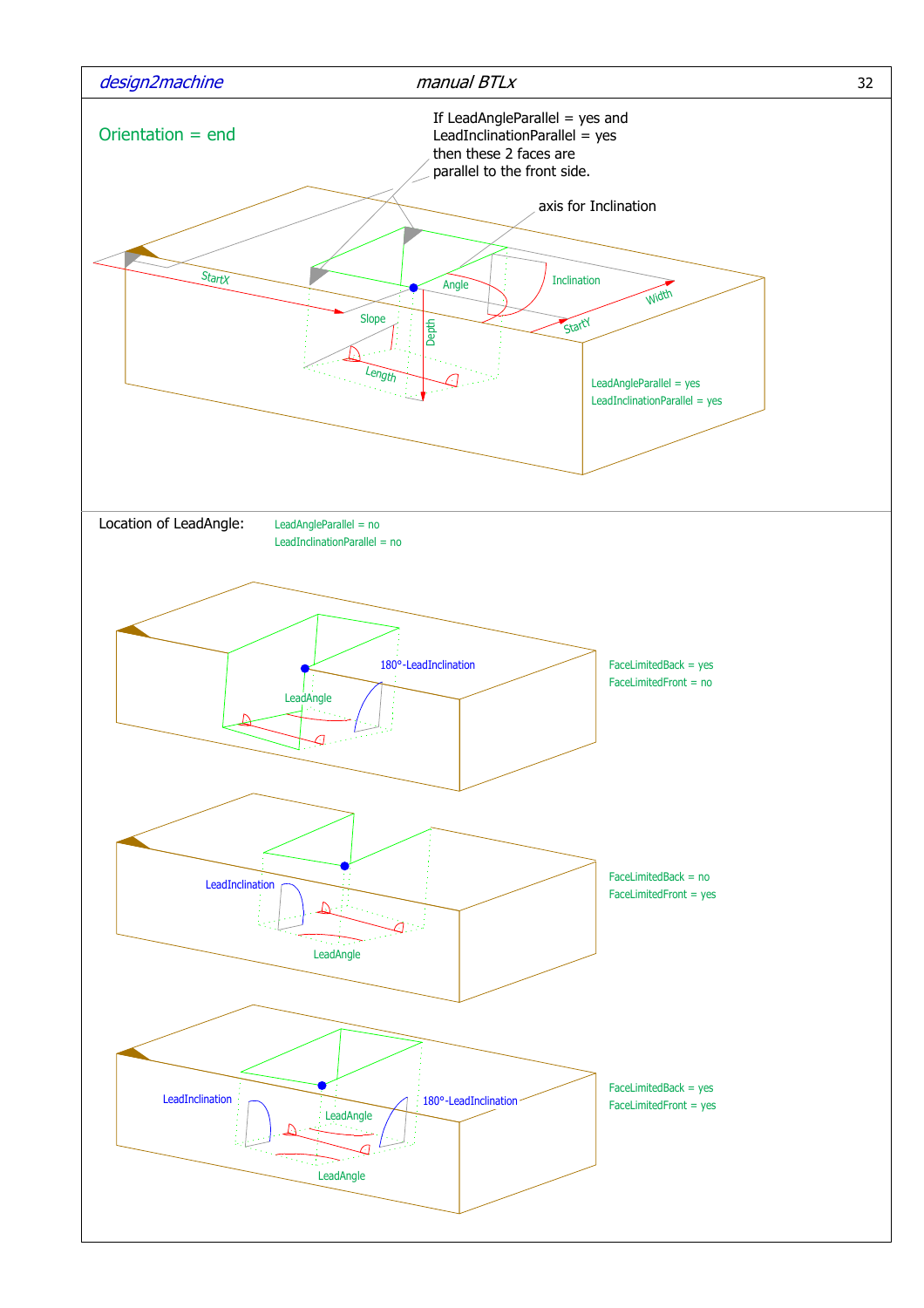#### Parameters Lap

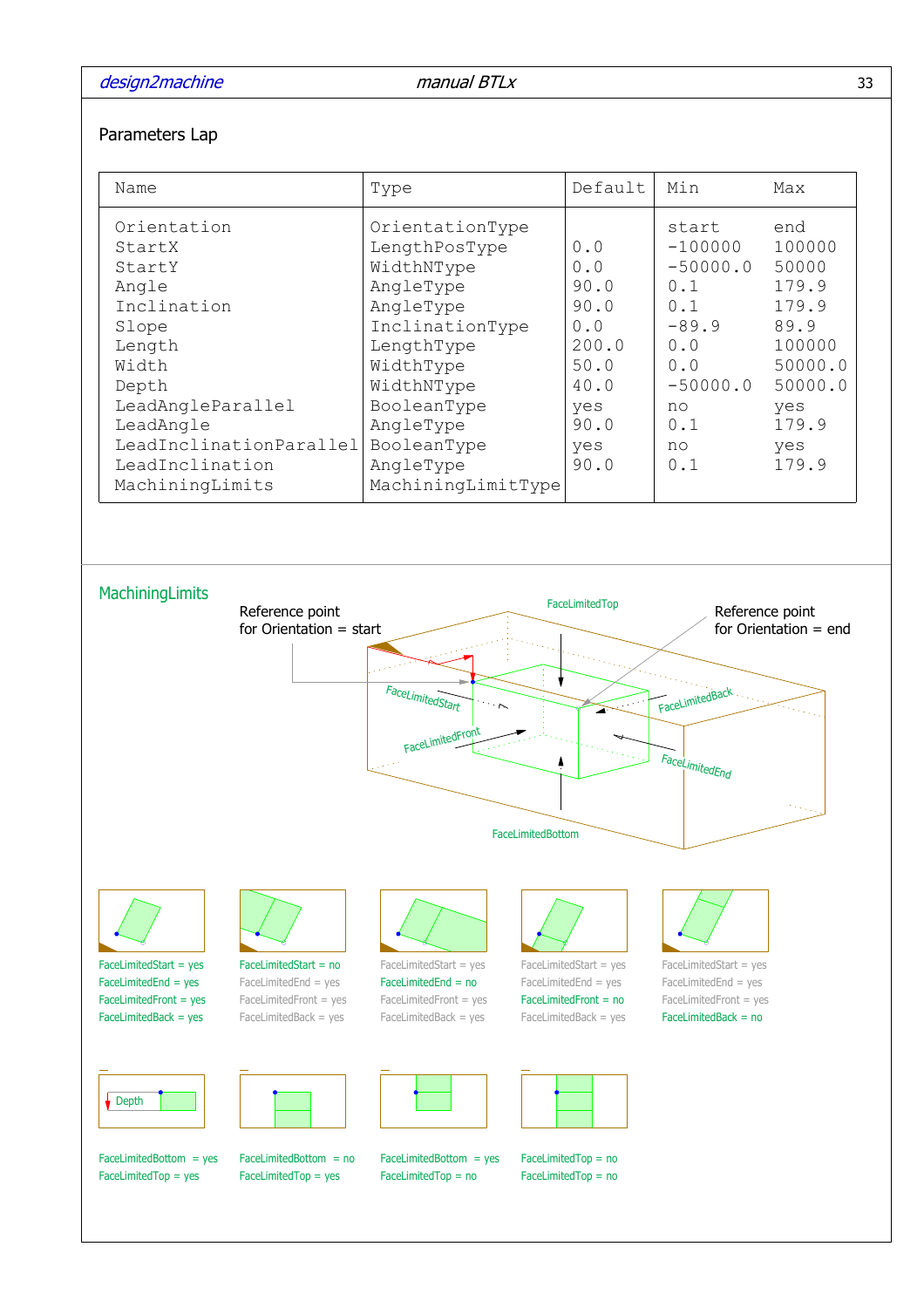#### design2machine manual BTLx 34

#### Other combinations of MachineLimits



FaceLimitedBack = no FaceLimitedBack = no FaceLimitedBack = no FaceLimitedBack = no FaceLimitedBack = no

#### LeadAngle:

LeadInclinationParallel = yes LeadAngleParallel = yes



LeadAngleParallel = no LeadInclinationParallel = yes LeadInclinationParallel = no



LeadInclinationParallel = no LeadAngleParallel = yes



LeadAngleParallel = no

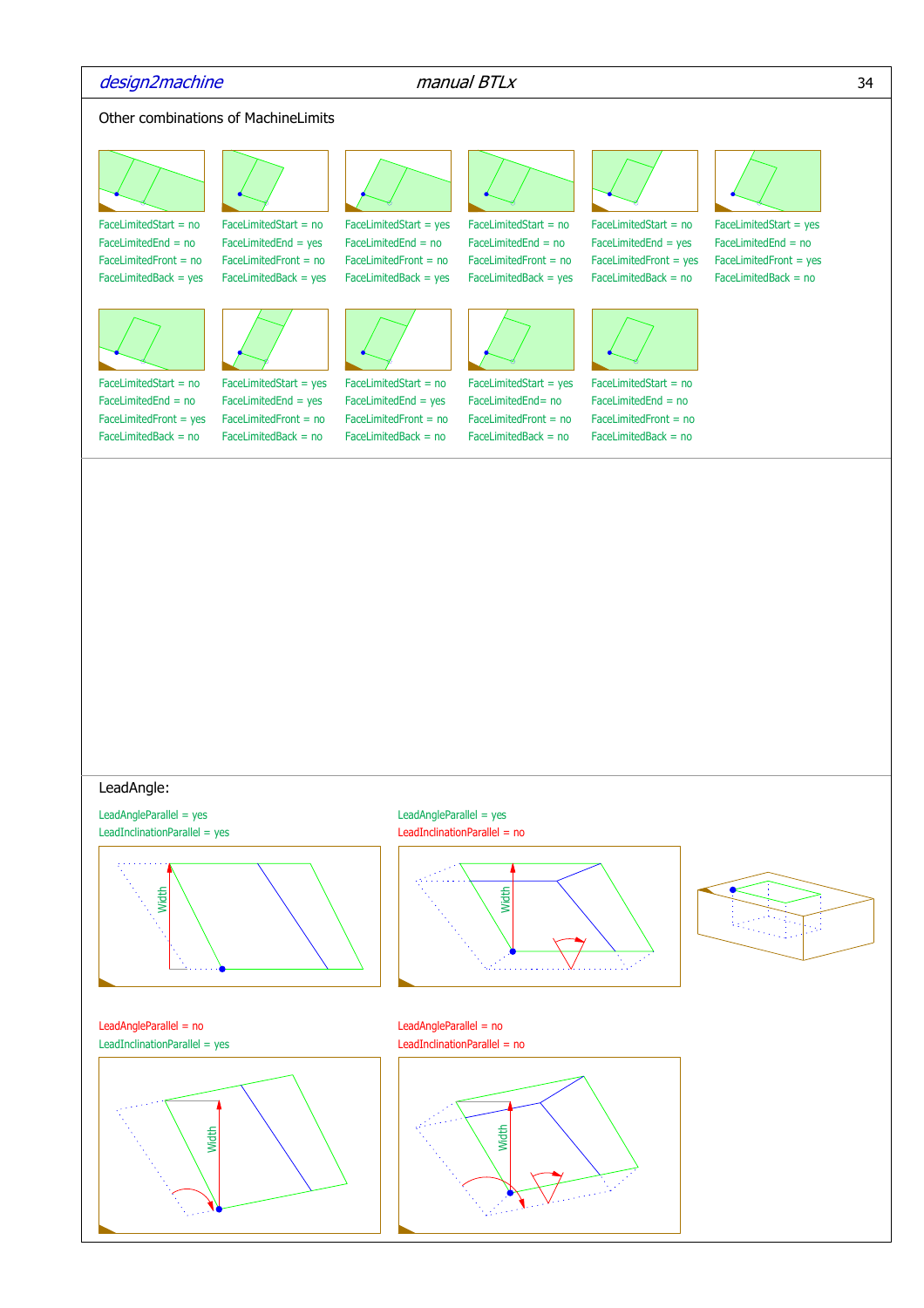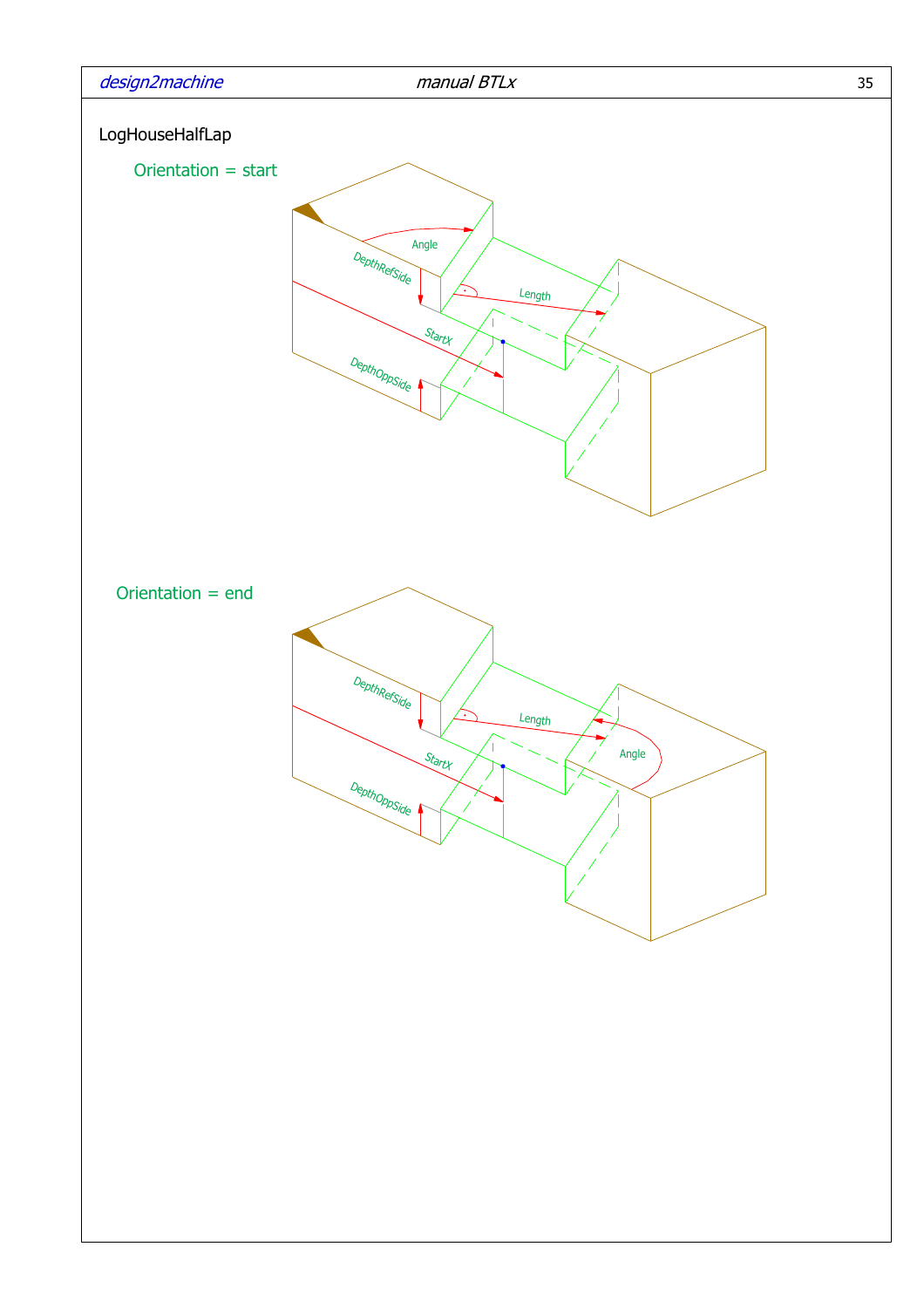## Parameters LogHouseHalfLap

| Name                                                                     | Type                                                                                 | Default                              | Min                                              | Max                                                       |
|--------------------------------------------------------------------------|--------------------------------------------------------------------------------------|--------------------------------------|--------------------------------------------------|-----------------------------------------------------------|
| Orientation<br>StartX<br>Angle<br>Length<br>DepthRefSide<br>DepthOppSide | OrientationType<br>LengthPosType<br>AngleType<br>WidthType<br>WidthType<br>WidthType | 0.0<br>90.0<br>120.0<br>20.0<br>20.0 | start<br>$-100000.0$<br>0.1<br>0.0<br>0.0<br>0.0 | end<br>100000.0<br>179.9<br>50000.0<br>50000.0<br>50000.0 |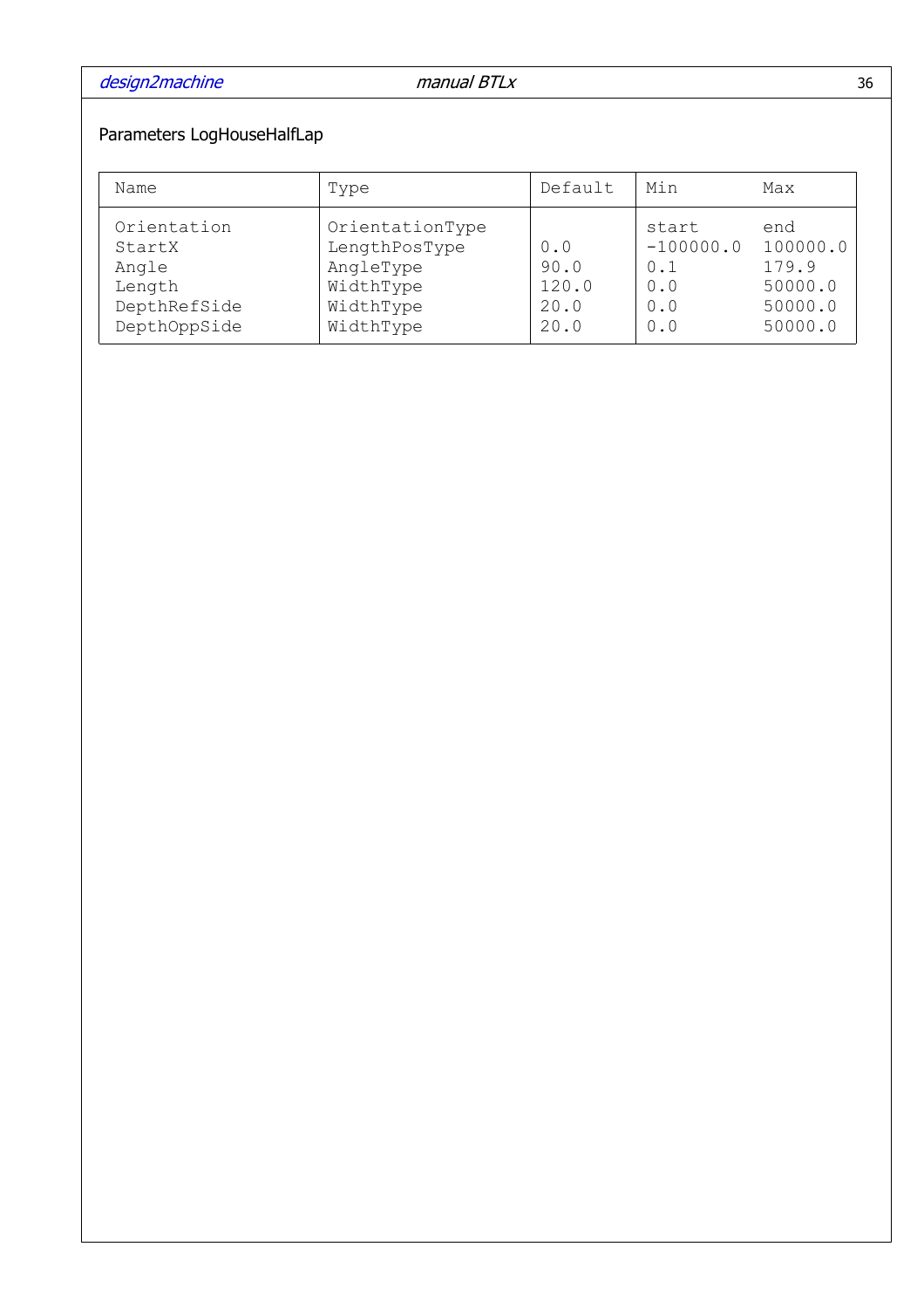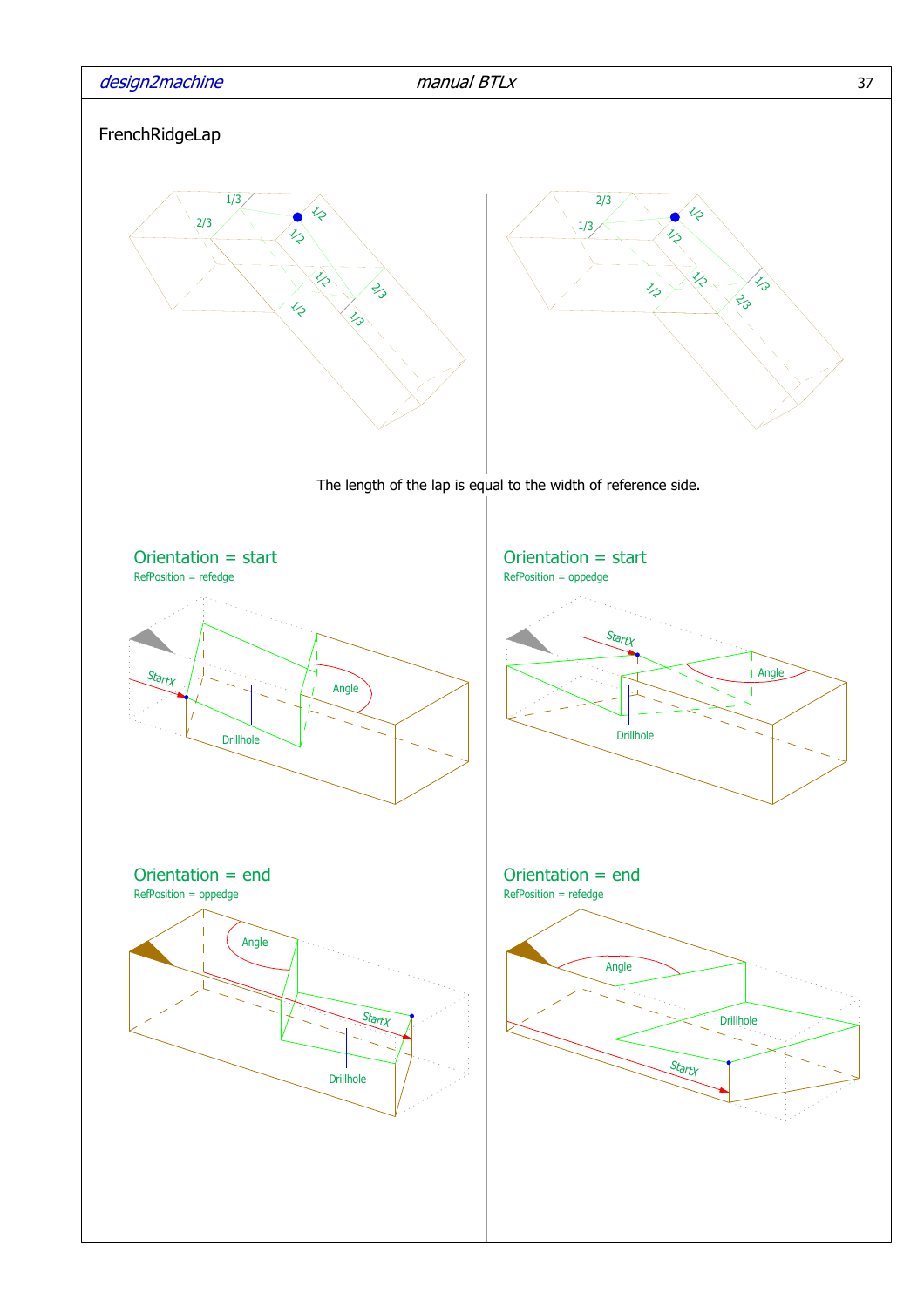# Parameters FrenchRidgeLap

| Name                                                                        | Type                                                                                            | Default                             | Min                                                 | Max                                                  |
|-----------------------------------------------------------------------------|-------------------------------------------------------------------------------------------------|-------------------------------------|-----------------------------------------------------|------------------------------------------------------|
| Orientation<br>StartX<br>Angle<br>RefPosition<br>Drillhole<br>DrillholeDiam | OrientationType<br>LengthPosType<br>AngleType<br>EdgePositionType<br>BooleanType<br>LengthSType | 0.0<br>90.0<br>refedge<br>no<br>0.0 | start<br>$-100000.0$<br>0.1<br>refedge<br>no<br>0.0 | end<br>100000.0<br>179.9<br>oppedge<br>yes<br>1000.0 |

This processing trims the part, even it is on a ReferencePlane Examples:

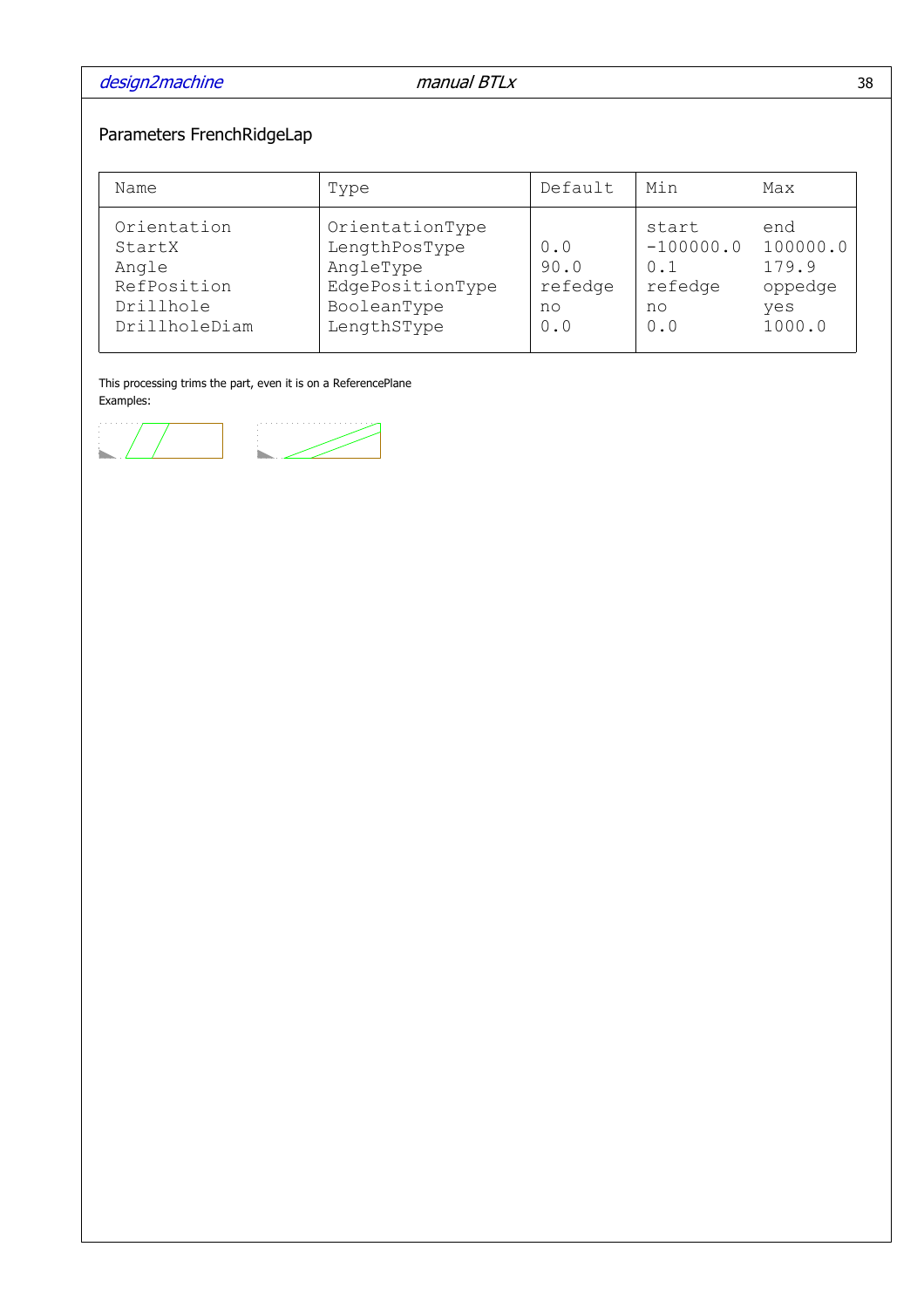| design2machine |  |  |
|----------------|--|--|
|                |  |  |

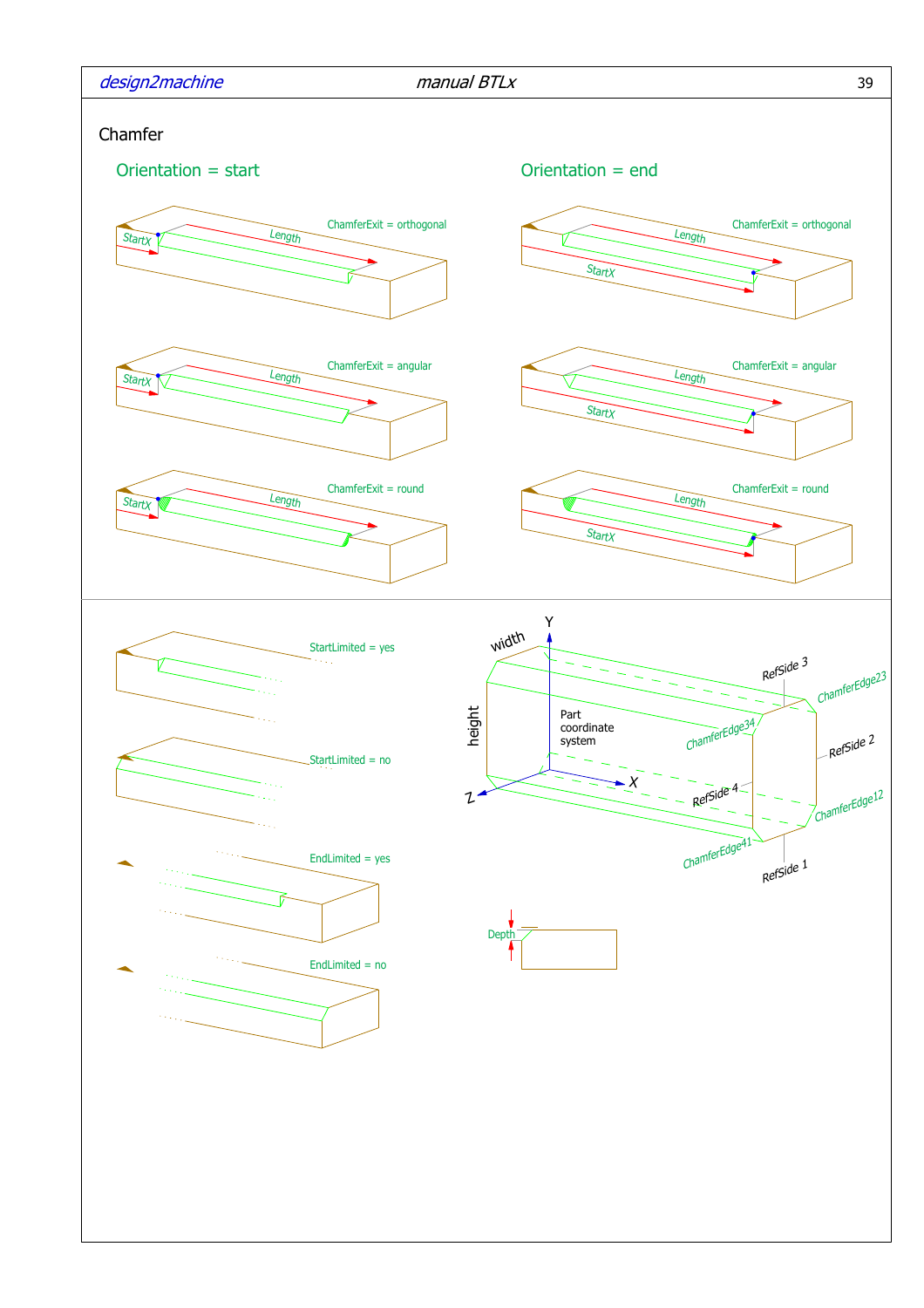## Parameters Chamfer

| Name                                                                                                                                       | Type                                                                                                                                               | Default                                                                 | Min                                                           | Max                                                                                                 |
|--------------------------------------------------------------------------------------------------------------------------------------------|----------------------------------------------------------------------------------------------------------------------------------------------------|-------------------------------------------------------------------------|---------------------------------------------------------------|-----------------------------------------------------------------------------------------------------|
| StartX<br>StartLimited<br>EndLimited<br>Length<br>Depth<br>ChamferEdge12<br>ChamferEdge23<br>ChamferEdge34<br>ChamferEdge41<br>ChamferExit | LengthPosType<br>BooleanType<br>BooleanType<br>LengthType<br>double<br>BooleanType<br>BooleanType<br>BooleanType<br>BooleanType<br>ChamferExitType | 0.0<br>no<br>no<br>0.0<br>1.0<br>yes<br>yes<br>yes<br>yes<br>orthogonal | $-100000.0$<br>no<br>no<br>0.0<br>0.0<br>no<br>no<br>no<br>no | 100000.0<br>yes<br>yes<br>100000.0<br>100.0<br>yes<br>yes<br>yes<br>yes<br>orthogonal/angular/round |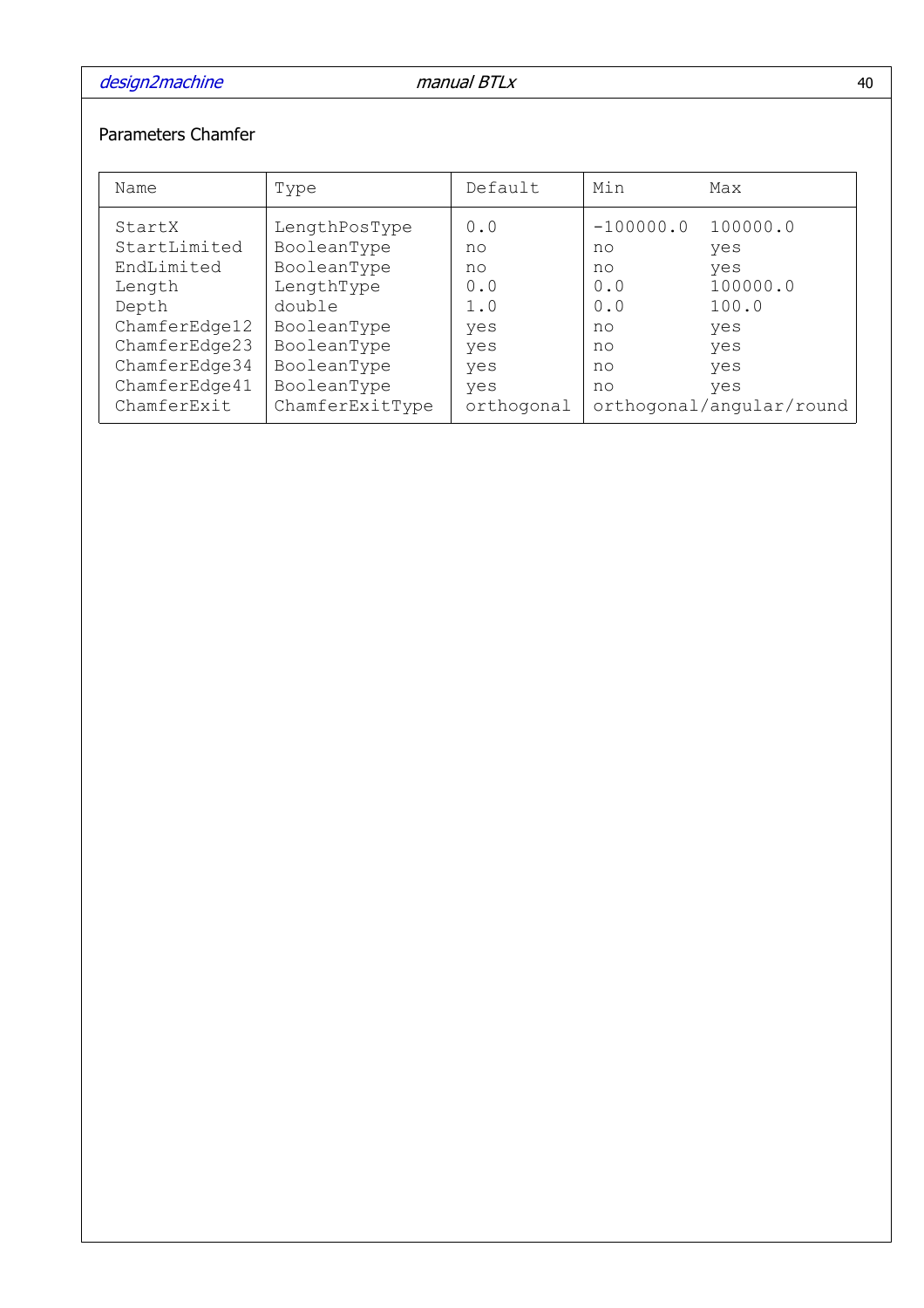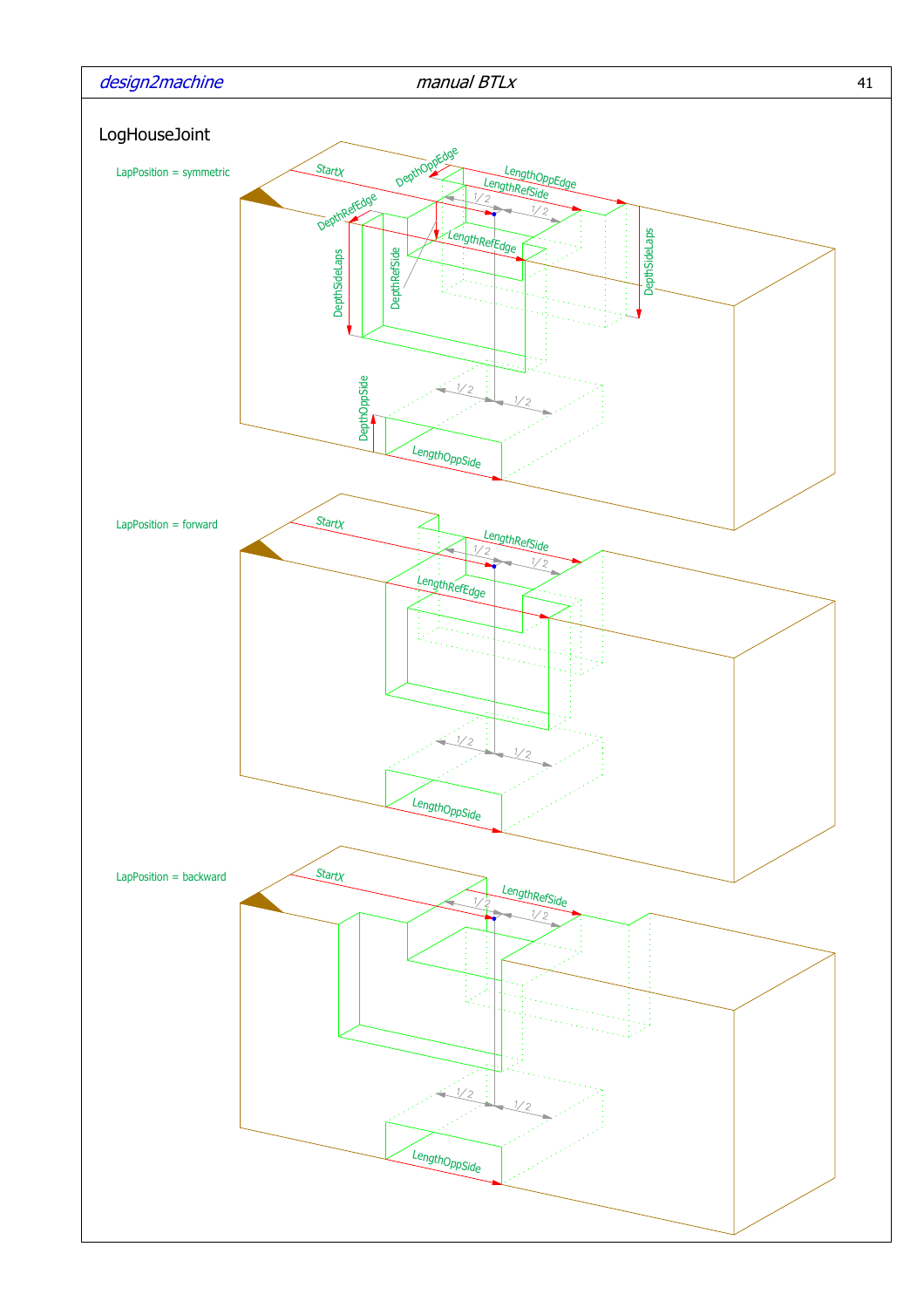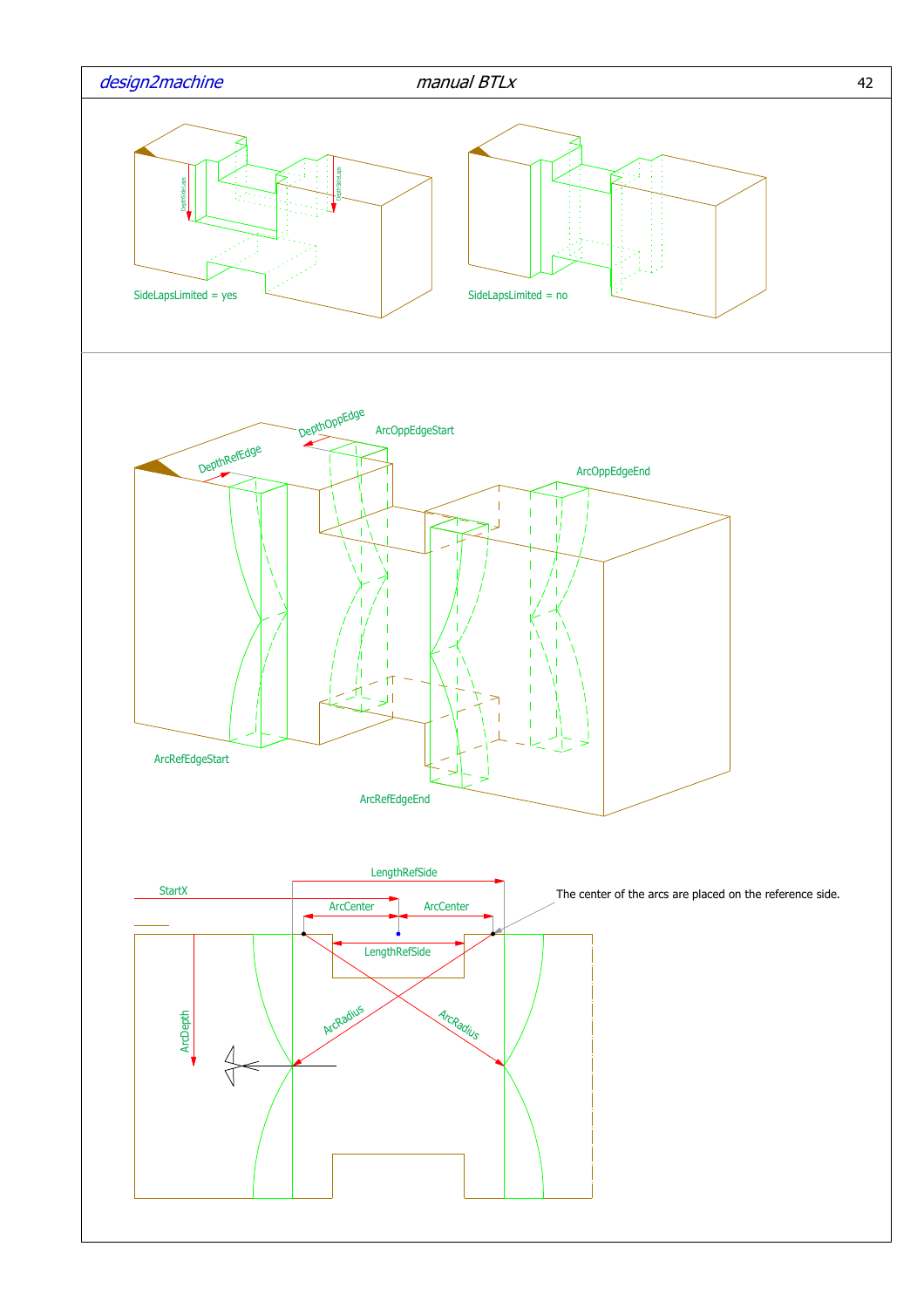# Parameters LogHouseJoint

| Name            | Type               | Default   | Min         | Max                        |
|-----------------|--------------------|-----------|-------------|----------------------------|
| StartX          | LengthPosType      | 0.0       | $-100000.0$ | 100000.0                   |
| SideLapsLimited | BooleanType        | no        | no          | yes                        |
| DepthSideLaps   | WidthType          |           | 0.0         | 50000.0                    |
| LapPosition     | LogLapPositionType | symmetric |             | symmetric/forward/backward |
| LengthRefSide   | WidthType          | 100.0     | 0.0         | 50000.0                    |
| DepthRefSide    | WidthType          | 10.0      | 0.0         | 50000.0                    |
| LengthOppSide   | WidthType          | 100.0     | 0.0         | 50000.0                    |
| DepthOppSide    | WidthType          | 10.0      | 0.0         | 50000.0                    |
| LengthRefEdge   | WidthType          | 100.0     | 0.0         | 50000.0                    |
| DepthRefEdge    | WidthType          | 10.0      | 0.0         | 50000.0                    |
| LengthOppEdge   | WidthType          | 100.0     | 0.0         | 50000.0                    |
| DepthOppEdge    | WidthType          | 10.0      | 0.0         | 50000.0                    |
| Drillhole       | BooleanType        | no        | no          | yes                        |
| ArcRefEdgeStart | BooleanType        | no        | no          | yes                        |
| ArcRefEdgeEnd   | BooleanType        | no        | no          | yes                        |
| ArcOppEdgeStart | BooleanType        | no        | no          | yes                        |
| ArcOppEdgeEnd   | BooleanType        | no        | no          | yes                        |
| ArcRadius       | WidthType          | 120.0     | 0.0         | 50000.0                    |
| ArcDepth        | WidthNType         | 60.0      | $-50000.0$  | 50000.0                    |
| ArcCenter       | WidthType          | 120.0     | 0.0         | 50000.0                    |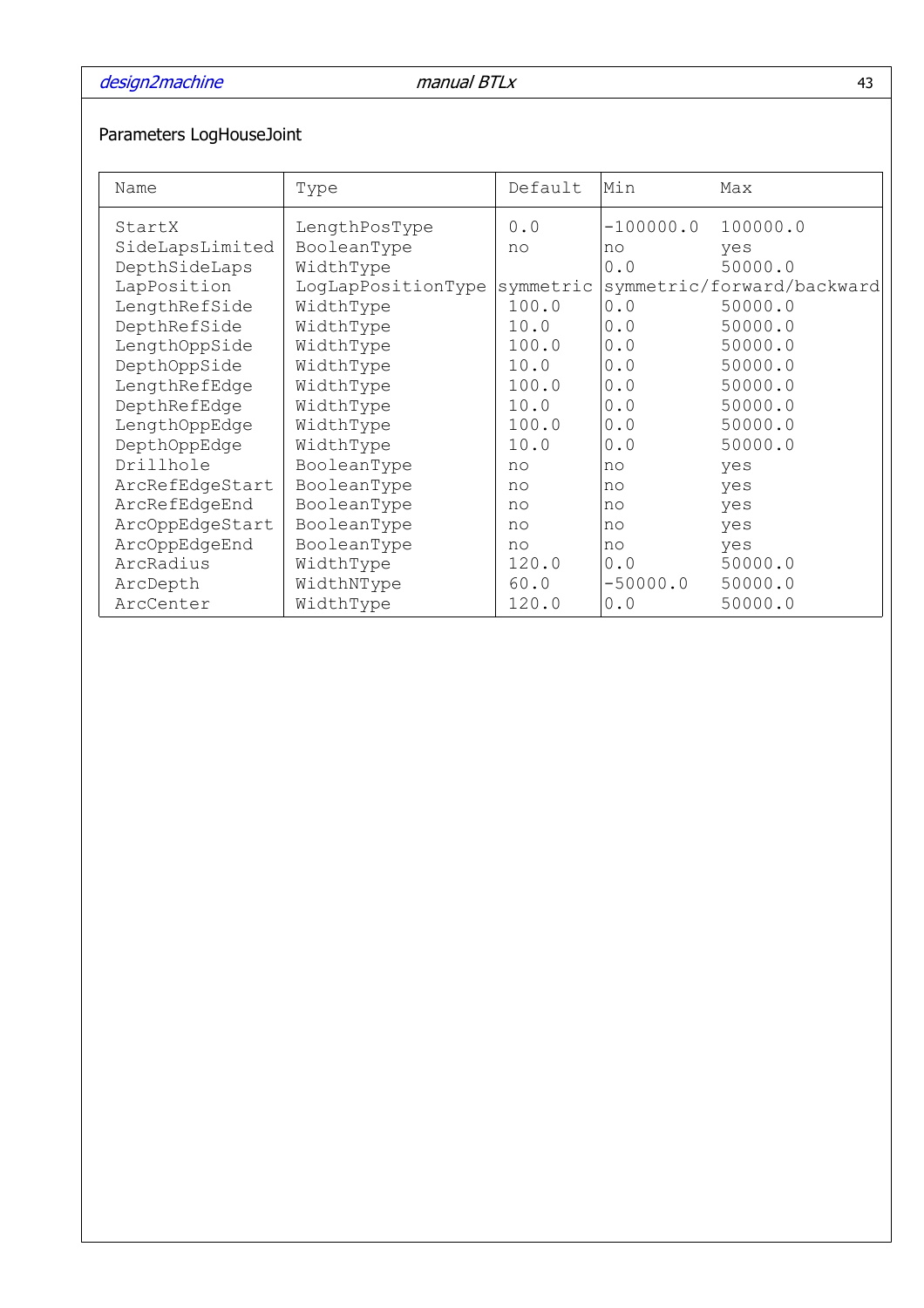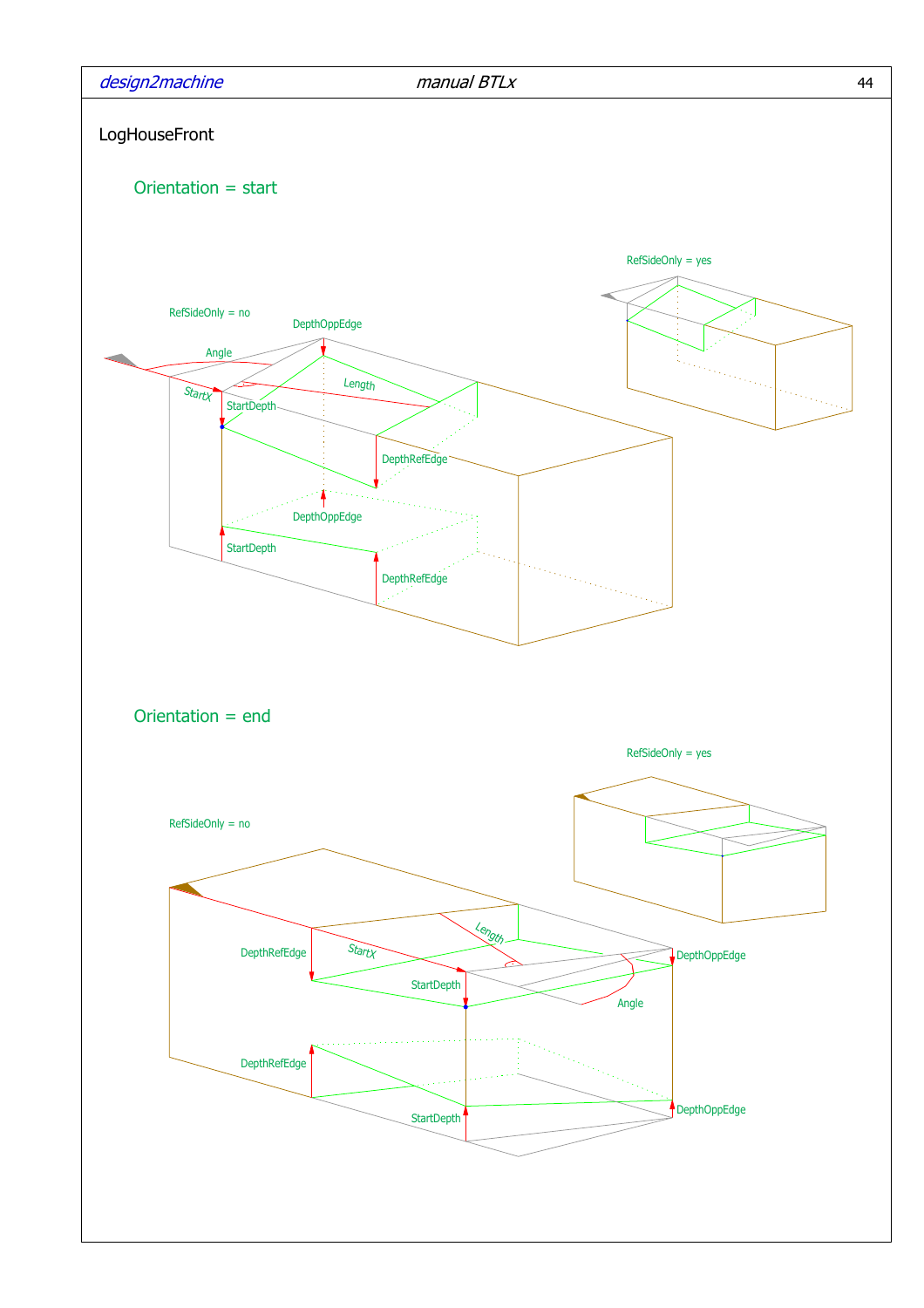# Parameters LogHouseFront

| Name                                                                                                  | Type                                                                                                             | Default                                            | Min                                                           | Max                                                                         |
|-------------------------------------------------------------------------------------------------------|------------------------------------------------------------------------------------------------------------------|----------------------------------------------------|---------------------------------------------------------------|-----------------------------------------------------------------------------|
| Orientation<br>StartX<br>StartDepth<br>Angle<br>Length<br>DepthRefEdge<br>DepthOppEdge<br>RefSideOnly | OrientationType<br>LengthPosType<br>WidthType<br>AngleType<br>WidthType<br>WidthType<br>WidthType<br>BooleanType | 0.0<br>20.0<br>90.0<br>120.0<br>20.0<br>20.0<br>no | start<br>$-100000.0$<br>0.0<br>0.1<br>0.0<br>0.0<br>0.0<br>no | end<br>100000.0<br>50000.0<br>179.9<br>50000.0<br>50000.0<br>50000.0<br>yes |

This processing trims the part, even it is on a ReferencePlane Examples:

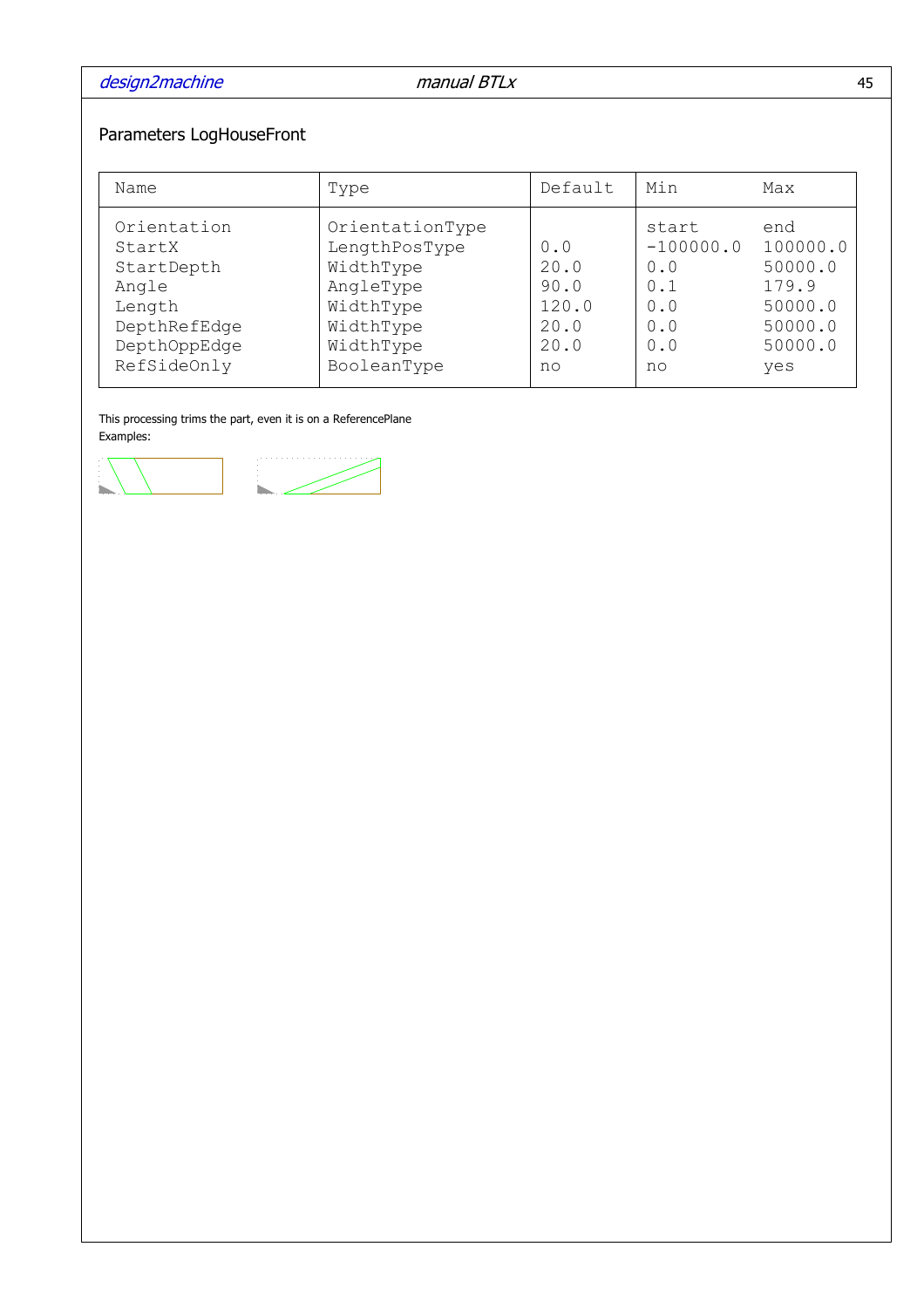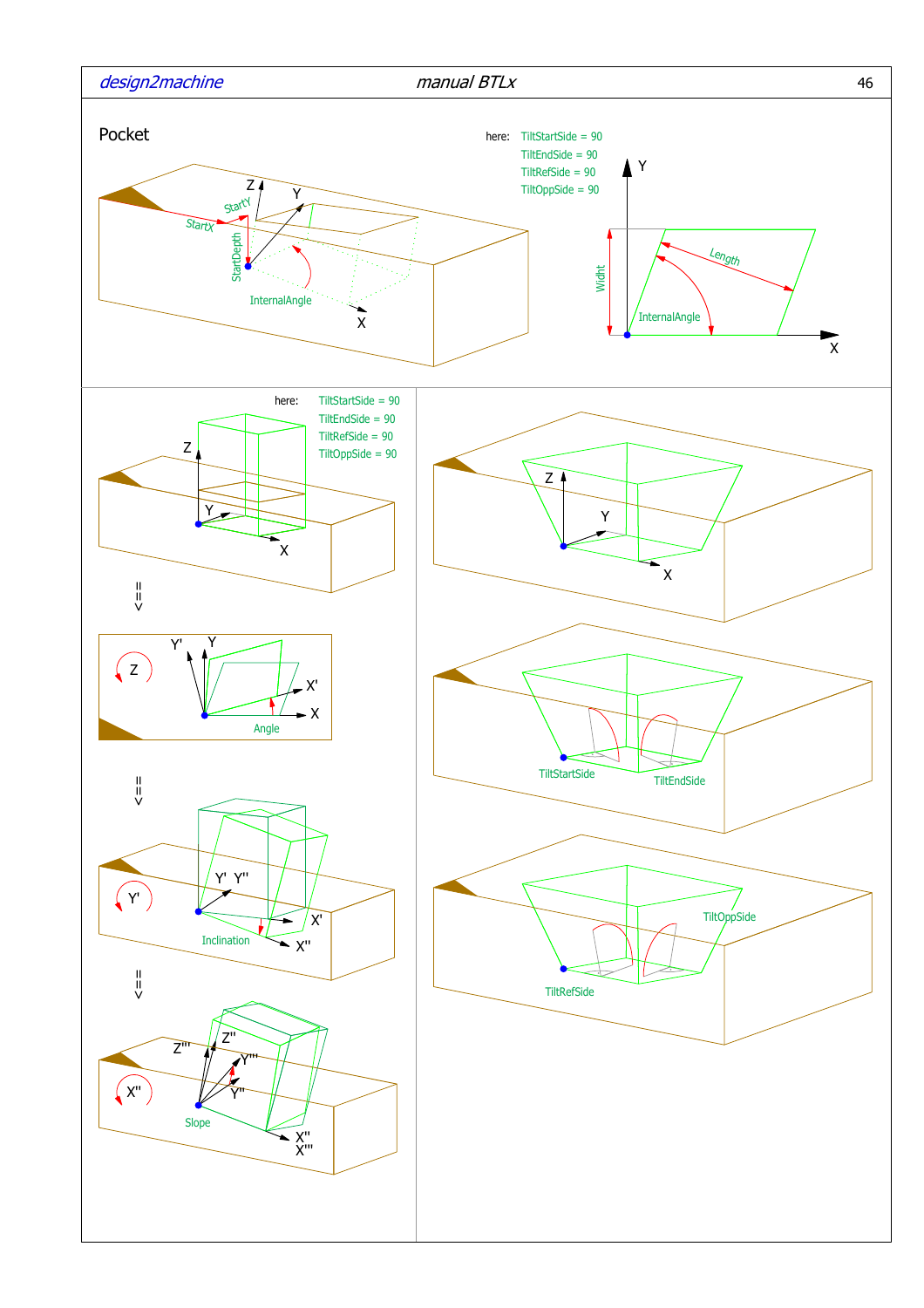### Parameters Pocket

| Name                                                                                                    | Type                                                                                              | Default                                         | Min                                                                                | Max                                                                   |
|---------------------------------------------------------------------------------------------------------|---------------------------------------------------------------------------------------------------|-------------------------------------------------|------------------------------------------------------------------------------------|-----------------------------------------------------------------------|
| StartX<br>StartY<br>StartDepth<br>Angle<br>Inclination<br>Slope<br>Length                               | LengthPosType<br>WidthNType<br>WidthNType<br>AngleNType<br>AngleNType<br>AngleNType<br>LengthType | 0.0<br>0.0<br>0.0<br>0.0<br>0.0<br>0.0<br>200.0 | $-100000.0$<br>$-50000.0$<br>$-50000.0$<br>$-179.9$<br>$-179.9$<br>$-179.9$<br>0.0 | 100000.0<br>50000.0<br>50000.0<br>179.9<br>179.9<br>179.9<br>100000.0 |
| Width<br>InternalAngle<br>TiltRefSide<br>TiltEndSide<br>TiltOppSide<br>TiltStartSide<br>MachiningLimits | WidthType<br>AngleType<br>AngleType<br>AngleType<br>AngleType<br>AngleType<br>MachiningLimitType  | 50.0<br>90.0<br>90.0<br>90.0<br>90.0<br>90.0    | 0.0<br>0.1<br>0.1<br>0.1<br>0.1<br>0.1                                             | 50000.0<br>179.9<br>179.9<br>179.9<br>179.9<br>179.9                  |

### MachiningLimits



FaceLimitedFront = yes FaceLimitedStart = yes FaceLimitedStart = no FaceLimitedEnd = yes



FaceLimitedBack = yes FaceLimitedEnd = yes FaceLimitedFront = yes





FaceLimitedEnd = no FaceLimitedStart = yes  $FacelimitedBack = yes$   $FacelimitedBack = yes$  $FacelimitedFront = yes$   $FacelimitedFront = no$   $FacelimitedFront = yes$ 



FaceLimitedFront = no FaceLimitedEnd = yes FaceLimitedEnd = yes



FaceLimitedBack = no FaceLimitedStart = yes FaceLimitedStart = yes



FaceLimitedBack = yes

FaceLimitedTop = no FaceLimitedTop = no



### Other combinations of MachineLimits



FaceLimitedStart =  $no$  FaceLimitedStart =  $no$  FaceLimitedStart =  $ves$ 



FaceLimitedStart = no FaceLimitedStart = yes FaceLimitedStart = no FaceLimitedStart = yes FaceLimitedStart = no FaceLimitedStart = no FaceLimitedStart = yes FaceLimitedStart = yes FaceLimitedStart = no FaceLimitedStart = no FaceLimitedFront = yes FaceLimitedBack = no FaceLimitedBack = no FaceLimitedBack = no FaceLimitedBack = no FaceLimitedBack = no









FaceLimitedStart = yes



FaceLimitedStart =  $no$  FaceLimitedStart =  $no$  FaceLimitedStart =  $ves$ FaceLimitedStart =  $no$  FaceLimitedStart =  $no$  FaceLimitedStart =  $ves$ FaceLimitedStart = no FaceLimitedStart = ves FaceLimitedStart = no FaceLimitedStart = no FaceLimitedStart = no FaceLimitedStart = no FaceLimitedFront = no FaceLimitedFront = no FaceLimitedFront = no FaceLimitedFront = no FaceLimitedBack = yes FaceLimitedBack = yes FaceLimitedBack = yes FaceLimitedBack = yes FaceLimitedBack = no FaceLimitedBack = no



FaceLimitedFront = no FaceLimitedFront = no FaceLimitedFront = no FaceLimitedFront = no







FaceLimitedFront = yes FaceLimitedFront = yes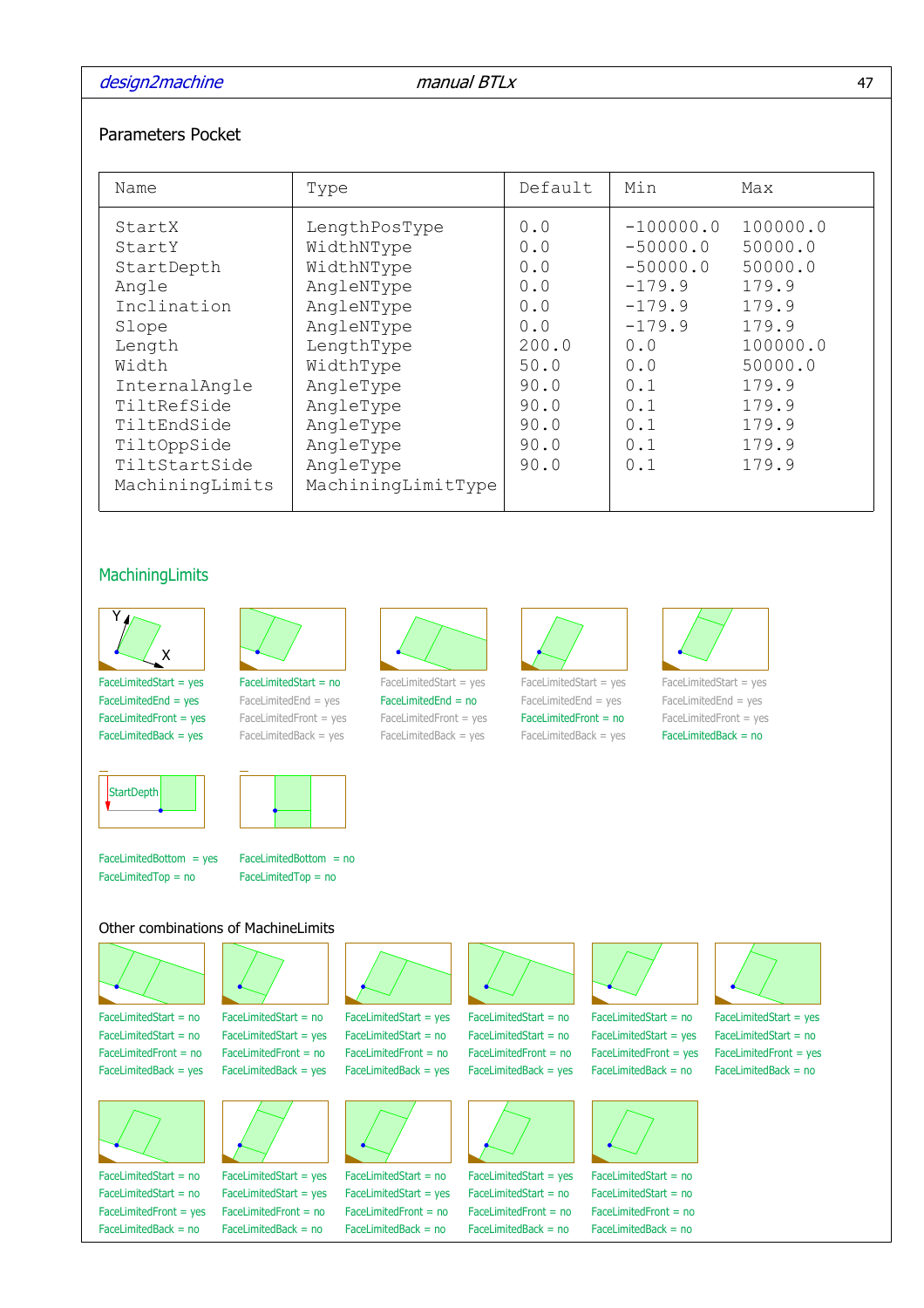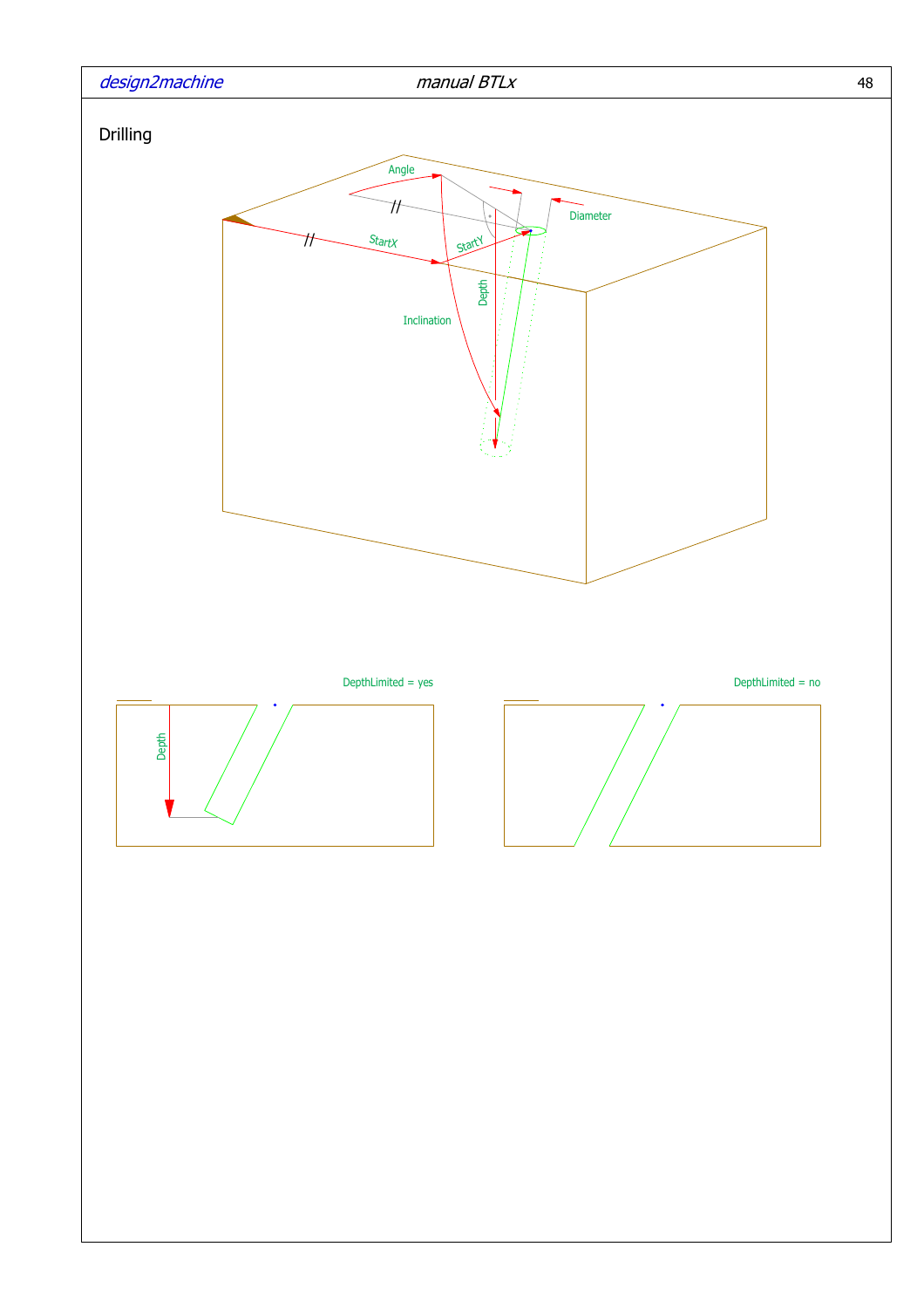# Parameters Drilling

| Name                                                                          | Type                                                                                               | Default                                   | Min                                                         | Max                                                                |
|-------------------------------------------------------------------------------|----------------------------------------------------------------------------------------------------|-------------------------------------------|-------------------------------------------------------------|--------------------------------------------------------------------|
| StartX<br>StartY<br>Angle<br>Inclination<br>DepthLimited<br>Depth<br>Diameter | LengthPosType<br>WidthNType<br>Angle3Type<br>AngleType<br>BooleanType<br>WidthType<br>DiameterType | 0.0<br>0.0<br>90.0<br>yes<br>50.0<br>20.0 | $-100000.0$<br>$-50000.0$<br>0.0<br>0.1<br>no<br>0.0<br>0.0 | 100000.0<br>50000.0<br>360.0<br>179.9<br>yes<br>50000.0<br>50000.0 |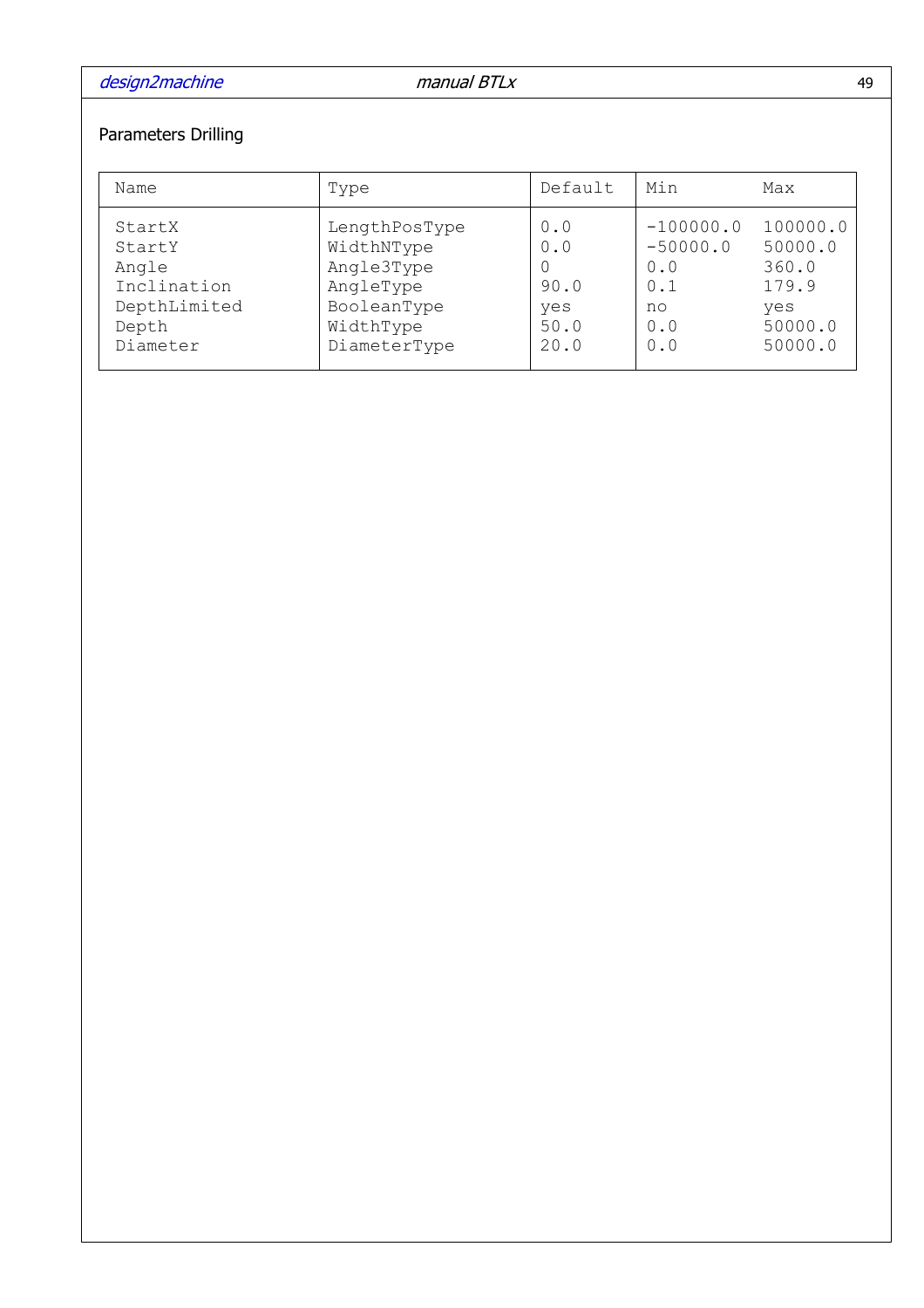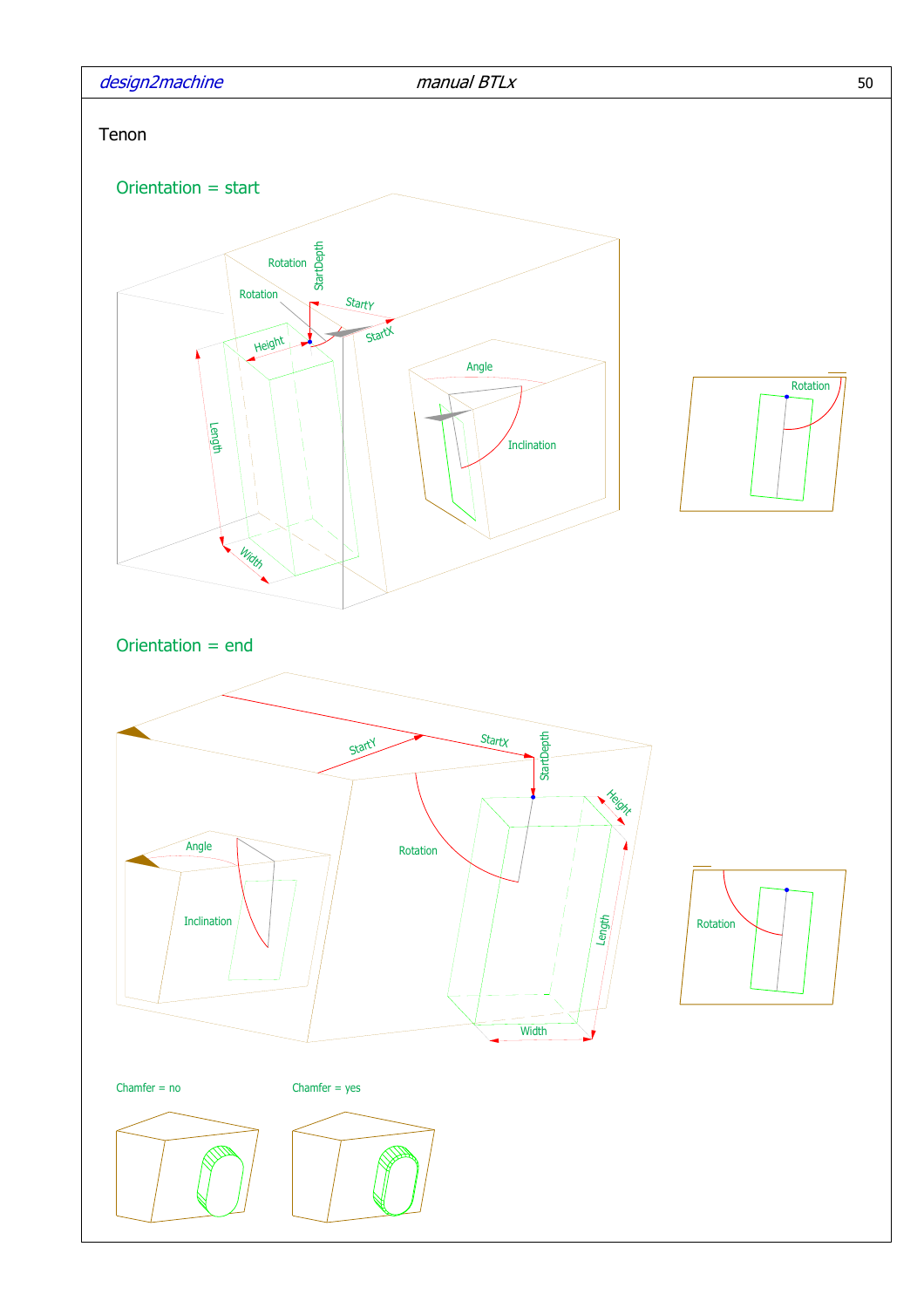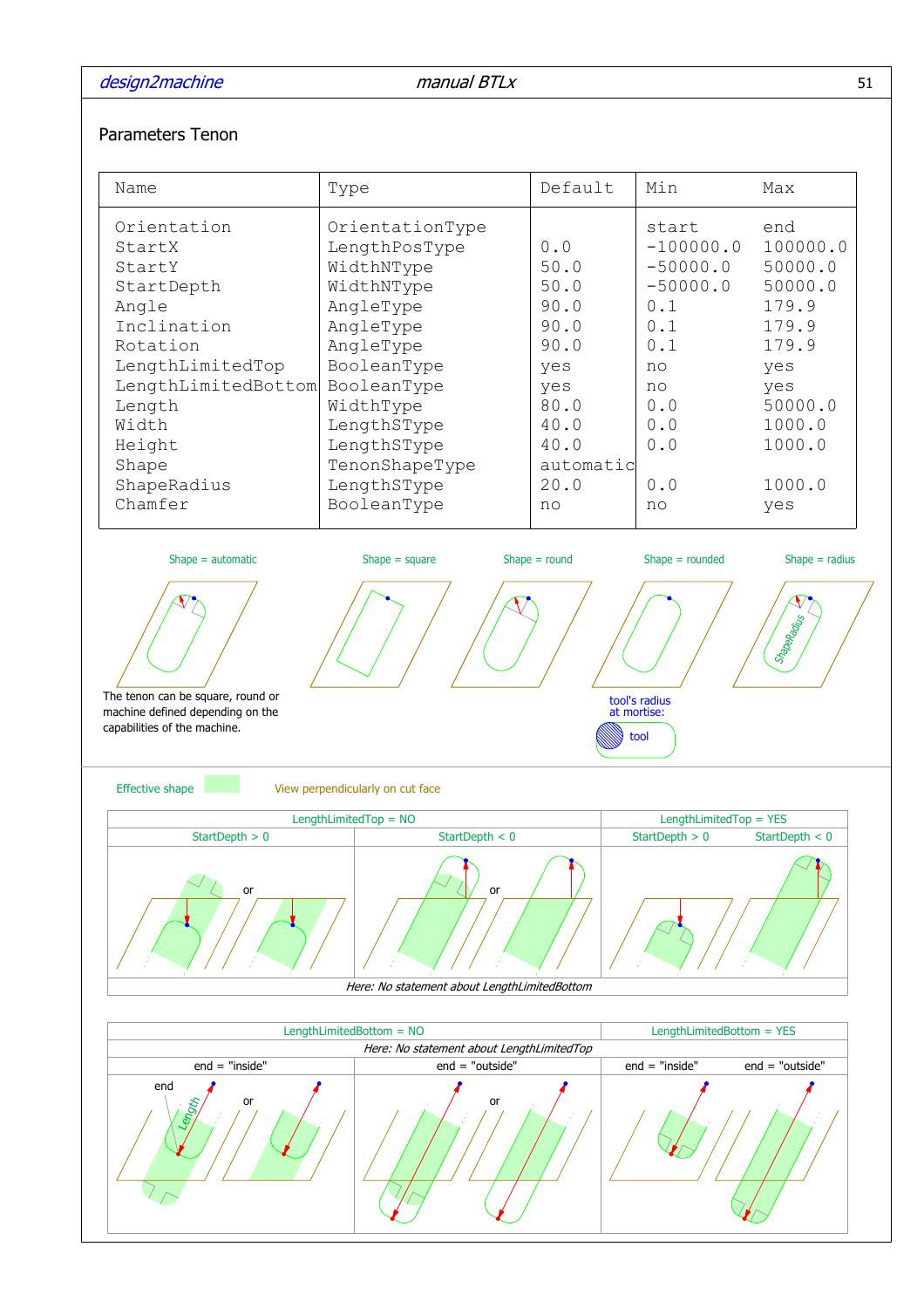



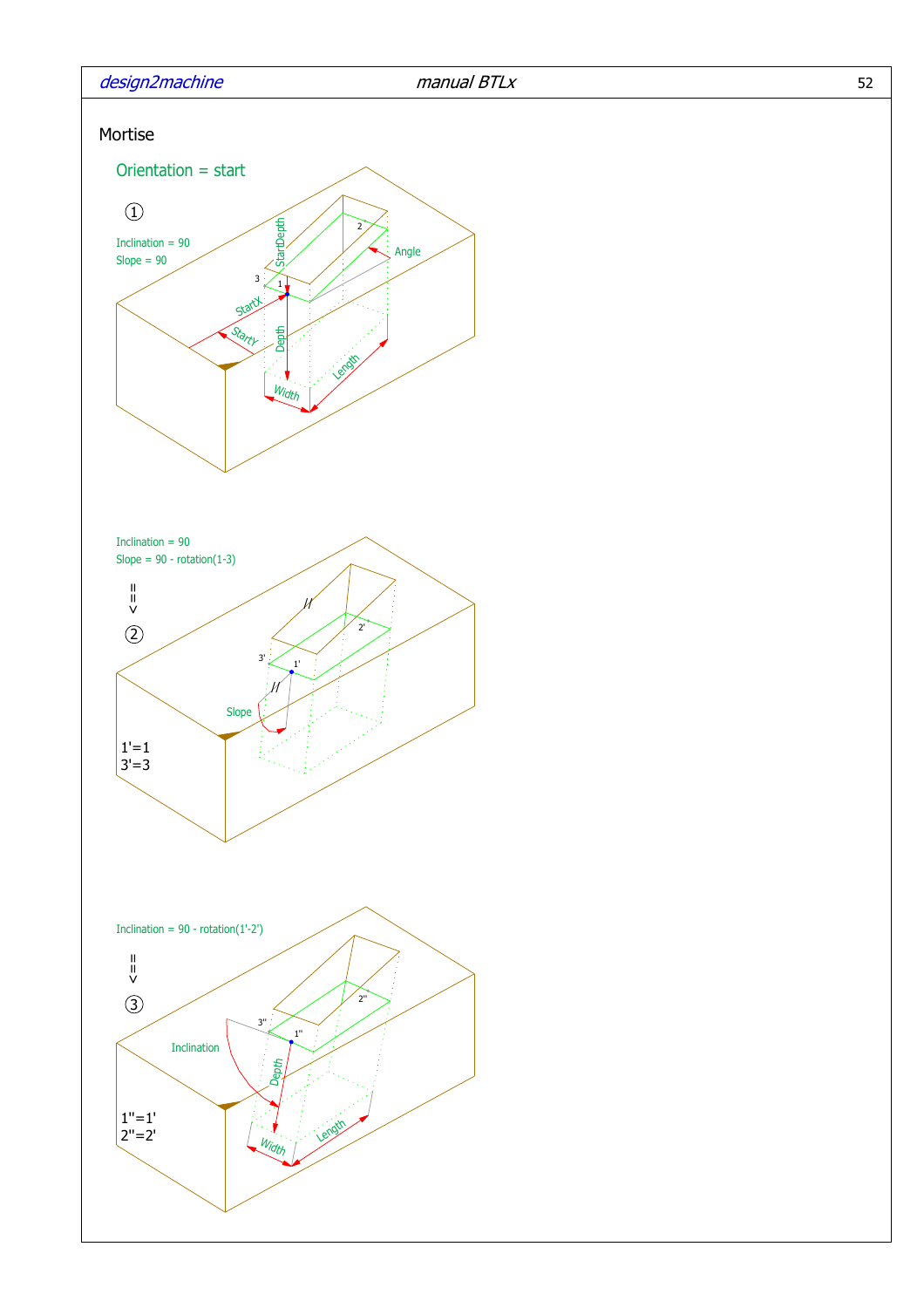

| Name                                                                                                                                                           | Type                                                                                                                                                                                        | Default                                                                                                                | Min                                                                                                | Max                                                                                                              |  |  |
|----------------------------------------------------------------------------------------------------------------------------------------------------------------|---------------------------------------------------------------------------------------------------------------------------------------------------------------------------------------------|------------------------------------------------------------------------------------------------------------------------|----------------------------------------------------------------------------------------------------|------------------------------------------------------------------------------------------------------------------|--|--|
| StartX<br>StartY<br>StartDepth<br>Angle<br>Inclination<br>Slope<br>LengthLimitedTop<br>LengthLimitedBottom<br>Length<br>Width<br>Depth<br>Shape<br>ShapeRadius | LengthPosType<br>WidthNType<br>WidthType<br>Angle2NType<br>AngleType<br>AngleType<br>BooleanType<br>BooleanType<br>WidthType<br>LengthSType<br>LengthSType<br>TenonShapeType<br>LengthSType | 0.0<br>50.0<br>${\bf 0}$ . ${\bf 0}$<br>0.0<br>90.0<br>90.0<br>yes<br>yes<br>80.0<br>40.0<br>40.0<br>automatic<br>20.0 | $-100000.0$<br>$-50000.0$<br>0.0<br>$-180.0$<br>0.1<br>0.1<br>no<br>no<br>0.0<br>0.0<br>0.0<br>0.0 | 100000.0<br>50000.0<br>50000.0<br>180.0<br>179.9<br>179.9<br>yes<br>yes<br>50000.0<br>1000.0<br>1000.0<br>1000.0 |  |  |
| Shape $=$ round<br>$Shape = rounded$<br>$Shape = automatic$<br>Shape $=$ square<br>R<br>tool radius<br>$R = \text{Width}/2$                                    |                                                                                                                                                                                             |                                                                                                                        |                                                                                                    |                                                                                                                  |  |  |
| The mortise can be square, round<br>$Shape = radius$<br>or machine defined, depending<br>on the capabilities of the<br>machine.<br>R<br>$R = ShapeRadius$      |                                                                                                                                                                                             |                                                                                                                        |                                                                                                    |                                                                                                                  |  |  |
| <b>Effective shape</b>                                                                                                                                         |                                                                                                                                                                                             |                                                                                                                        |                                                                                                    |                                                                                                                  |  |  |
| start $=$ "inside"                                                                                                                                             | LengthLimitedTop = $NO$<br>start $=$ " outside                                                                                                                                              |                                                                                                                        | start $=$ "inside"                                                                                 | LengthLimitedTop = YES<br>start $=$ " outside                                                                    |  |  |
| <b>StartX</b><br>or<br><b>StartY</b>                                                                                                                           | or                                                                                                                                                                                          |                                                                                                                        |                                                                                                    |                                                                                                                  |  |  |
|                                                                                                                                                                | Here: No statement about LengthLimitedBottom                                                                                                                                                |                                                                                                                        |                                                                                                    |                                                                                                                  |  |  |
|                                                                                                                                                                |                                                                                                                                                                                             |                                                                                                                        |                                                                                                    |                                                                                                                  |  |  |
|                                                                                                                                                                |                                                                                                                                                                                             |                                                                                                                        |                                                                                                    |                                                                                                                  |  |  |
|                                                                                                                                                                | LengthLimitedBottom = $NO$                                                                                                                                                                  |                                                                                                                        | LengthLimitedBottom = YES                                                                          |                                                                                                                  |  |  |
|                                                                                                                                                                | Here: No statement about LengthLimitedTop                                                                                                                                                   |                                                                                                                        |                                                                                                    |                                                                                                                  |  |  |
| $end = "inside"$<br>end                                                                                                                                        | $end = "outside"$                                                                                                                                                                           |                                                                                                                        | $end = "inside"$                                                                                   | $end = "outside"$                                                                                                |  |  |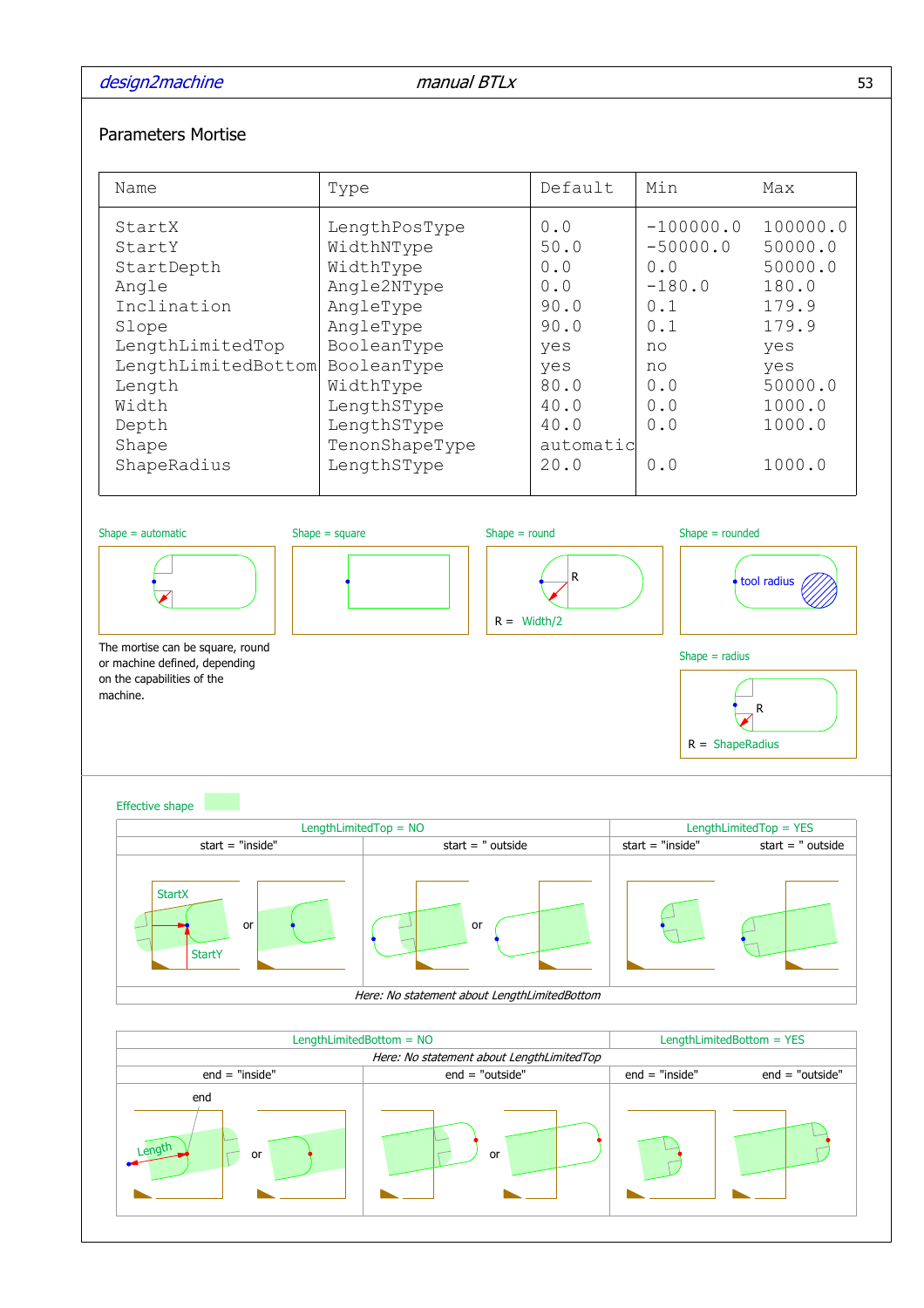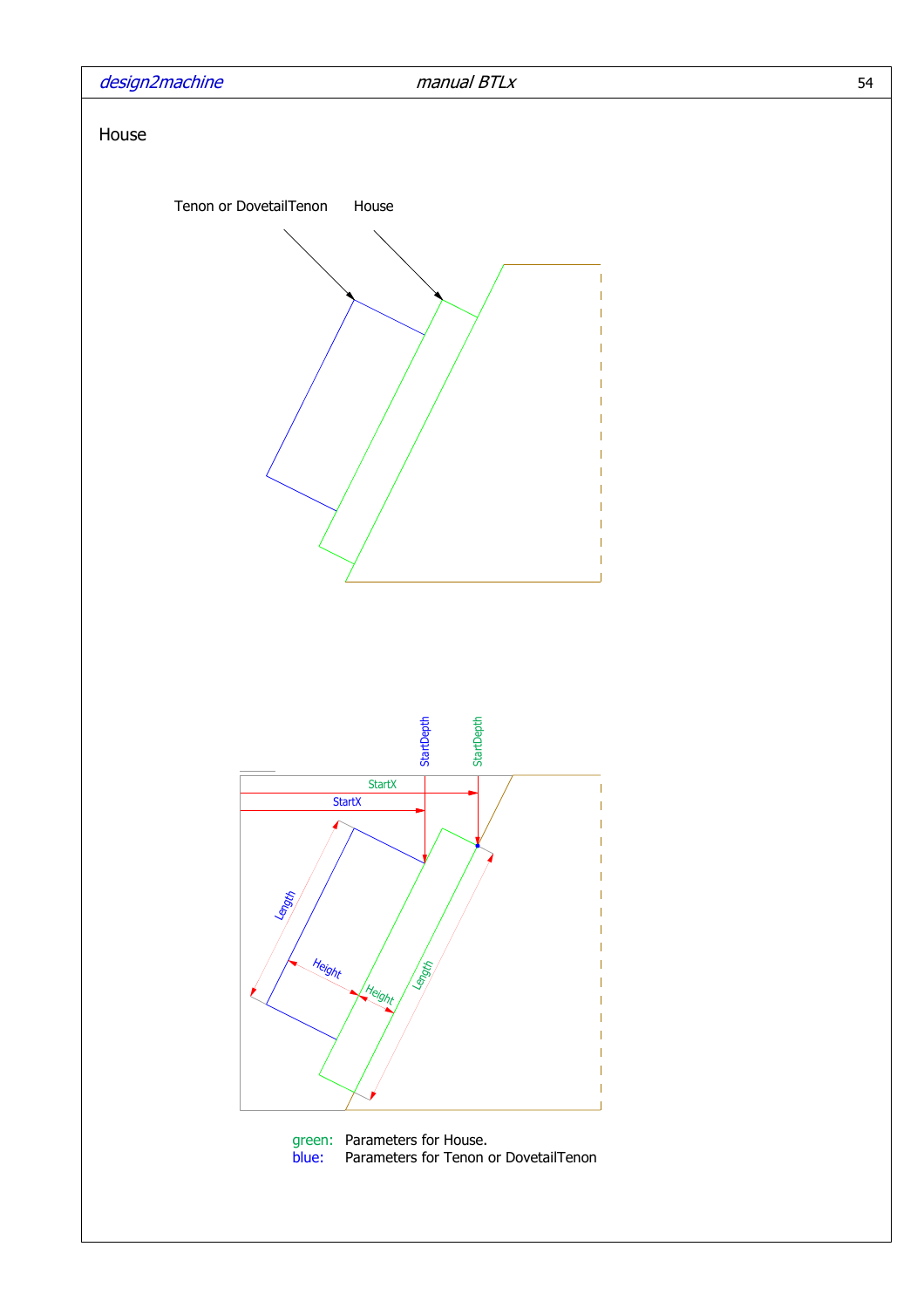## Parameters House

The House has same parameters as the Tenon.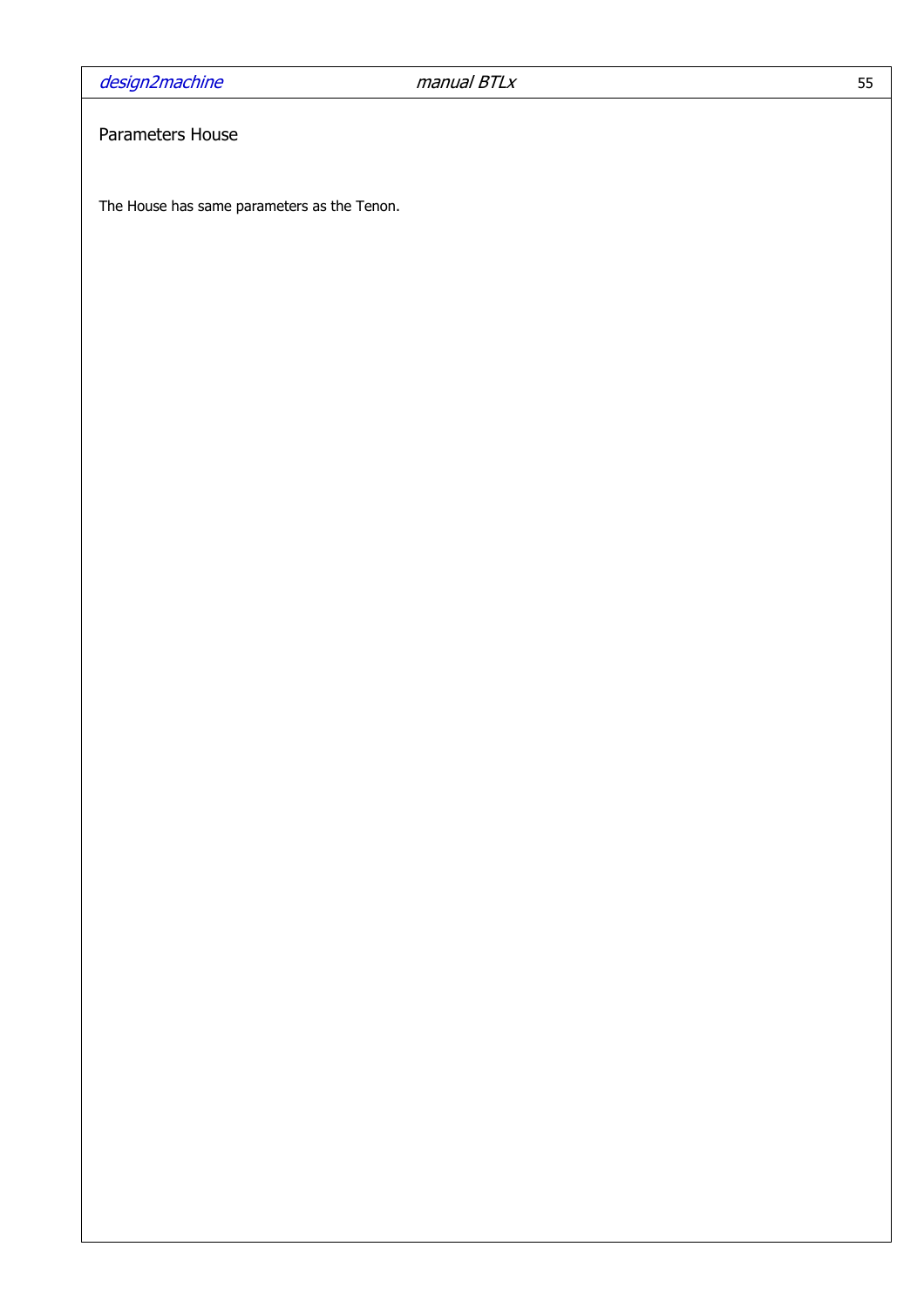### HouseMortise



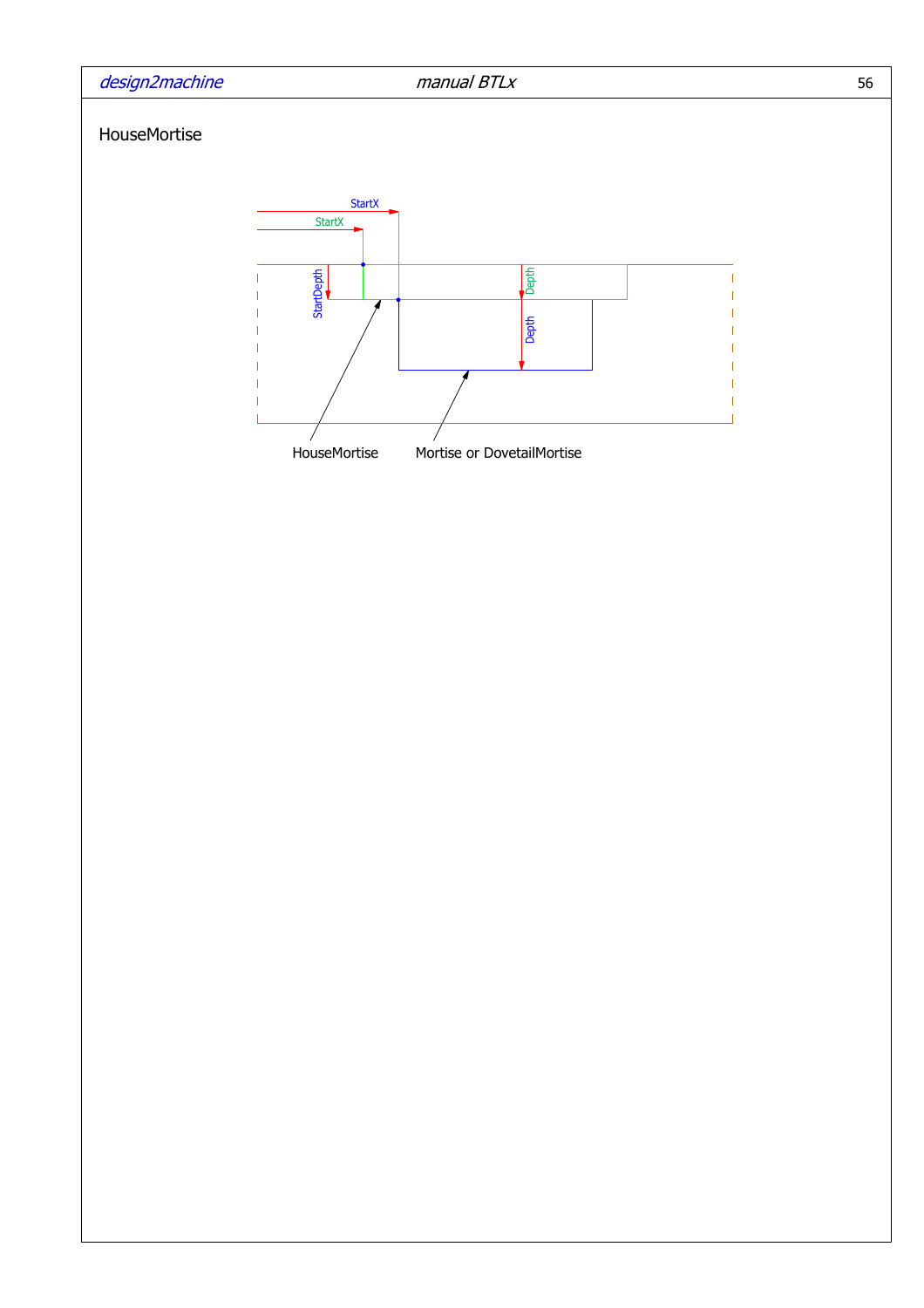## Parameters HouseMortise

The HouseMortise has same parameters as the Mortise.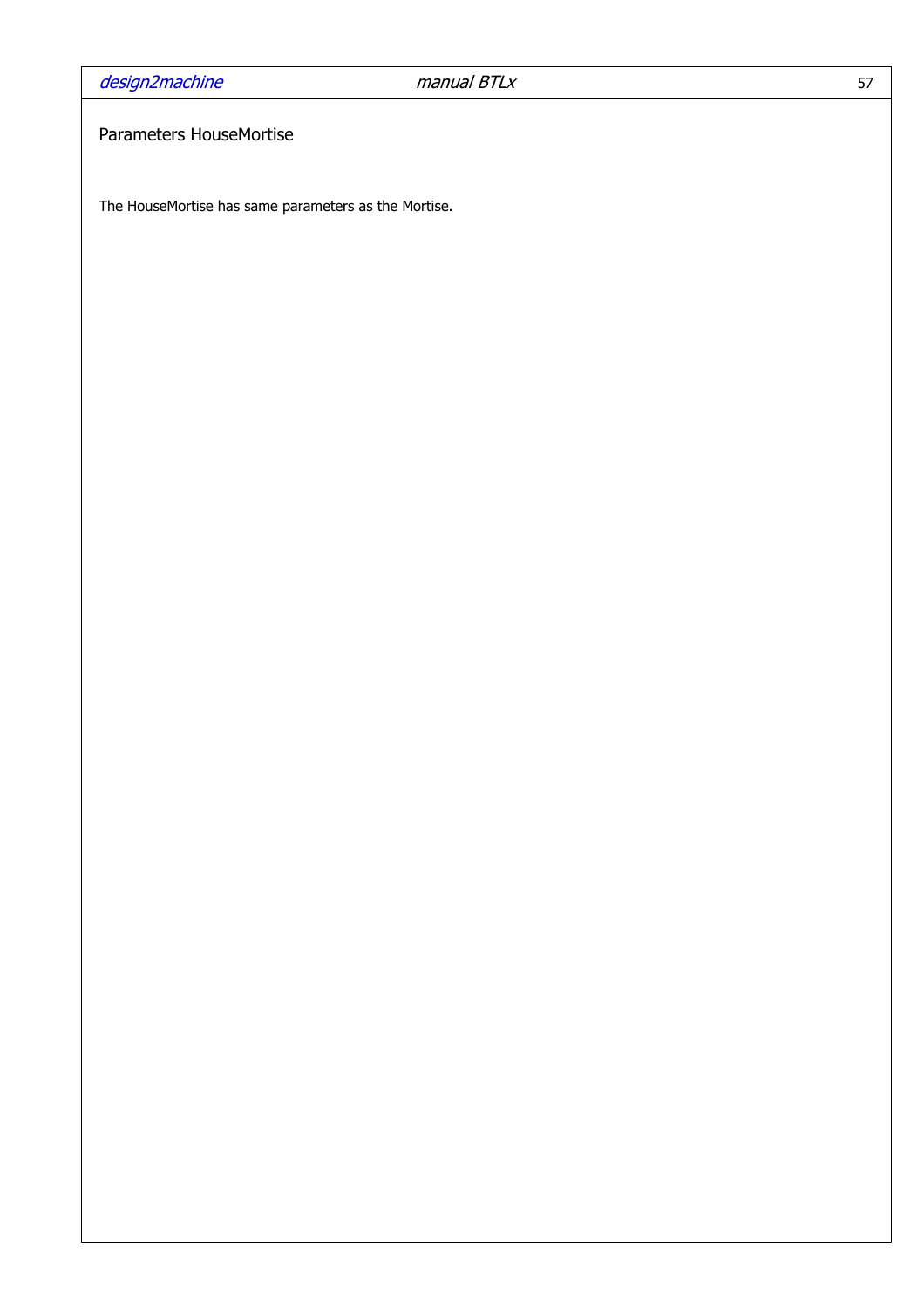

**Width**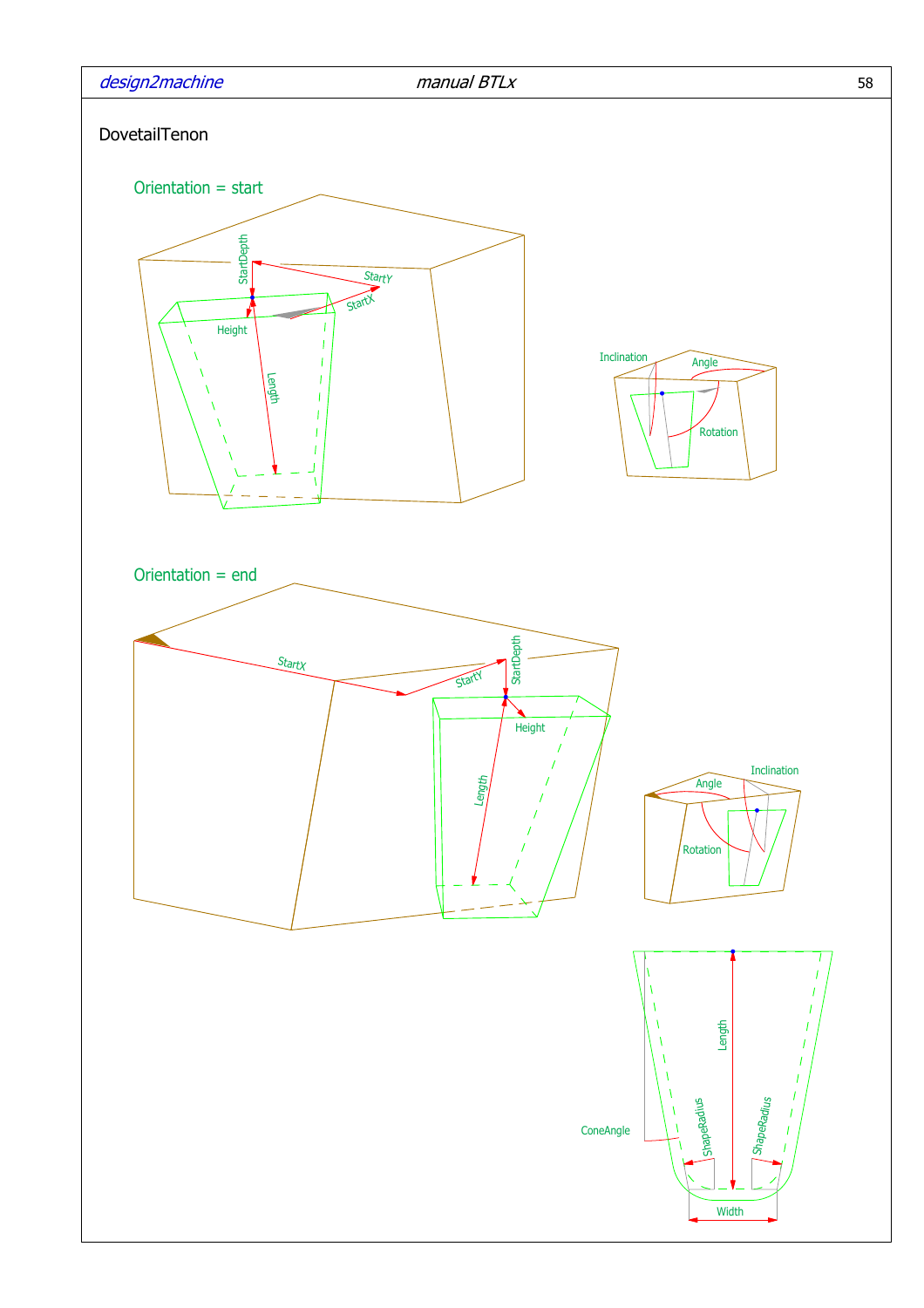### Parameters DovetailTenon

|                     |                 |           |             | Max      |
|---------------------|-----------------|-----------|-------------|----------|
| Orientation         | OrientationType |           | start       | end      |
| StartX              | LengthPosType   | 0.0       | $-100000.0$ | 100000.0 |
| StartY              | WidthNType      | 50.0      | $-50000.0$  | 50000.0  |
| StartDepth          | WidthNType      | 50.0      | $-50000.0$  | 50000.0  |
| Angle               | AngleType       | 90.0      | 0.1         | 179.9    |
| Inclination         | AngleType       | 90.0      | 0.1         | 179.9    |
| Rotation            | AngleType       | 90.0      | 0.1         | 179.9    |
| LengthLimitedTop    | BooleanType     | yes       | no          | yes      |
| LengthLimitedBottom | BooleanType     | yes       | no          | yes      |
| Length              | WidthType       | 80.0      | 0.0         | 50000.0  |
| Width               | LengthSType     | 40.0      | 0.0         | 1000.0   |
| Height              | LengthSType     | 28.0      | 0.0         | 1000.0   |
| ConeAngle           | double          |           | 0.0         | 30.0     |
| UseFlankAngle       | BooleanType     | no        | no          | yes      |
| FlankAngle          | double          | 15.0      | 5.0         | 35.0     |
| Shape               | TenonShapeType  | automatic |             |          |
| ShapeRadius         | LengthSType     | 20.0      | 0.0         | 1000.0   |
|                     |                 |           |             |          |

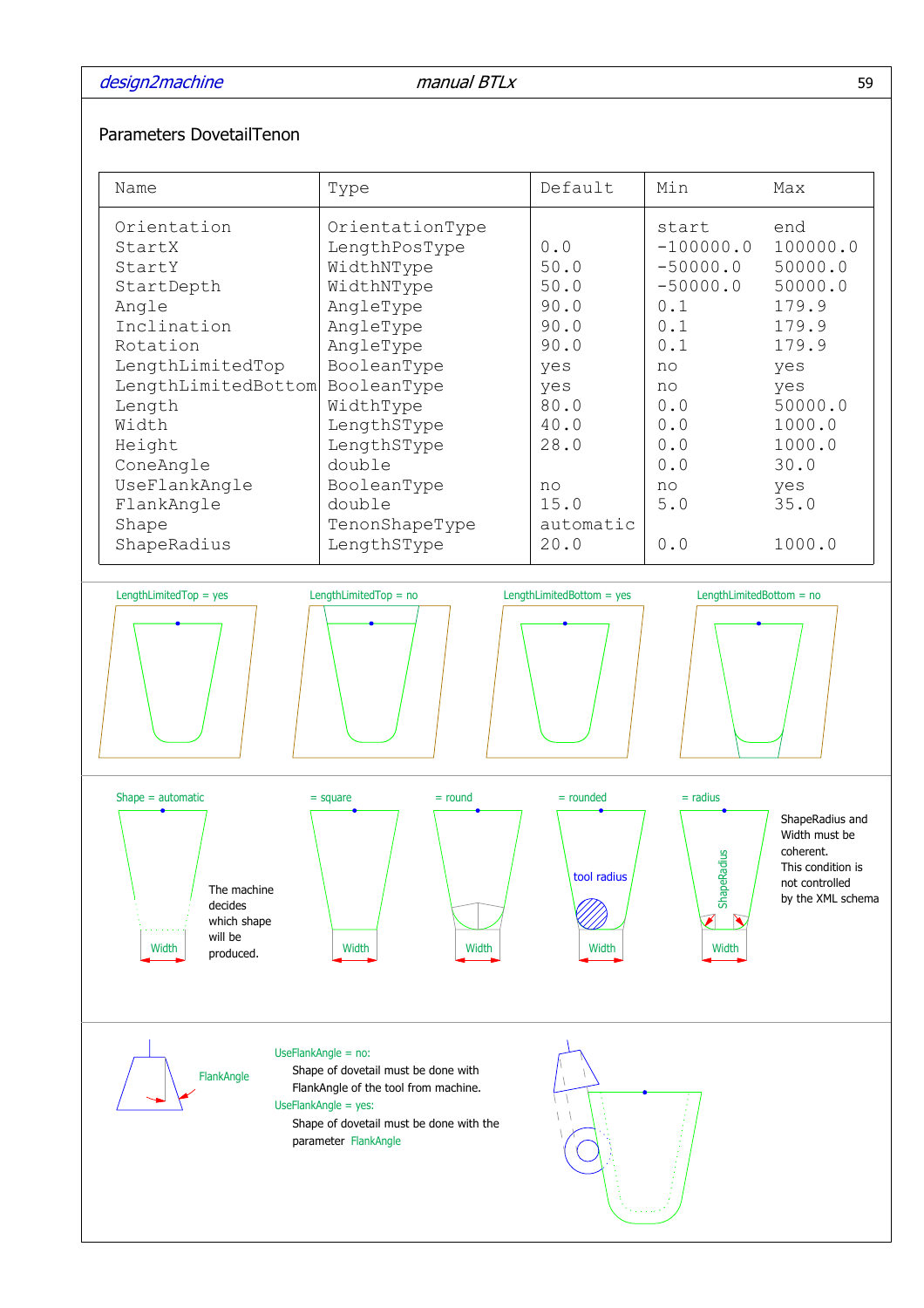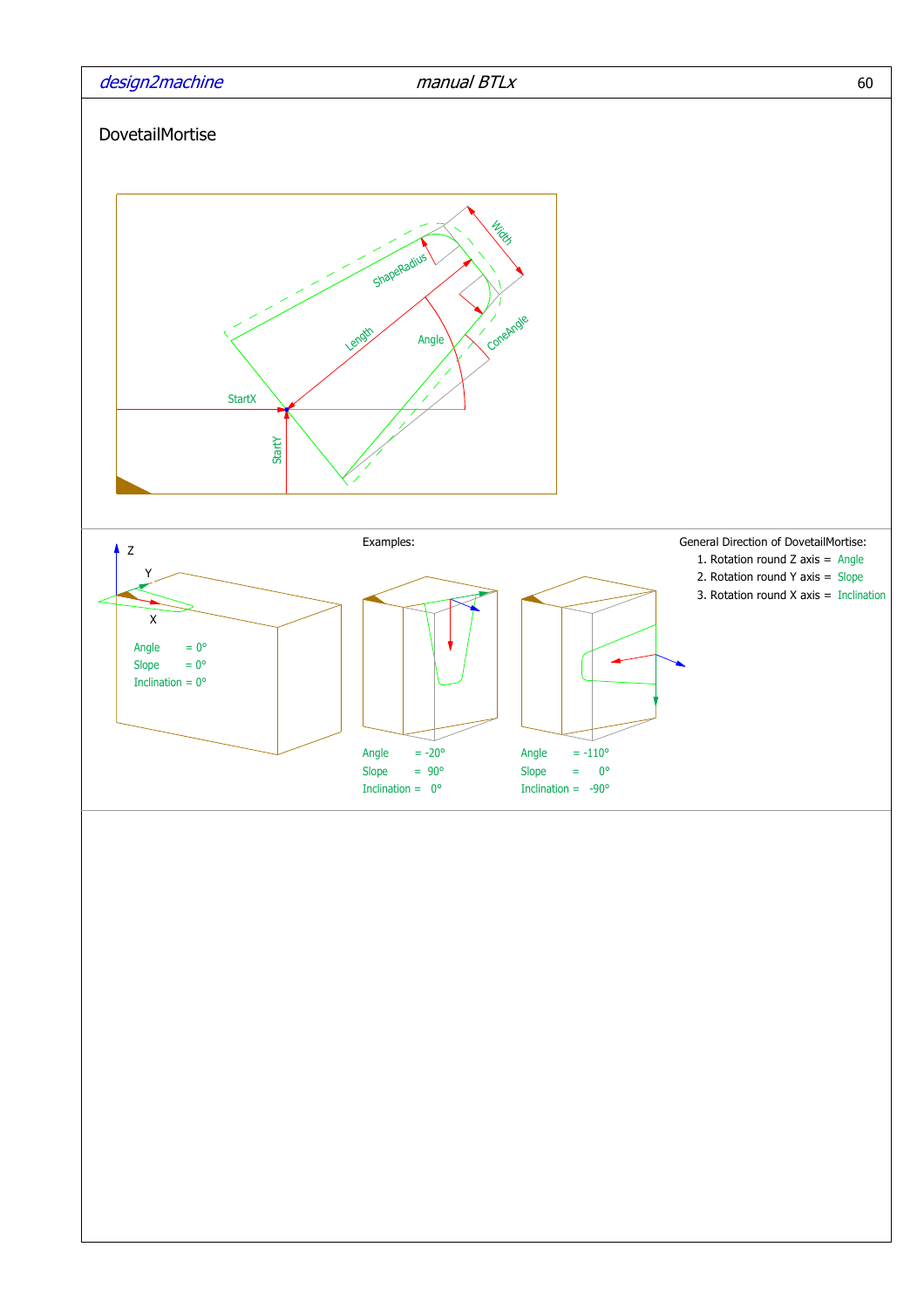### Parameters DovetailMortise

| Name                                                                                                                                 | Type                                                                                                                                            | Default                                                                   | Min                                                        | Max                                                                 |
|--------------------------------------------------------------------------------------------------------------------------------------|-------------------------------------------------------------------------------------------------------------------------------------------------|---------------------------------------------------------------------------|------------------------------------------------------------|---------------------------------------------------------------------|
| StartX<br>StartY<br>StartDepth<br>Angle<br>Inclination<br>Slope                                                                      | LengthPosType<br>WidthNType<br>WidthType<br>Angle2NType<br>AngleType<br>AngleType                                                               | 0.0<br>50.0<br>0.0<br>0.0<br>90.0<br>90.0                                 | $-100000.0$<br>$-50000.0$<br>0.0<br>$-180.0$<br>0.1<br>0.1 | 100000.0<br>50000.0<br>50000.0<br>180.0<br>179.9<br>179.9           |
| LimitationTop<br>LengthLimitedBottom<br>Length<br>Width<br>Depth<br>ConeAngle<br>UseFlankAngle<br>FlankAngle<br>Shape<br>ShapeRadius | LimitationTopType<br>BooleanType<br>WidthType<br>LengthSType<br>LengthSType<br>double<br>BooleanType<br>double<br>TenonShapeType<br>LengthSType | limited<br>yes<br>80.0<br>40.0<br>28.0<br>no<br>15.0<br>automatic<br>20.0 | no<br>0.0<br>0.0<br>0.0<br>0.0<br>no<br>5.0<br>0.0         | yes<br>50000.0<br>1000.0<br>1000.0<br>30.0<br>yes<br>35.0<br>1000.0 |

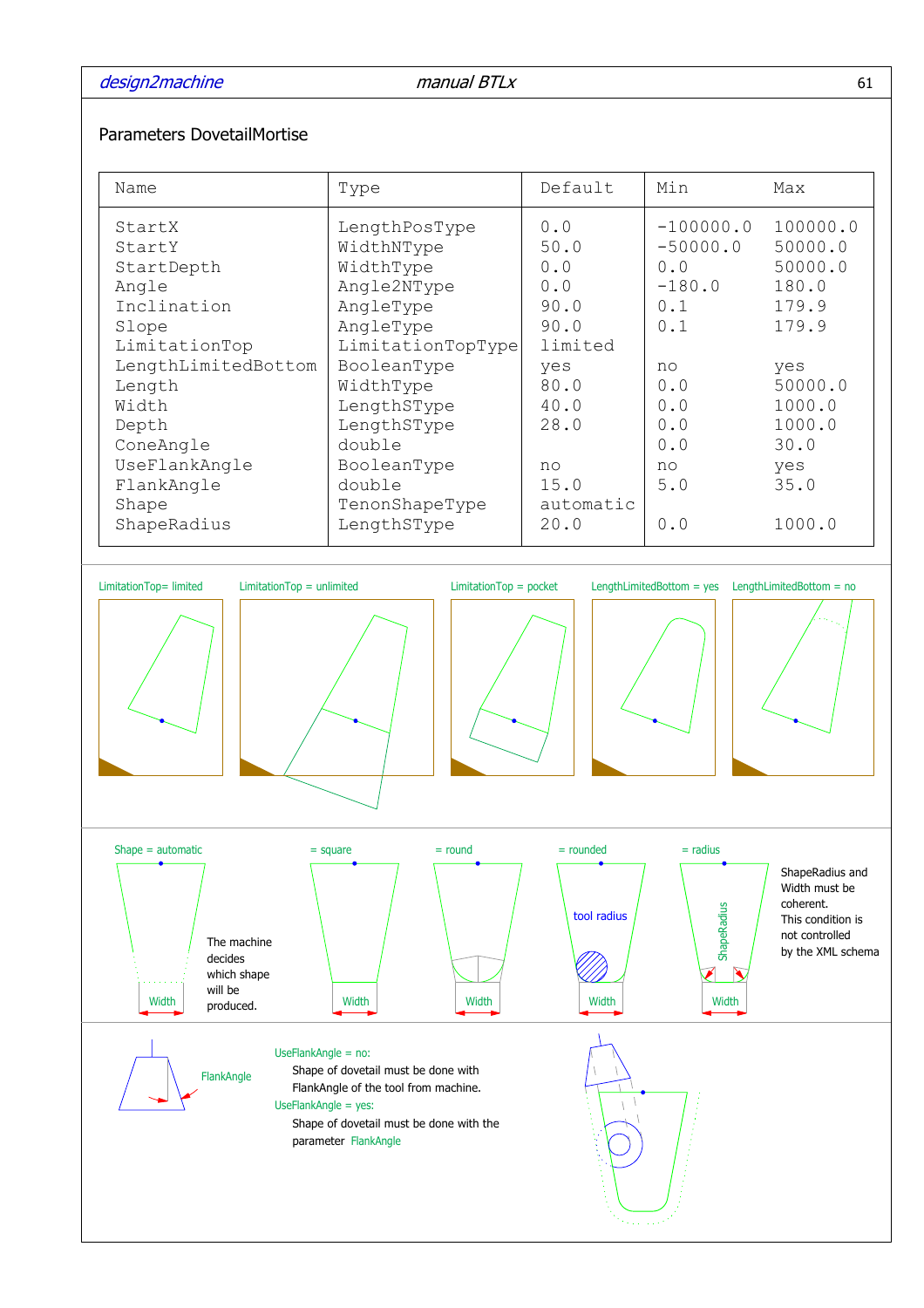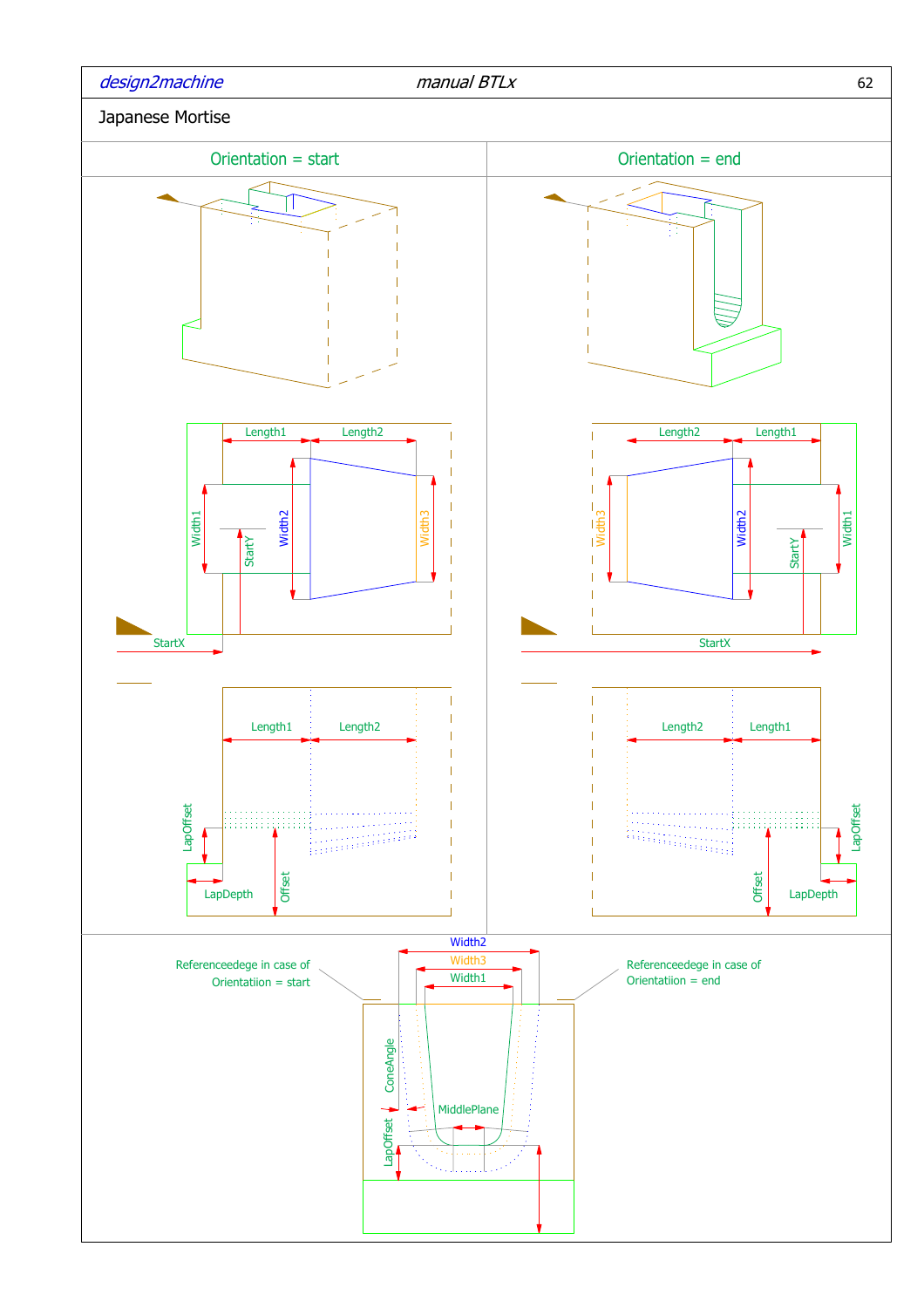# Parameters JapaneseTenon

| Name        | Type          | Default | Min         | Max      |
|-------------|---------------|---------|-------------|----------|
| StartX      | LengthPosType | 0.0     | $-100000.0$ | 100000.0 |
| StartY      | WidthNType    | 50.0    | $-50000.0$  | 50000.0  |
| Width1      | LengthType    | 40.0    | 0.0         | 10000.0  |
| Length1     | LengthType    | 50.0    | 0.0         | 10000.0  |
| Width2      | LengthType    | 60.0    | 0.0         | 10000.0  |
| Length2     | LengthType    | 50.0    | 0.0         | 10000.0  |
| Width3      | LengthType    | 40.0    | 0.0         | 10000.0  |
| ConeAngle   | Double        | 30.0    | 0.0         | 30.0     |
| MiddlePlane | LengthType    | 0.0     | 0.0         | 10000.0  |
| Offset      | LengthType    | 30.0    | 0.0         | 10000.0  |
| UseLap      | BooleanType   | yes     | no          | yes      |
| LapOffset   | LengthType    | 10.0    | 0.0         | 10000.0  |
| LapDepth    | LengthType    | 20.0    | 0.0         | 10000.0  |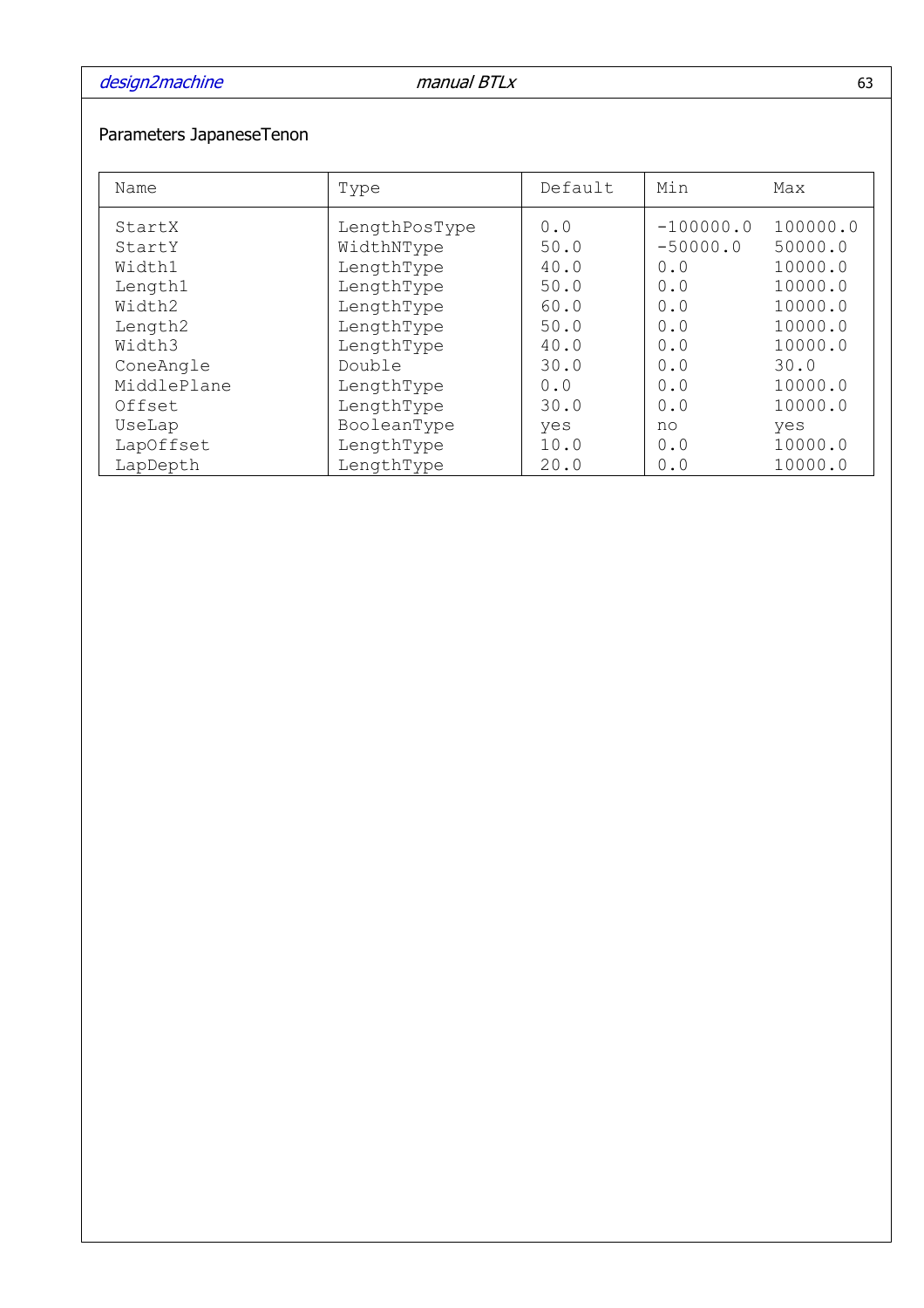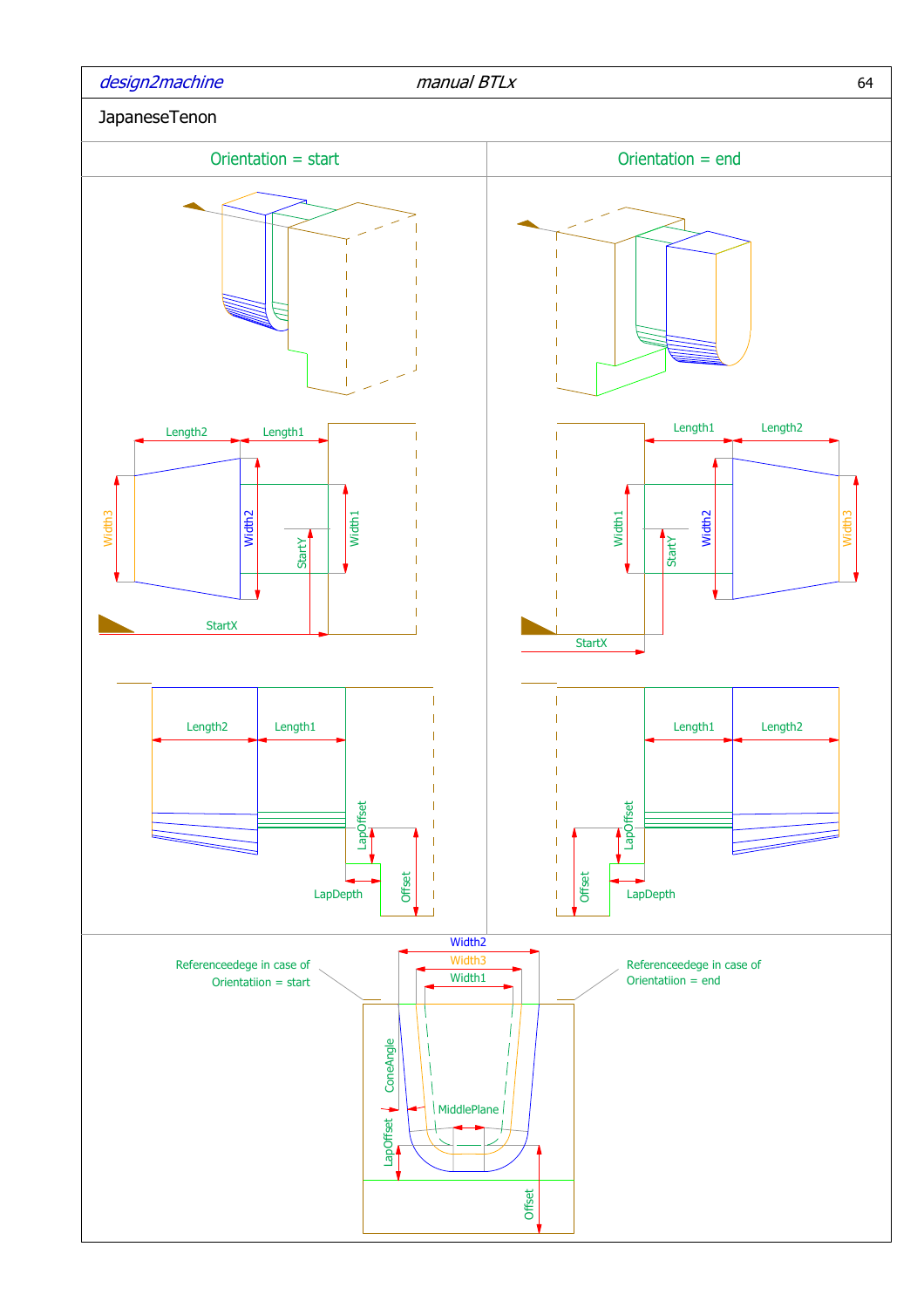# Parameters JapaneseTenon

| Name        | Type          | Default | Min         | Max      |
|-------------|---------------|---------|-------------|----------|
| StartX      | LengthPosType | 0.0     | $-100000.0$ | 100000.0 |
| StartY      | WidthNType    | 50.0    | $-50000.0$  | 50000.0  |
| Width1      | LengthType    | 40.0    | 0.0         | 10000.0  |
| Length1     | LengthType    | 50.0    | 0.0         | 10000.0  |
| Width2      | LengthType    | 60.0    | 0.0         | 10000.0  |
| Length2     | LengthType    | 50.0    | 0.0         | 10000.0  |
| Width3      | LengthType    | 40.0    | 0.0         | 10000.0  |
| ConeAngle   | Double        | 30.0    | 0.0         | 30.0     |
| MiddlePlane | LengthType    | 0.0     | 0.0         | 10000.0  |
| Offset      | LengthType    | 30.0    | 0.0         | 10000.0  |
| UseLap      | BooleanType   | yes     | no          | yes      |
| LapOffset   | LengthType    | 10.0    | 0.0         | 10000.0  |
| LapDepth    | LengthType    | 20.0    | 0.0         | 10000.0  |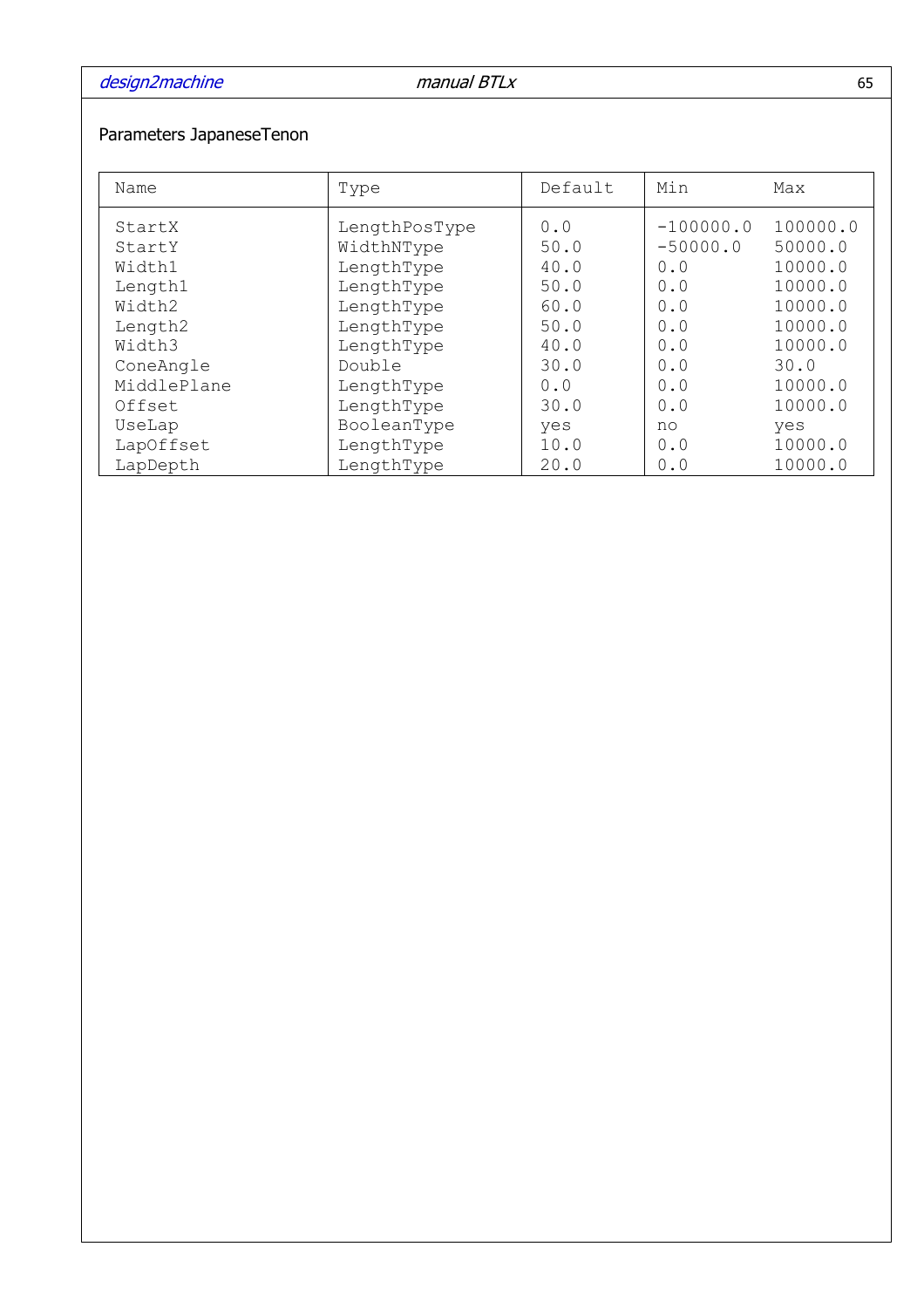## design2machine manual BTLx

## Marking





MarkingStyle = square

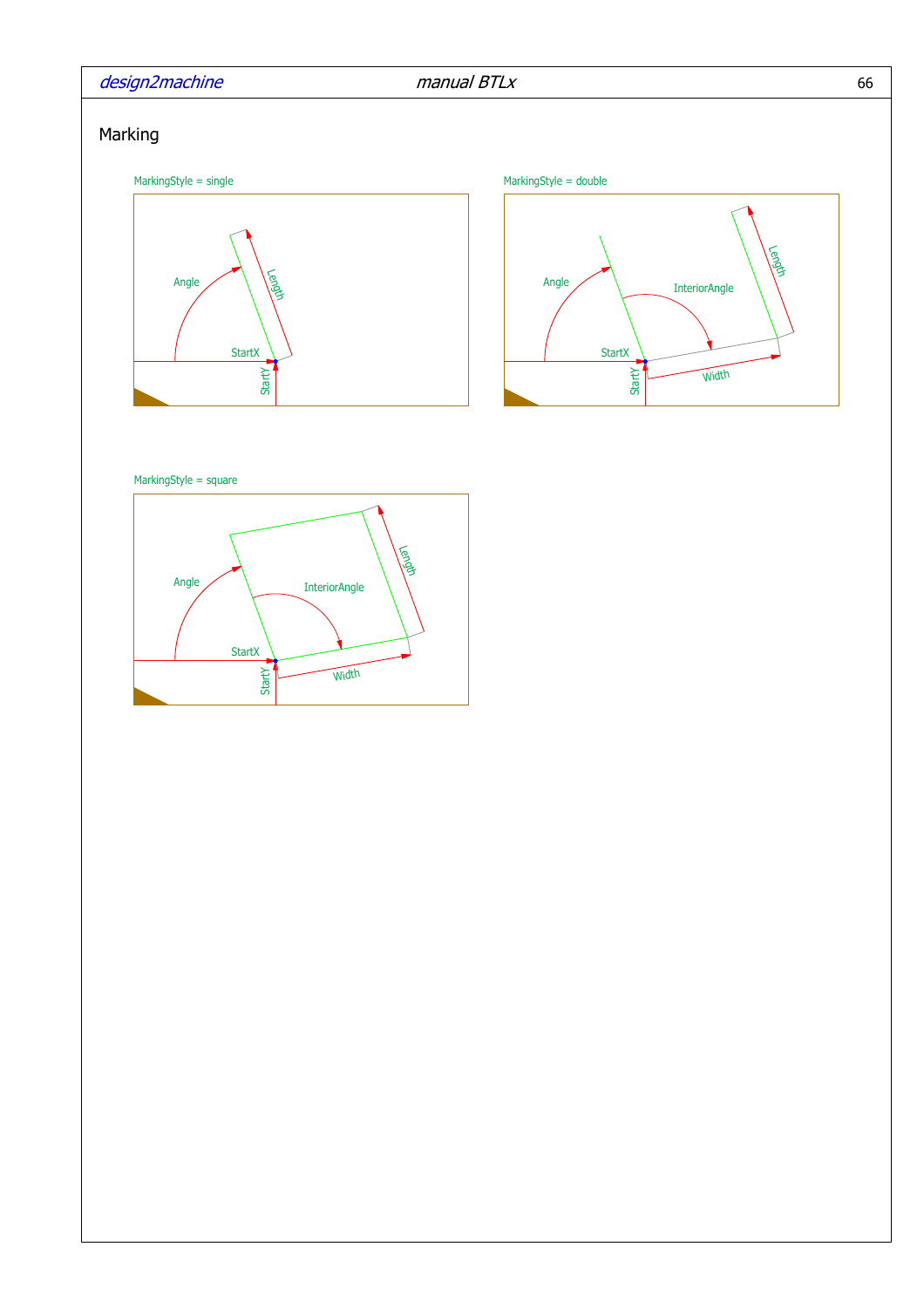# Parameters Marking

| Name                                                                                    | Type                                                                                                                 | Default                                             | Min                                                                                      | Max                                                                |
|-----------------------------------------------------------------------------------------|----------------------------------------------------------------------------------------------------------------------|-----------------------------------------------------|------------------------------------------------------------------------------------------|--------------------------------------------------------------------|
| StartX<br>StartY<br>Angle<br>LengthLimited<br>Length<br>Width<br>InteriorAngle<br>Style | LengthPosType<br>WidthNType<br>Angle2NType<br>BooleanType<br>WidthType<br>WidthType<br>AngleType<br>MarkingStyleType | 0.0<br>0.0<br>no<br>20.0<br>100.0<br>90.0<br>single | $-100000.0$<br>$-50000.0$<br>$-180.0$<br>no<br>0.0<br>0.0<br>0.1<br>single/double/square | 100000.0<br>50000.0<br>180.0<br>yes<br>50000.0<br>50000.0<br>179.9 |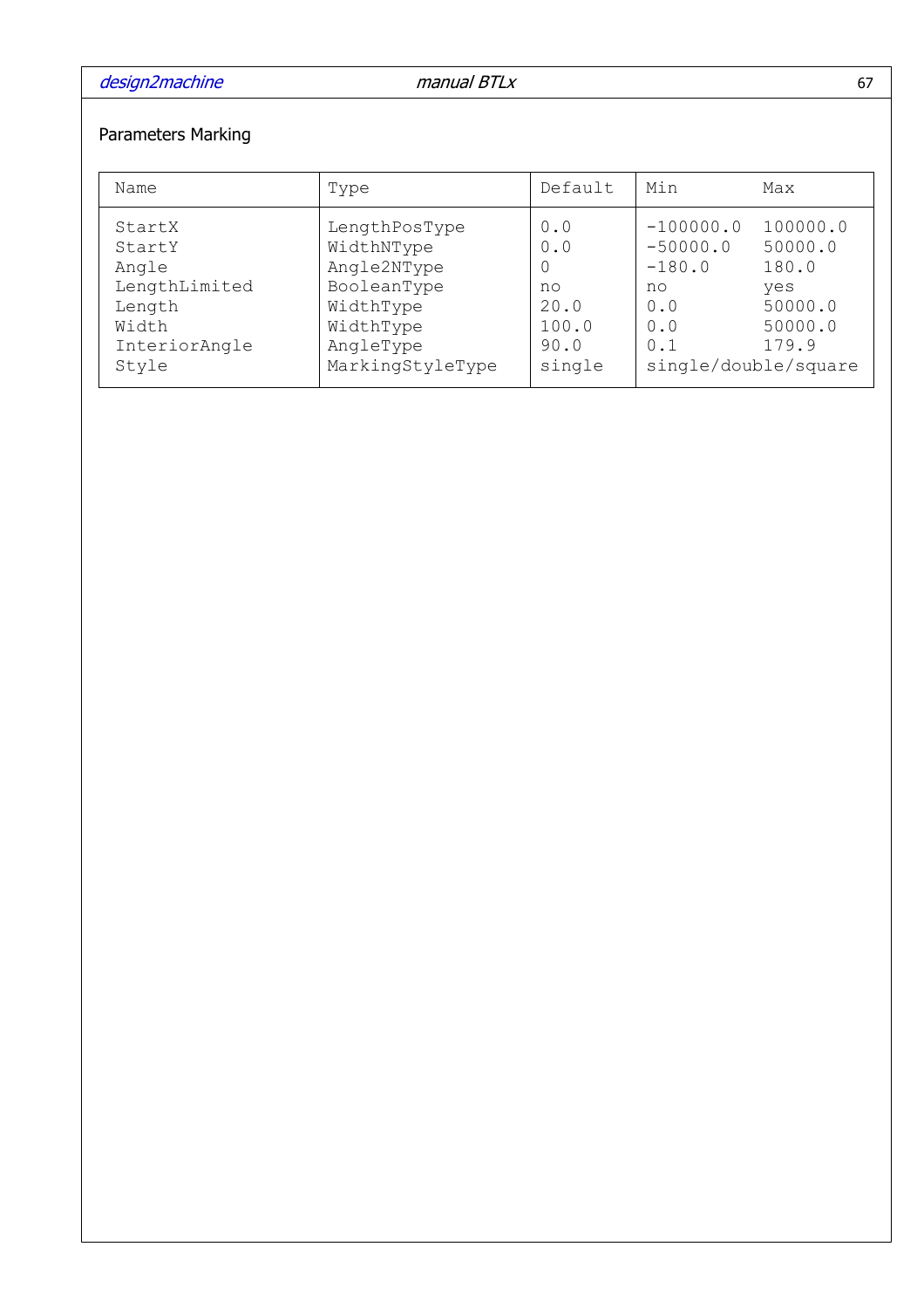

Text = "ABCD\nEF\nGHI"

|                | AlignmentMultiline |                                 |
|----------------|--------------------|---------------------------------|
| left           | center             | right                           |
| ABCD           | ABCD<br>EF         | ABCD<br><b>TextHeight</b><br>FF |
| StackedMarking |                    |                                 |
| no             | yes                |                                 |
| <b>ABCL</b>    |                    |                                 |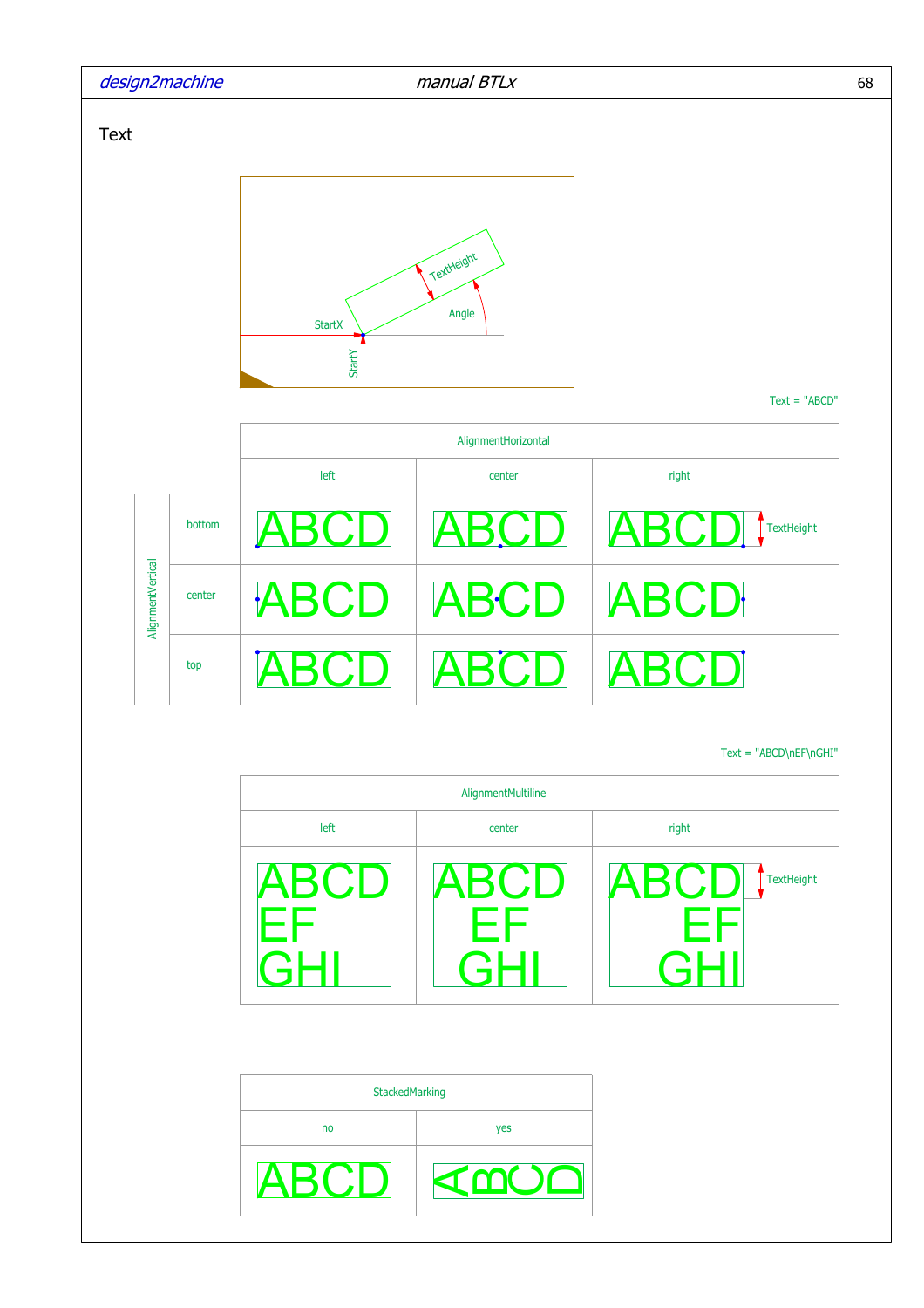## Parameters Text

| Name                                                                                                                                          | Type                                                                                                                                                                 | Default                                   | Min                                              | Max                                           |
|-----------------------------------------------------------------------------------------------------------------------------------------------|----------------------------------------------------------------------------------------------------------------------------------------------------------------------|-------------------------------------------|--------------------------------------------------|-----------------------------------------------|
| StartX<br>StartY<br>Angle<br>AlignmentVertical<br>AlignmentHorizontal<br>AlignmentMultiline<br>StackedMarking<br>TextHeightAuto<br>TextHeight | LengthPosType<br>WidthNType<br>Angle2NType<br>AlignmentVerticalType<br>AlignmentHorizontalType<br>AlignmentHorizontalType<br>BooleanType<br>BooleanType<br>WidthType | bottom<br>left<br>left<br>no<br>yes<br>20 | $-100000$<br>$-50000$<br>$-180$<br>no<br>no<br>O | 100000<br>50000<br>180<br>yes<br>yes<br>50000 |
| Text                                                                                                                                          | xs:string                                                                                                                                                            |                                           |                                                  |                                               |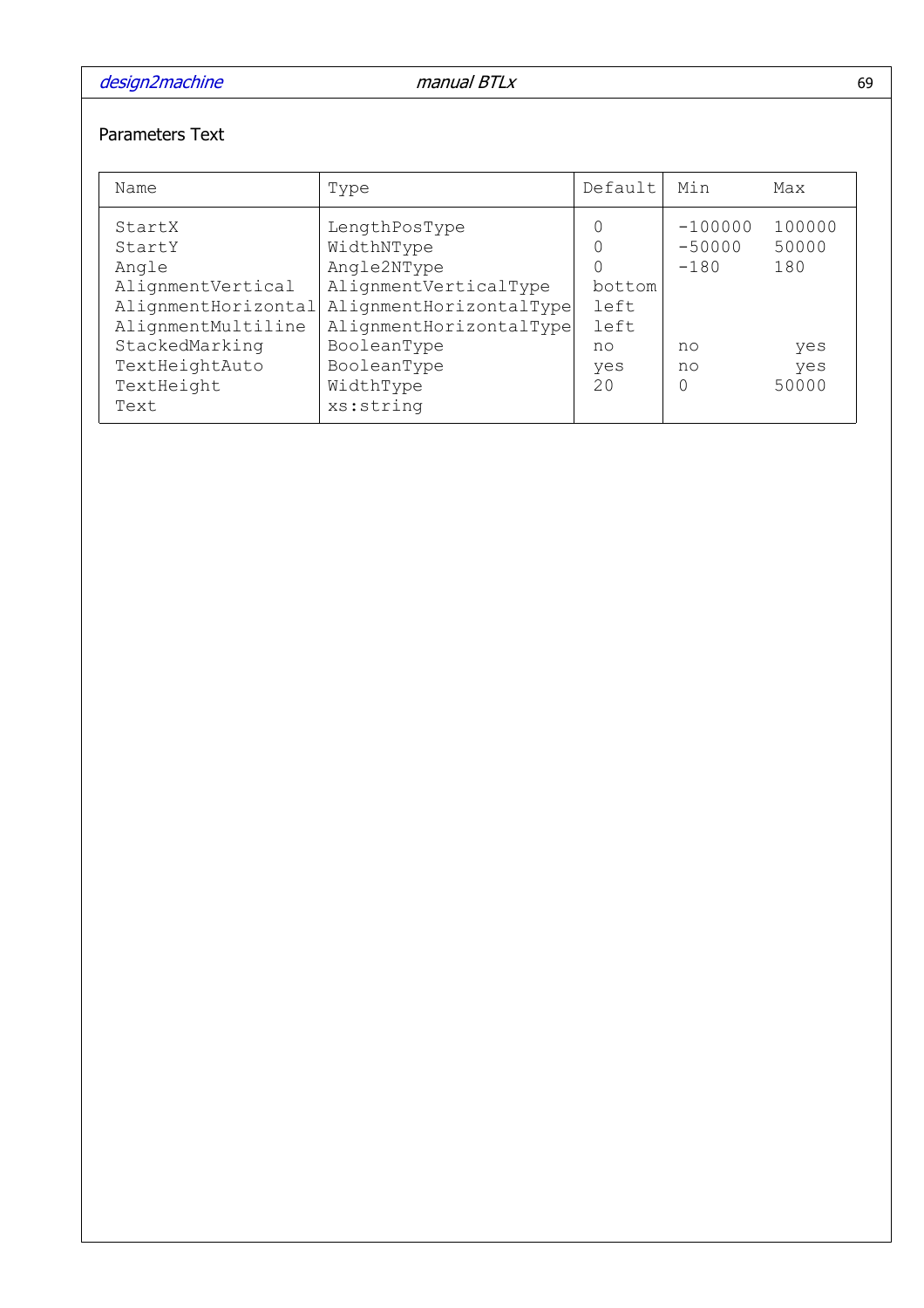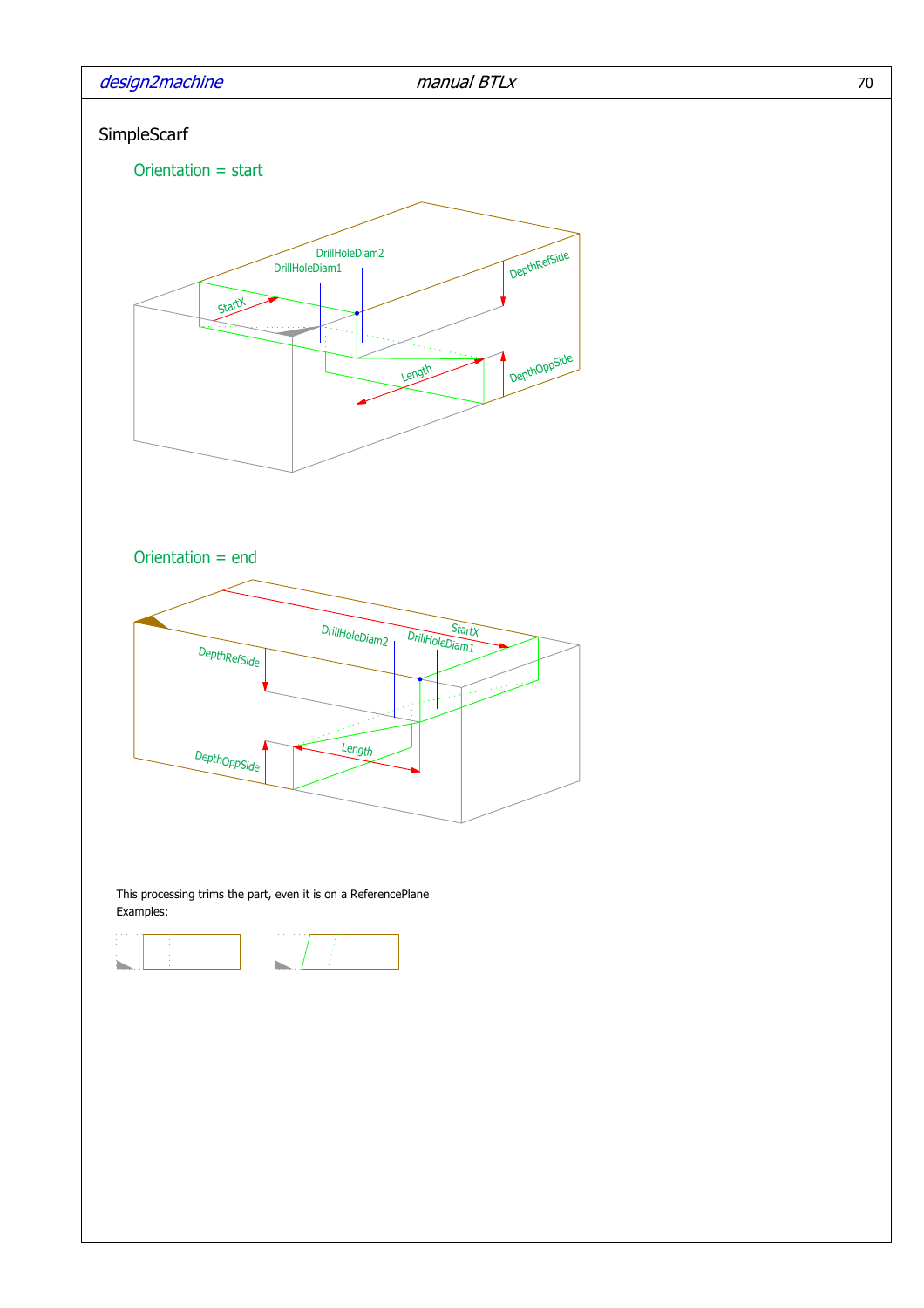# Parameters SimpleScarf

| Name                                                                                                                | Type                                                                                                          | Default                                      | Min                                                          | Max                                                                  |
|---------------------------------------------------------------------------------------------------------------------|---------------------------------------------------------------------------------------------------------------|----------------------------------------------|--------------------------------------------------------------|----------------------------------------------------------------------|
| Orientation<br>StartX<br>Length<br>DepthRefSide<br>DepthOppSide<br>NumDrillHole<br>DrillHoleDiam1<br>DrillHoleDiam2 | OrientationType<br>LengthPosType<br>WidthType<br>WidthType<br>WidthType<br>byte<br>LengthSType<br>LengthSType | 0.0<br>200.0<br>20.0<br>20.0<br>20.0<br>20.0 | start<br>$-100000.0$<br>0.0<br>0.0<br>0.0<br>0<br>0.0<br>0.0 | end<br>100000.0<br>50000.0<br>50000.0<br>50000.0<br>1000.0<br>1000.0 |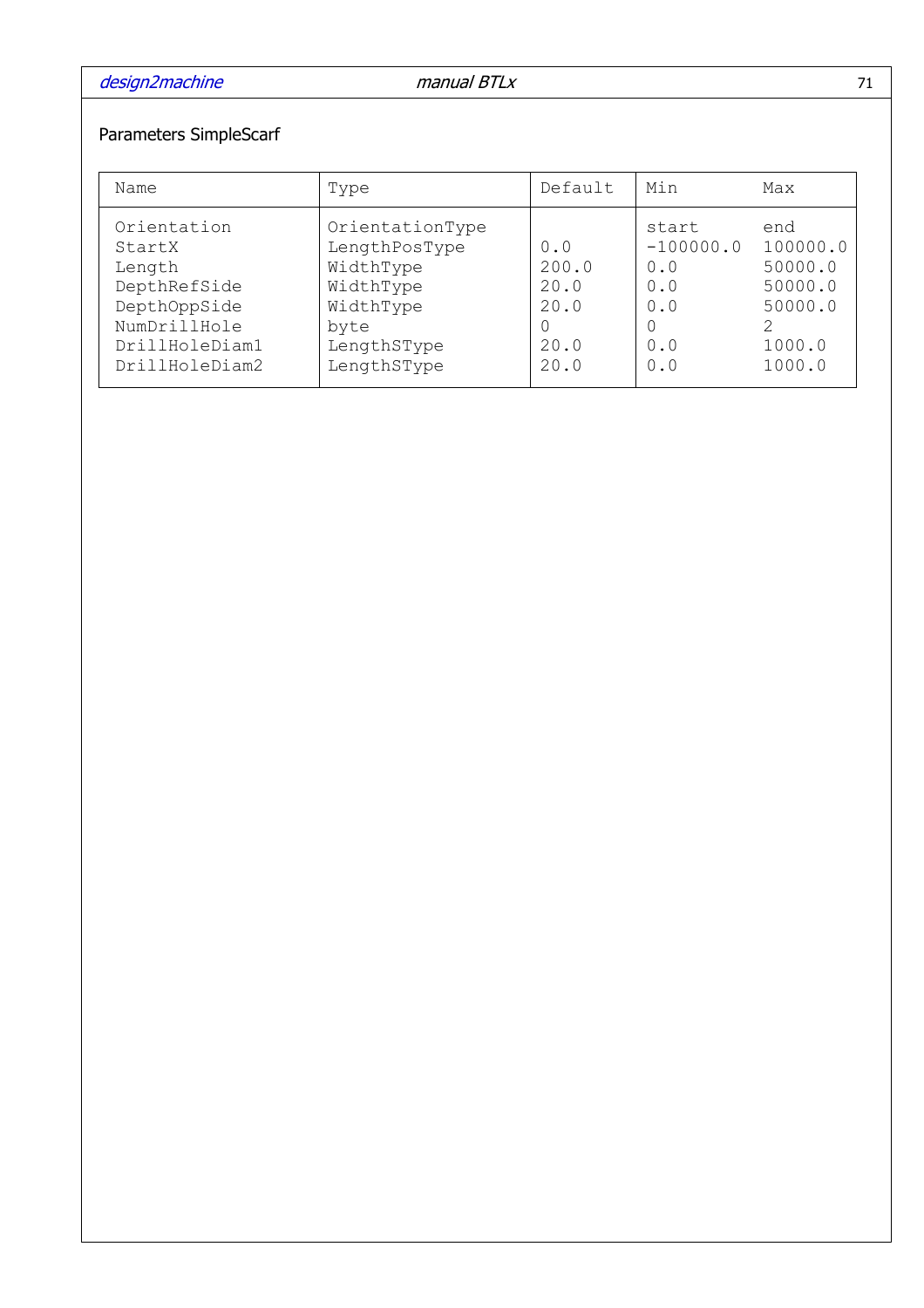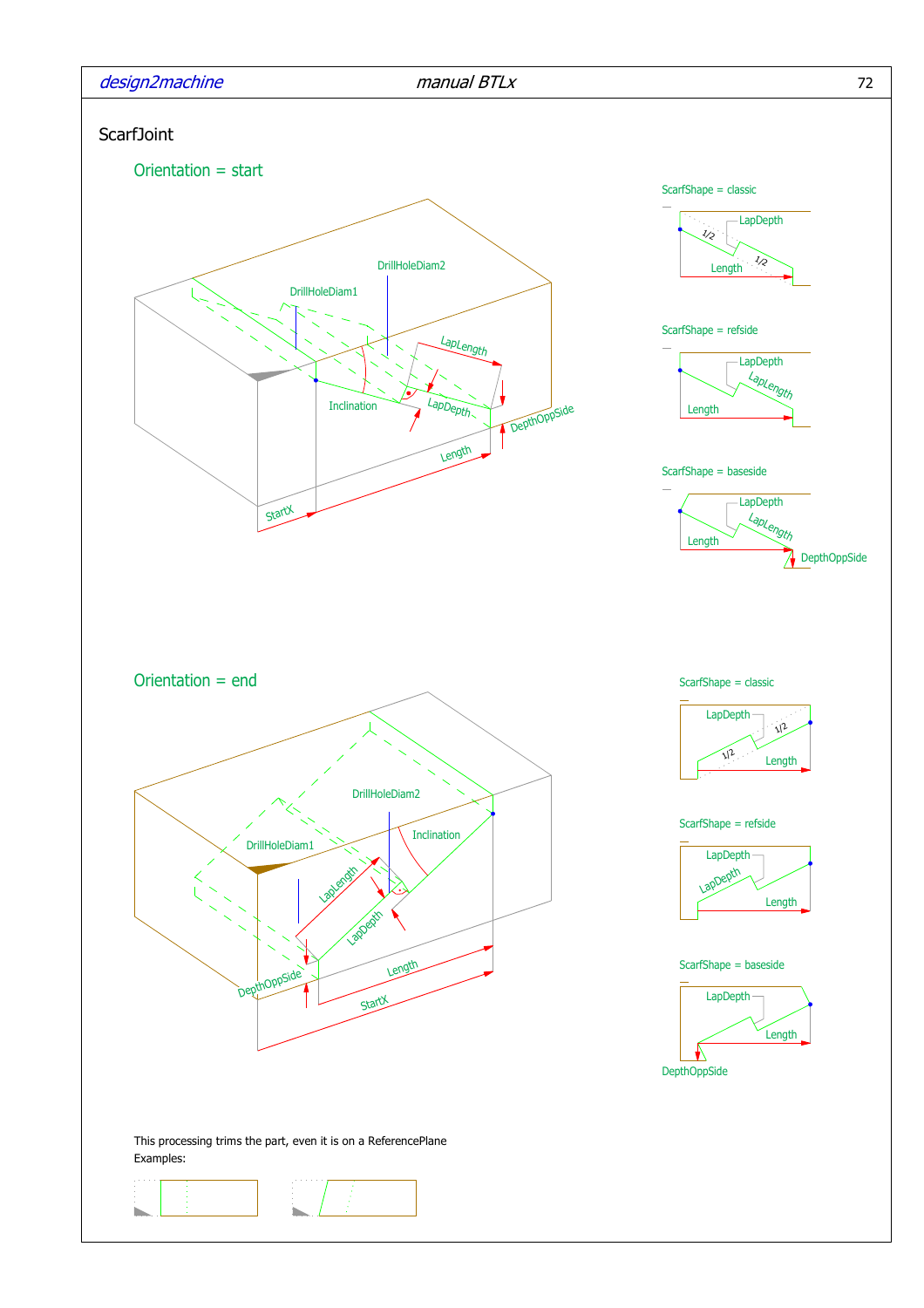## Parameters ScarfJoint

| Name                                                                                                                  | Type                                                                                                                               | Default                                          | Min                                                          | Max                                                                                  |
|-----------------------------------------------------------------------------------------------------------------------|------------------------------------------------------------------------------------------------------------------------------------|--------------------------------------------------|--------------------------------------------------------------|--------------------------------------------------------------------------------------|
| Orientation<br>StartX<br>Inclination<br>LapLength<br>LapDepth<br>Length<br>DepthOppSide<br>ScarfShape<br>NumDrillHole | OrientationType<br>LengthPosType<br>Inclination3Type<br>WidthType<br>WidthType<br>WidthType<br>WidthType<br>ScarfShapeType<br>byte | 0.0<br>100.0<br>20.0<br>200.0<br>20.0<br>refside | start<br>$-100000.0$<br>0.0<br>0.0<br>0.0<br>0.0<br>0.0<br>0 | end<br>100000.0<br>90.0<br>50000.0<br>50000.0<br>50000.0<br>50000.0<br>$\mathcal{L}$ |
| DrillHoleDiam1<br>DrillHoleDiam2                                                                                      | LengthSType<br>LengthSType                                                                                                         | 20.0<br>20.0                                     | 0.0<br>0.0                                                   | 1000.0<br>1000.0                                                                     |
|                                                                                                                       |                                                                                                                                    |                                                  |                                                              |                                                                                      |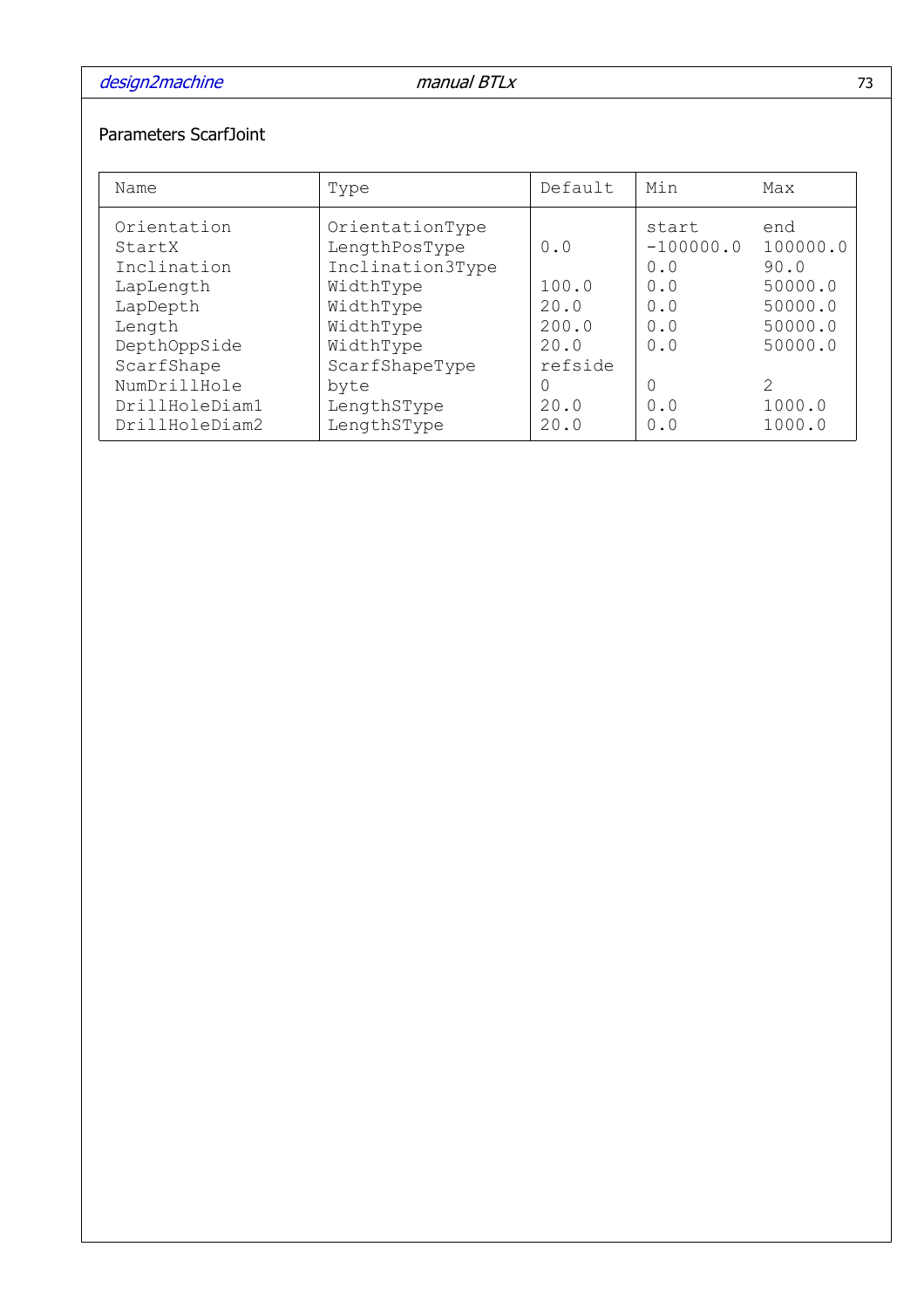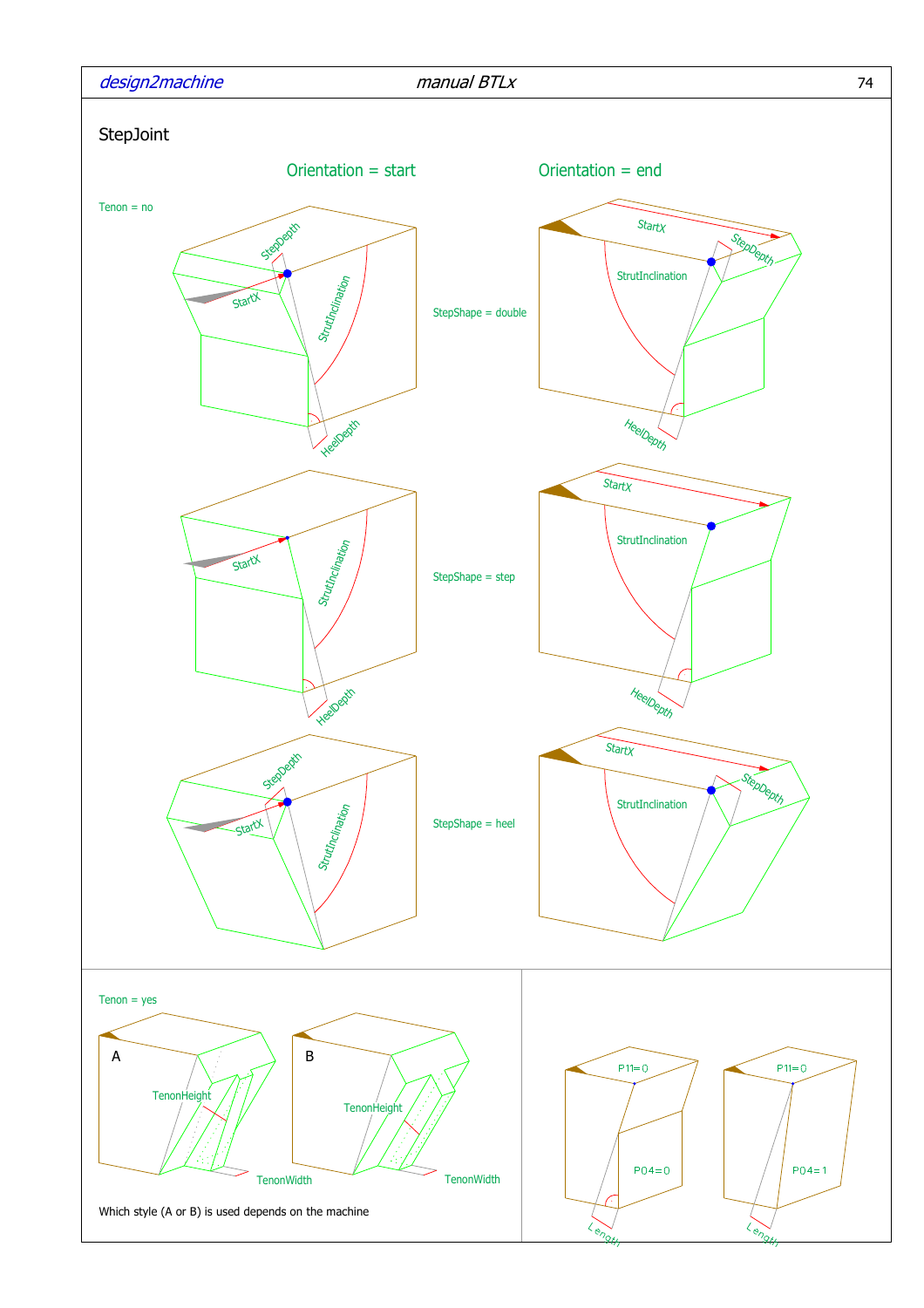# Parameters StepJoint

| Name                                                                                                                   | Type                                                                                                                                  | Default                                             | Min                                                           | Max                                                                       |
|------------------------------------------------------------------------------------------------------------------------|---------------------------------------------------------------------------------------------------------------------------------------|-----------------------------------------------------|---------------------------------------------------------------|---------------------------------------------------------------------------|
| Orientation<br>StartX<br>StrutInclination<br>StepDepth<br>HeelDepth<br>StepShape<br>Tenon<br>TenonWidth<br>TenonHeight | OrientationType<br>LengthPosType<br>AngleType<br>WidthType<br>WidthType<br>StepShapeType<br>BooleanType<br>LengthSType<br>LengthSType | 0.0<br>20.0<br>20.0<br>double<br>no<br>40.0<br>40.0 | start<br>$-100000.0$<br>0.1<br>0.0<br>0.0<br>no<br>0.0<br>0.0 | end<br>100000.0<br>179.9<br>50000.0<br>50000.0<br>yes<br>1000.0<br>1000.0 |



This processing trims the part, even it is on a ReferencePlane Examples:

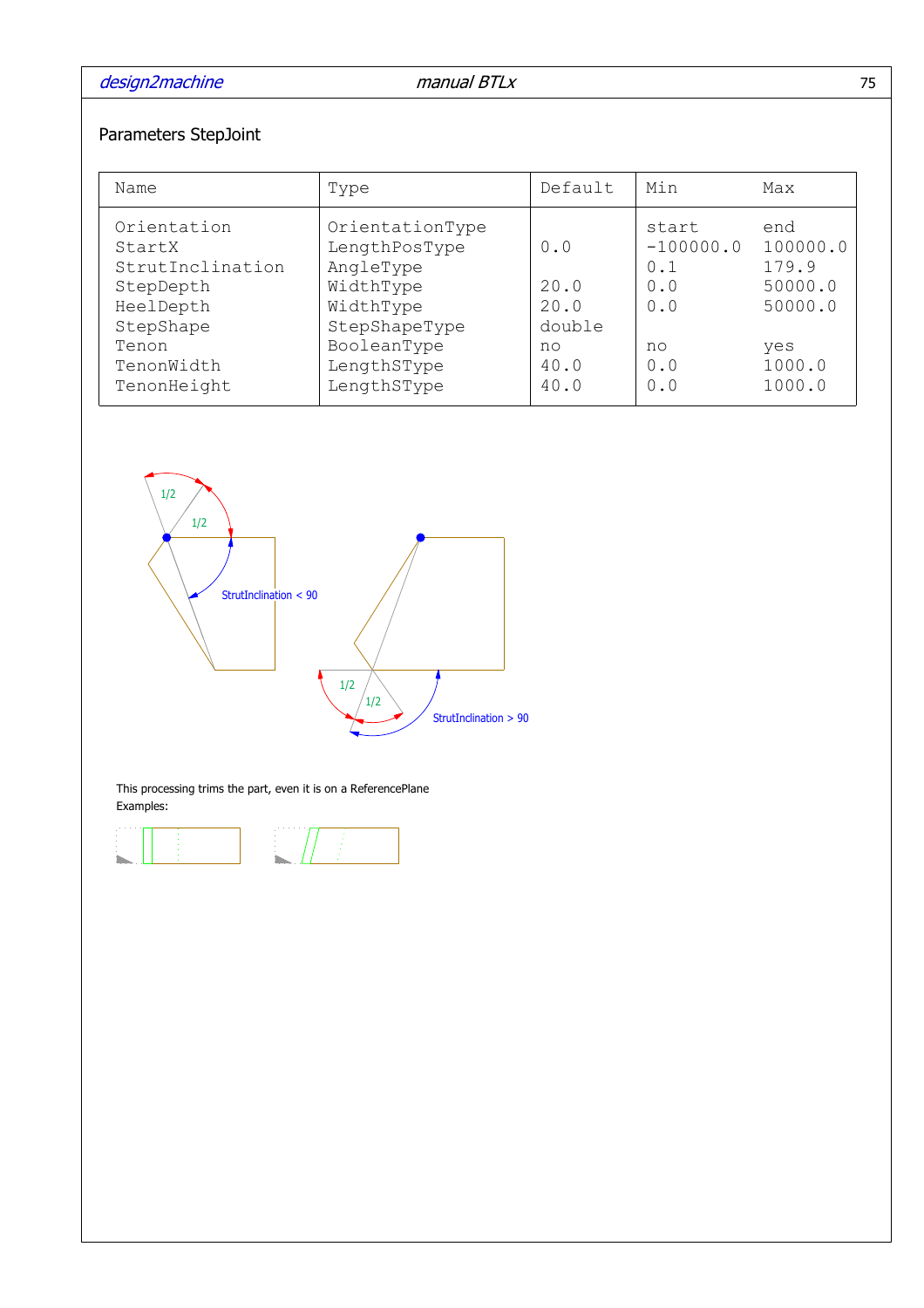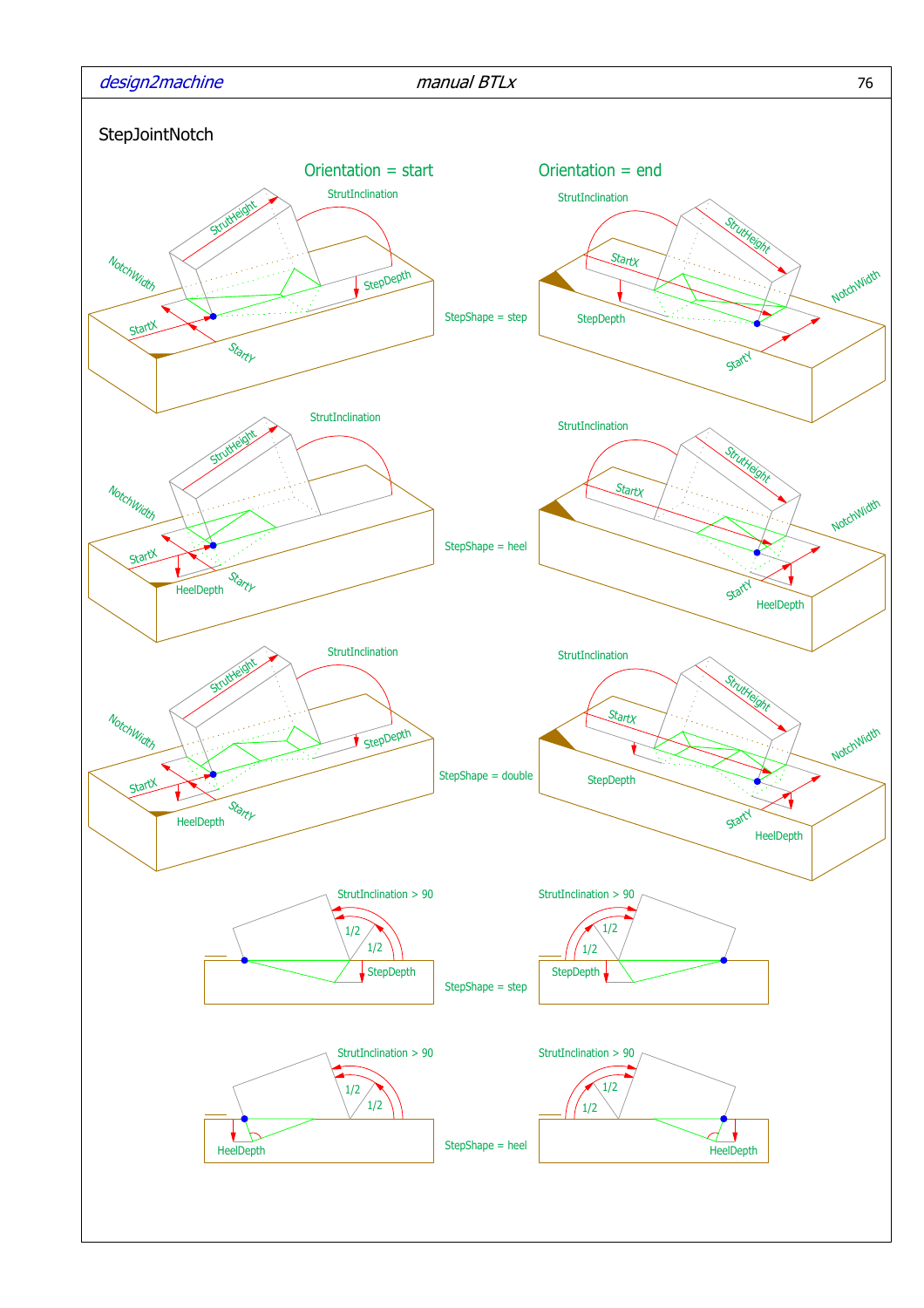

## Parameters StepJointNotch

|                                                                                                                                                                                     | Type                                                                                                                                                                                         | Default                                                                          | Min                                                                                             | Max                                                                                                               |
|-------------------------------------------------------------------------------------------------------------------------------------------------------------------------------------|----------------------------------------------------------------------------------------------------------------------------------------------------------------------------------------------|----------------------------------------------------------------------------------|-------------------------------------------------------------------------------------------------|-------------------------------------------------------------------------------------------------------------------|
| Orientation<br>StartX<br>StartY<br>StrutInclination<br>NotchLimited<br>NotchWidth<br>StepDepth<br>HeelDepth<br>StrutHeight<br>StepShape<br>Mortise<br>MortiseWidth<br>MortiseHeight | OrientationType<br>LengthPosType<br>WidthNType<br>AngleType<br>BooleanType<br>WidthType<br>WidthType<br>WidthType<br>WidthType<br>StepShapeType<br>BooleanType<br>LengthSType<br>LengthSType | 0.0<br>0.0<br>no<br>20.0<br>20.0<br>20.0<br>20.0<br>double<br>no<br>40.0<br>40.0 | start<br>$-100000.0$<br>$-50000.0$<br>0.1<br>no<br>0.0<br>0.0<br>0.0<br>0.0<br>no<br>0.0<br>0.0 | end<br>100000.0<br>50000.0<br>179.9<br>yes<br>50000.0<br>50000.0<br>50000.0<br>50000.0<br>yes<br>1000.0<br>1000.0 |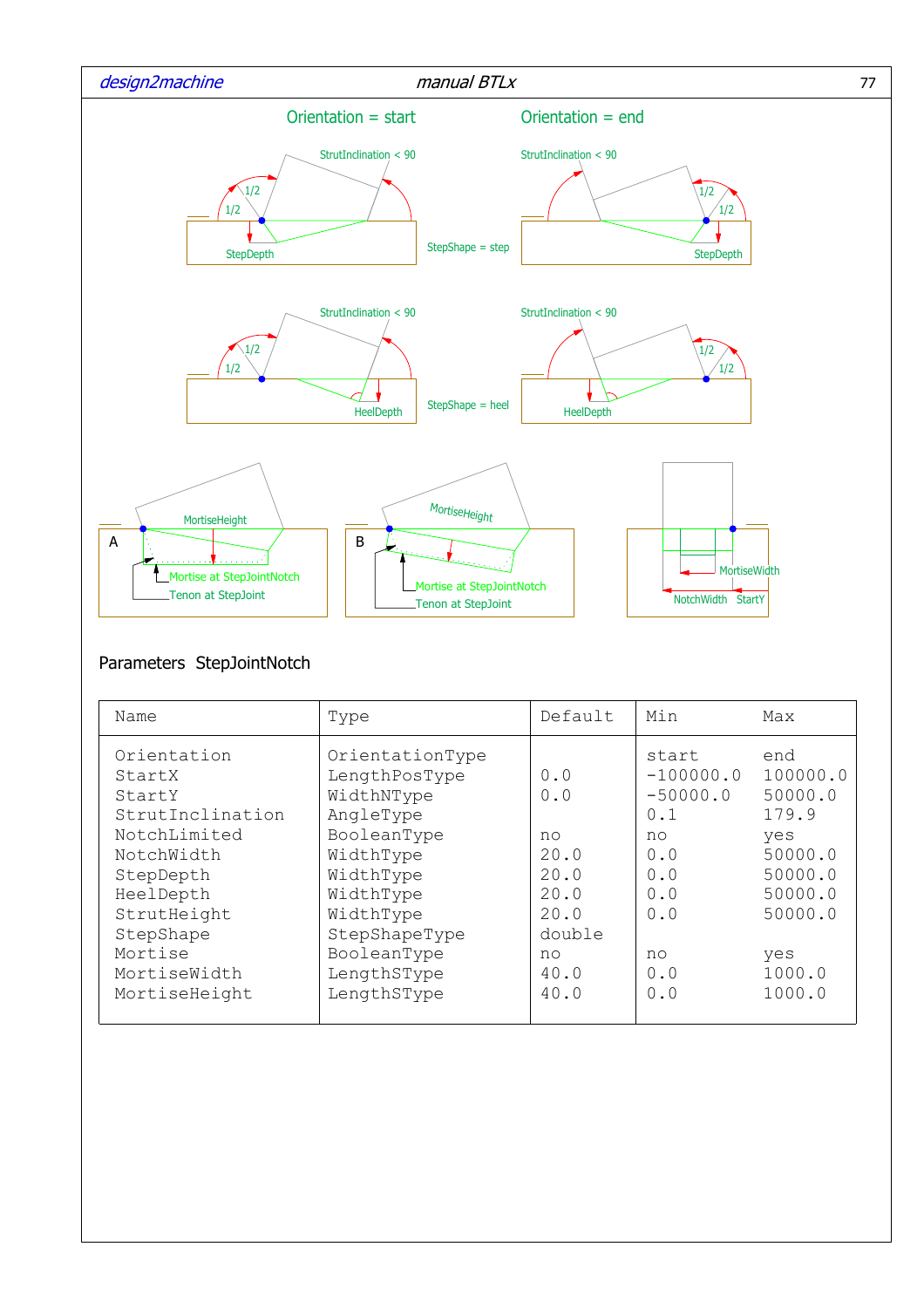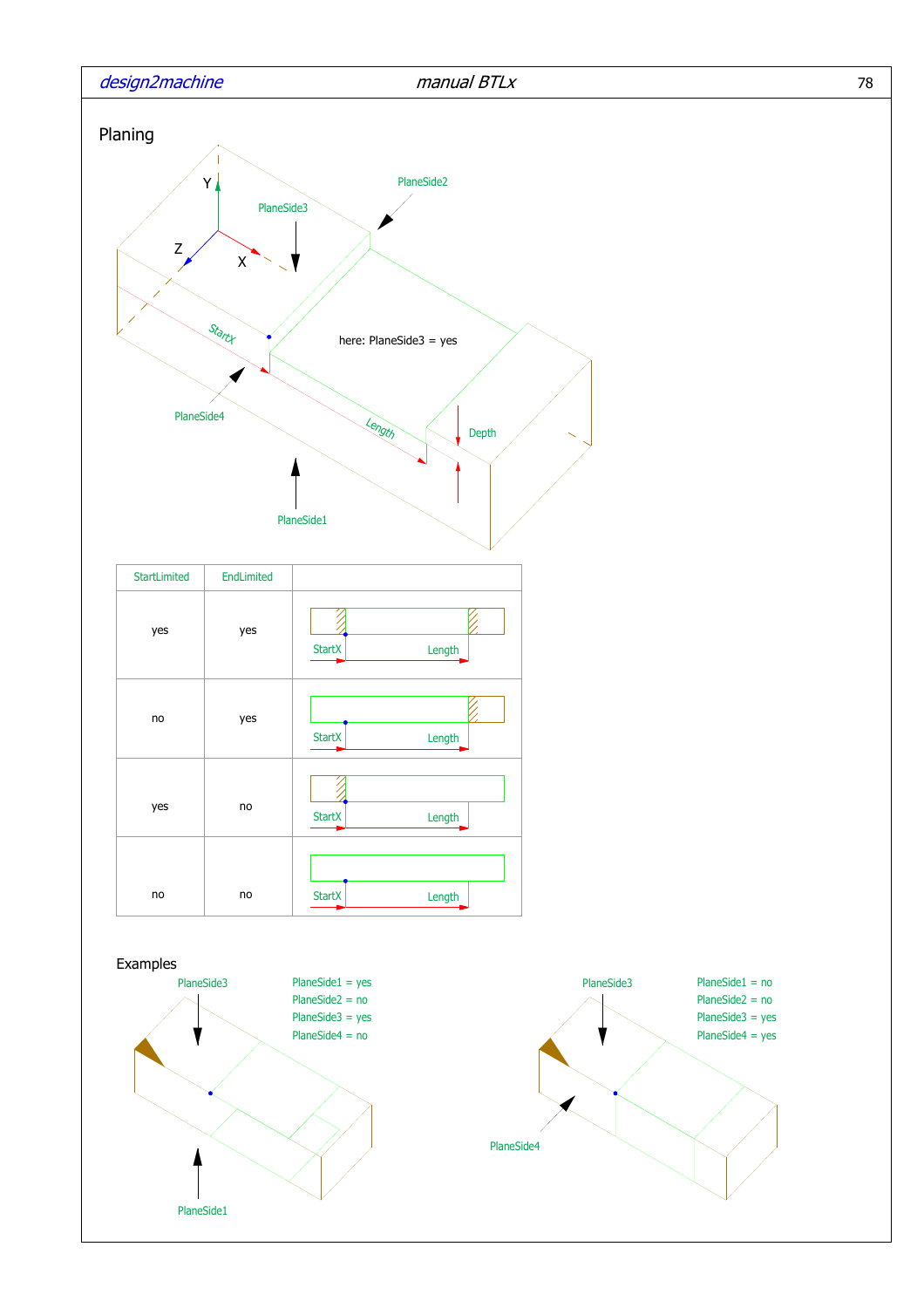# Parameters Planing

| Name         | Type          | Default | Min         | Max      |
|--------------|---------------|---------|-------------|----------|
| StartX       | LengthPosType | 0.0     | $-100000.0$ | 100000.0 |
| Length       | LengthType    | 0.0     | 0.0         | 100000.0 |
| Depth        | double        | 1.0     | 0.0         | 50.0     |
| StartLimited | BooleanType   | no      | no          | yes      |
| EndLimited   | BooleanType   | no      | no          | yes      |
| PlaneSide1   | BooleanType   | yes     | no          | yes      |
| PlaneSide2   | BooleanType   | yes     | no          | yes      |
| PlaneSide3   | BooleanType   | yes     | no          | yes      |
| PlaneSide4   | BooleanType   | yes     | no          | yes      |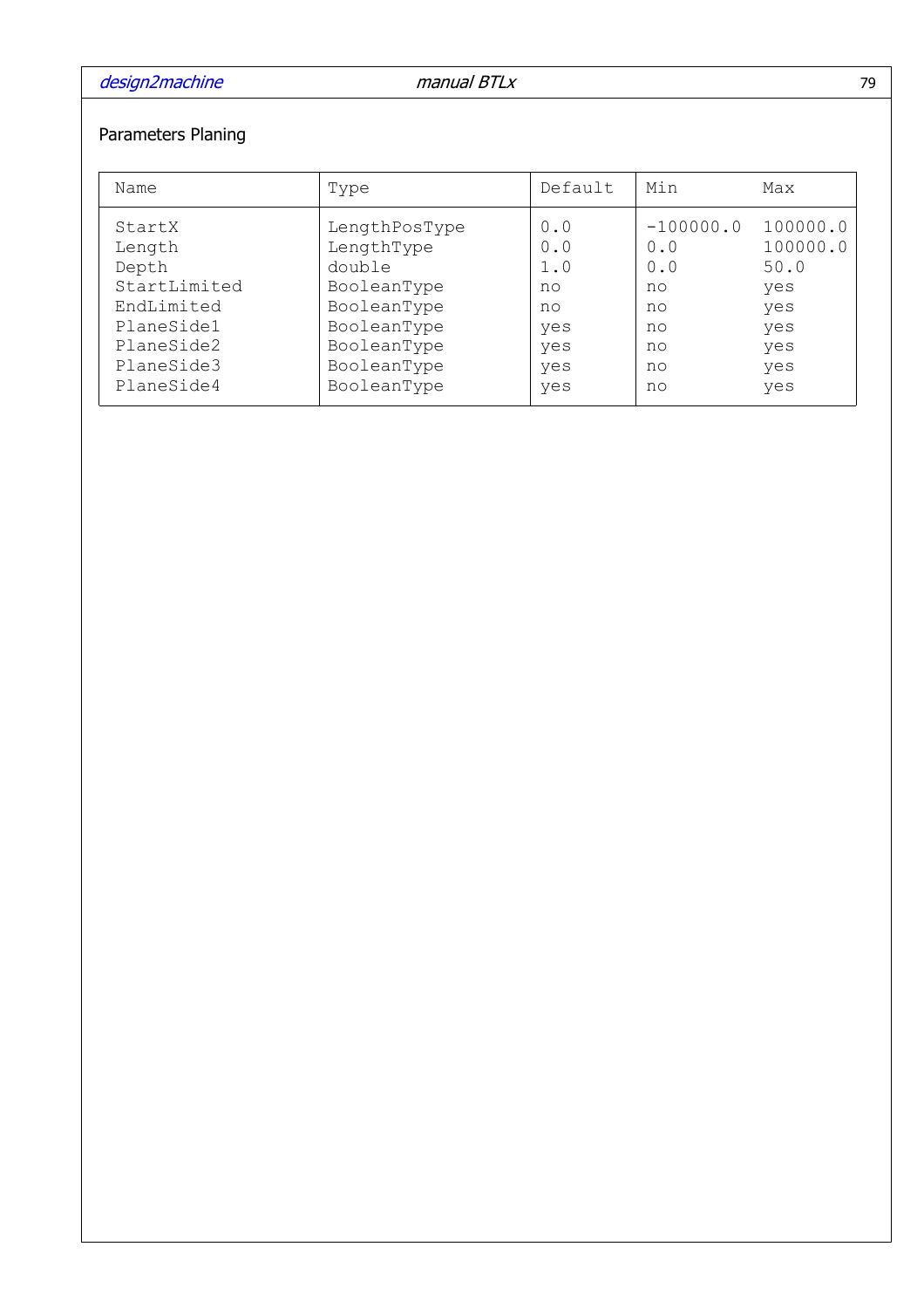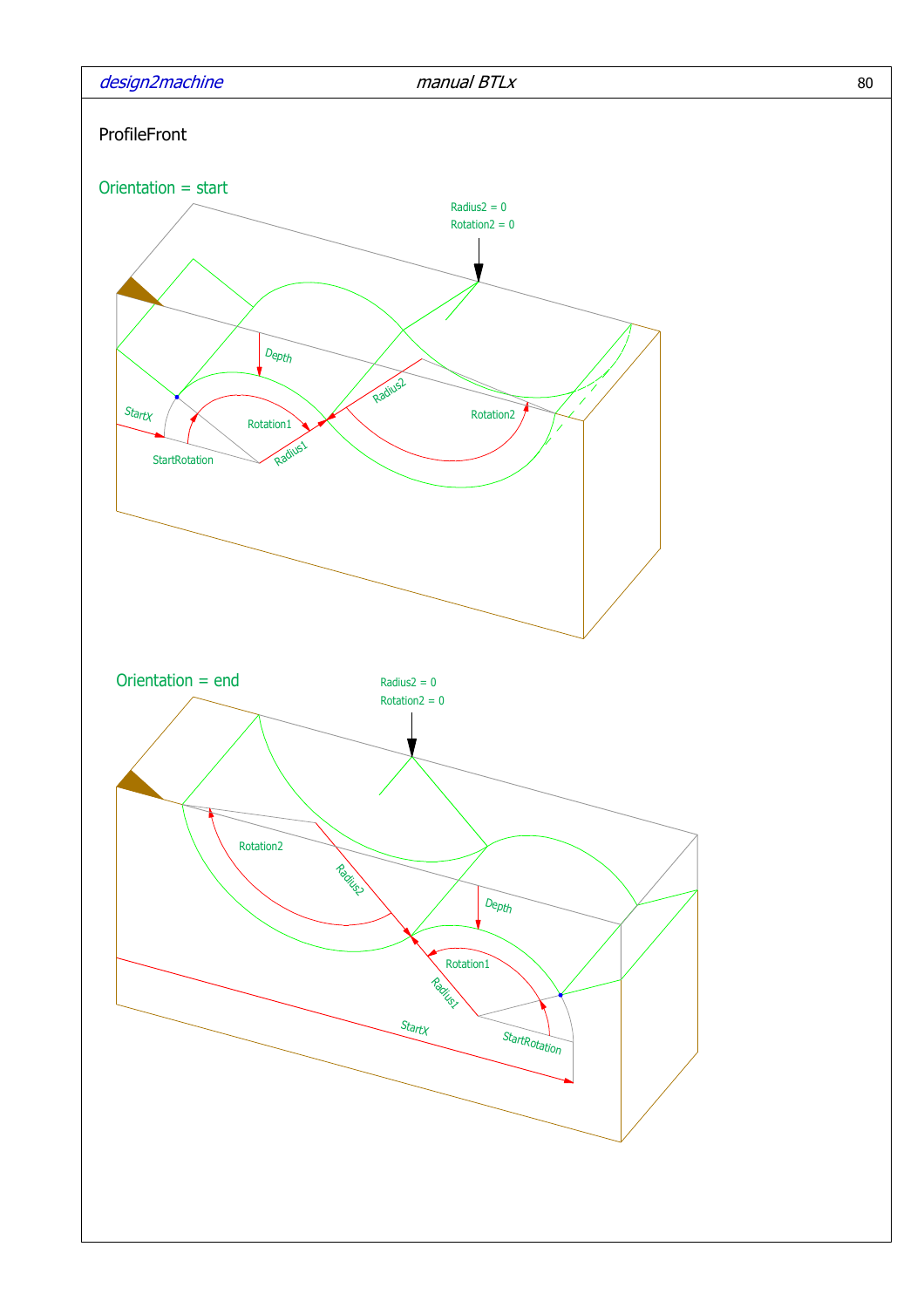## Parameters ProfileFront

| Name                                                                                                        | Type                                                                                                                                          | Default                                                       | Min                                                                | Max                                                                     |
|-------------------------------------------------------------------------------------------------------------|-----------------------------------------------------------------------------------------------------------------------------------------------|---------------------------------------------------------------|--------------------------------------------------------------------|-------------------------------------------------------------------------|
| Orientation<br>StartX<br>ArcShape<br>Depth<br>StartRotation<br>Rotation1<br>Radius1<br>Rotation2<br>Radius2 | OrientationType<br>LengthPosType<br>ArcShapeType<br>LengthSType<br>Inclination2Type<br>Angle2Type<br>LengthSType<br>Angle2Type<br>LengthSType | 0.0<br>convex<br>0.0<br>0.0<br>90.0<br>250.0<br>90.0<br>250.0 | start<br>$-100000.0$<br>0.0<br>$-90.0$<br>0.0<br>0.0<br>0.0<br>0.0 | end<br>100000.0<br>1000.0<br>90.0<br>180.0<br>1000.0<br>180.0<br>1000.0 |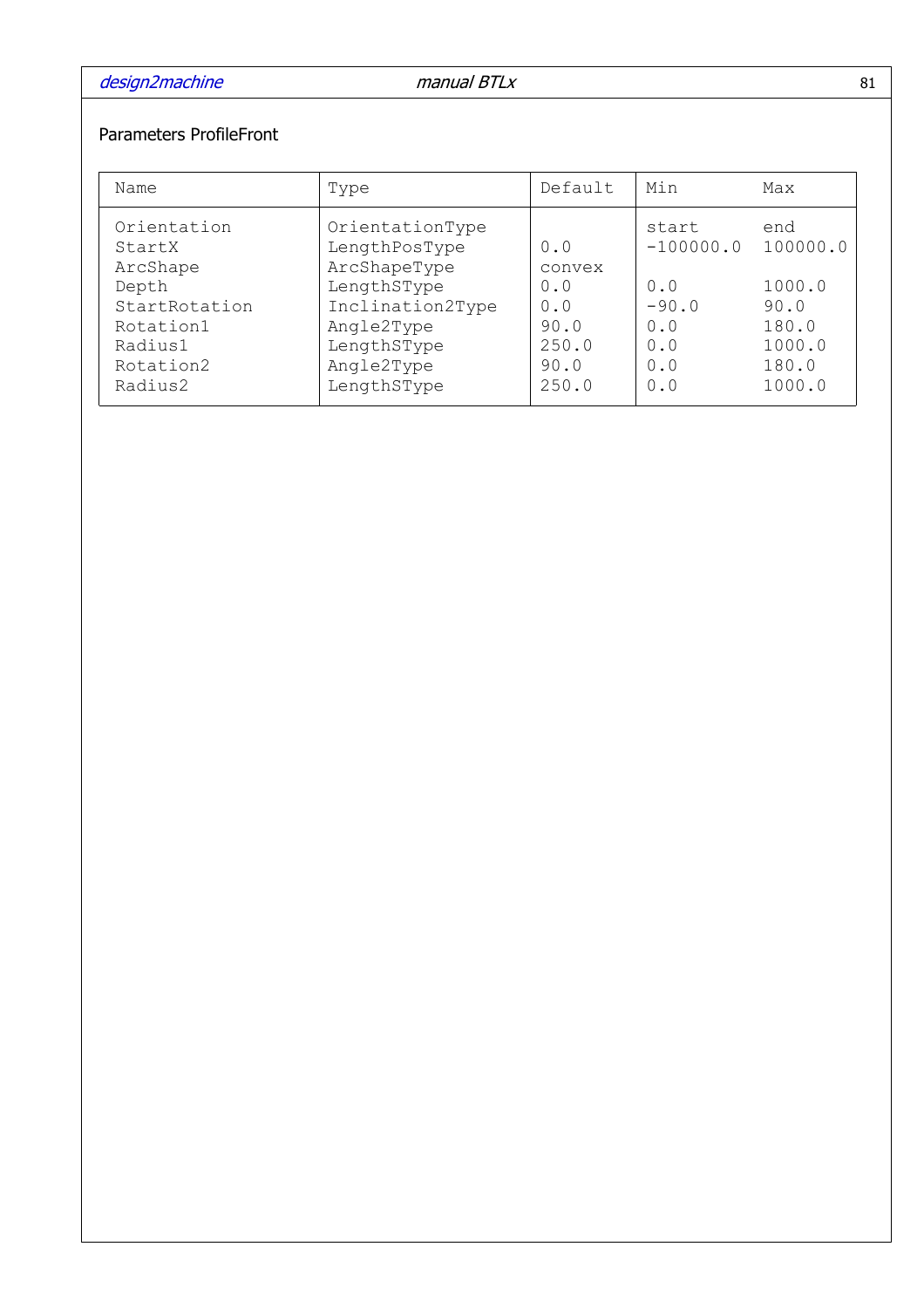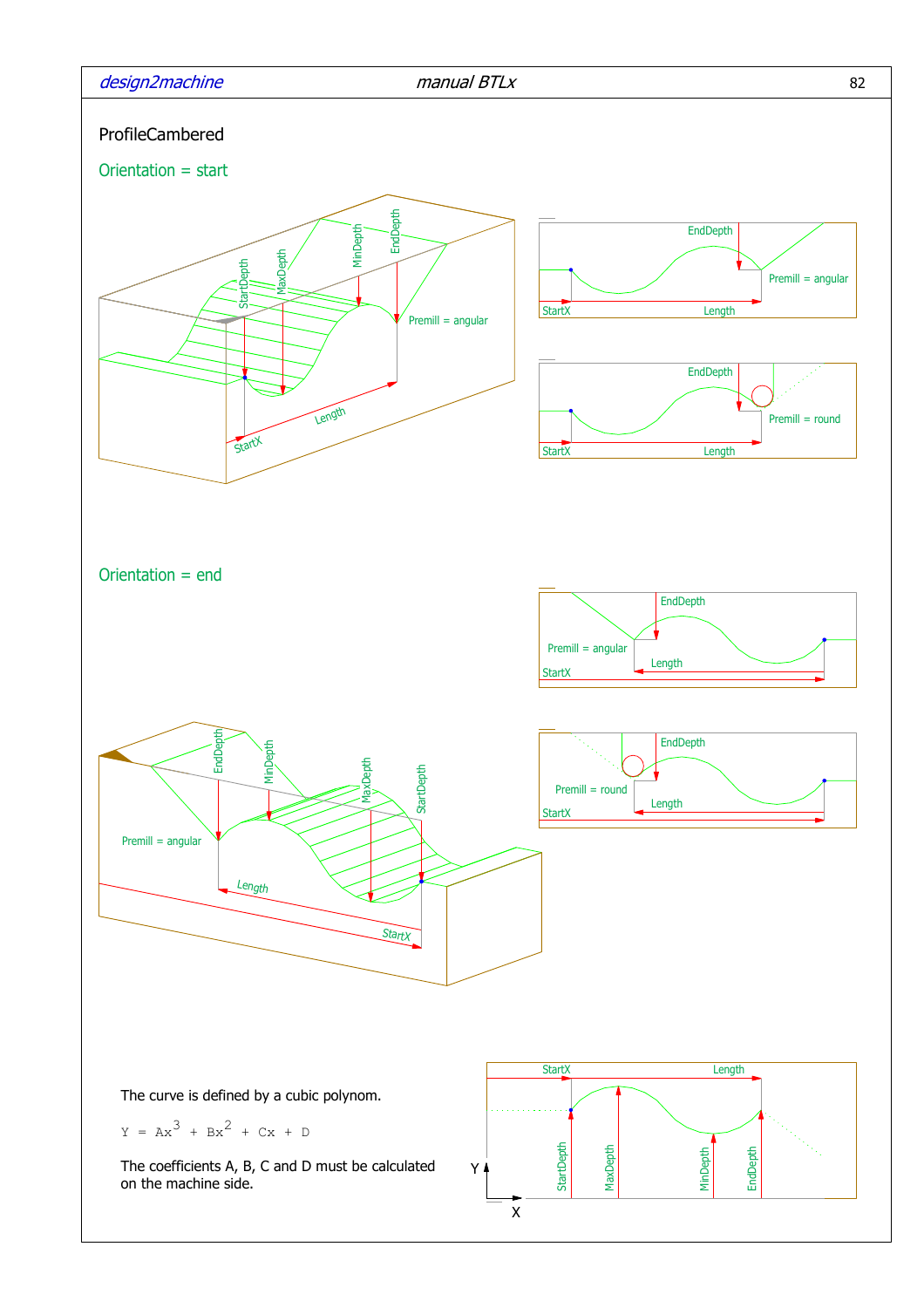## Parameters ProfileCambered

| Name                                                                                         | Type                                                                                                                      | Default                                               | Min                                                                      | Max                                                                 |
|----------------------------------------------------------------------------------------------|---------------------------------------------------------------------------------------------------------------------------|-------------------------------------------------------|--------------------------------------------------------------------------|---------------------------------------------------------------------|
| Orientation<br>StartX<br>Length<br>StartDepth<br>MaxDepth<br>MinDepth<br>EndDepth<br>Premill | OrientationType<br>LengthPosType<br>LengthType<br>LengthSType<br>LengthSType<br>LengthSType<br>LengthSType<br>PremillType | 0.0<br>0.0<br>40.0<br>60.0<br>10.0<br>40.0<br>angular | start<br>$-100000.0$<br>0.0<br>0.0<br>0.0<br>0.0<br>0.0<br>round/angular | end<br>100000.0<br>100000.0<br>1000.0<br>1000.0<br>1000.0<br>1000.0 |
|                                                                                              |                                                                                                                           |                                                       |                                                                          |                                                                     |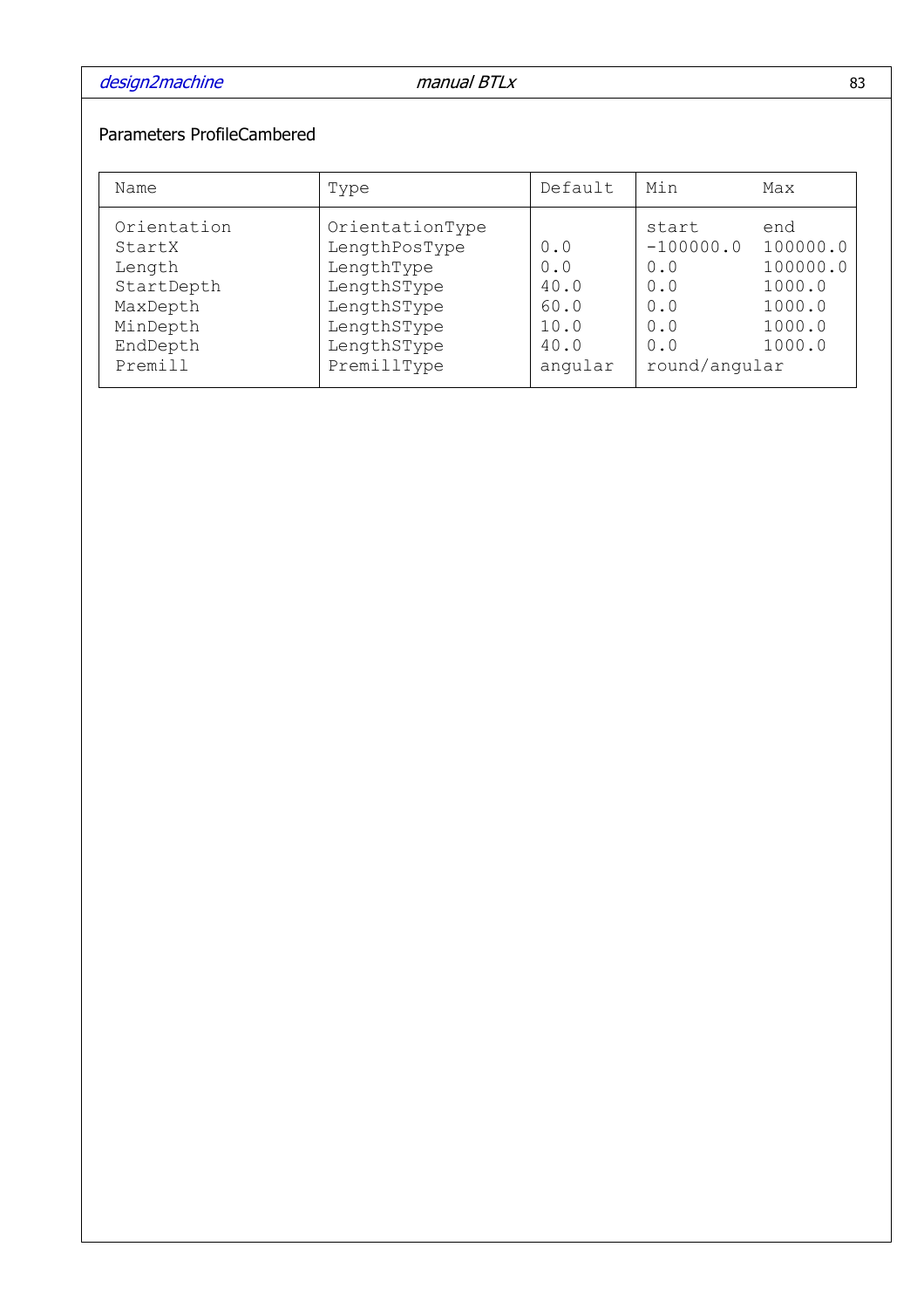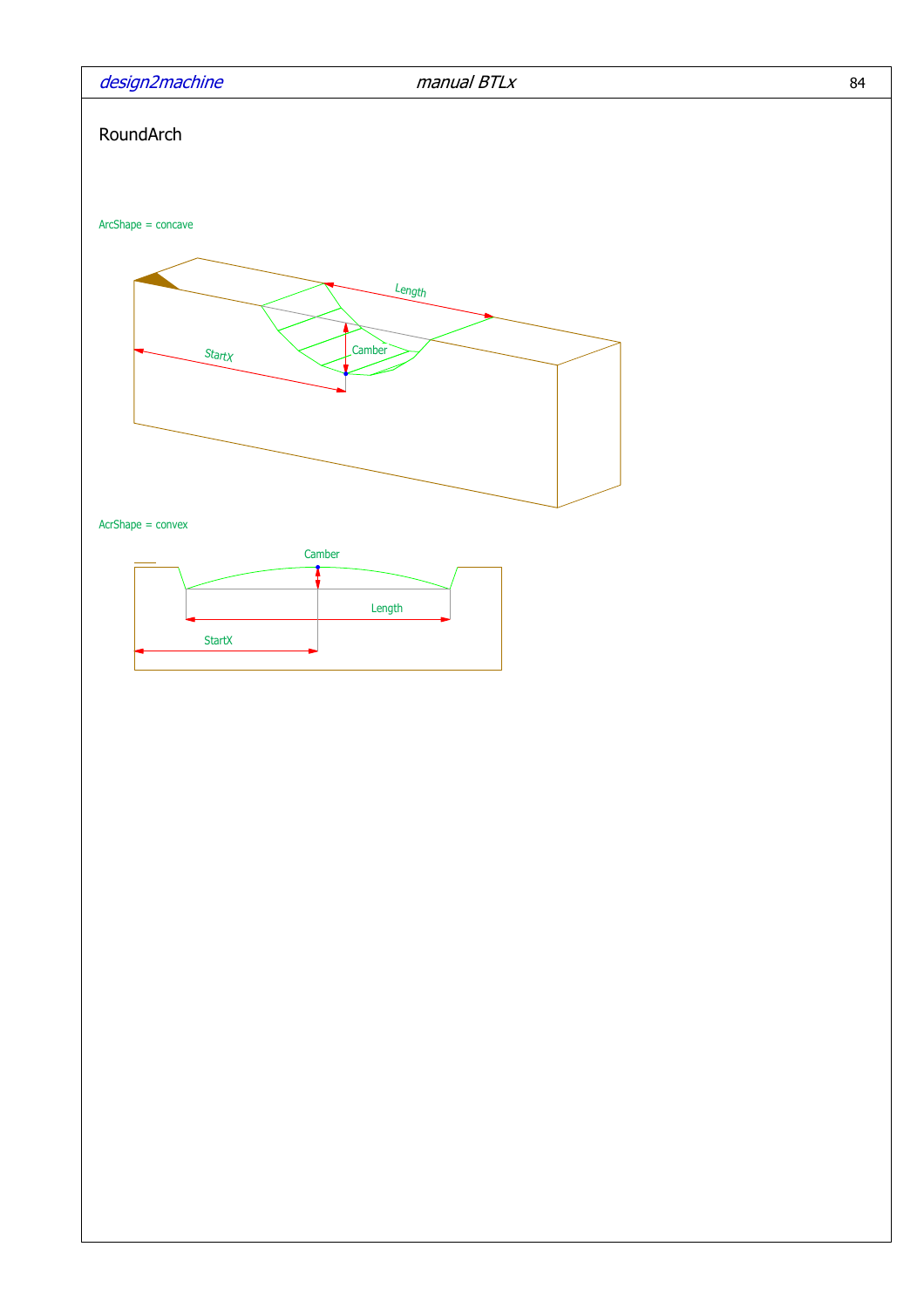## Parameters RoundArch

| Name                                              | Type                                                                      | Default                                    | Min                                        | Max                            |
|---------------------------------------------------|---------------------------------------------------------------------------|--------------------------------------------|--------------------------------------------|--------------------------------|
| StartX<br>Length<br>Camber<br>ArcShape<br>Premill | LengthPosType<br>LengthType<br>LengthSType<br>ArcShapeType<br>PremillType | 0.0<br>500.0<br>30.0<br>concave<br>angular | $-100000.0$<br>0.0<br>0.0<br>round/angular | 100000.0<br>100000.0<br>1000.0 |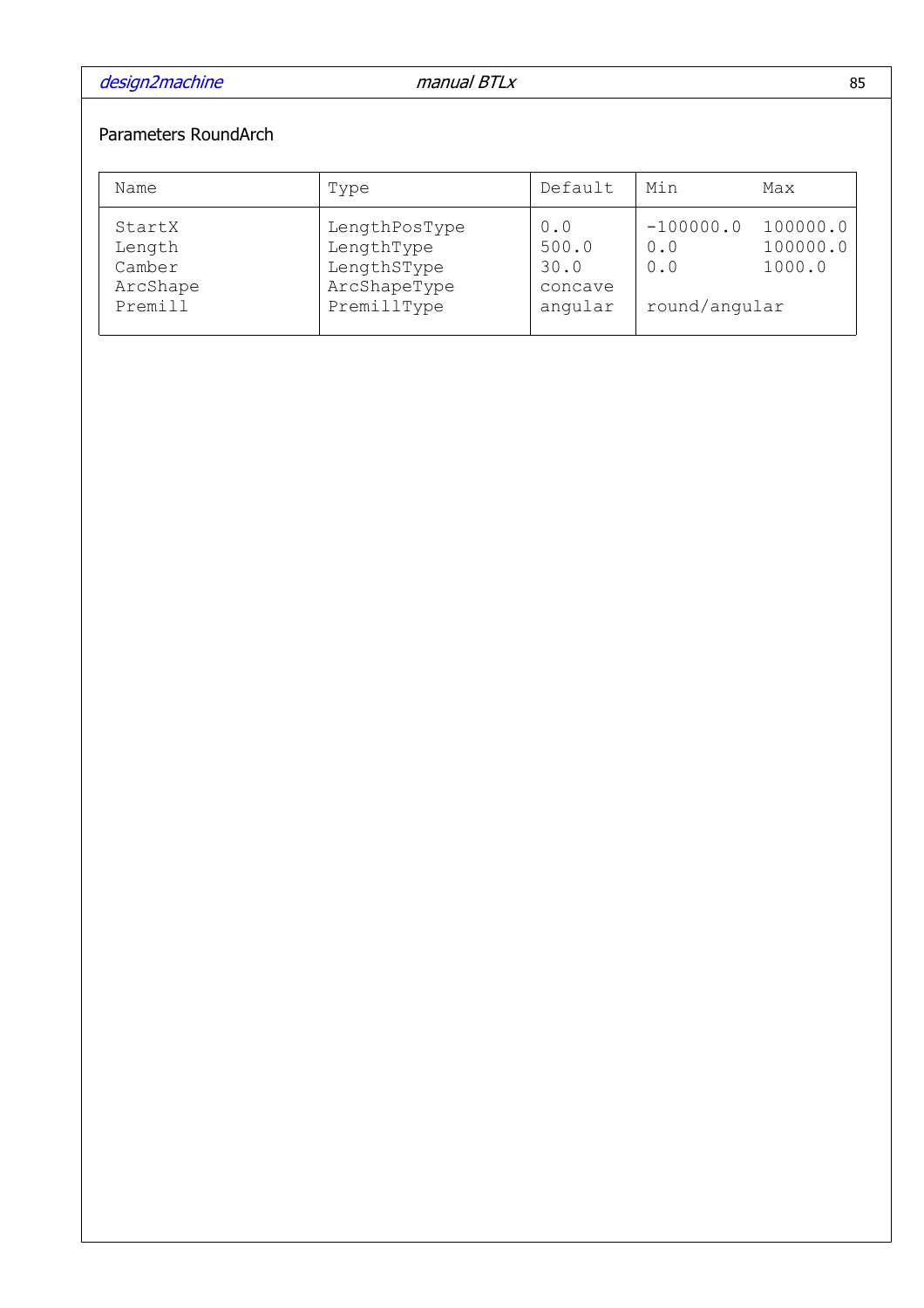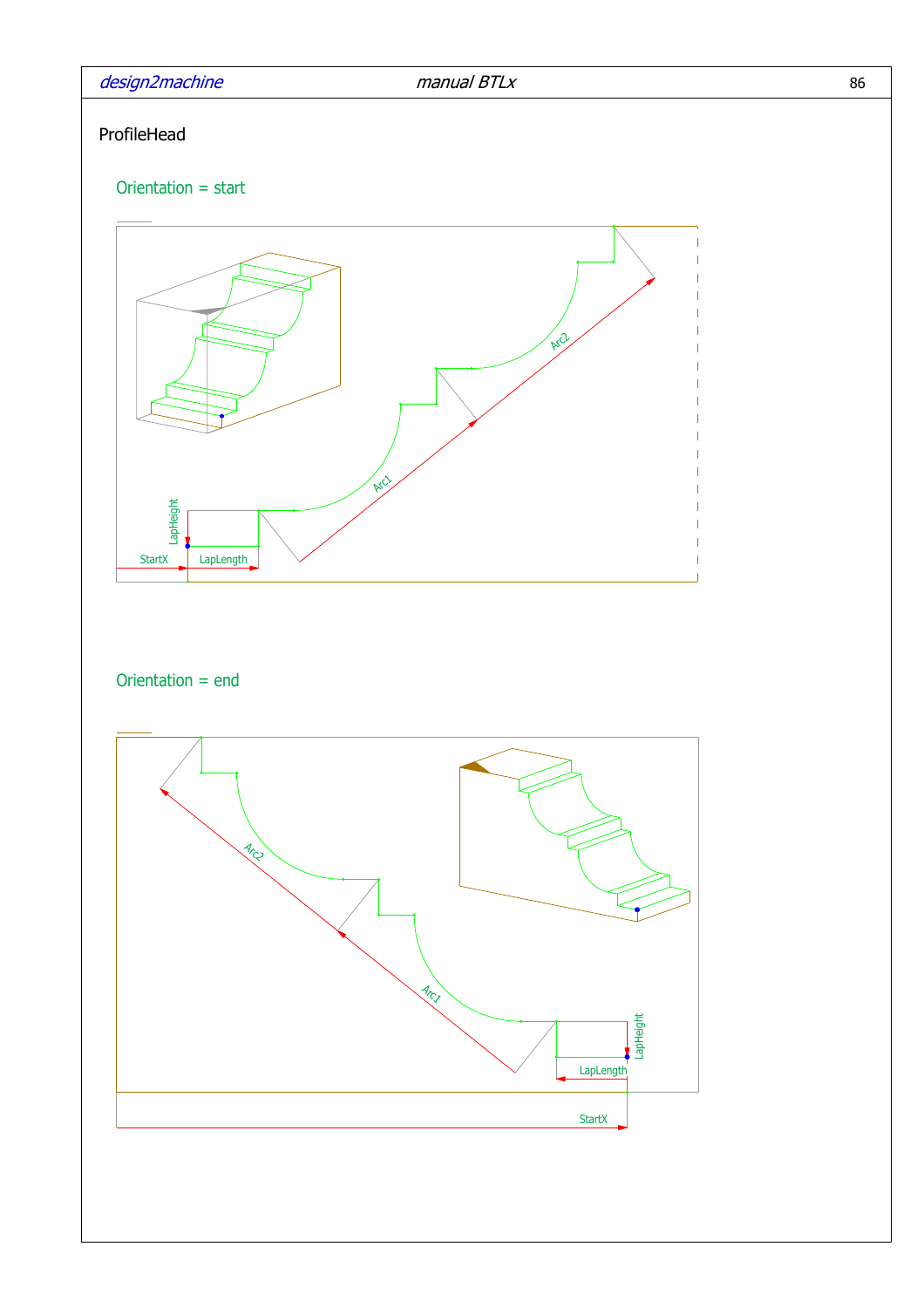design2machine and the manual BTLx 87

### Parameters ProfileHead

| Name                          | Type                                               | Default      | Min                  | Max              |
|-------------------------------|----------------------------------------------------|--------------|----------------------|------------------|
| Orientation<br>StartX<br>Arc2 | OrientationType<br>LengthPosType<br>ProfileArcType | 0.0          | start<br>$-100000.0$ | end<br>100000.0  |
| LapLength<br>LapHeight        | LengthSType<br>LengthSType                         | 10.0<br>10.0 | 0.0<br>0.0           | 1000.0<br>1000.0 |

### ProfileArcType

|              |              | QuarterArc | QuarterArc/Seqment |        |
|--------------|--------------|------------|--------------------|--------|
| ArcShape     | ArcShapeType | convex     | convex/concave     |        |
| LapLength    | LengthSType  | 10.0       | 0.0                | 1000.0 |
| LapHeight    | LengthSType  | 10.0       | 0.0                | 1000.0 |
| Displacement | LengthSType  | 10.0       |                    | 1000.0 |

### QuarterArc

| ~туре<br>.<br>- --<br>Radius<br>rend cito tv | <u>_</u><br>$\backsim$ . $\backsim$ |  |  |
|----------------------------------------------|-------------------------------------|--|--|
|----------------------------------------------|-------------------------------------|--|--|

Segment

| Length | LengthSType | 50.0 |     | 1000.0 |
|--------|-------------|------|-----|--------|
| Height | LengthSType | 50.0 |     | 1000.0 |
| Camber | LengthSType | 50.0 | 0.0 | 1000.0 |

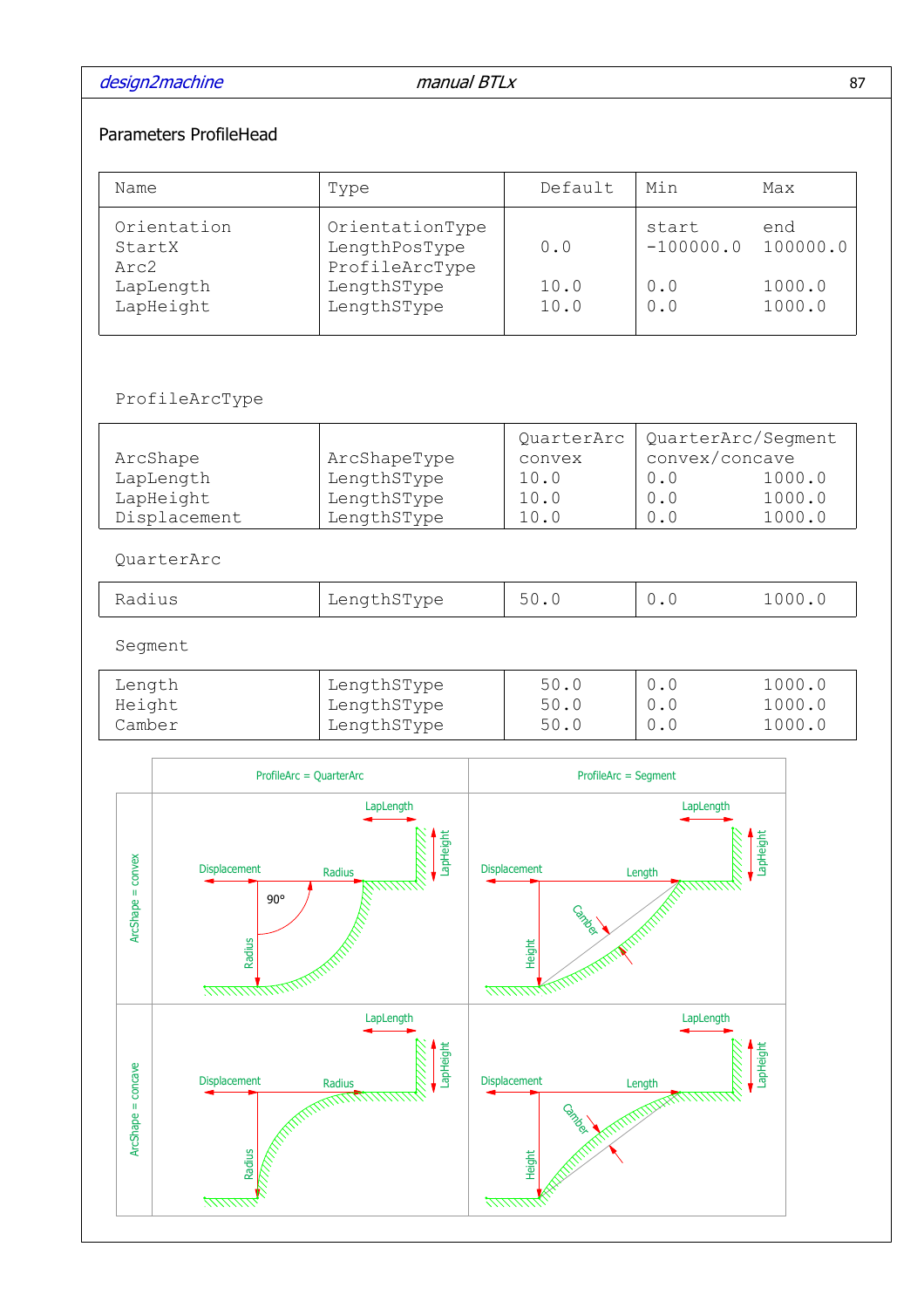design2machine manual BTLx

# Sphere

Orientation = start

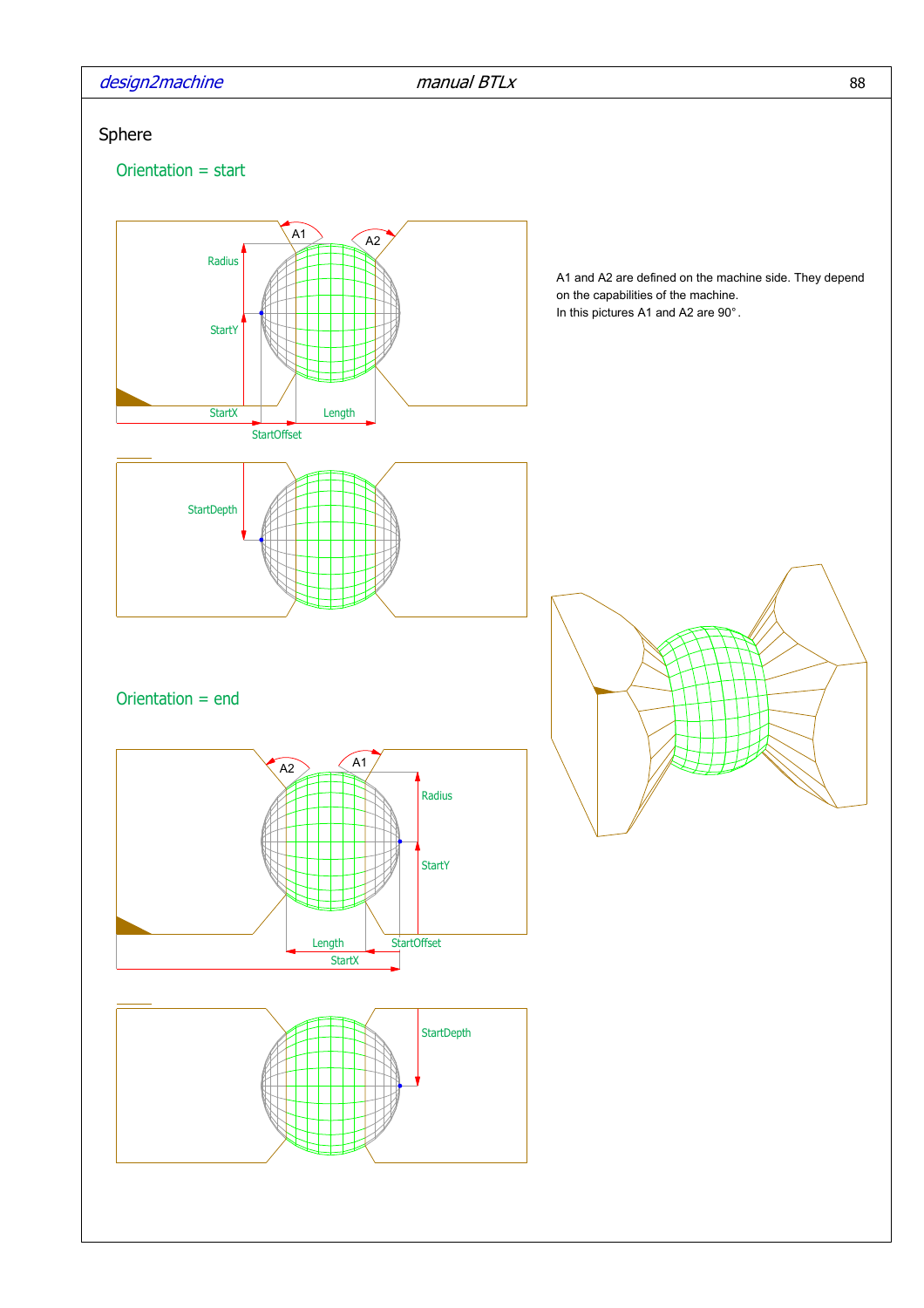# Parameters Sphere

| Name                                                                             | Type                                                                                                | Default                                    | Min                                                                   | Max                                                                    |
|----------------------------------------------------------------------------------|-----------------------------------------------------------------------------------------------------|--------------------------------------------|-----------------------------------------------------------------------|------------------------------------------------------------------------|
| Orientation<br>StartX<br>StartY<br>StartDepth<br>Length<br>Radius<br>StartOffset | OrientationType<br>LengthPosType<br>WidthNType<br>WidthNType<br>WidthType<br>WidthType<br>WidthType | 0.0<br>60.0<br>60.0<br>50.0<br>50.0<br>0.0 | start<br>$-100000.0$<br>$-50000.0$<br>$-50000.0$<br>0.0<br>0.0<br>0.0 | end<br>100000.0<br>50000.0<br>50000.0<br>50000.0<br>50000.0<br>50000.0 |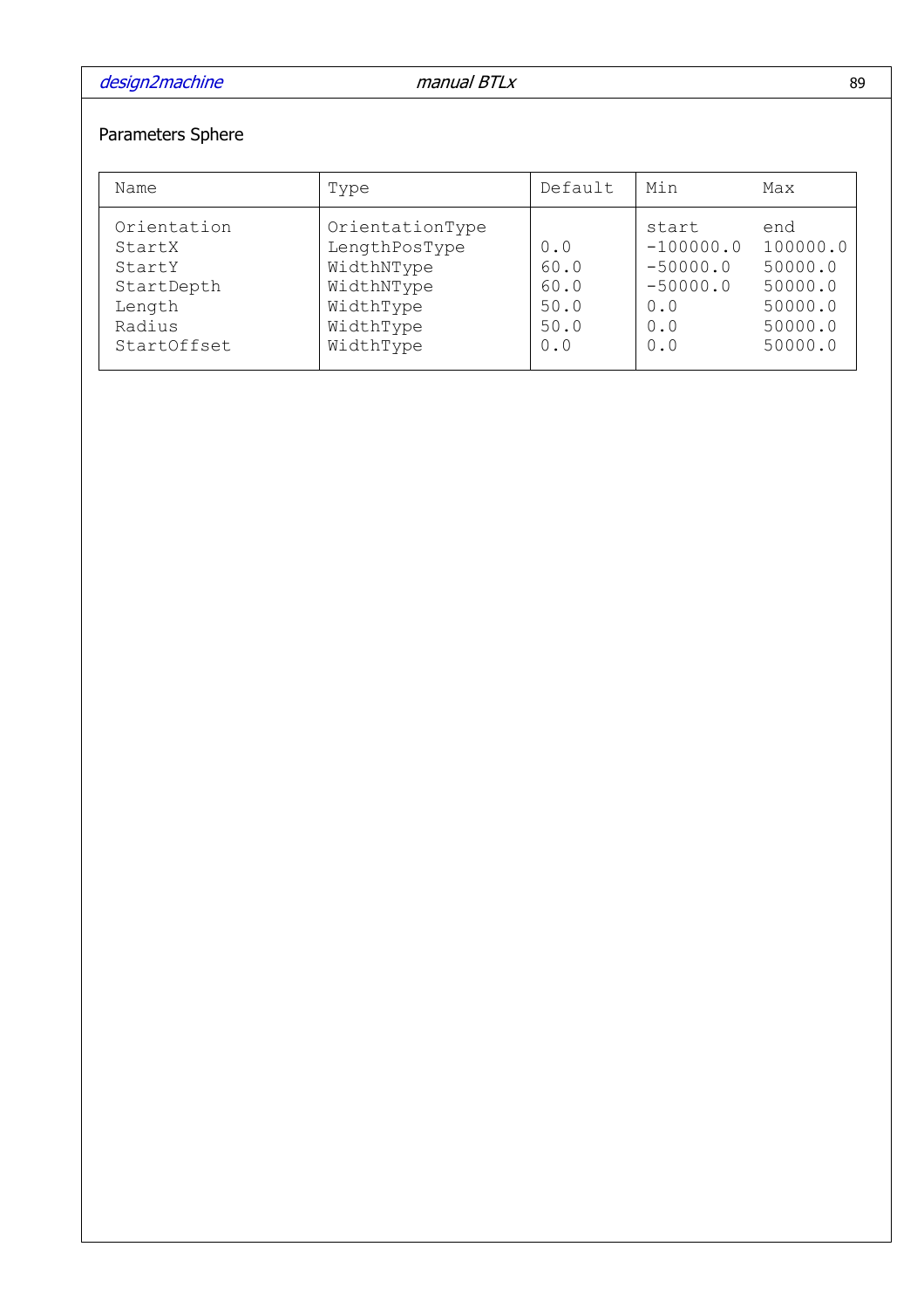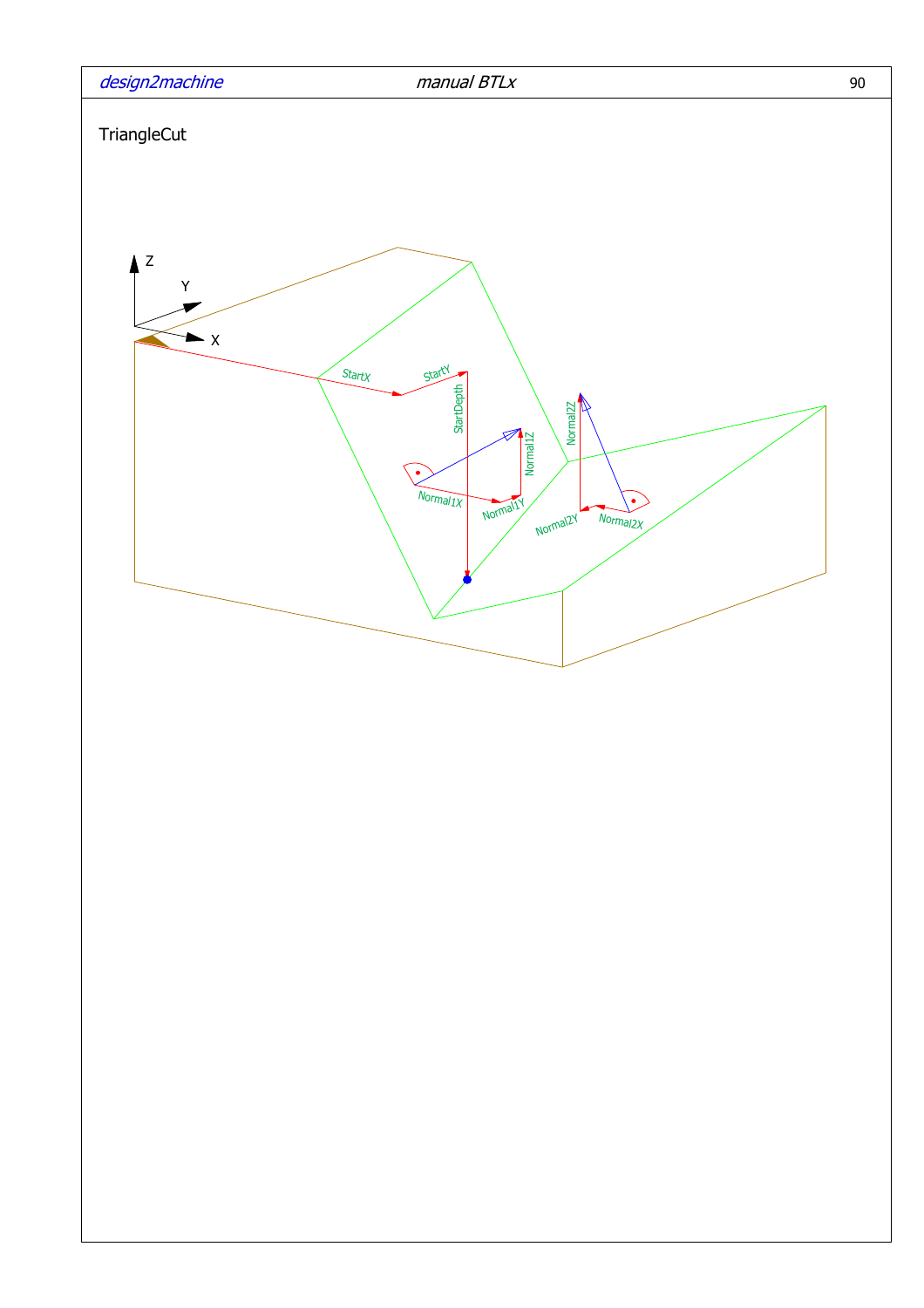# Parameters TriangleCut

| Name       | Type          | Default | Min         | Max      |
|------------|---------------|---------|-------------|----------|
| StartX     | LengthPosType | 0.0     | $-100000.0$ | 100000.0 |
| StartY     | WidthNType    | 60.0    | $-50000.0$  | 50000.0  |
| StartDepth | WidthNType    | 60.0    | $-50000.0$  | 50000.0  |
| Normal1X   | WidthNType    | 1.0     | $-50000.0$  | 50000.0  |
| Normal1Y   | WidthNType    | 0.0     | $-50000.0$  | 50000.0  |
| Normal1Z   | WidthNType    | 0.0     | $-50000.0$  | 50000.0  |
| Normal2X   | WidthNType    | 1.0     | $-50000.0$  | 50000.0  |
| Normal2Y   | WidthNType    | 0.0     | $-50000.0$  | 50000.0  |
| Normal2Z   | WidthNType    | 0.0     | $-50000.0$  | 50000.0  |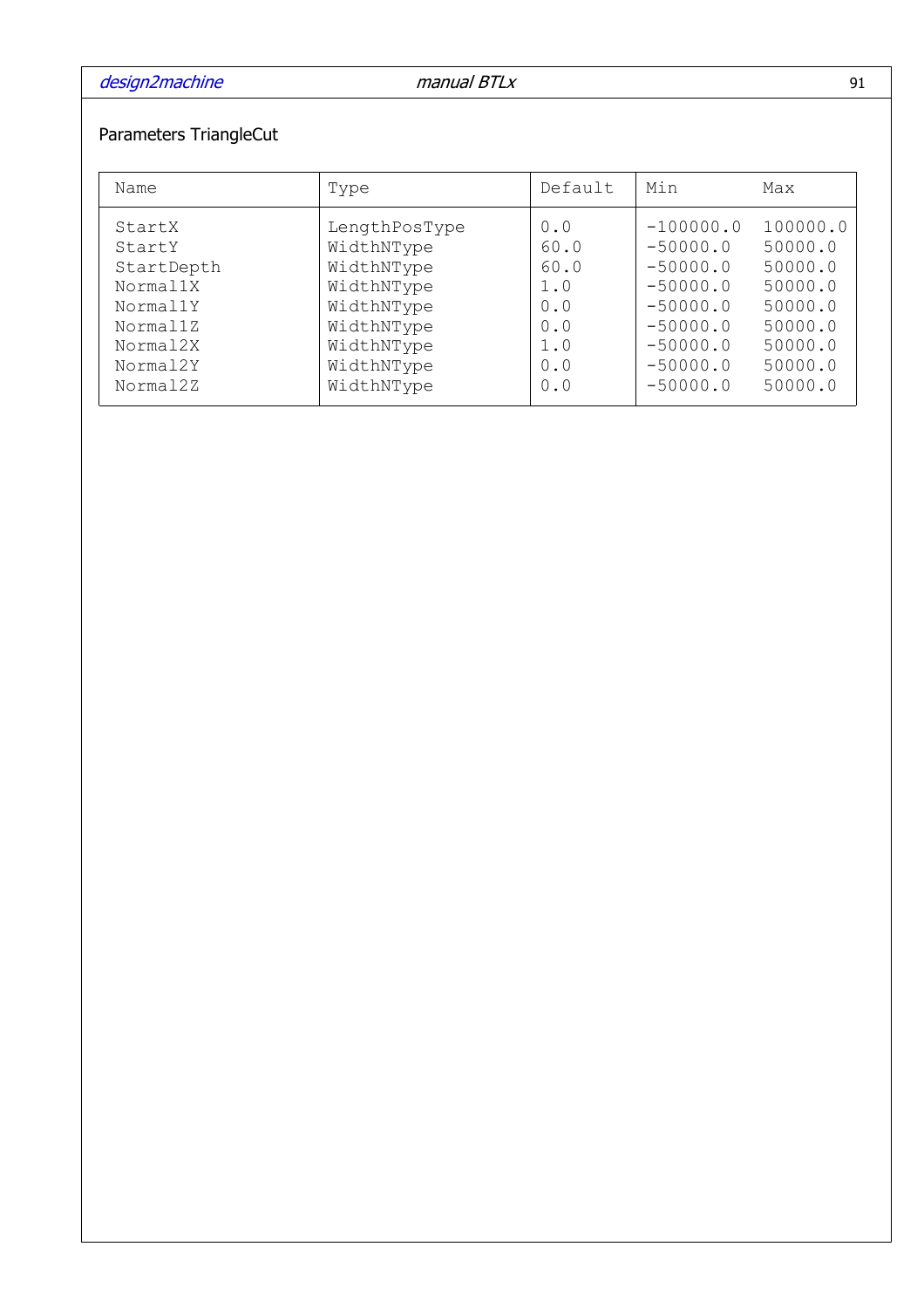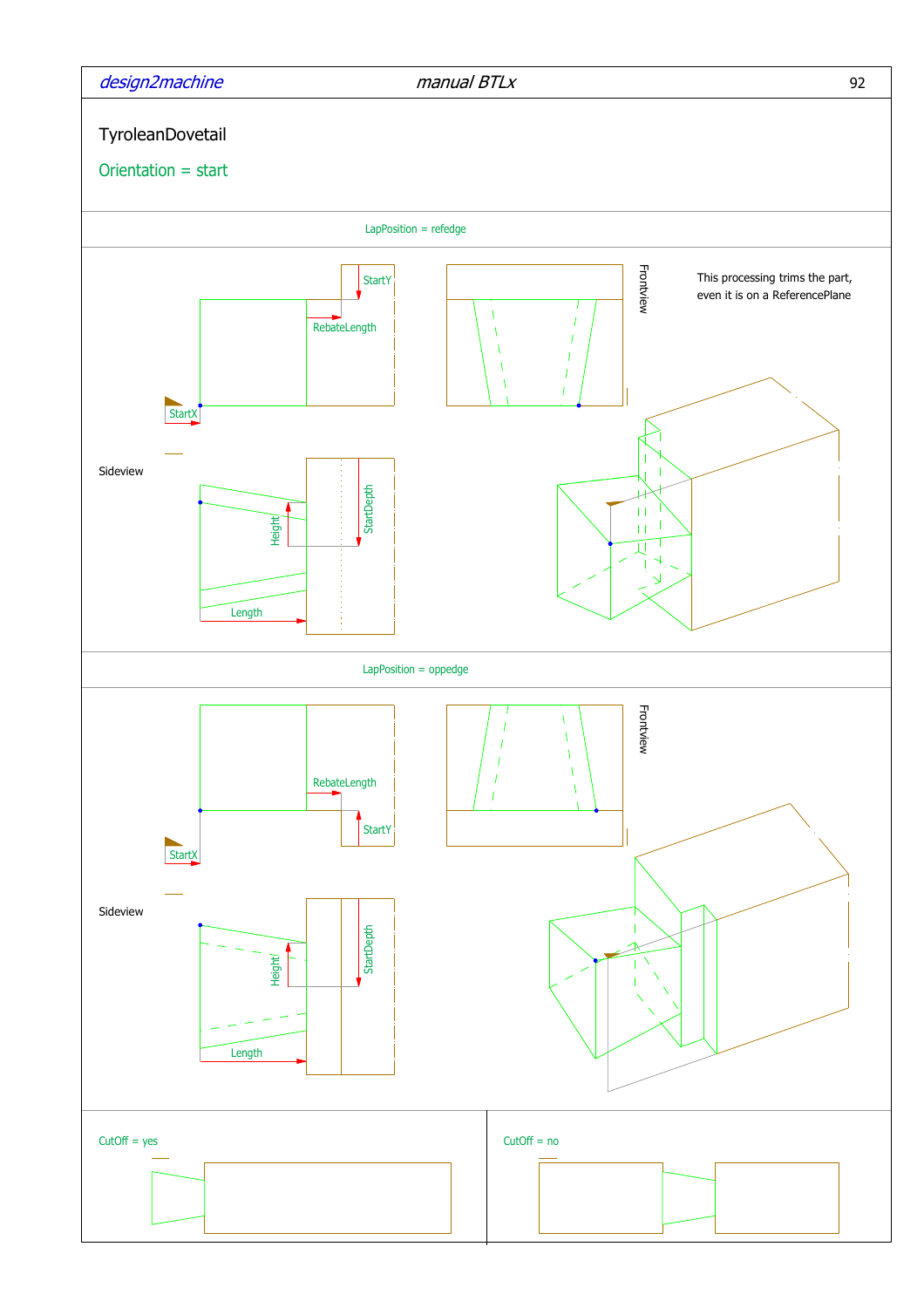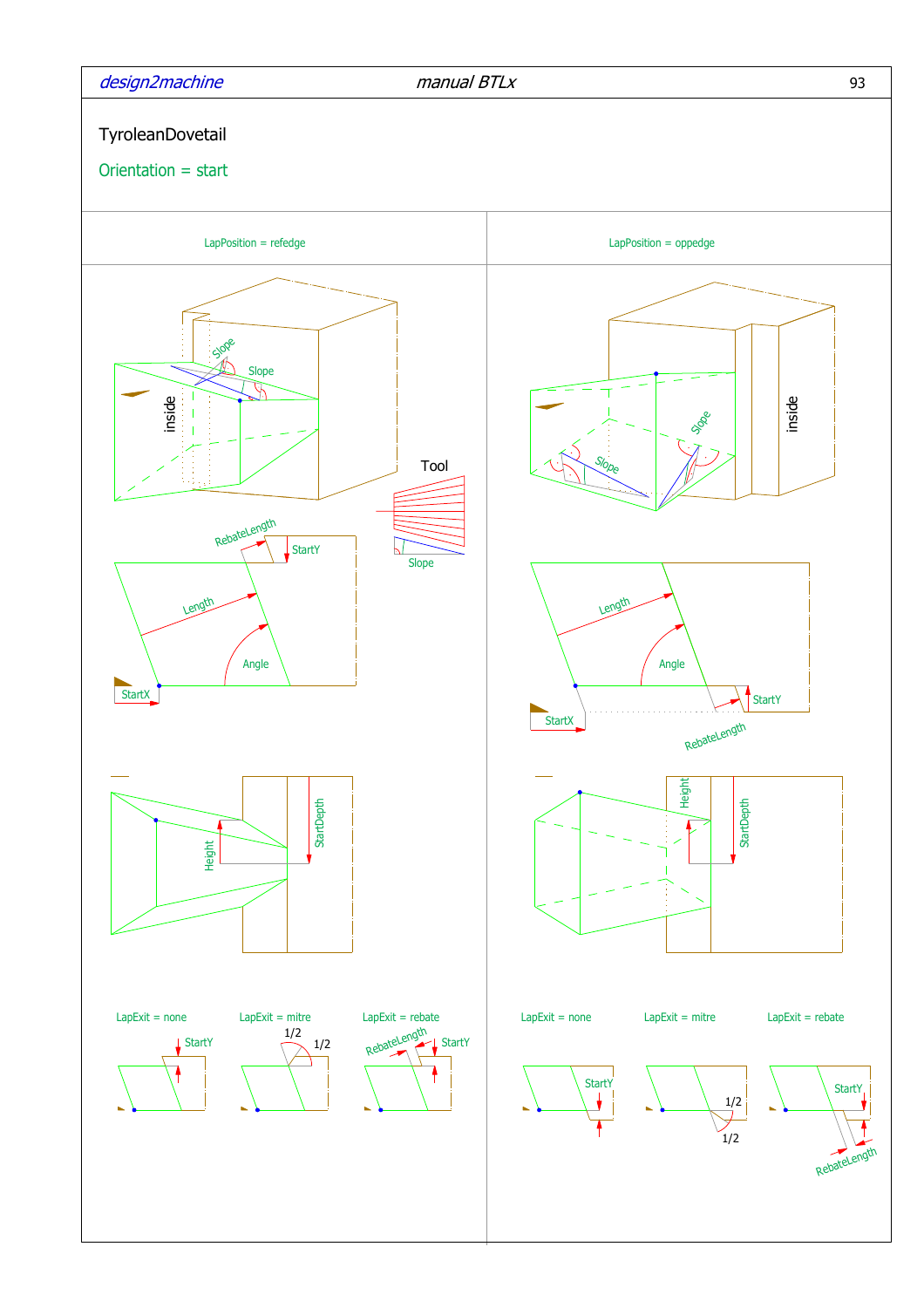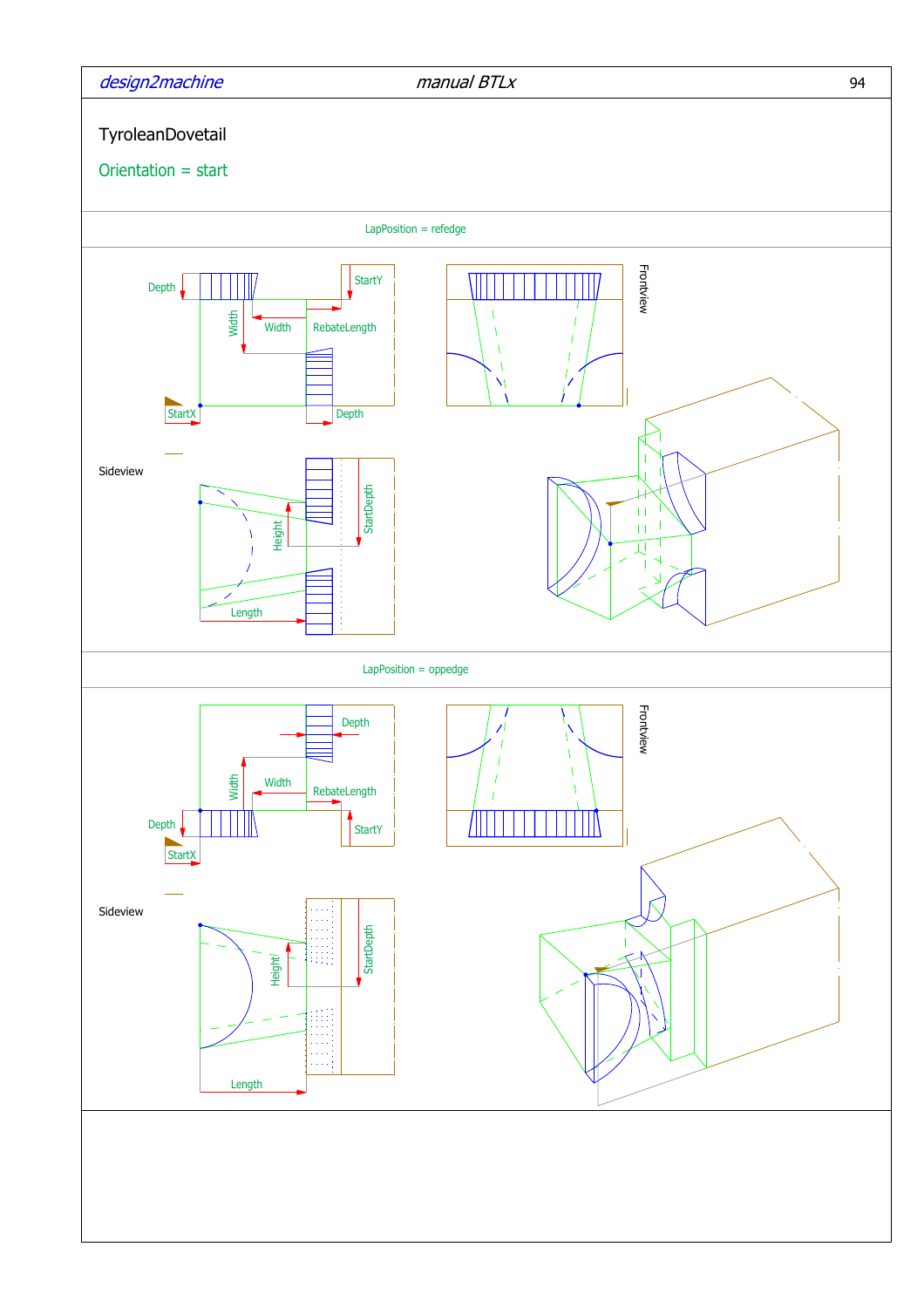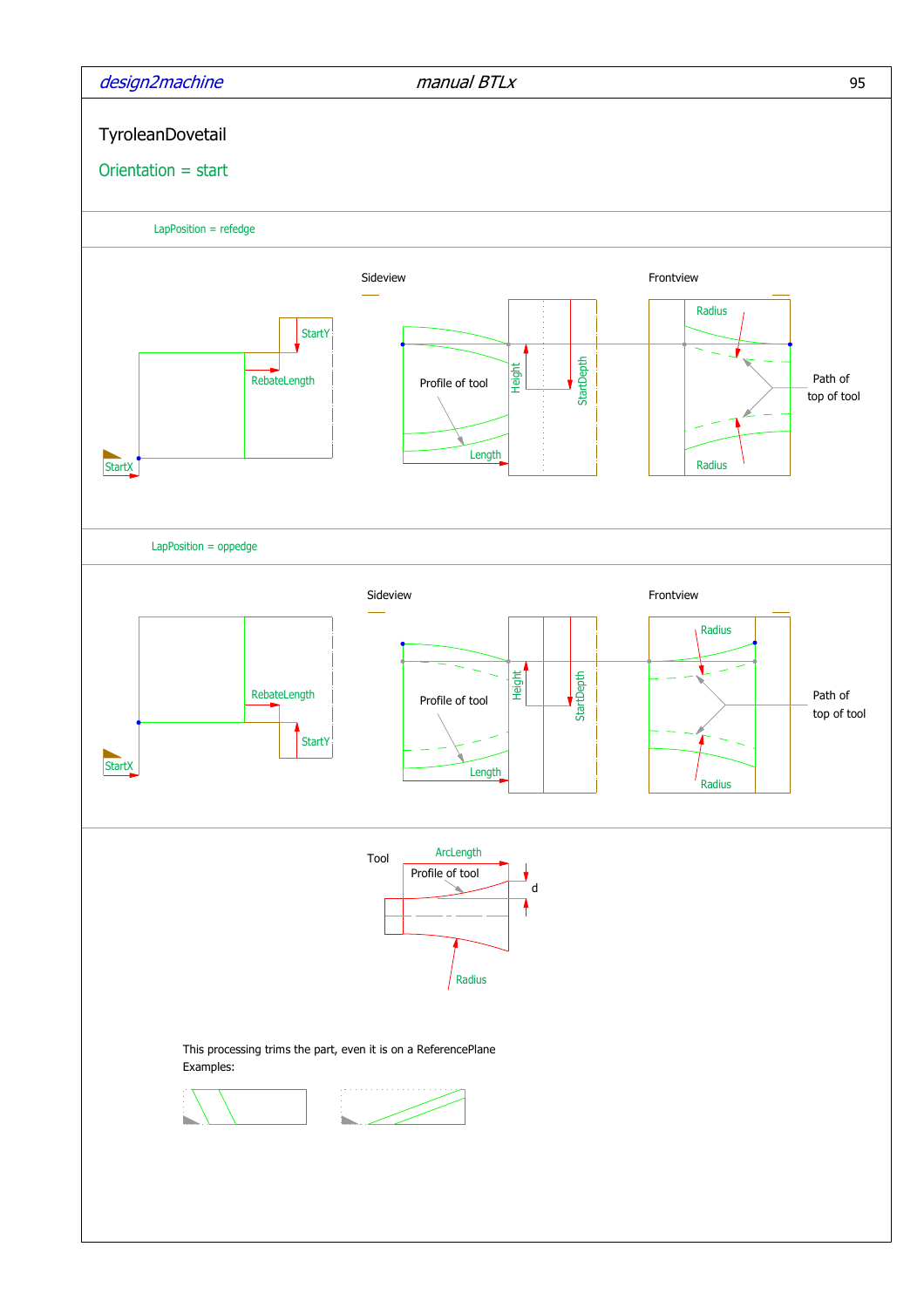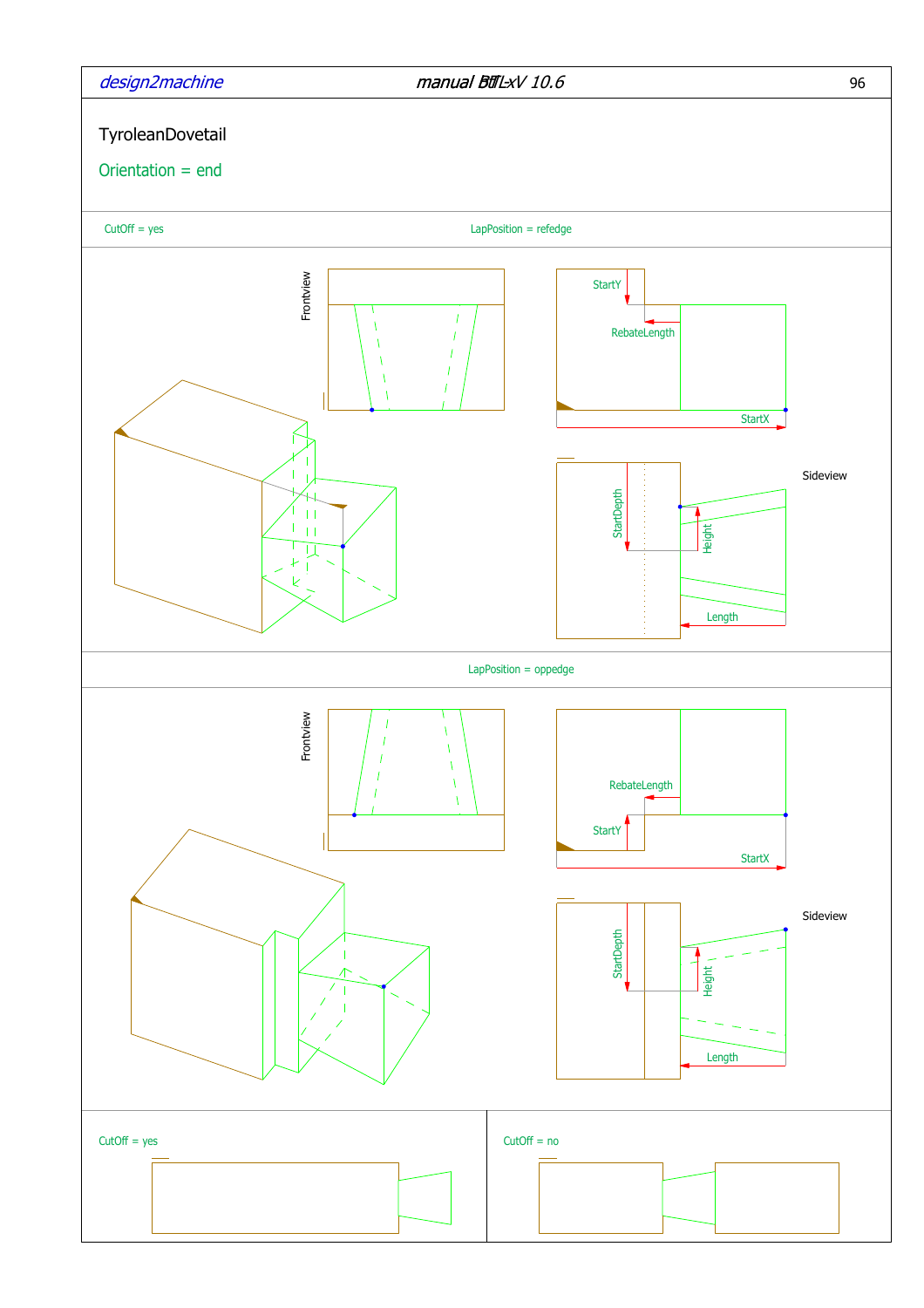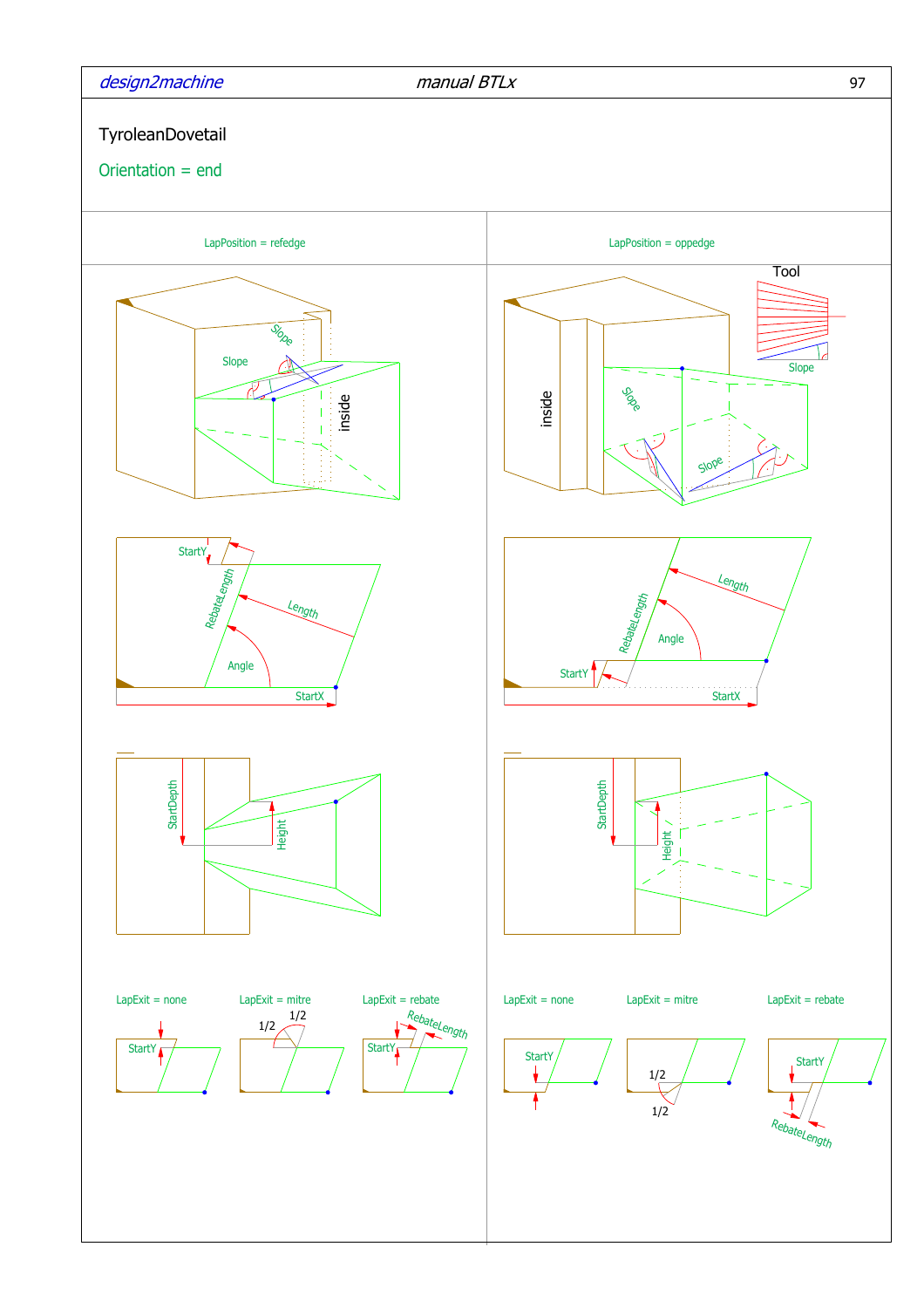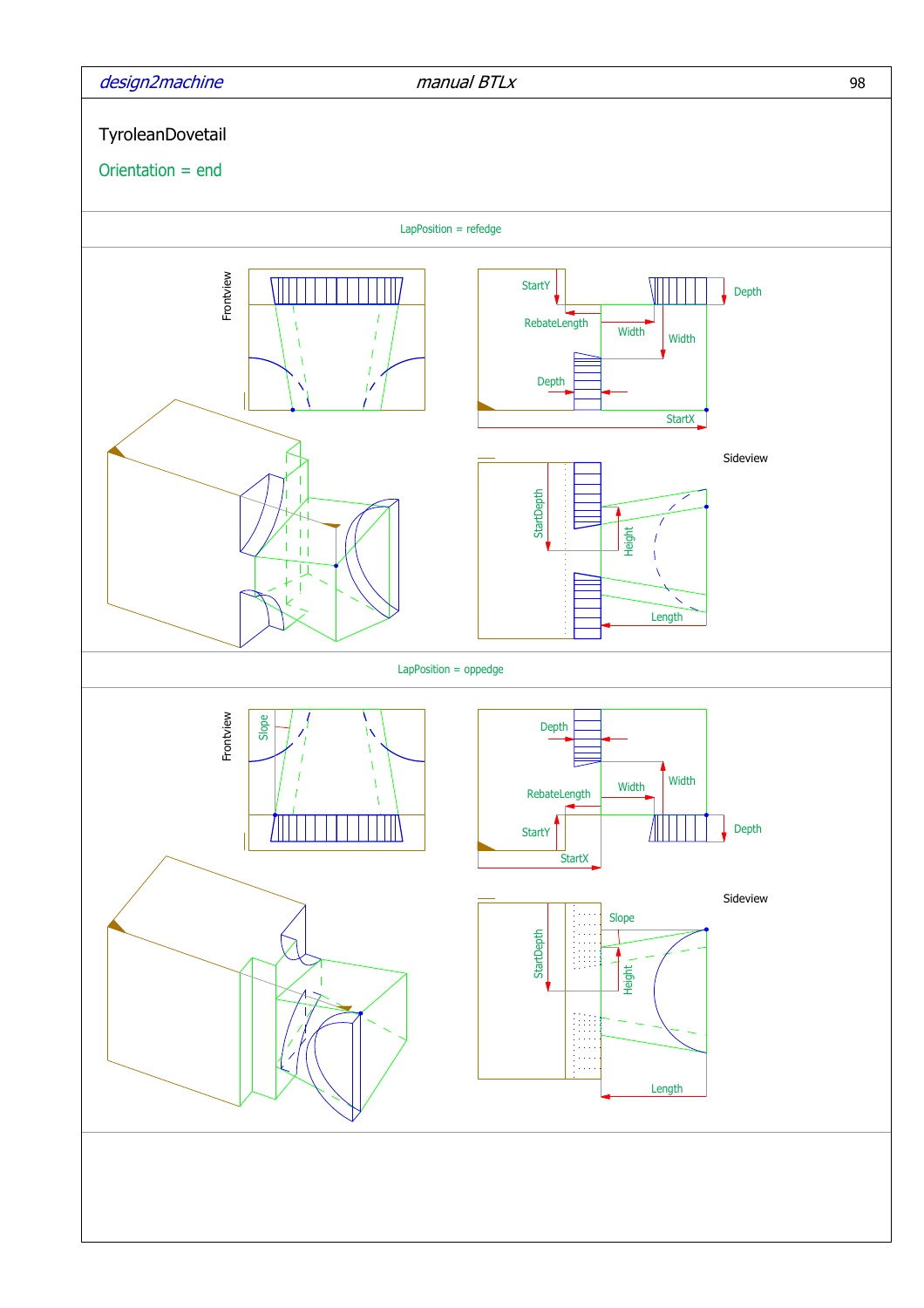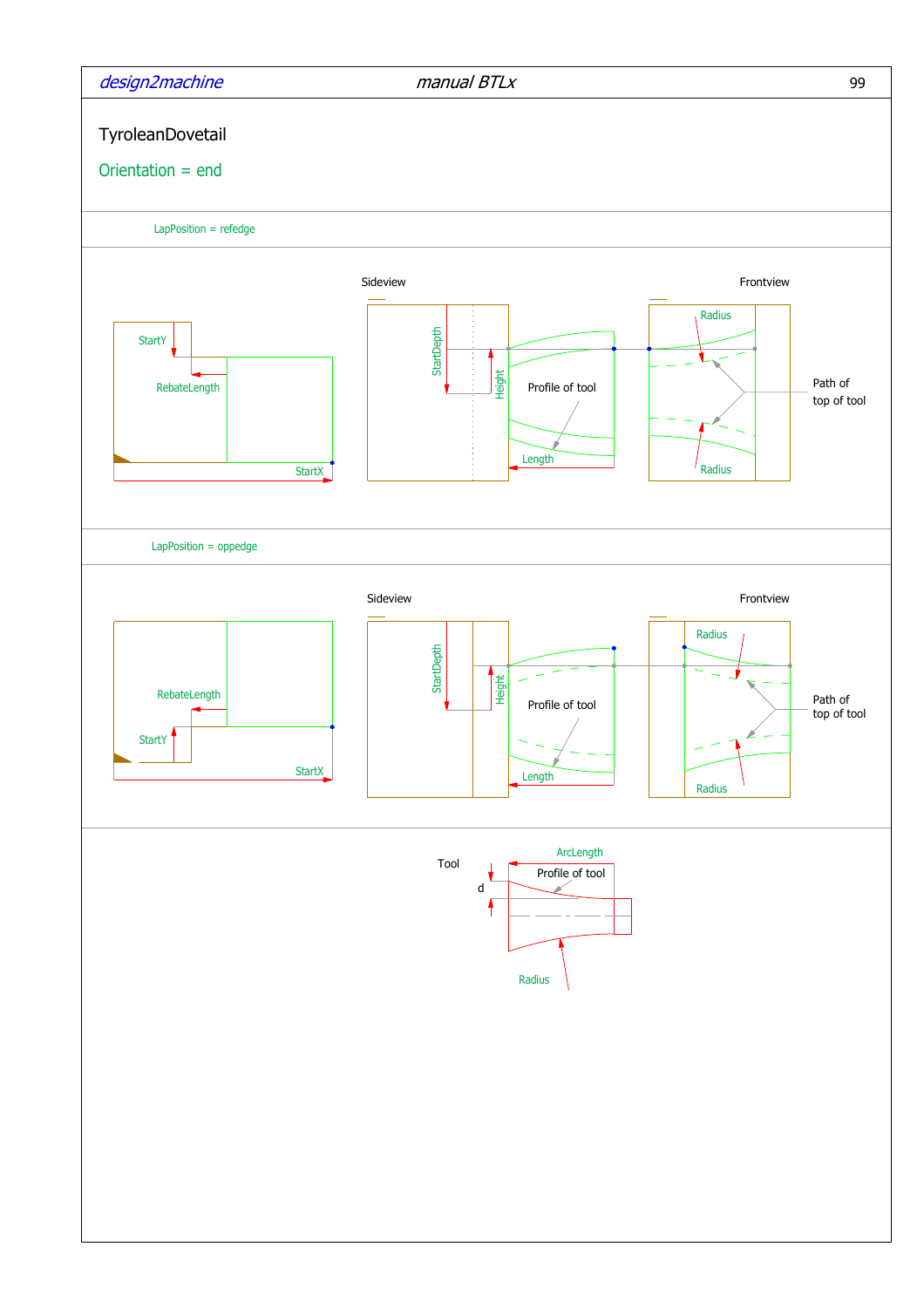design2machine manual BTLx 100

# Tyrolean Dovetail

| Name                                                                                                                                                            | Type                                                                                                                                                                                                                        | Default                                                                                 | Min                                                                                                                                            | Max                                                                                            |
|-----------------------------------------------------------------------------------------------------------------------------------------------------------------|-----------------------------------------------------------------------------------------------------------------------------------------------------------------------------------------------------------------------------|-----------------------------------------------------------------------------------------|------------------------------------------------------------------------------------------------------------------------------------------------|------------------------------------------------------------------------------------------------|
| Orientation<br>CutOff<br>StartX<br>StartY<br>StartDepth<br>Angle<br>Slope<br>Length<br>RebateLength<br>Height<br>LapPosition<br>LapExit<br>Shape<br>ProcessSide | OrientationType<br>BooleanType<br>LengthPosType<br>WidthType<br>WidthNType<br>AngleType<br>double<br>WidthType<br>WidthType<br>WidthType<br>EdgePositionType<br>LapExitType<br>TyroleanDovetailShapeType<br>ProcessSideType | no<br>0.0<br>30.0<br>50.0<br>150.0<br>10.0<br>60<br>refedge<br>mitre<br>angular<br>both | start<br>no<br>$-100000.0$<br>0.0<br>$-50000.0$<br>0.1<br>0.0<br>0.0<br>0.0<br>0.0<br>refedge/oppedge<br>none/mitre/rebate<br>angular/straight | end<br>yes<br>100000.0<br>50000.0<br>50000.0<br>179.9<br>45.0<br>50000.0<br>50000.0<br>50000.0 |
|                                                                                                                                                                 |                                                                                                                                                                                                                             |                                                                                         | both/refside/oppside                                                                                                                           |                                                                                                |

## Frosch

| Name           | Type                   | Default | Min | Max |
|----------------|------------------------|---------|-----|-----|
| Width<br>Depth | WidthType<br>WidthType |         |     |     |

## Klingschrot

| Name                | Type                   | Default | Min | Max |
|---------------------|------------------------|---------|-----|-----|
| Radius<br>ArcLength | WidthType<br>WidthType |         |     |     |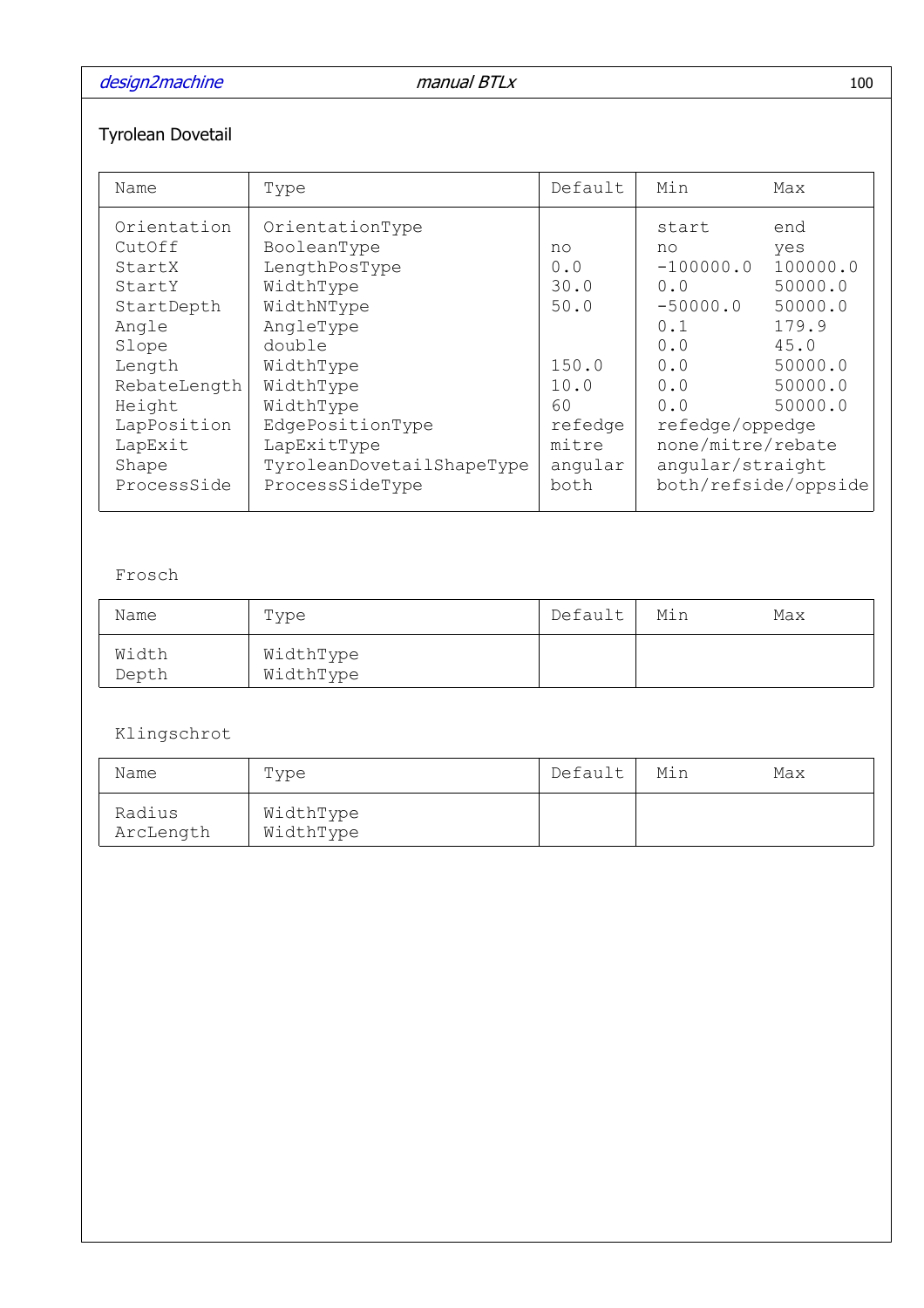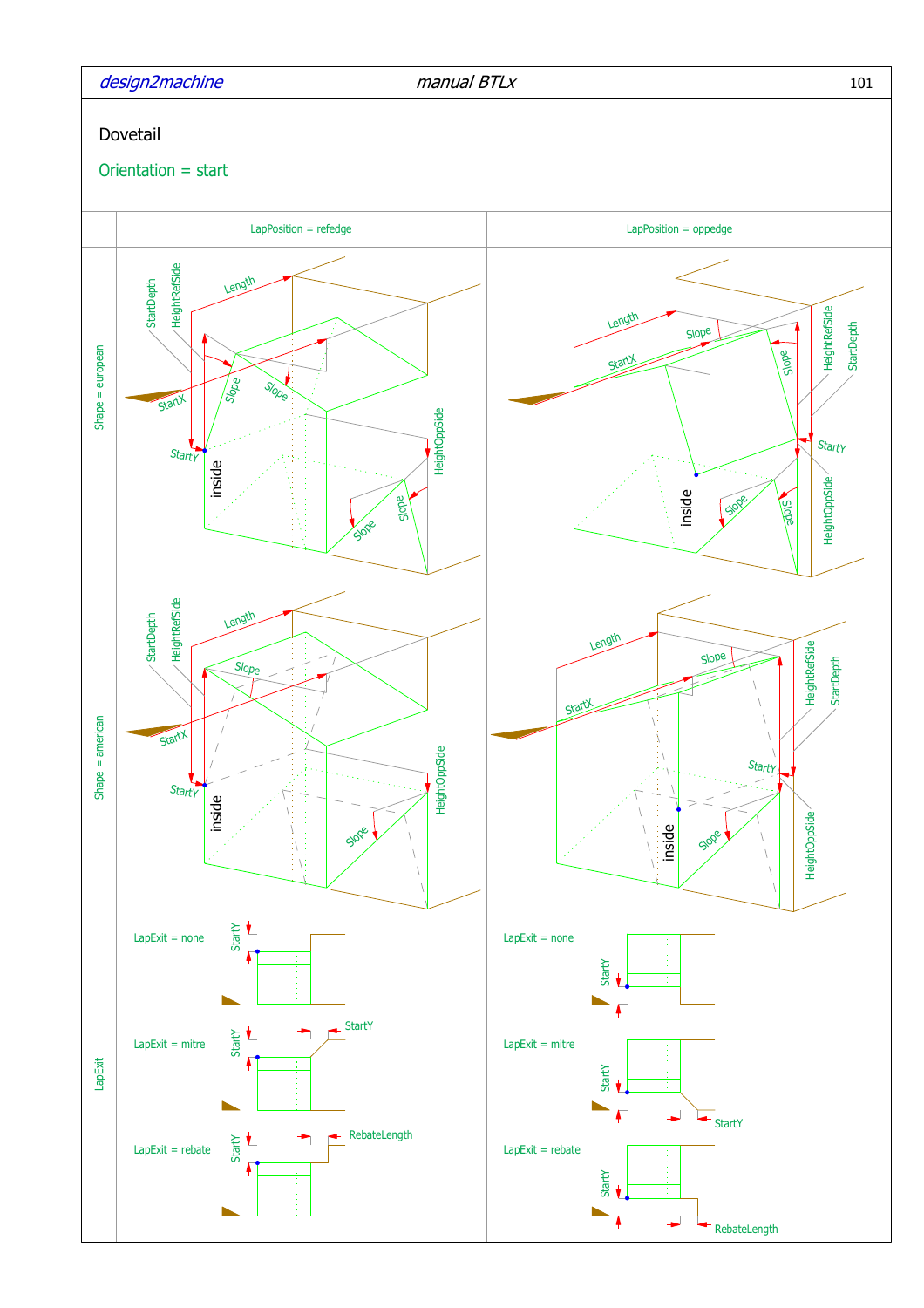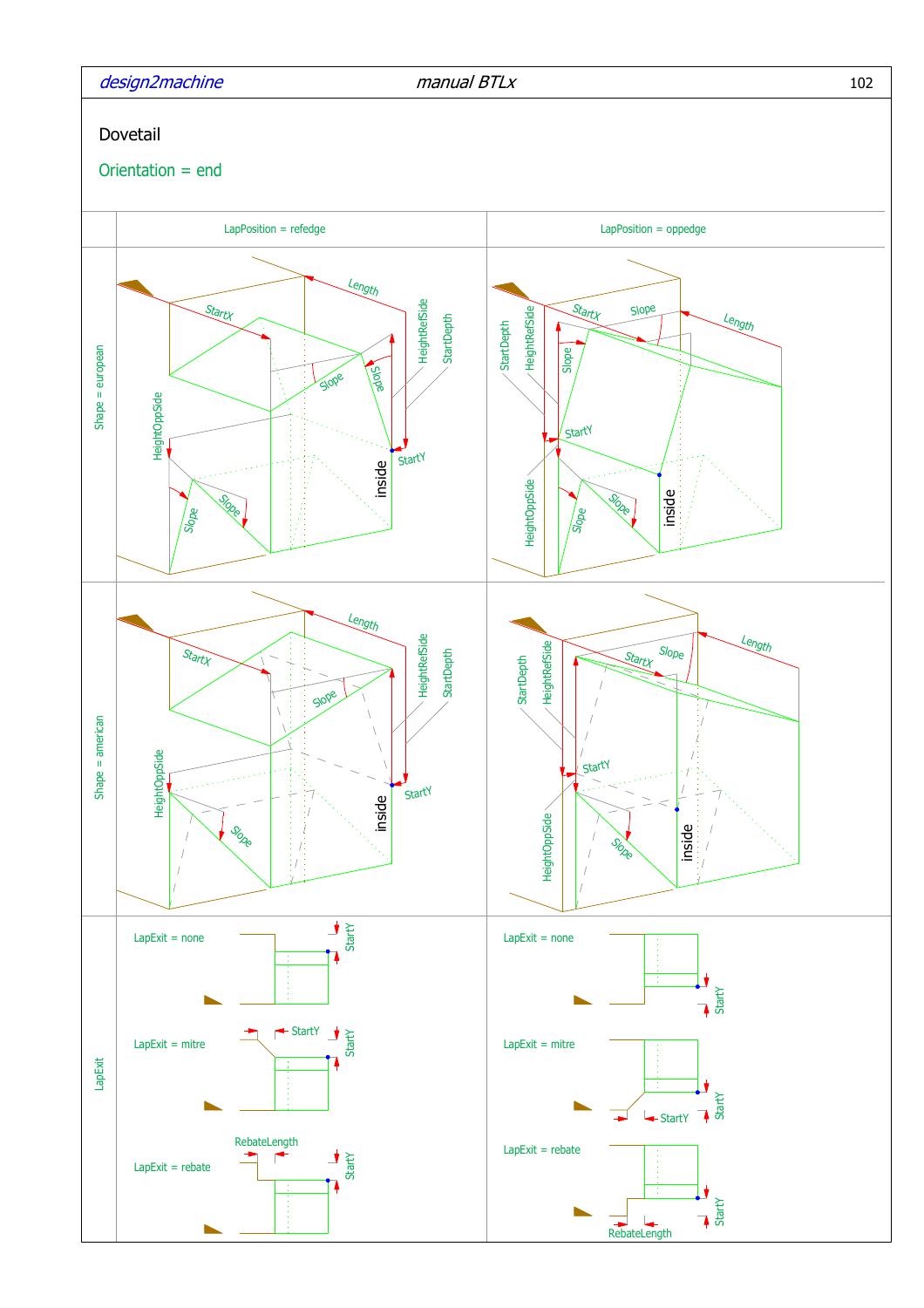# design2machine manual BTLx 103

### Dovetail

| Name                                                                                                                | Type                                                                                                                                  | Default                                                             | Min                                                                                                                  | Max                                              |
|---------------------------------------------------------------------------------------------------------------------|---------------------------------------------------------------------------------------------------------------------------------------|---------------------------------------------------------------------|----------------------------------------------------------------------------------------------------------------------|--------------------------------------------------|
| Orientation<br>CutOff<br>StartX<br>StartY<br>StartDepth                                                             | OrientationType<br>BooleanType<br>LengthPosType<br>WidthType<br>WidthNType                                                            | no<br>0.0<br>30.0<br>50.0                                           | start<br>no<br>$-100000.0$<br>0.0<br>$-50000.0$                                                                      | end<br>yes<br>100000.0<br>50000.0<br>50000.0     |
| Slope<br>Length<br>RebateLength<br>HeightRefSide<br>HeightOppSide<br>LapPosition<br>LapExit<br>Shape<br>ProcessSide | double<br>WidthType<br>WidthType<br>WidthType<br>WidthType<br>EdgePositionType<br>LapExitType<br>DovetailShapeType<br>ProcessSideType | 150.0<br>10.0<br>60<br>30.0<br>refedge<br>mitre<br>european<br>both | 0.0<br>0.0<br>0.0<br>0.0<br>0.0<br>refedge/oppedge<br>none/mitre/rebate<br>european/american<br>both/refside/oppside | 45.0<br>50000.0<br>50000.0<br>50000.0<br>50000.0 |

ProcessSide = both ProcessSide = refside ProcessSide = oppside







This processing trims the part, even it is on a ReferencePlane Examples:



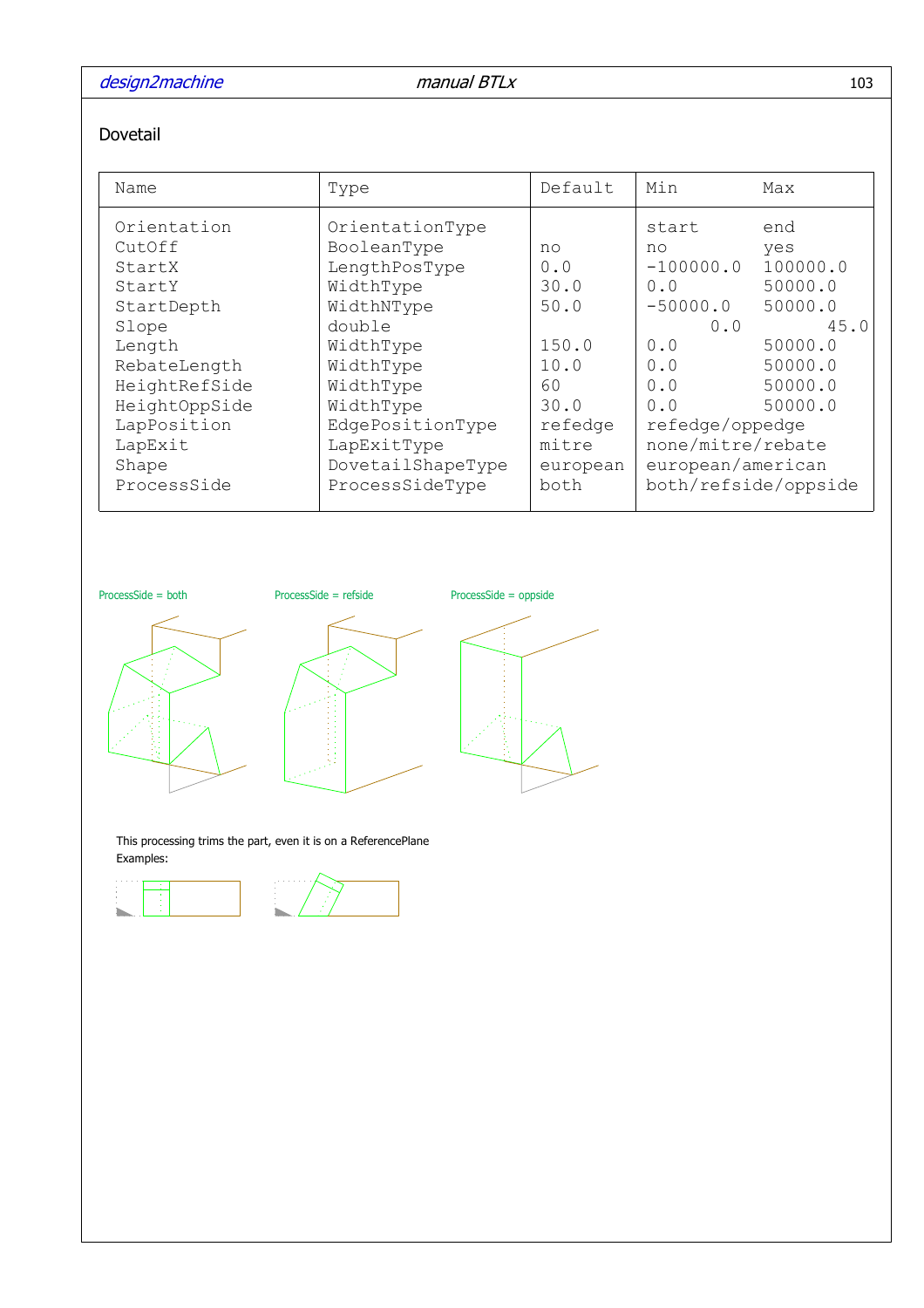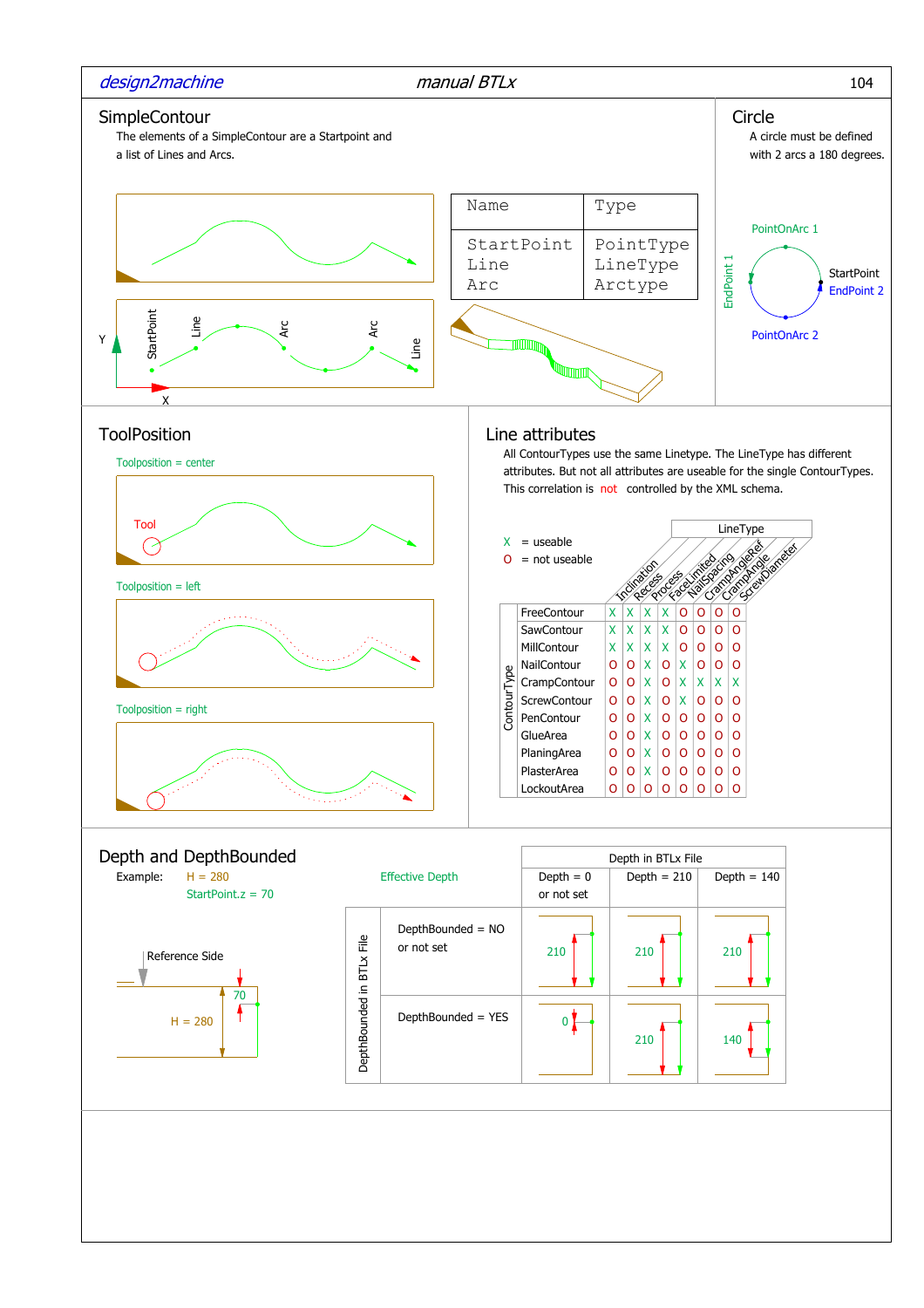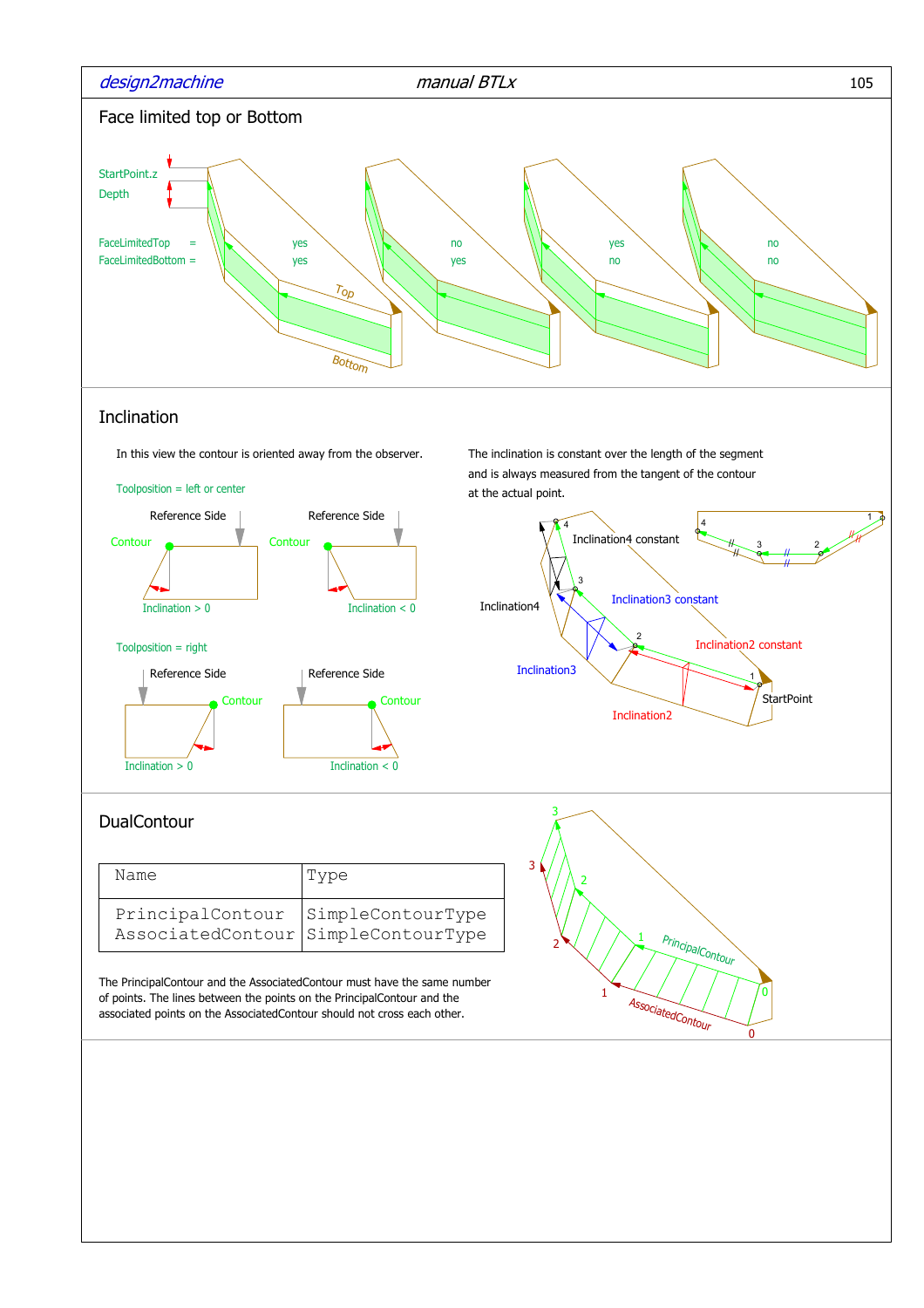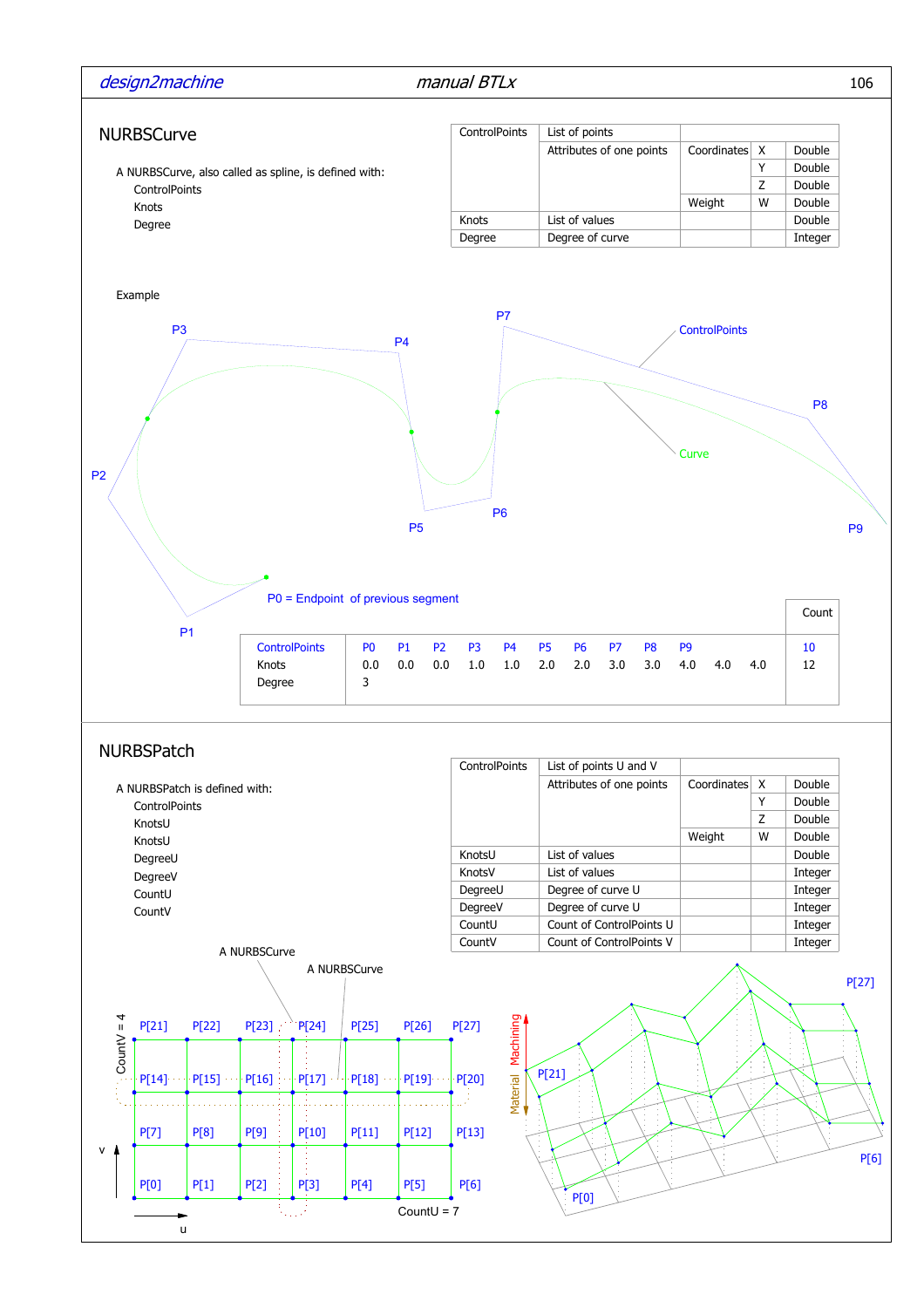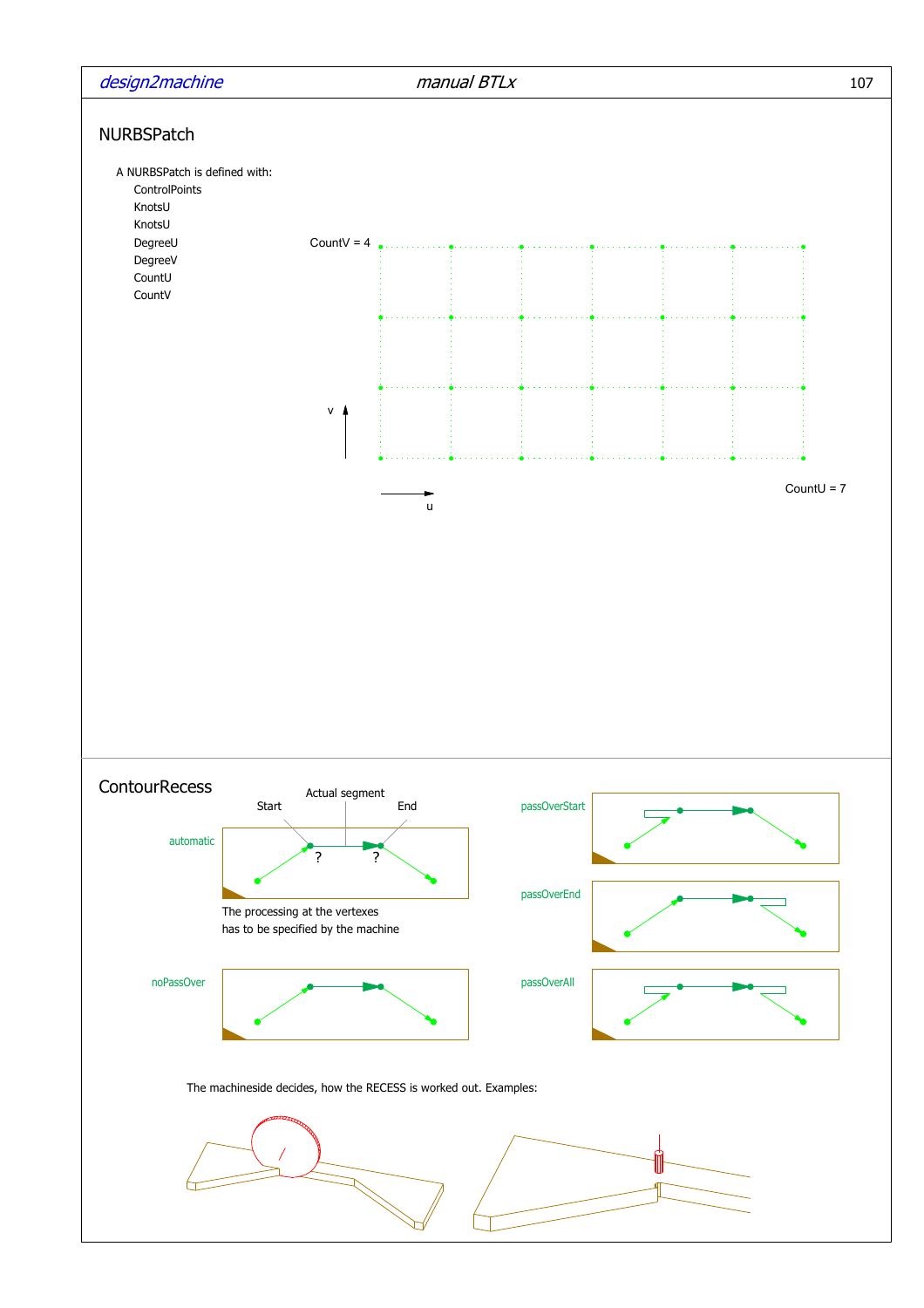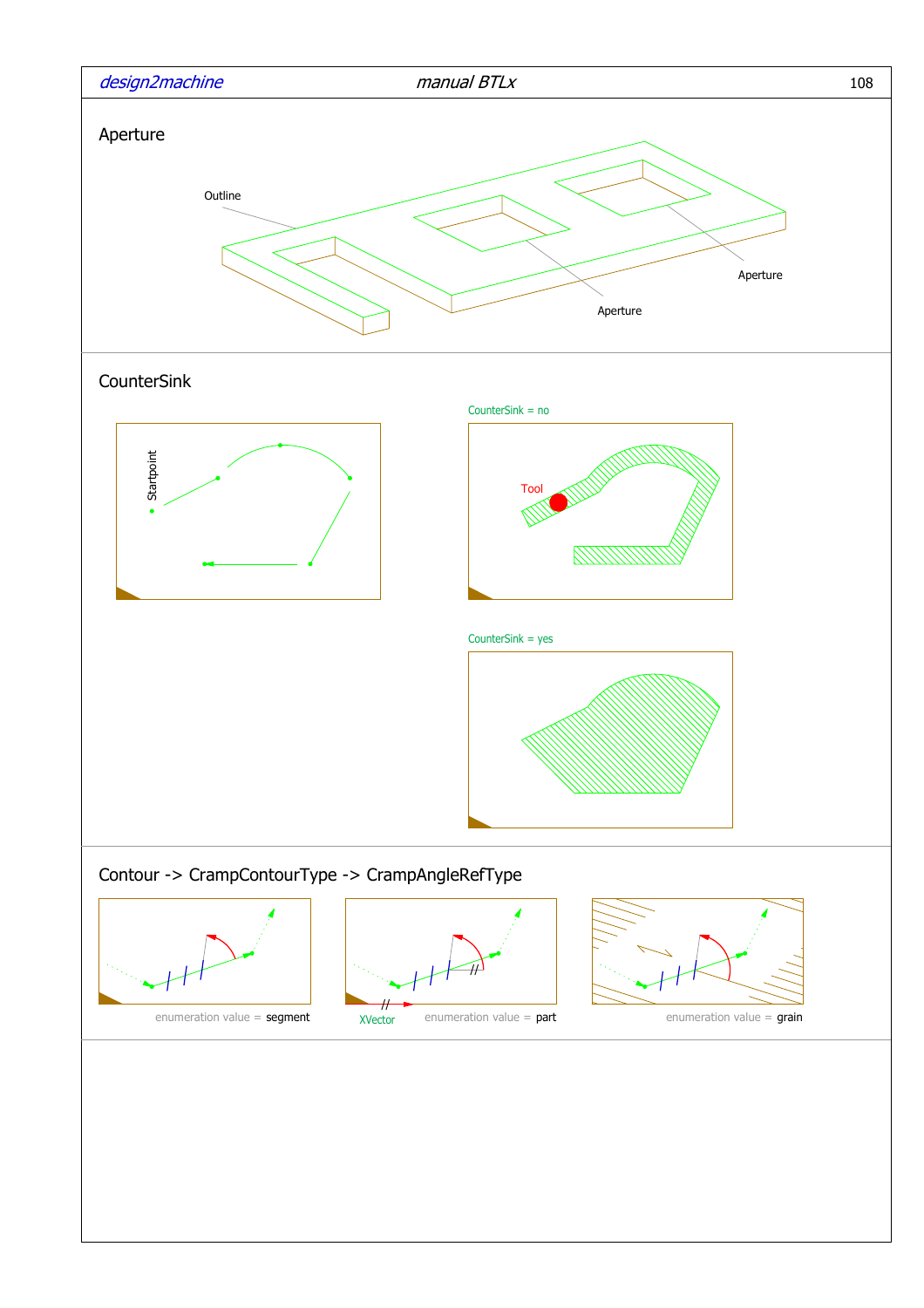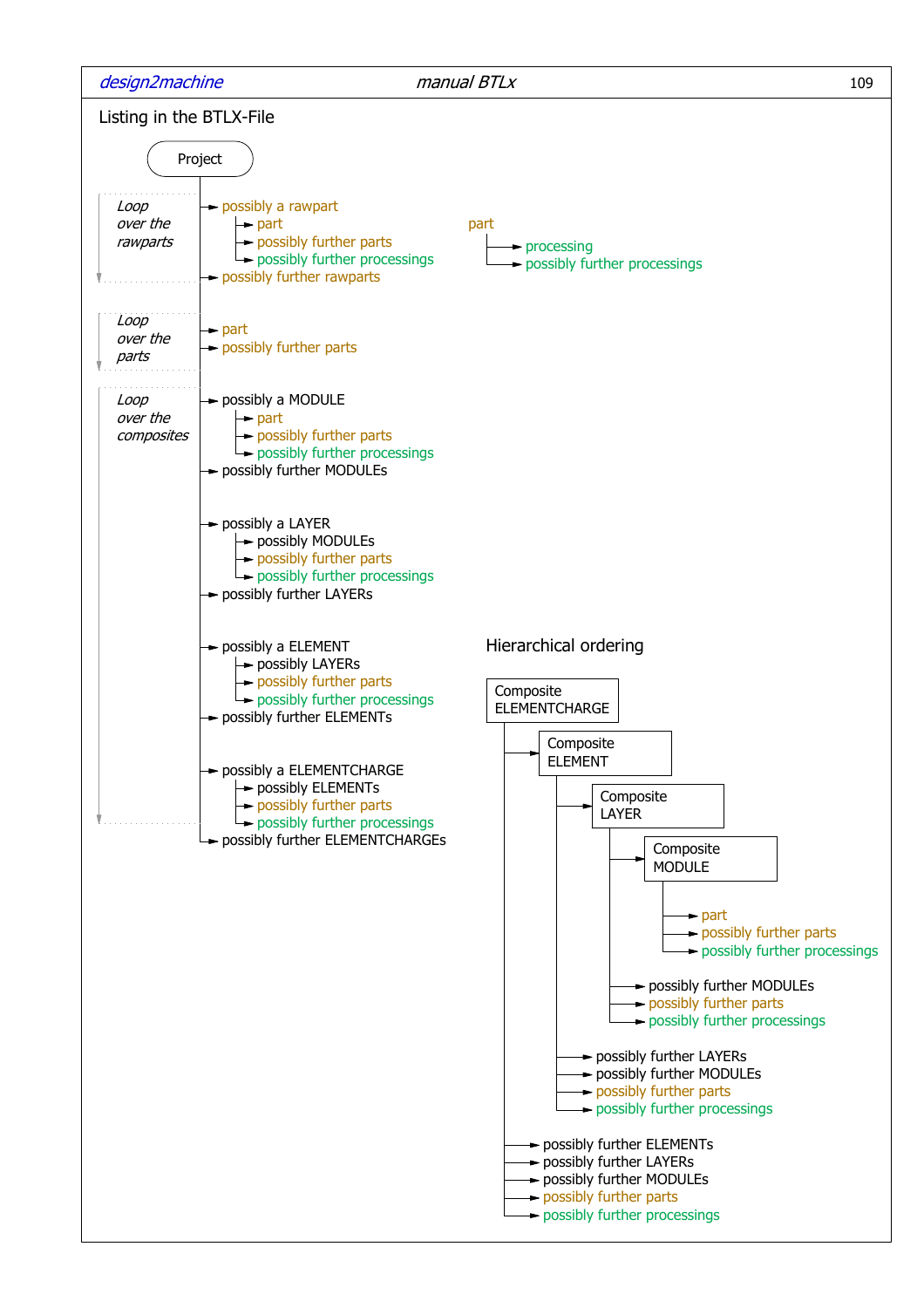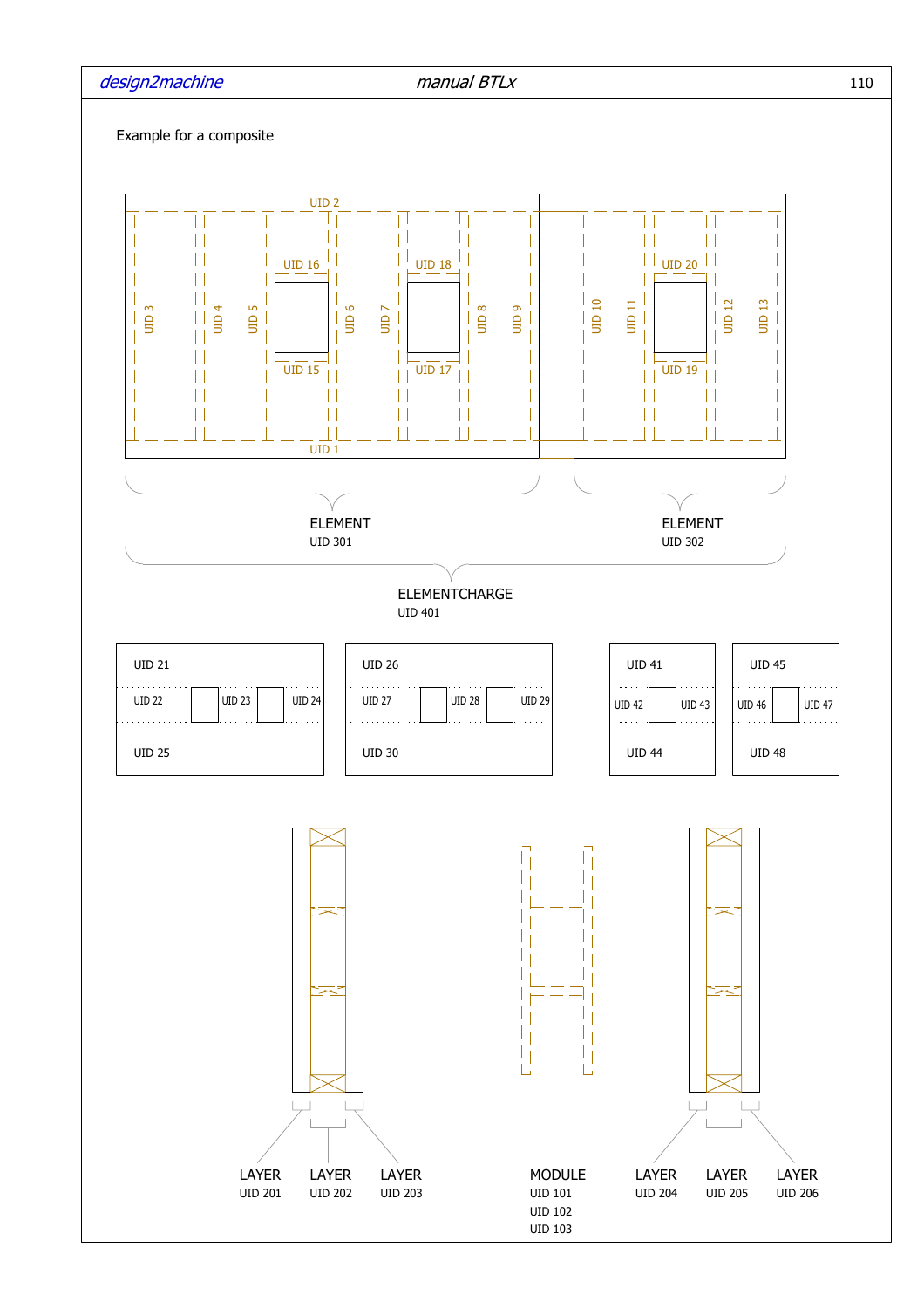